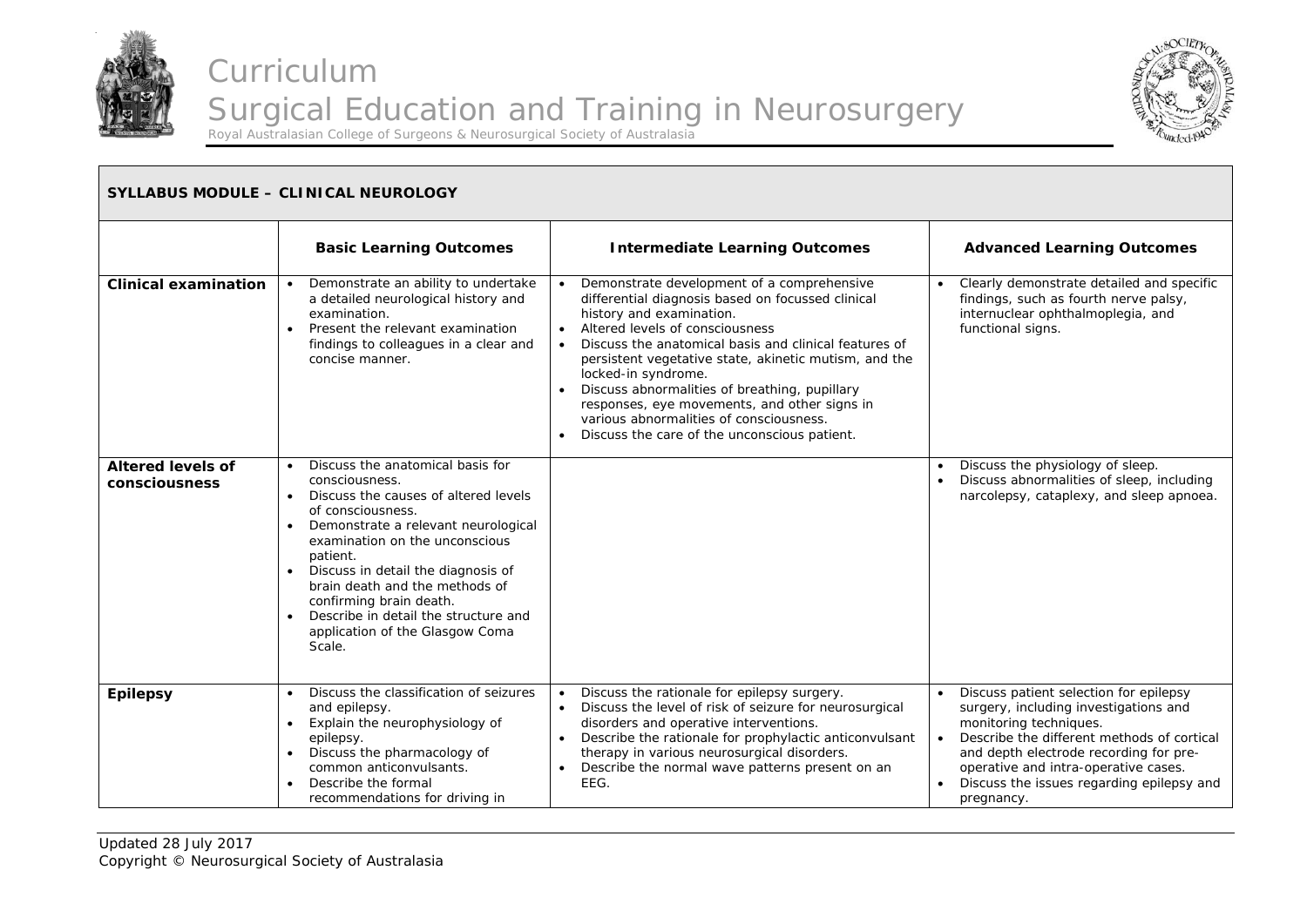



|                                 | patients suffering seizures.<br>Describe the physiological basis for<br>$\bullet$<br>the EEG.                                                                                                                                                                                                                      |                                                                                                                                                                                                                                                                                                                                                | Describe the different types of epilepsy<br>and the underlying neurophysiology,<br>clinical features, and EEG findings for<br>each.<br>Discuss the use of intra-operative<br>somatosensory evoked potentials, motor<br>evoked potentials, and intra-operative<br>electrophysiological localisation in<br>neurosurgery. |
|---------------------------------|--------------------------------------------------------------------------------------------------------------------------------------------------------------------------------------------------------------------------------------------------------------------------------------------------------------------|------------------------------------------------------------------------------------------------------------------------------------------------------------------------------------------------------------------------------------------------------------------------------------------------------------------------------------------------|------------------------------------------------------------------------------------------------------------------------------------------------------------------------------------------------------------------------------------------------------------------------------------------------------------------------|
| Headache                        | Discuss the differential diagnosis of<br>headache.<br>Describe the clinical features of<br>$\bullet$<br>migraine and the differentiating<br>features from other common types<br>of headache.<br>Differentiate the features of benign<br>$\bullet$<br>headache from those of significant<br>intracranial pathology. | Discuss the theories of pathophysiology of migraine.<br>Discuss the general principles of pharmacological<br>$\bullet$<br>treatment of migraine.<br>Discuss common headaches such as muscle<br>$\bullet$<br>contraction headaches and occipital neuralgia.<br>$\bullet$                                                                        |                                                                                                                                                                                                                                                                                                                        |
| Demyelination                   |                                                                                                                                                                                                                                                                                                                    | Describe the pathophysiology, epidemiology and<br>clinical features of multiple sclerosis and other forms<br>of demyelination.<br>Describe the imaging findings in multiple sclerosis.<br>$\bullet$<br>Describe the CSF findings in multiple sclerosis.<br>$\bullet$<br>Discuss the differential diagnosis of multiple sclerosis.<br>$\bullet$ | Explain the diagnostic neurophysiological<br>findings in multiple sclerosis, including<br>visual evoked potentials.<br>Discuss the treatment of multiple<br>sclerosis.<br>Discuss the leukodystrophies.<br>$\bullet$<br>Discuss the role of biopsy in<br>demyelinating disease.                                        |
| Peripheral<br>neuropathy        | Classify and describe the causes and<br>clinical features of peripheral<br>neuropathies.                                                                                                                                                                                                                           | Describe the pathology and clinical features of herpes<br>zoster infection.                                                                                                                                                                                                                                                                    | Describe the neurophysiological findings<br>in the different neuropathies.<br>Discuss the treatments of peripheral<br>neuropathies.                                                                                                                                                                                    |
| Peripheral<br>electrophysiology | Discuss the physiology of EMG and<br>nerve conduction studies.                                                                                                                                                                                                                                                     | Describe the findings of EMG and nerve conduction<br>studies in lesions of peripheral nerves.                                                                                                                                                                                                                                                  | Describe the findings of EMG and nerve<br>conduction studies in myopathies.<br>Interpret the EMG and nerve conduction<br>studies reports for the common<br>compressive neuropathies.<br>Discuss the more specialised<br>neurophysiology findings (such as H-<br>waves).                                                |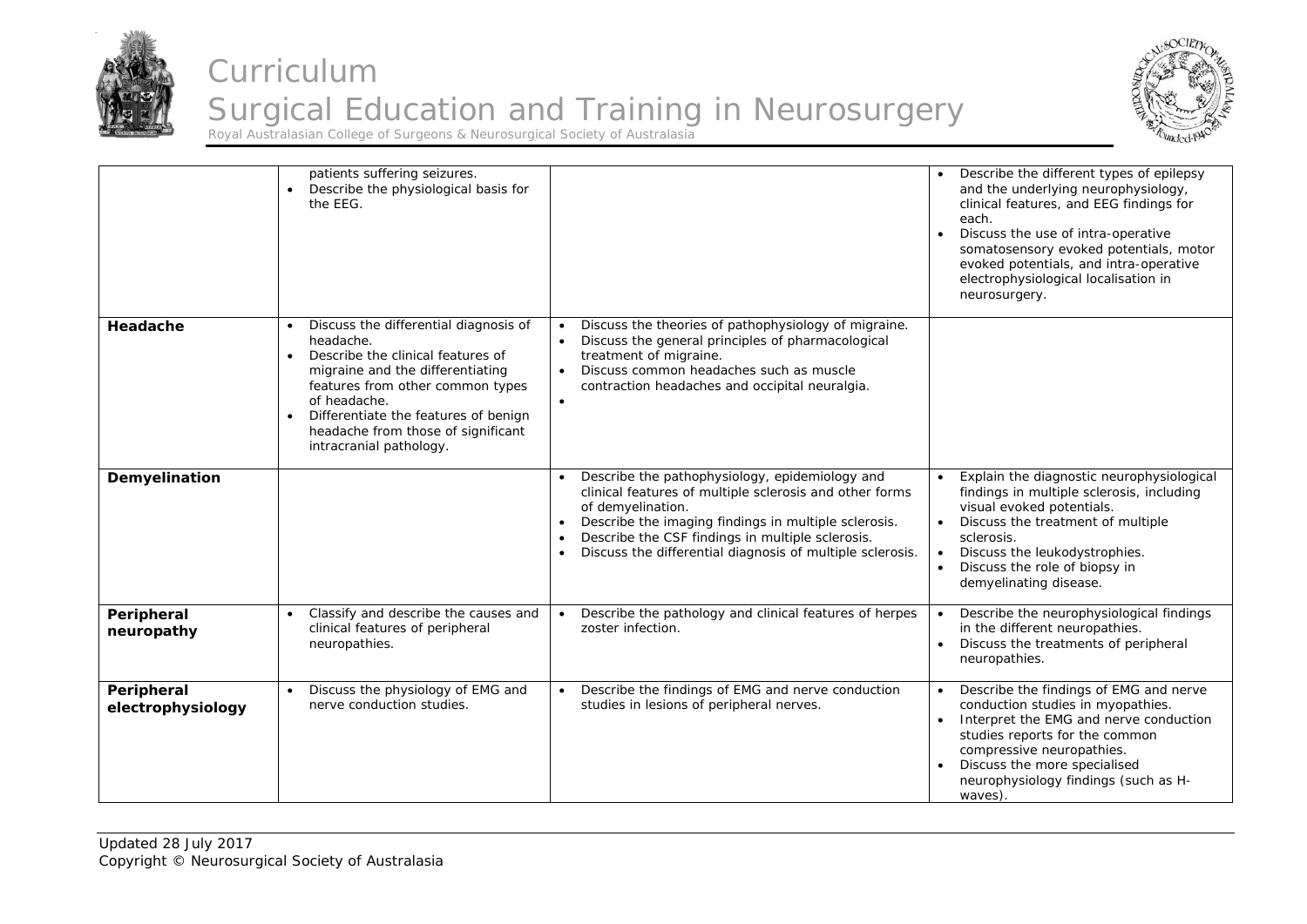



| <b>Toxic and deficiency</b><br>disorders of the<br>nervous system | Describe the more common vitamin<br>deficiencies.<br>Describe the effects of alcohol on the<br>$\bullet$<br>nervous system.<br>Discuss the clinical management of<br>$\bullet$<br>alcohol intoxication and alcohol                                                                          | Discuss the pathology of Wernicke's encephalopathy.<br>Discuss the pathology of subacute combined<br>$\bullet$<br>degeneration of the spinal cord.                                                                                                                                                                                                                                                                                                         | Discuss the treatment of toxic and<br>deficiency disorders of the nervous<br>system.<br>Discuss the neurological effects of metal<br>poisoning.                                                                                                                                                                                                                                                                                                      |
|-------------------------------------------------------------------|---------------------------------------------------------------------------------------------------------------------------------------------------------------------------------------------------------------------------------------------------------------------------------------------|------------------------------------------------------------------------------------------------------------------------------------------------------------------------------------------------------------------------------------------------------------------------------------------------------------------------------------------------------------------------------------------------------------------------------------------------------------|------------------------------------------------------------------------------------------------------------------------------------------------------------------------------------------------------------------------------------------------------------------------------------------------------------------------------------------------------------------------------------------------------------------------------------------------------|
| Paraneoplastic<br>syndromes                                       | Describe the general concepts of the<br>paraneoplastic syndromes.                                                                                                                                                                                                                           | Discuss the clinical features and theories of<br>pathogenesis of paraneoplastic syndromes.<br>Describe the pathology of Eaton-Lambert syndrome<br>$\bullet$<br>and neoplastic ADH production.                                                                                                                                                                                                                                                              | Discuss specific paraneoplastic<br>syndromes, including subacute cerebellar<br>degeneration, spinal cord and dorsal root<br>ganglia syndromes, and peripheral<br>neuropathy.                                                                                                                                                                                                                                                                         |
| Extra pyramidal<br>disorders                                      | List the spectrum of diseases related<br>to basal ganglia pathology.<br>Describe the clinical features.<br>$\bullet$<br>pathogenesis and epidemiology of<br>Parkinson's Disease.<br>Discuss the uses and limitations of<br>$\bullet$<br>pharmacological therapy for<br>Parkinson's Disease. | Discuss other extrapyramidal movement disorders,<br>including chorea, hemiballismus, athetosis, and<br>dystonias.                                                                                                                                                                                                                                                                                                                                          | Discuss the surgical treatments for<br>Parkinson's disease, including the<br>indications and the effects of lesions in<br>different sites.<br>Discuss the rationale for lesion generation<br>versus stimulator implantation in<br>movement disorder surgery.<br>Discuss the use of cell transplant therapy<br>for Parkinson's Disease.<br>Discuss emerging treatment modalities<br>$\bullet$<br>for the surgical treatment of movement<br>disorders. |
| Diseases of muscle                                                | Describe the structure and<br>physiology of normal muscle.<br>Describe the common muscular<br>$\bullet$<br>dystrophies.                                                                                                                                                                     | Describe the gross and microscopic pathology of<br>common myopathies.<br>Describe the clinical features, epidemiology and<br>natural history of inflammatory myopathies.<br>Describe the association between inflammatory<br>$\bullet$<br>myopathy and diseases such as SLE, polyarteritis<br>nodosa, rheumatoid arthritis, and scleroderma.<br>Describe the diagnosis, pathophysiology,<br>$\bullet$<br>investigation and treatment of myasthenia gravis. | Describe the infectious and toxic causes<br>of myopathy.<br>Discuss the role of muscle biopsy in the<br>diagnosis of myopathies.<br>Discuss the general principles of<br>mitochondrial diseases.<br>Describe the endocrine causes of<br>myopathy.<br>Describe the general principles of familial<br>and periodic paralysis.                                                                                                                          |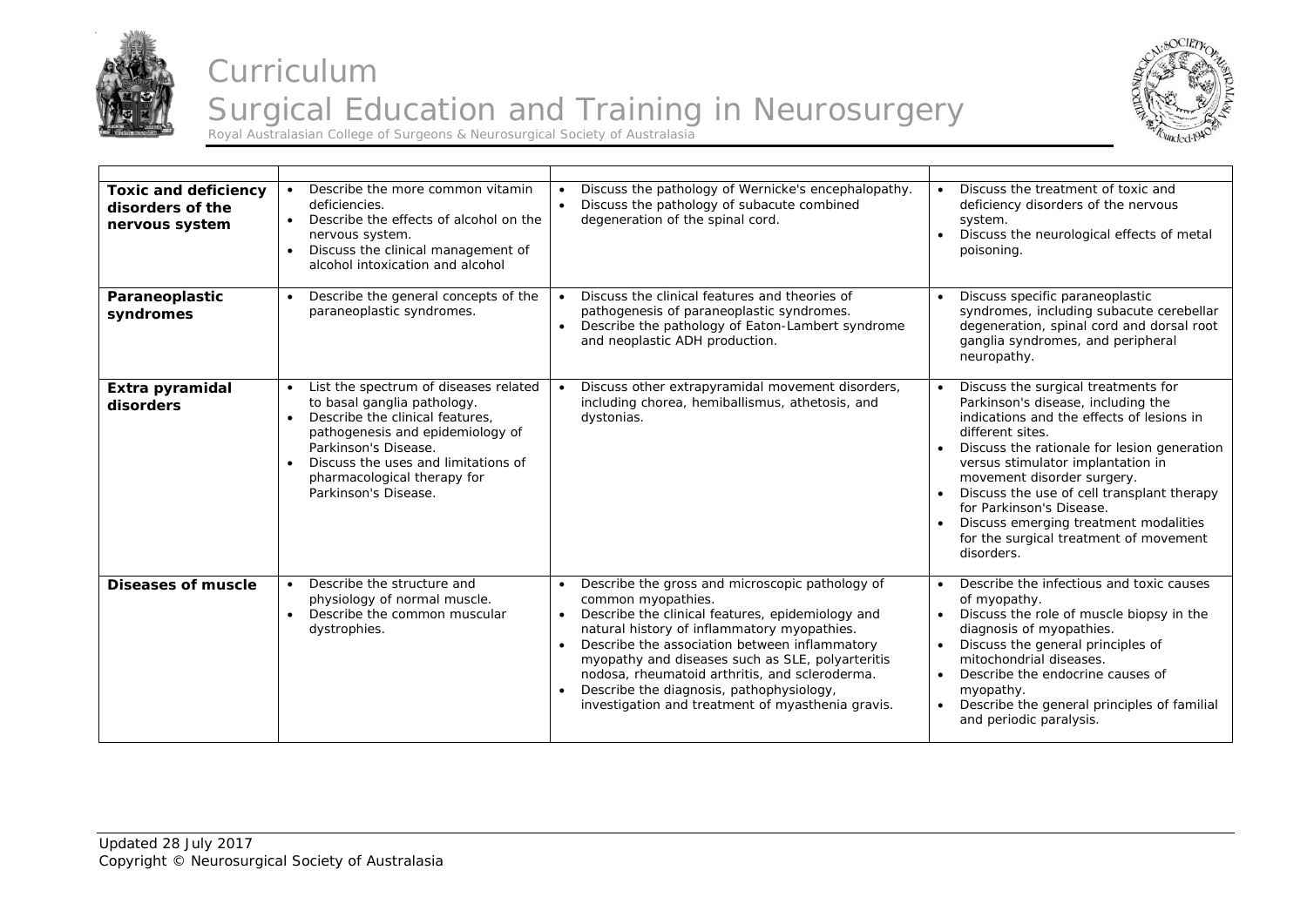



| <b>SYLLABUS MODULE - INFECTION</b>     |                                                                                                                                                                                                                                                                                                                                                                                                                                                                                                                                                                                                                                                                                                                                                                                                                                                                                                                                        |                                                                                                                                                                                                                                                                                                                                                                                                                                                                                                                                                                                                                                                                                                                                                                                                                                                                                                                                                                                               |                                                                                                                                                                                                                                                                                                                                                                                                                       |  |
|----------------------------------------|----------------------------------------------------------------------------------------------------------------------------------------------------------------------------------------------------------------------------------------------------------------------------------------------------------------------------------------------------------------------------------------------------------------------------------------------------------------------------------------------------------------------------------------------------------------------------------------------------------------------------------------------------------------------------------------------------------------------------------------------------------------------------------------------------------------------------------------------------------------------------------------------------------------------------------------|-----------------------------------------------------------------------------------------------------------------------------------------------------------------------------------------------------------------------------------------------------------------------------------------------------------------------------------------------------------------------------------------------------------------------------------------------------------------------------------------------------------------------------------------------------------------------------------------------------------------------------------------------------------------------------------------------------------------------------------------------------------------------------------------------------------------------------------------------------------------------------------------------------------------------------------------------------------------------------------------------|-----------------------------------------------------------------------------------------------------------------------------------------------------------------------------------------------------------------------------------------------------------------------------------------------------------------------------------------------------------------------------------------------------------------------|--|
|                                        | <b>Basic Learning Outcomes</b>                                                                                                                                                                                                                                                                                                                                                                                                                                                                                                                                                                                                                                                                                                                                                                                                                                                                                                         | <b>Intermediate Learning Outcomes</b>                                                                                                                                                                                                                                                                                                                                                                                                                                                                                                                                                                                                                                                                                                                                                                                                                                                                                                                                                         | <b>Advanced Learning Outcomes</b>                                                                                                                                                                                                                                                                                                                                                                                     |  |
| <b>Primary bacterial</b><br>infections | Describe the clinical and diagnostic<br>$\bullet$<br>features of bacterial meningitis.<br>List the common responsible<br>$\bullet$<br>pathogens for bacterial meningitis,<br>pathogenesis and appropriate<br>antibiotic management.<br>Describe the clinical and diagnostic<br>features of cerebral abscess.<br>List the common responsible<br>$\bullet$<br>pathogens for cerebral abscess,<br>pathogenesis and appropriate<br>antibiotic management.<br>Discuss clinical conditions<br>predisposing to the development of<br>bacterial meningitis.<br>Discuss clinical conditions<br>$\bullet$<br>predisposing to the development of<br>cerebral abscess.<br>Describe in detail the clinical<br>$\bullet$<br>management of acute bacterial<br>meningitis.<br>Describe the management options<br>for intracerebral abscess.<br>Discuss the indications and<br>contraindications of lumbar puncture<br>in patients with CNS infections. | Describe the clinical and diagnostic features of spinal<br>$\bullet$<br>epidural abscess.<br>Discuss the mechanisms by which spinal epidural<br>$\bullet$<br>abscess can cause neurological deficit.<br>Discuss in detail the management options for spinal<br>$\bullet$<br>epidural abscess.<br>Discuss the prognosis for spinal epidural abscess.<br>Describe the clinical and diagnostic features of spinal<br>osteomyelitis.<br>Discuss in detail the management options for spinal<br>osteomyelitis.<br>Discuss in detail mycobacterial infection of the spine<br>and CNS.<br>Discuss the pathogenesis, clinical and diagnostic<br>$\bullet$<br>features of primary discitis.<br>Discuss the management options and long term<br>outcome for primary discitis.<br>Discuss paranasal sinus infections and its relevance to<br>$\bullet$<br>CNS and skull infection.<br>Discuss the features of subdural abscess particularly<br>$\bullet$<br>in paediatric population and its management. | Describe the common long term<br>neurological sequelae following bacterial<br>meningitis and intracerebral abscess.<br>Compare and contrast aspiration and<br>surgical excision of intracerebral abscess.<br>Describe the neurological manifestations<br>of syphilis.<br>Discuss the role of immunisation and<br>$\bullet$<br>prophylactic antibiotics in the prevention<br>of bacterial meningitis in the community. |  |
| Primary viral<br>infections            | Discuss the various viruses<br>responsible for viral encephalitis.<br>Describe the clinical presentation,<br>diagnostic features, pathogenesis<br>and management of viral meningitis.<br>Describe neurological complications<br>of HIV infection.<br>Discuss the various causes of<br>$\bullet$                                                                                                                                                                                                                                                                                                                                                                                                                                                                                                                                                                                                                                        | Discuss prion diseases affecting the human CNS,<br>$\bullet$<br>including clinical features, diagnostic features,<br>management and infection control.<br>Discuss the role of biopsy in prion disease.<br>$\bullet$                                                                                                                                                                                                                                                                                                                                                                                                                                                                                                                                                                                                                                                                                                                                                                           | Discuss the CNS sequelae of in-utero viral<br>$\bullet$<br>infection.<br>Discuss the current NH&MRC Guidelines<br>regarding prevention and management of<br>CJD.<br>Discuss the spectrum of neurological<br>conditions associated with herpes viral<br>infections.                                                                                                                                                    |  |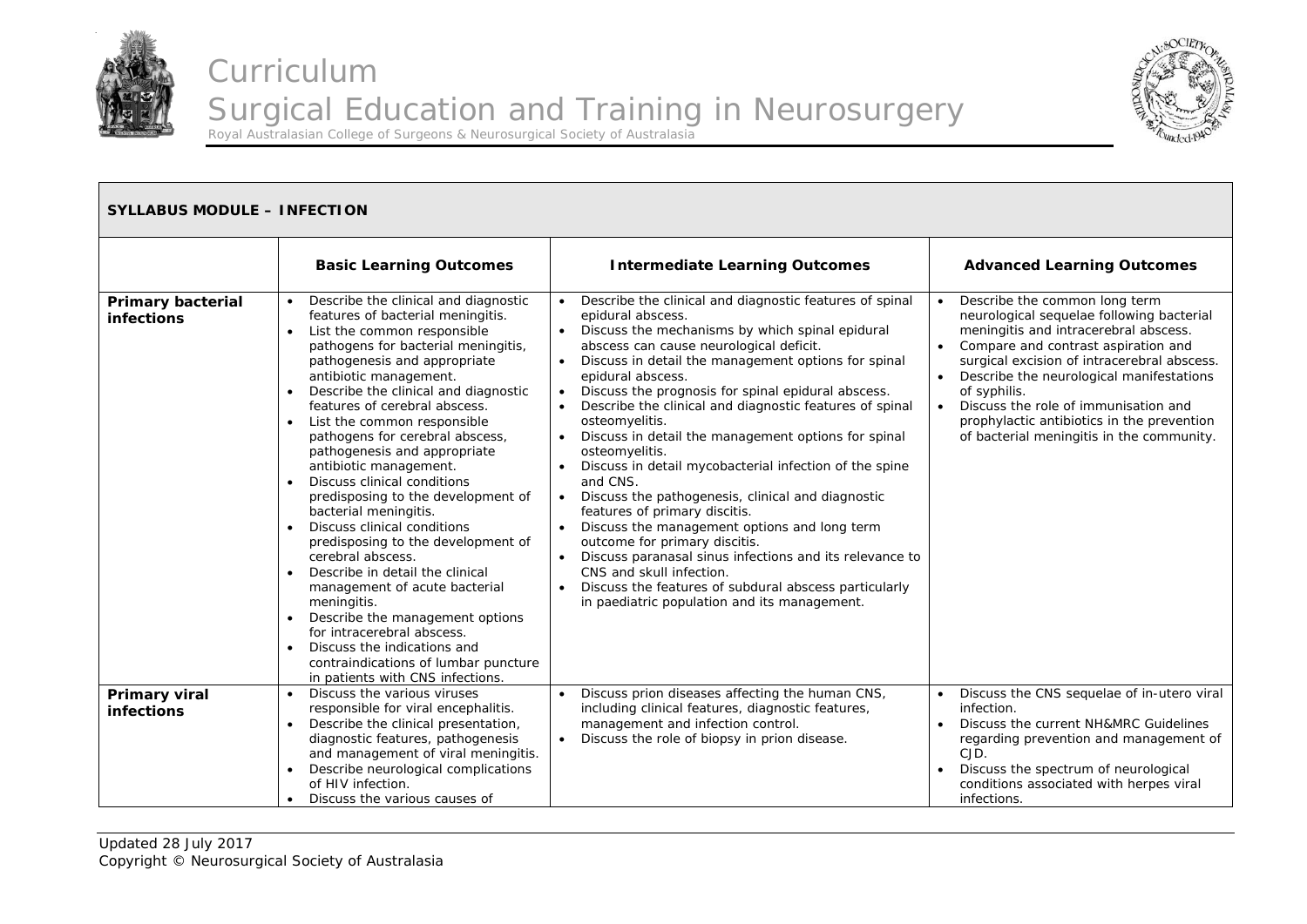



|                                                          | immune compromise.                                                                                                                                                                                                                                                     |                                                                                                                                                                                                                                                                    | $\bullet$                                                                                                                                                                                                     |
|----------------------------------------------------------|------------------------------------------------------------------------------------------------------------------------------------------------------------------------------------------------------------------------------------------------------------------------|--------------------------------------------------------------------------------------------------------------------------------------------------------------------------------------------------------------------------------------------------------------------|---------------------------------------------------------------------------------------------------------------------------------------------------------------------------------------------------------------|
| Primary<br>fungal/parasitic<br>infections                | Discuss the various fungal and<br>parasitic infections that can affect<br>the central nervous system.<br>Describe predisposing factors to<br>$\bullet$<br>fungal/parasitic infections of the<br>CNS.                                                                   | Discuss the pathogenesis and management of hydatid<br>disease of the brain.<br>$\bullet$                                                                                                                                                                           | Describe the pathogenesis, diagnostic<br>features, clinical features and<br>management for cryptococcal CNS<br>infection.<br>$\bullet$                                                                        |
| Postoperative and<br>post traumatic<br><b>infections</b> | Discuss the common causes,<br>$\bullet$<br>diagnosis, predisposing factors and<br>management of postoperative and<br>post traumatic wound infections.<br>Discuss the common organisms<br>$\bullet$<br>responsible for post operative and<br>post traumatic infections. | Discuss the common causes, diagnosis, predisposing<br>factors and management of shunt infections.<br>Discuss the evidence regarding the use of<br>prophylactic antibiotics following trauma and<br>neurosurgical procedures (contaminated and clean).<br>$\bullet$ | Discuss in detail the evidence for various<br>measures to decrease operative<br>infections<br>Discuss the management options, and<br>evidence for their effectiveness, for an<br>infected shunt.<br>$\bullet$ |
|                                                          | SYLLABUS MODULE - NEUROANAESTHESIA                                                                                                                                                                                                                                     |                                                                                                                                                                                                                                                                    |                                                                                                                                                                                                               |
|                                                          |                                                                                                                                                                                                                                                                        |                                                                                                                                                                                                                                                                    |                                                                                                                                                                                                               |
|                                                          | <b>Basic Learning Outcomes</b>                                                                                                                                                                                                                                         | <b>Intermediate Learning Outcomes</b>                                                                                                                                                                                                                              | <b>Advanced Learning Outcomes</b>                                                                                                                                                                             |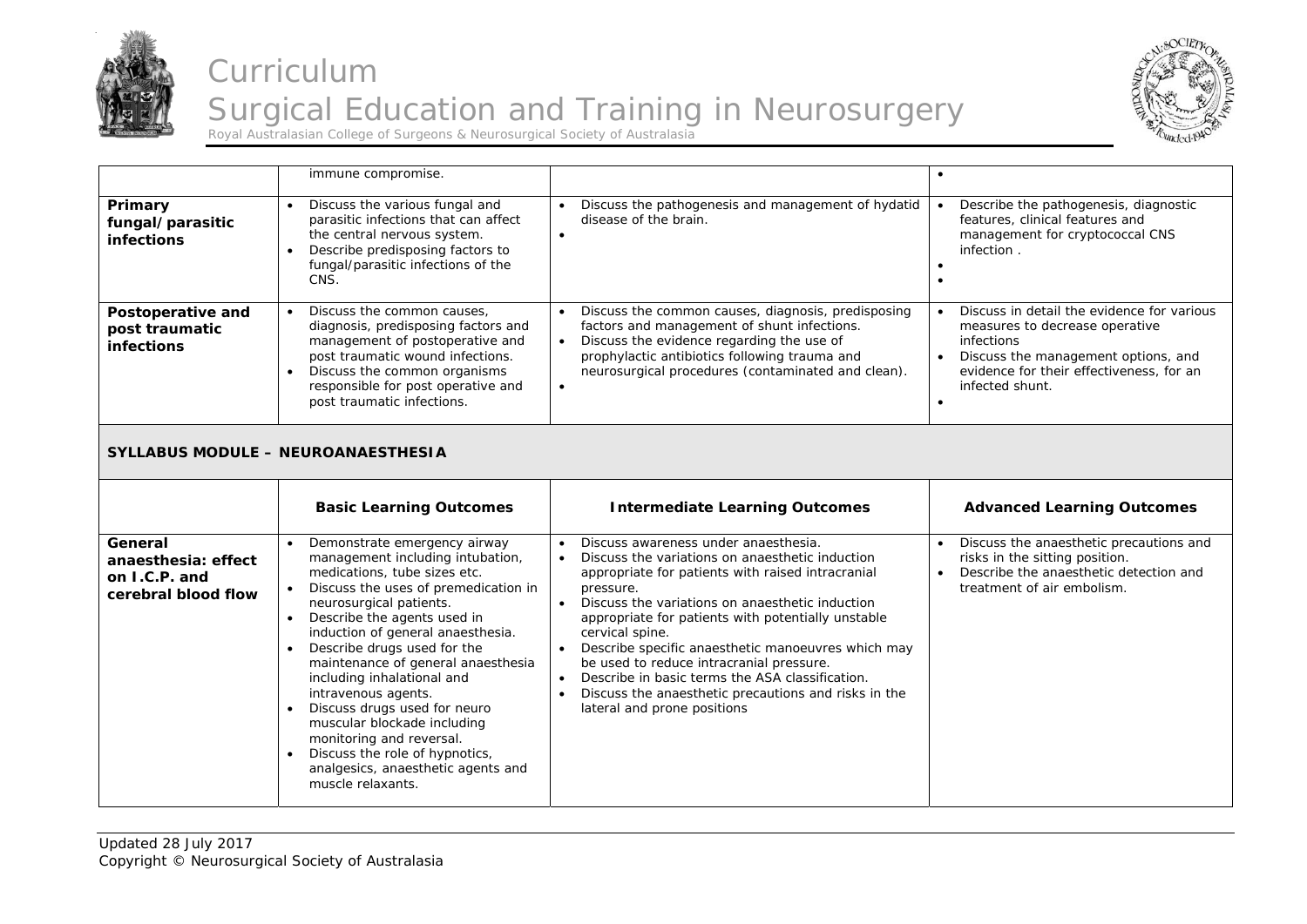



| Regional<br>anaesthesia | Discuss the indications for the use of $\mathsf{I} \bullet$<br>regional anaesthesia in neurosurgical<br>patients.<br>Discuss the role of neuroleptic<br>agents in addition to regional<br>anaesthesia.<br>Discuss the use of adrenaline with<br>local anaesthetics. | Discuss the uses and risks associated with epidural<br>anaesthetic and epidural analgesia. | Discuss the use of regional anaesthesia in<br>awake craniotomy. |
|-------------------------|---------------------------------------------------------------------------------------------------------------------------------------------------------------------------------------------------------------------------------------------------------------------|--------------------------------------------------------------------------------------------|-----------------------------------------------------------------|
|-------------------------|---------------------------------------------------------------------------------------------------------------------------------------------------------------------------------------------------------------------------------------------------------------------|--------------------------------------------------------------------------------------------|-----------------------------------------------------------------|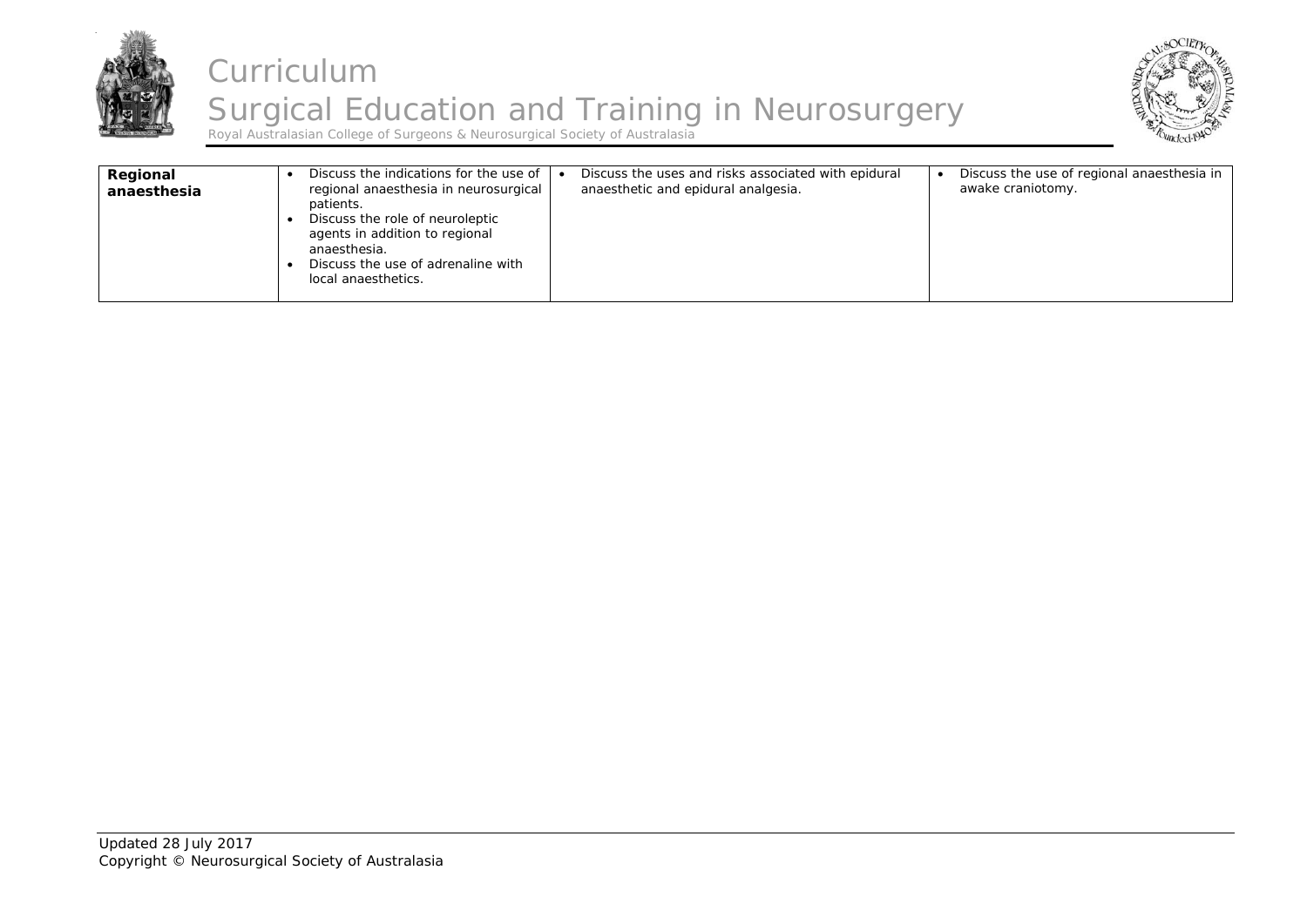



| <b>SYLLABUS MODULE - NEUROANATOMY</b>                              |                                                                                                                                                                                                                                                                                                                                                                                                                                                                                                                                                                                                                                        |                                                                                                                                                                                                                                                                                                                                                                                   |                                                                                                                                                                                                                                                                                                                                                                             |  |
|--------------------------------------------------------------------|----------------------------------------------------------------------------------------------------------------------------------------------------------------------------------------------------------------------------------------------------------------------------------------------------------------------------------------------------------------------------------------------------------------------------------------------------------------------------------------------------------------------------------------------------------------------------------------------------------------------------------------|-----------------------------------------------------------------------------------------------------------------------------------------------------------------------------------------------------------------------------------------------------------------------------------------------------------------------------------------------------------------------------------|-----------------------------------------------------------------------------------------------------------------------------------------------------------------------------------------------------------------------------------------------------------------------------------------------------------------------------------------------------------------------------|--|
|                                                                    | <b>Basic Learning Outcomes</b>                                                                                                                                                                                                                                                                                                                                                                                                                                                                                                                                                                                                         | <b>Intermediate Learning Outcomes</b>                                                                                                                                                                                                                                                                                                                                             | <b>Advanced Learning Outcomes</b>                                                                                                                                                                                                                                                                                                                                           |  |
| Development of the<br>nervous system -<br>neuroembryology          | Describe the development of an<br>embryo to week three.<br>Describe in detail the embryological<br>development of the notochord,<br>neural tube and neural crest into the<br>mature nervous system.<br>Describe the recognisable divisions<br>and subdivisions of the developing<br>brain.<br>Describe the folding of the forebrain<br>into the mature cerebral<br>hemispheres.<br>Describe the embryological<br>development of the skull and face.<br>Describe the embryological<br>development of the vertebral<br>column.<br>Describe the spinal cord levels<br>relative to the vertebral column<br>during development to adulthood | Discuss the differences between the foetal and adult<br>cerebral circulations.<br>Discuss the embryological basis for spinal<br>$\bullet$<br>dysraphism.<br>Discuss the development of the cerebral<br>$\bullet$<br>microcirculation.<br>Describe the embryological development of the<br>$\bullet$<br>pituitary gland.                                                           | Discuss the embryological basis for<br>cerebral arteriovenous malformations.<br>Discuss the embryological basis for<br>craniopharyngioma and Rathke's cleft<br>cyst.<br>Discuss theories of the embryological<br>basis for colloid cysts.<br>Discuss the embryological basis for<br>neuroectodermal cysts.<br>Discuss the embryological basis for<br>cerebral heterotopias. |  |
| <b>Cellular components</b><br>of the nervous<br>system - histology | Describe the ultrastructure of a<br>neurone.<br>Describe the different types of<br>neurones.<br>Describe the layers of the cerebral<br>$\bullet$<br>and cerebellar cortices.<br>Describe the ultrastructure of the<br>blood-brain barrier.                                                                                                                                                                                                                                                                                                                                                                                             | Describe the anatomy of the different types of<br>$\bullet$<br>ganglia.<br>Describe the ultrastructural anatomy of the<br>$\bullet$<br>interneuronal junctions and the neuromuscular<br>junctions.<br>Describe the anatomy of the alpha motor neurone in<br>the spinal cord.<br>Describe the classification, histological features and<br>$\bullet$<br>function of the neuroglia. |                                                                                                                                                                                                                                                                                                                                                                             |  |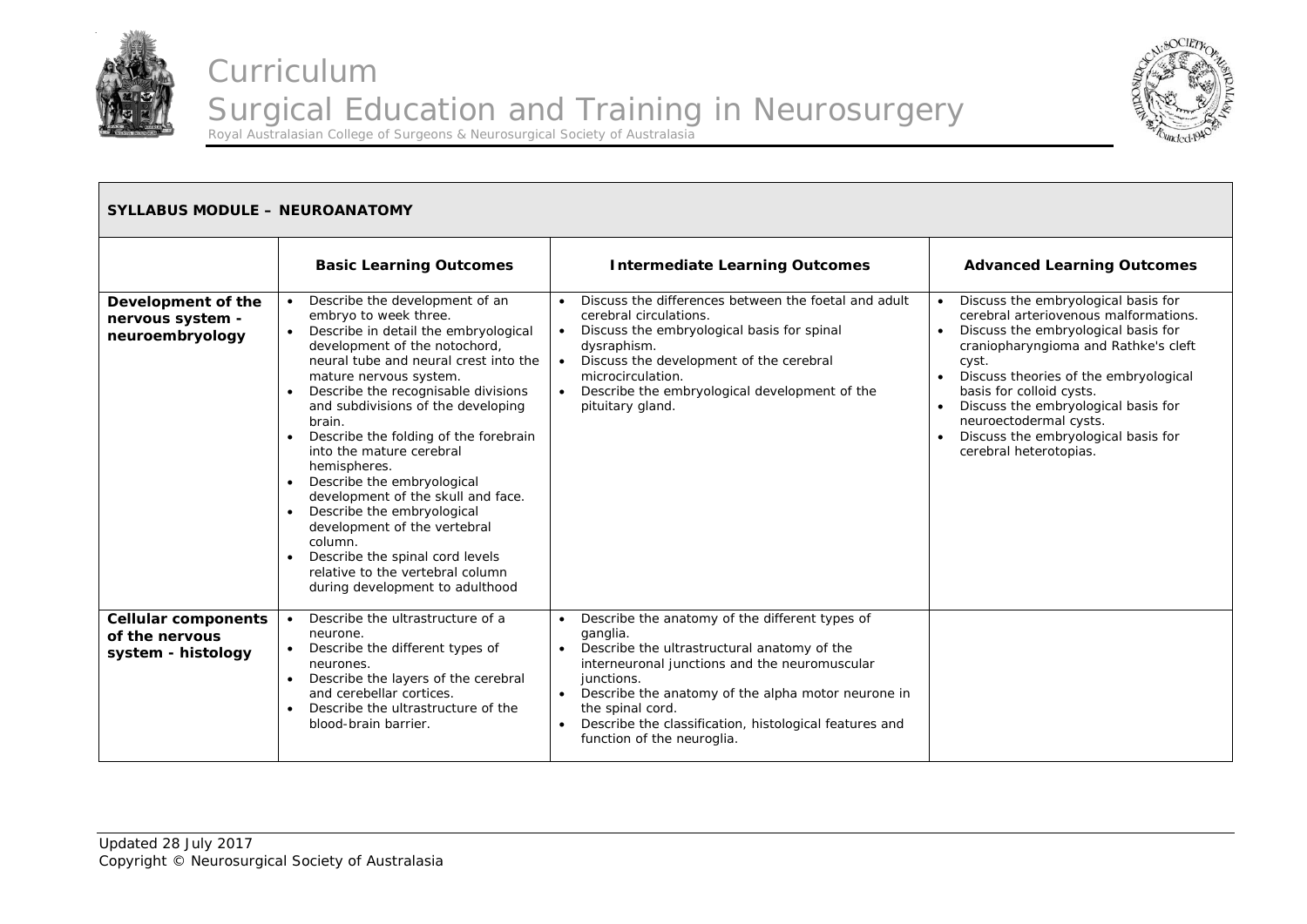



| Gross anatomy of<br>the cranium and<br>brain | Describe the gross anatomy of the<br>frontal lobe with particular reference<br>to boundaries, surfaces, anatomy<br>relative to the skull and named<br>surface structures.<br>Describe the functions of the frontal<br>$\bullet$<br>lobe and their topographical<br>representation.<br>Describe the arterial supply and<br>$\bullet$<br>venous drainage of the frontal lobe.<br>Describe the gross anatomy of the<br>$\bullet$<br>parietal lobe with particular<br>reference to boundaries, surfaces,<br>anatomy relative to the skull and<br>named surface structures.<br>Describe the functions of the parietal<br>lobe and their topographical<br>representation.<br>Describe the arterial supply and<br>venous drainage of the parietal lobe.<br>Describe the gross anatomy of the<br>$\bullet$<br>occipital lobe with particular<br>reference to boundaries, surfaces,<br>anatomy relative to the skull and<br>named surface structures.<br>Describe the functions of the<br>$\bullet$<br>occipital lobe and their topographical<br>representation.<br>Describe the arterial supply and<br>venous drainage of the occipital<br>lobe.<br>Describe the gross anatomy of the<br>$\bullet$<br>temporal lobe with particular<br>reference to boundaries, surfaces,<br>anatomy relative to the skull and<br>named surface structures.<br>Describe the gross anatomy of the<br>$\bullet$<br>cerebellum with particular respect to<br>named surface structures,<br>connections, arterial supply and | Describe the gross and functional anatomy of the<br>$\bullet$<br>corpus callosum and commissures.<br>Describe the anatomy of the insular lobe.<br>$\bullet$<br>Describe the anatomy of the external capsule and<br>$\bullet$<br>claustrum.<br>Describe the anatomy of the corona radiata and the<br>$\bullet$<br>internal capsule with particular respect to the arterial<br>supply of the latter.<br>Discuss the concepts of dominance and non-<br>$\bullet$<br>dominance.<br>$\bullet$<br>Describe the anatomy of the hippocampus in terms of<br>its position, and layers.<br>Describe the components of the basal ganglia and<br>$\bullet$<br>their relationships.<br>Describe the components of the limbic system.<br>$\bullet$<br>Diagramatically illustrate the internal structure of the<br>$\bullet$<br>midbrain at the levels of the superior colliculus and<br>the inferior colliculus.<br>Describe the arterial supply of the midbrain.<br>$\bullet$<br>Diagramatically illustrate the internal structure of the<br>$\bullet$<br>pons at the levels of the upper pons and the lower<br>pons.<br>Describe the arterial supply of the pons.<br>$\bullet$<br>Diagramatically illustrate the internal structure of the<br>$\bullet$<br>medulla at the levels of the closed medulla, upper<br>part of the open medulla and the lower part of the<br>open medulla.<br>Describe the arterial supply of the medulla.<br>$\bullet$<br>Diagramatically illustrate and describe the anatomy of<br>$\bullet$<br>the floor of the fourth ventricle.<br>Describe the deep nuclei of the cerebellum.<br>$\bullet$<br>Describe the anatomy of the floor of the third<br>$\bullet$<br>ventricle.<br>Describe the anatomy of the hypothalamus including<br>$\bullet$<br>its connections and named nuclei. | Discuss, in general terms, the degree of<br>eloquence of the named portions of the<br>frontal lobe.<br>Describe the relationship of the gyrus<br>rectus to the anterior communicating<br>artery.<br>Describe the connections of the<br>$\bullet$<br>hippocampus.<br>Discuss the anatomical connections<br>between the basal ganglia.<br>Describe the anatomy, connections and<br>function of the reticular formation.<br>Describe the anatomy of the thalamus<br>including its important nuclei.<br>Describe the surgical anatomy of the<br>$\bullet$<br>pineal region.<br>Discuss the anatomical basis for<br>personality.<br>Discuss the anatomical and physiological<br>basis for memory, both short and long<br>term. |
|----------------------------------------------|-------------------------------------------------------------------------------------------------------------------------------------------------------------------------------------------------------------------------------------------------------------------------------------------------------------------------------------------------------------------------------------------------------------------------------------------------------------------------------------------------------------------------------------------------------------------------------------------------------------------------------------------------------------------------------------------------------------------------------------------------------------------------------------------------------------------------------------------------------------------------------------------------------------------------------------------------------------------------------------------------------------------------------------------------------------------------------------------------------------------------------------------------------------------------------------------------------------------------------------------------------------------------------------------------------------------------------------------------------------------------------------------------------------------------------------------------------------------------------------------------|----------------------------------------------------------------------------------------------------------------------------------------------------------------------------------------------------------------------------------------------------------------------------------------------------------------------------------------------------------------------------------------------------------------------------------------------------------------------------------------------------------------------------------------------------------------------------------------------------------------------------------------------------------------------------------------------------------------------------------------------------------------------------------------------------------------------------------------------------------------------------------------------------------------------------------------------------------------------------------------------------------------------------------------------------------------------------------------------------------------------------------------------------------------------------------------------------------------------------------------------------------------------------------------------------------------------------------------------------------------------------------------------------------------------------------------------------------------------------------------------------------------------------------------------------------------------------------------------------------------------------------------------------------------------------------------------------------------------------------------------------------------------------------------------------|---------------------------------------------------------------------------------------------------------------------------------------------------------------------------------------------------------------------------------------------------------------------------------------------------------------------------------------------------------------------------------------------------------------------------------------------------------------------------------------------------------------------------------------------------------------------------------------------------------------------------------------------------------------------------------------------------------------------------|
|                                              |                                                                                                                                                                                                                                                                                                                                                                                                                                                                                                                                                                                                                                                                                                                                                                                                                                                                                                                                                                                                                                                                                                                                                                                                                                                                                                                                                                                                                                                                                                 |                                                                                                                                                                                                                                                                                                                                                                                                                                                                                                                                                                                                                                                                                                                                                                                                                                                                                                                                                                                                                                                                                                                                                                                                                                                                                                                                                                                                                                                                                                                                                                                                                                                                                                                                                                                                    |                                                                                                                                                                                                                                                                                                                                                                                                                                                                                                                                                                                                                                                                                                                           |
|                                              | venous drainage.                                                                                                                                                                                                                                                                                                                                                                                                                                                                                                                                                                                                                                                                                                                                                                                                                                                                                                                                                                                                                                                                                                                                                                                                                                                                                                                                                                                                                                                                                |                                                                                                                                                                                                                                                                                                                                                                                                                                                                                                                                                                                                                                                                                                                                                                                                                                                                                                                                                                                                                                                                                                                                                                                                                                                                                                                                                                                                                                                                                                                                                                                                                                                                                                                                                                                                    |                                                                                                                                                                                                                                                                                                                                                                                                                                                                                                                                                                                                                                                                                                                           |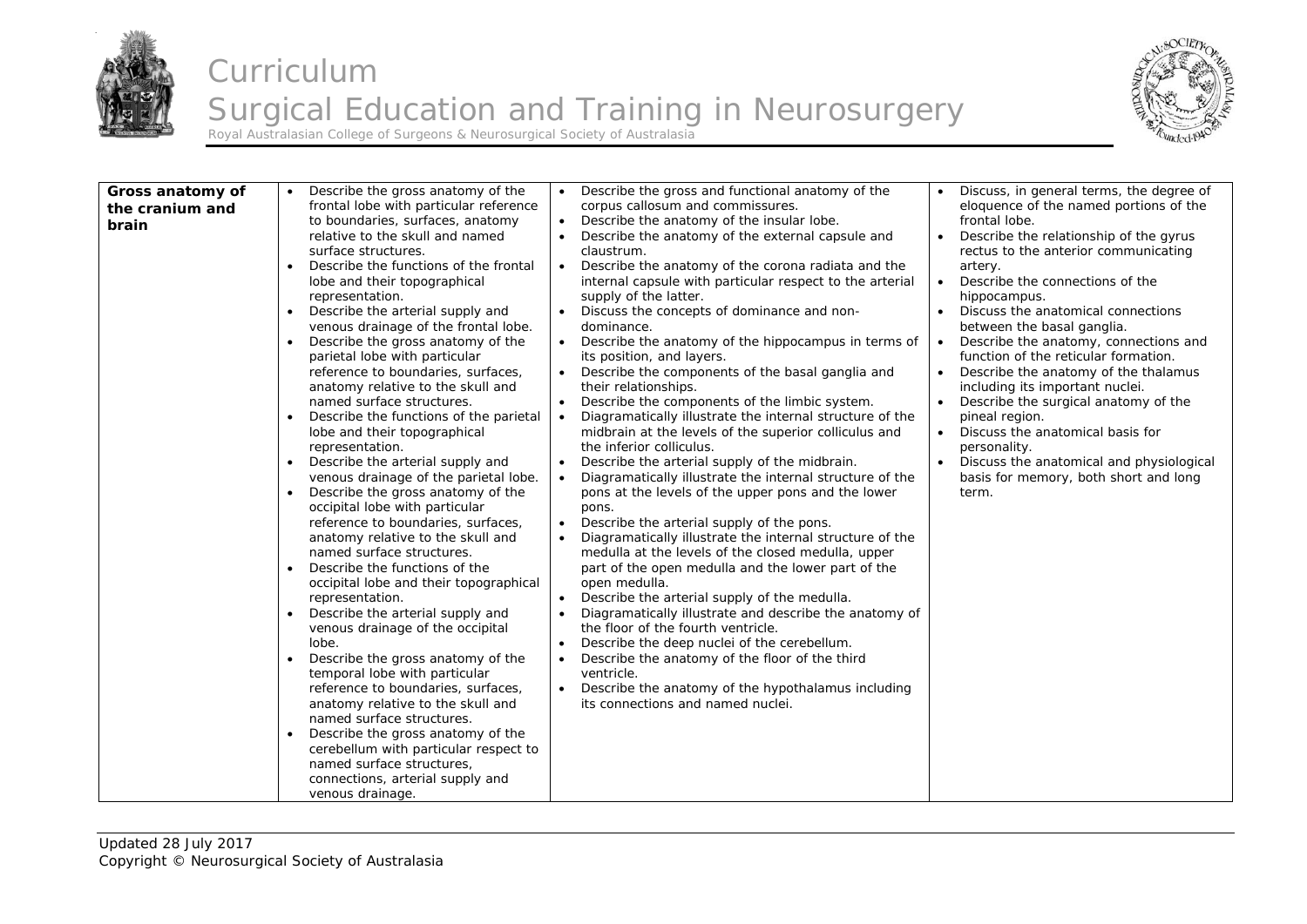



|                                                                       | Describe in detail the anatomy of the<br>pituitary gland including the stalk.<br>Describe the external relationships<br>of the cerebral peduncles.<br>Describe the external relationships<br>of the midbrain.<br>Describe the external relationships<br>of the pons.<br>Describe the external relationships<br>of the medulla.                                                                                                                           |                                                                                                                                                                                                                                                                                                                                                                                                                                                                                                                                                                                                                                                                                                                                                    |                                                                                                                                                                                                                                                                                                                                                                                                                                                                                                                   |
|-----------------------------------------------------------------------|----------------------------------------------------------------------------------------------------------------------------------------------------------------------------------------------------------------------------------------------------------------------------------------------------------------------------------------------------------------------------------------------------------------------------------------------------------|----------------------------------------------------------------------------------------------------------------------------------------------------------------------------------------------------------------------------------------------------------------------------------------------------------------------------------------------------------------------------------------------------------------------------------------------------------------------------------------------------------------------------------------------------------------------------------------------------------------------------------------------------------------------------------------------------------------------------------------------------|-------------------------------------------------------------------------------------------------------------------------------------------------------------------------------------------------------------------------------------------------------------------------------------------------------------------------------------------------------------------------------------------------------------------------------------------------------------------------------------------------------------------|
| Gross anatomy of<br>the scalp, the skull<br>and associated<br>muscles | Describe the anatomy of the scalp<br>including blood supply, innervation<br>and muscles.<br>Describe the gross anatomy of the<br>individual bones of the skull.<br>Describe the contents of the<br>$\bullet$<br>foraminae of the skull.                                                                                                                                                                                                                  | Describe the surgical anatomy of the temporalis<br>muscle and its fascia.<br>Discuss the surgical anatomy of the pterion and the<br>lateral portion of the lesser wing of the sphenoid<br>bone.<br>Describe the anatomy, relationships and approaches<br>$\bullet$<br>to the anterior clinoid process.<br>Describe the anatomy of the structures of the internal<br>acoustic meatus.<br>Describe the anatomy of the structures of the<br>craniocervical junction (CO - C2) including the<br>foramen magnum.<br>Describe the regional anatomy of the nose, sphenoid<br>$\bullet$<br>sinus and pituitary fossa.<br>$\bullet$                                                                                                                         | Describe the surgical anatomy of the<br>temporal bone.<br>Describe the anatomy of the structures<br>encountered during the far lateral<br>transcondylar approach to the posterior<br>fossa.<br>$\bullet$<br>Describe in detail the anatomy of the<br>superior orbital fissure.<br>Describe in detail the anatomy of the<br>$\bullet$<br>jugular foramen.<br>Describe the anatomy of the structures<br>encountered in the translabyrinthine<br>approach for lesions of the<br>cerebellopontine angle.<br>$\bullet$ |
| Gross anatomy of<br>the dura, its<br>reflections and<br>venous spaces | • Describe the coverings of the brain<br>and spinal cord.<br>• Describe the layers of the dura and<br>how they separate to form the<br>superficial dural venous sinuses.<br>Describe the reflection of the dura to<br>$\bullet$<br>form the falx cerebri and the<br>tentorium cerebelli.<br>Discuss the attachments and<br>relationships of the free edge of the<br>tentorium cerebelli.<br>Describe the anatomy of the<br>$\bullet$<br>arachnoid villi. | Describe the location, tributaries and outflow of the<br>$\bullet$<br>dural venous sinuses.<br>Describe the dural reflections of the middle cranial<br>$\bullet$<br>fossa.<br>Describe the dural reflections as they form the<br>cavernous sinus.<br>Discuss the regional anatomy of the tentorial hiatus.<br>$\bullet$<br>Describe the dural anatomy of the superior petrosal<br>sinus and Meckel's cave.<br>Describe the vascular and nervous supply of the dura.<br>$\bullet$<br>Describe the anatomy of the dural rings around the<br>internal carotid artery.<br>Describe the anatomy of the dura related to the<br>$\bullet$<br>pituitary fossa.<br>Discuss the dominant flow from the superior sagittal<br>sinus to the transverse sinuses. | Discuss the relative surgical importance<br>of the dural venous sinuses in terms of<br>the options for sacrifice.<br>Discuss the anatomical basis for acute<br>venous congestion syndromes associated<br>with occlusion of different venous<br>sinuses.<br>Describe the anatomy of the Dolenc<br>$\bullet$<br>approach to the cavernous sinus.<br>Describe in general terms the triangles of<br>$\bullet$<br>possible lateral entrance to the cavernous<br>sinus.                                                 |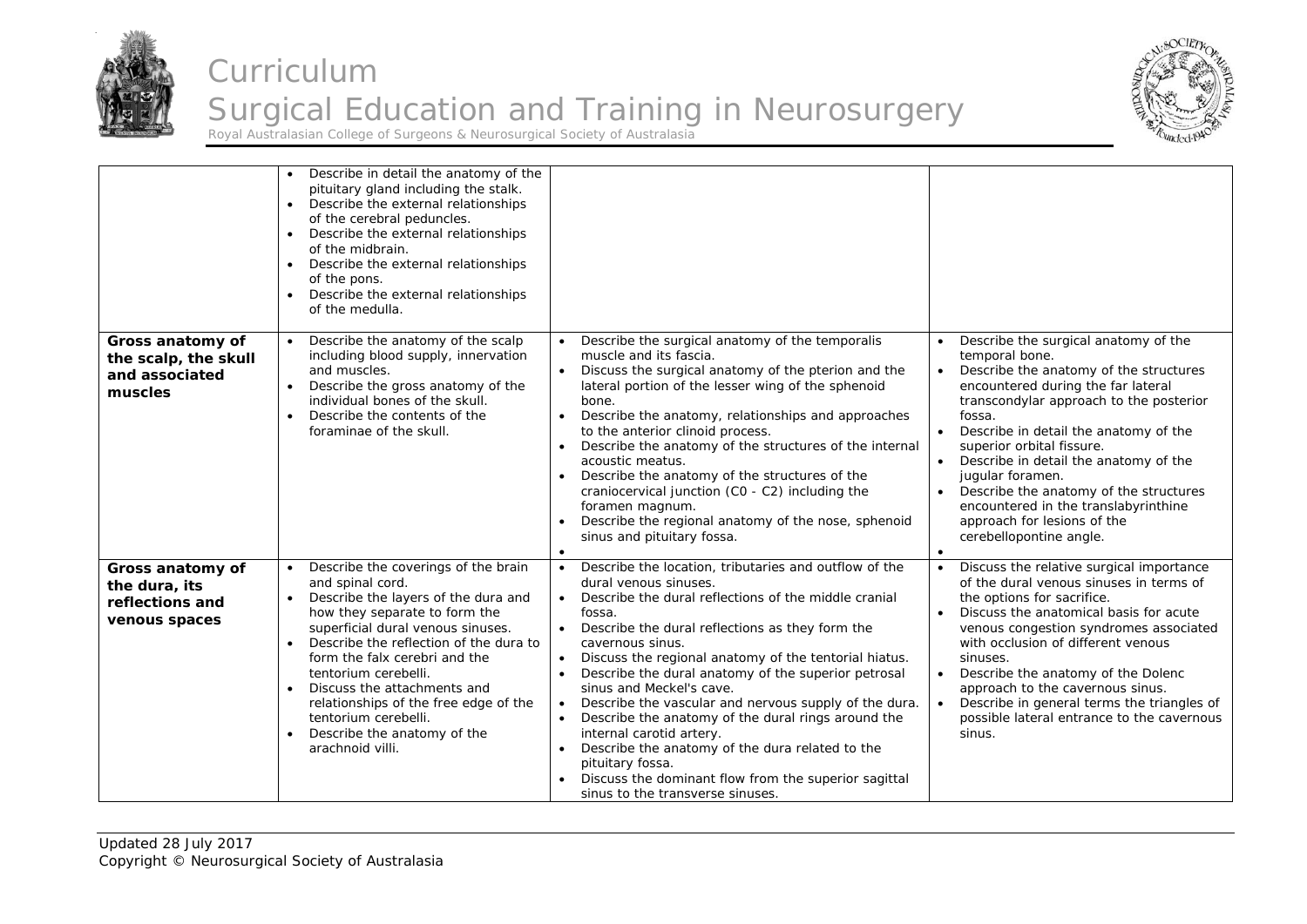



| The cranial nerve<br>and their nuclei                                     | Tabulate the functions of each of the<br>cranial nerves under the headings<br>somatic motor, somatic sensory,<br>autonomic motor, autonomic<br>sensory and special sensory.<br>Identify the attachment of the<br>$\bullet$<br>cranial nerves to the brain.<br>Describe the anatomy of the cranial<br>nerves external to the brain<br>(intracranial and extracranial<br>course). | Assign the nucleus responsible for each of the<br>$\bullet$<br>functions of the cranial nerves.<br>• Outline the anatomy and functions of each of the<br>nuclei related to cranial nerves.<br>Describe in detail the anatomy of the cranial nerves<br>$\bullet$<br>as they connect the nuclei.<br>Tabulate the cranial nerves which attach to the<br>$\bullet$<br>midbrain, pons, pontomedullary junction and the<br>medulla.<br>Describe the meningeal relationships to the optic<br>$\bullet$<br>nerve as it pertains to the development of<br>papilloedema.<br>Describe the blood supply of the optic nerve.<br>$\bullet$<br>Describe the relationships of the subarachnoid<br>$\bullet$<br>oculomotor nerve.<br>Describe the blood supply of the facial and<br>vestibulocochlear nerves. | Describe the anatomical basis for the<br>$\bullet$<br>clinical features of injury to various parts<br>of the facial nerve.<br>Describe the anatomy of the cranial<br>nerves of the cerebellopontine angle as<br>visualised in an approach to the<br>trigeminal nerve above the cerebellum.<br>Describe the anatomy of the cranial<br>nerves as visualised in a retrosigmoid<br>suboccipital approach to the<br>cerebellopontine angle.<br>Describe the anatomy of the cranial<br>nerves of the cerebellopontine angle as<br>visualised in a translabyrinthine<br>approach.<br>Describe the anatomy of the lower cranial<br>nerves as visualised in a far lateral<br>transcondylar approach. |
|---------------------------------------------------------------------------|---------------------------------------------------------------------------------------------------------------------------------------------------------------------------------------------------------------------------------------------------------------------------------------------------------------------------------------------------------------------------------|----------------------------------------------------------------------------------------------------------------------------------------------------------------------------------------------------------------------------------------------------------------------------------------------------------------------------------------------------------------------------------------------------------------------------------------------------------------------------------------------------------------------------------------------------------------------------------------------------------------------------------------------------------------------------------------------------------------------------------------------------------------------------------------------|---------------------------------------------------------------------------------------------------------------------------------------------------------------------------------------------------------------------------------------------------------------------------------------------------------------------------------------------------------------------------------------------------------------------------------------------------------------------------------------------------------------------------------------------------------------------------------------------------------------------------------------------------------------------------------------------|
| The CSF filled<br>spaces                                                  | Describe, in general terms, the<br>anatomy of the arachnoid cisterns.<br>Describe, in general terms, the<br>$\bullet$<br>anatomy of the ventricular system<br>including the choroid plexus.<br>Describe the relevant anatomy<br>$\bullet$<br>associated with ventricular puncture.                                                                                              | Name and describe in detail the anatomy of each of<br>the arachnoid cisterns.<br>Describe the detailed anatomy of the Sylvian Fissure.<br>$\bullet$<br>Describe the histological anatomy of the choroid<br>$\bullet$<br>plexus.                                                                                                                                                                                                                                                                                                                                                                                                                                                                                                                                                              | Describe the anatomy of the choroidal<br>fissure.<br>Describe in detail the anatomy of each of<br>$\bullet$<br>the ventricles and the Aqueduct of<br>Sylvius.<br>Discuss the landmarks for navigation<br>$\bullet$<br>within the lateral ventricle.<br>Describe the anatomy of the approaches<br>to the third ventricle.<br>Describe in detail the anatomy of the<br>Foramen of Monro as it pertains to<br>surgical access to the third ventricle.                                                                                                                                                                                                                                          |
| The arterial supply<br>and venous<br>drainage of the<br>cranium and brain | Describe the anatomy of the aortic<br>arch and list its branches.<br>Describe the anatomy of the<br>$\bullet$<br>external carotid artery, its branches<br>and describe the anatomy of the<br>major branches.<br>Describe the anatomy of the<br>extracranial internal carotid artery.<br>Describe the anatomy of the internal<br>carotid artery in the skull base and            | Discuss the relationship of the internal carotid artery<br>$\bullet$<br>to the middle ear.<br>Describe in detail the intradural microsurgical<br>$\bullet$<br>anatomy as exposed in a pterional craniotomy.<br>Describe in detail the anatomy of the perforating<br>$\bullet$<br>vessels arising from the anterior cerebral circulation.<br>Describe the anatomy of the anatomy of the anterior<br>$\bullet$<br>choroidal artery.<br>Discuss the normal variations of the anterior<br>$\bullet$<br>communicating artery complex.                                                                                                                                                                                                                                                             | Describe the anatomical variants of the<br>$\bullet$<br>cerebral arteries such as persistent<br>trigeminal artery.<br>Discuss the anatomical variations of the<br>posterior communicating artery and its<br>relationship to the oculomotor nerve.<br>Describe the anatomy exposed in the<br>approaches to the basilar artery.<br>Describe the vascular relationships to the<br>trigeminal, facial and glossopharyngeal                                                                                                                                                                                                                                                                      |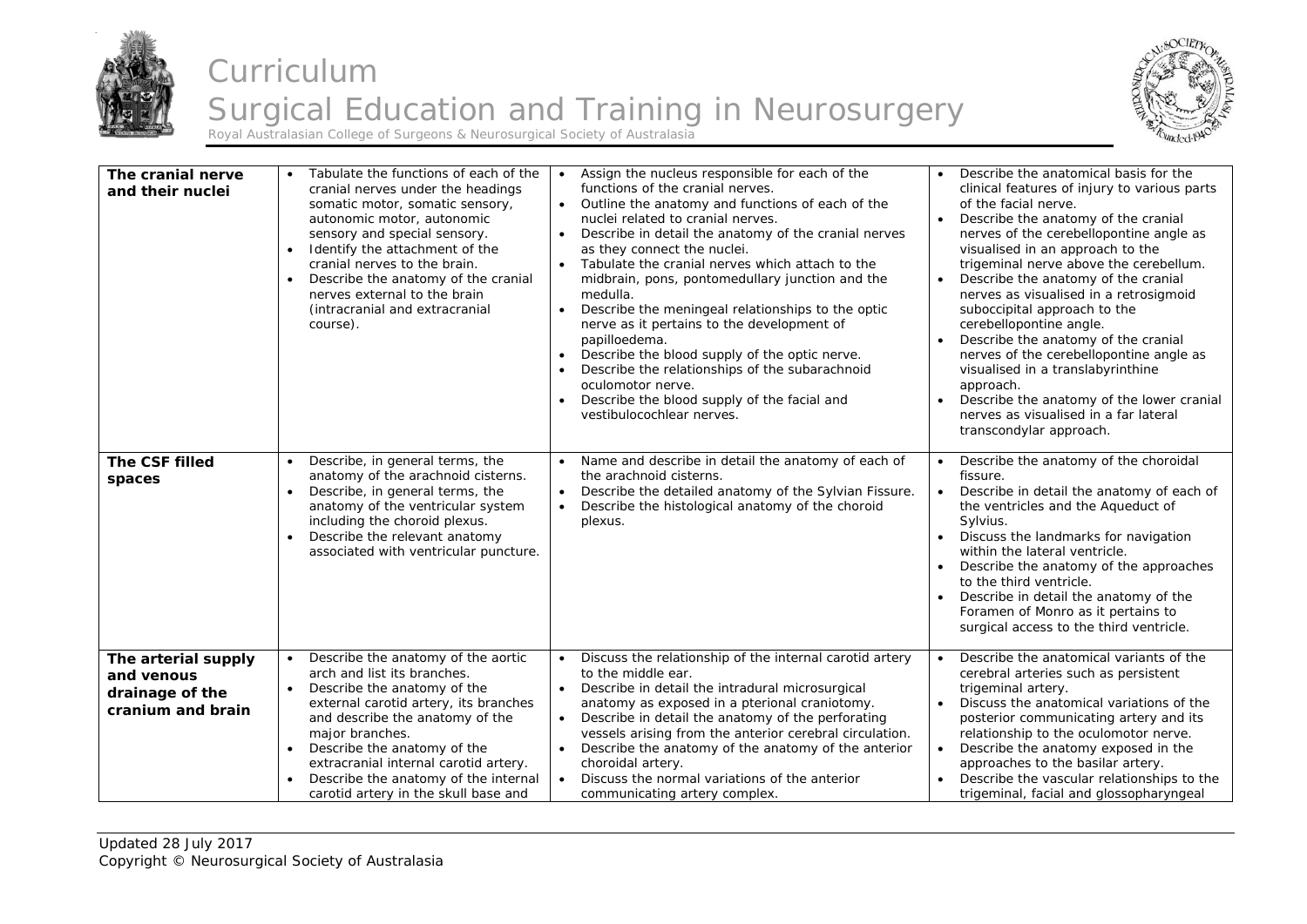



|                                                                                              | the cavernous sinus.<br>List the branches of the<br>$\bullet$<br>supracavernous internal carotid<br>artery.<br>Describe the anatomy of the<br>$\bullet$<br>ophthalmic artery.<br>Describe the anatomy of the<br>$\bullet$<br>posterior communicating artery.<br>Describe the surgical anatomy of the<br>anterior cerebral artery and its<br>branches.<br>Describe the surgical anatomy of the<br>middle cerebral artery and its<br>branches.<br>Describe the anatomy and<br>significance of the Circle of Willis<br>including its common variants.<br>Discuss in general terms the<br>cerebral venous outflow including<br>the concepts of superficial and deep<br>drainage systems.<br>Describe the anatomy of the<br>$\bullet$<br>superficial venous system.<br>• Discuss the surgical significance of<br>the vein of Labbé, vein of Trolard<br>and Rolandic vein.<br>Describe the surface anatomy of the<br>superior sagittal sinus, torcula,<br>transverse sinus and sigmoid sinus. | Describe the anatomy of the vertebral artery in the<br>neck.<br>Describe the detailed anatomy of the vertebral artery<br>$\bullet$<br>at the craniocervical junction.<br>Describe the course, branches and relationships of<br>$\bullet$<br>the intradural vertebral artery.<br>Describe the anatomy of the posterior inferior<br>$\bullet$<br>cerebellar artery including normal variants of origin.<br>Describe the anatomy of the basilar artery and its<br>$\bullet$<br>branches.<br>Describe the anatomy of the anterior inferior<br>cerebellar artery.<br>Describe the anatomy of the superior cerebellar<br>$\bullet$<br>artery.<br>Describe the surgical anatomy of the posterior<br>cerebral artery.<br>Describe in detail the anatomy of the perforating<br>vessels which arise from the posterior circulation.<br>Describe the anatomy of the anterior and posterior<br>$\bullet$<br>perforated substance.<br>Describe the anatomy of the veins confluent on the<br>Foramen of Monro.<br>Describe the anatomy and relationships of the<br>internal cerebral vein.<br>Describe the anatomy and relationships of the basal<br>$\bullet$<br>vein of Rosenthal.<br>Describe the anatomy and relationships of the vein of<br>$\bullet$<br>Galen. | nerves as they pertain to microvascular<br>compression syndromes.<br>Describe the venous anatomy as<br>$\bullet$<br>encountered in a supracerebellar<br>infratentorial approach to the pineal<br>gland.                                                                                                                                                                                                                                             |
|----------------------------------------------------------------------------------------------|-----------------------------------------------------------------------------------------------------------------------------------------------------------------------------------------------------------------------------------------------------------------------------------------------------------------------------------------------------------------------------------------------------------------------------------------------------------------------------------------------------------------------------------------------------------------------------------------------------------------------------------------------------------------------------------------------------------------------------------------------------------------------------------------------------------------------------------------------------------------------------------------------------------------------------------------------------------------------------------------|--------------------------------------------------------------------------------------------------------------------------------------------------------------------------------------------------------------------------------------------------------------------------------------------------------------------------------------------------------------------------------------------------------------------------------------------------------------------------------------------------------------------------------------------------------------------------------------------------------------------------------------------------------------------------------------------------------------------------------------------------------------------------------------------------------------------------------------------------------------------------------------------------------------------------------------------------------------------------------------------------------------------------------------------------------------------------------------------------------------------------------------------------------------------------------------------------------------------------------------------------------|-----------------------------------------------------------------------------------------------------------------------------------------------------------------------------------------------------------------------------------------------------------------------------------------------------------------------------------------------------------------------------------------------------------------------------------------------------|
| Gross anatomy of<br>the vertebral<br>column, the spinal<br>cord and associated<br>structures | Describe the bony anatomy of the<br>vertebral column.<br>• Describe the anatomy of the<br>ligaments of the vertebral column<br>including the joint capsules.<br>Describe the anatomy of the<br>$\bullet$<br>intervertebral discs including the<br>biochemical and histological changes<br>with age.<br>Discuss the arterial supply and<br>venous drainage of the vertebral<br>bodies.                                                                                                                                                                                                                                                                                                                                                                                                                                                                                                                                                                                                   | Describe the bony anatomy peculiar to each of the<br>cervical, thoracic, lumbar, sacral and coccygeal<br>portions of the vertebral column.<br>Discuss the surface anatomy of the levels of the<br>$\bullet$<br>vertebral column.<br>Discuss the blood supply of the intervertebral discs<br>$\bullet$<br>and its relationship to sepsis.<br>Discuss Batson's plexus and its role in the<br>$\bullet$<br>dissemination of malignancy.<br>Discuss the anatomy of the occipito-cervical junction<br>$\bullet$<br>$(C0 - C2)$ .<br>Discuss the biomechanics of the vertebral column<br>$\bullet$                                                                                                                                                                                                                                                                                                                                                                                                                                                                                                                                                                                                                                                           | Describe the anatomy of the cervical<br>lateral masses and facet joints.<br>Describe the anatomy and orientation of<br>the thoracic pedicles relative to the<br>costotransverse structures and the<br>vertebral body.<br>Describe the anatomy and orientation of<br>the lumbar pedicles relative to the<br>transverse processes and the vertebral<br>body.<br>Describe the anatomy and orientation of<br>the sacral pedicles relative to the ala of |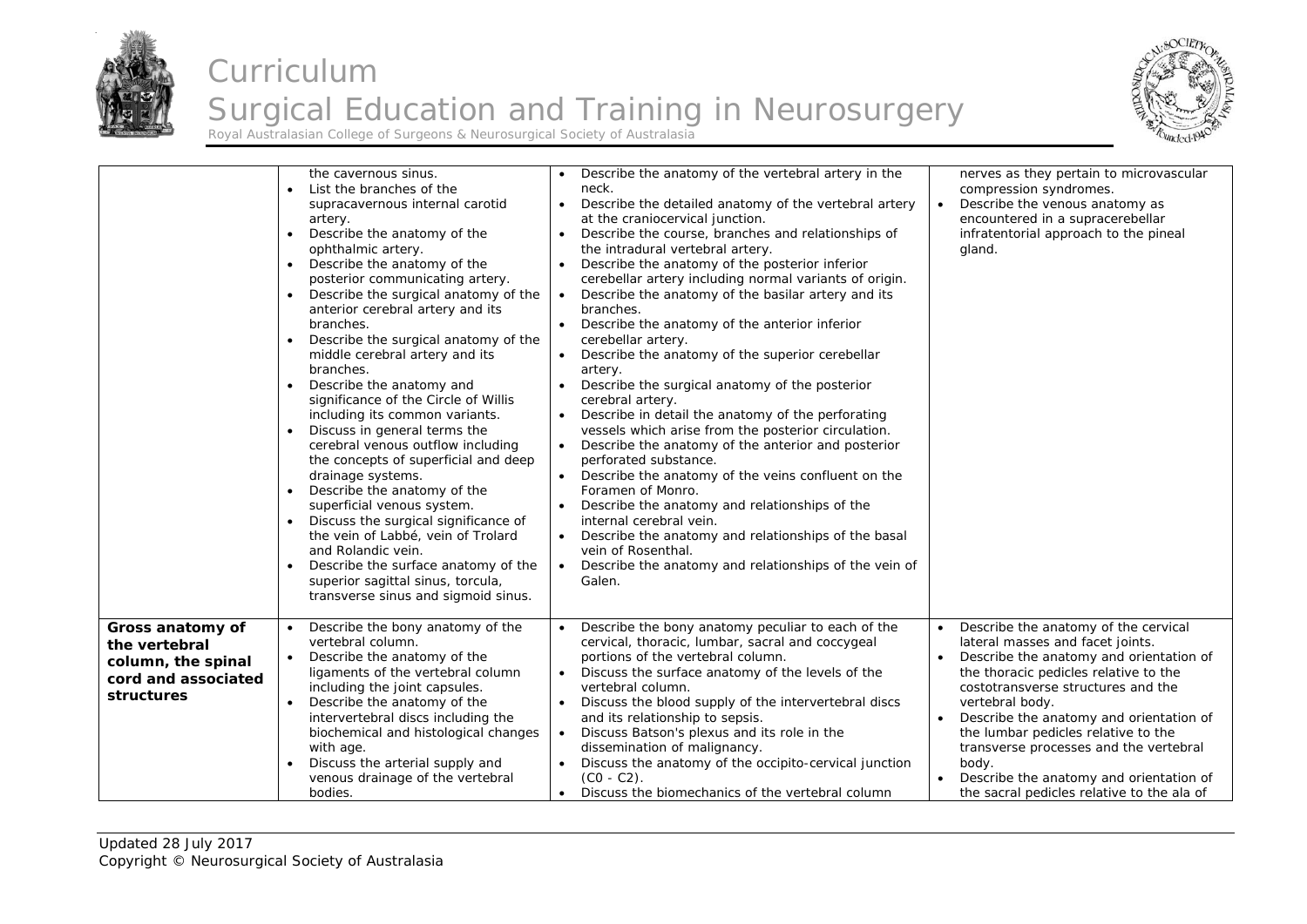



|                                                                 | Discuss the anatomy of the vertebral<br>end-plate.<br>Describe the anatomy of the muscles<br>attaching to the vertebral column,<br>posterior to and including the<br>posterior portion of the transverse<br>processes.<br>Describe the anatomy of the muscles<br>attaching to the vertebral column<br>anterior to the posterior portions of<br>the transverse processes.<br>Describe the general anatomy of the<br>spinal cord with respect to the zones<br>of grey and white matter,<br>relationship of spinal nerves to the<br>vertebral column levels, ligament<br>attachments, dorsal root entry zone,<br>the conus medullaris and filum<br>terminale.<br>Describe the detailed anatomy of the<br>spinal nerve including its dorsal root<br>ganglion in the region of the<br>intervertebral foramen.<br>Discuss the rib articulations with the<br>vertebral column. | with particular reference to the internal axis of<br>rotation, sagittal alignment and the moment arms of<br>the spinal musculature.<br>Describe in detail the white matter tracts, and their<br>connections, of the spinal cord.<br>Describe in detail the functional sections of the grey<br>matter.<br>Diagrammatically illustrate the cross-sectional<br>$\bullet$<br>anatomy of the spinal cord at the mid-cervical, mid-<br>thoracic and low-thoracic vertebral levels.<br>Describe the arterial supply of the spinal cord and its<br>$\bullet$<br>relationship to known arterial supply deficiency<br>syndromes.<br>Describe the surgical anatomy of the Artery of<br>$\bullet$<br>Adamkiewicz.<br>Describe the position on the trunk and limbs of the<br>$\bullet$<br>key sensory levels of the spinal cord. | the sacrum (S1) and the sacral<br>foraminae.<br>Describe the innervation of the<br>intervertebral discs.<br>Describe the innervation of the facet<br>joints.<br>Discuss the function of the facet joint as<br>its varies between the cervical, thoracic<br>and lumbar regions.<br>Describe the anatomical basis for correct<br>level localisation in the thoracic spine<br>during thoracotomy procedures. |
|-----------------------------------------------------------------|-------------------------------------------------------------------------------------------------------------------------------------------------------------------------------------------------------------------------------------------------------------------------------------------------------------------------------------------------------------------------------------------------------------------------------------------------------------------------------------------------------------------------------------------------------------------------------------------------------------------------------------------------------------------------------------------------------------------------------------------------------------------------------------------------------------------------------------------------------------------------|---------------------------------------------------------------------------------------------------------------------------------------------------------------------------------------------------------------------------------------------------------------------------------------------------------------------------------------------------------------------------------------------------------------------------------------------------------------------------------------------------------------------------------------------------------------------------------------------------------------------------------------------------------------------------------------------------------------------------------------------------------------------------------------------------------------------|-----------------------------------------------------------------------------------------------------------------------------------------------------------------------------------------------------------------------------------------------------------------------------------------------------------------------------------------------------------------------------------------------------------|
| Gross anatomy of<br>the peripheral<br>somatic nervous<br>system | Describe the anatomy of the brachial<br>$\bullet$<br>plexus.<br>Describe in detail the anatomy of the<br>nerves of the upper limb including<br>their relationships.<br>Describe the surgical anatomy of the<br>ante-cubital fossa.<br>Describe the surgical anatomy of the<br>cubital tunnel and Guyon's canal.<br>Describe in detail the anatomy of the<br>volar aspect of the wrist and the<br>carpal tunnel.<br>Demonstrate the dermatomes and<br>myotomes of the upper limb, trunk<br>and lower limb.<br>Describe the anatomy of the                                                                                                                                                                                                                                                                                                                                | Discuss in detail the surgical anatomy of the common<br>$\bullet$<br>exposures of the peripheral nerves.<br>Describe the anatomy of the thoracic outlet with<br>$\bullet$<br>particular reference to vascular and neurological<br>compression syndromes.                                                                                                                                                                                                                                                                                                                                                                                                                                                                                                                                                            |                                                                                                                                                                                                                                                                                                                                                                                                           |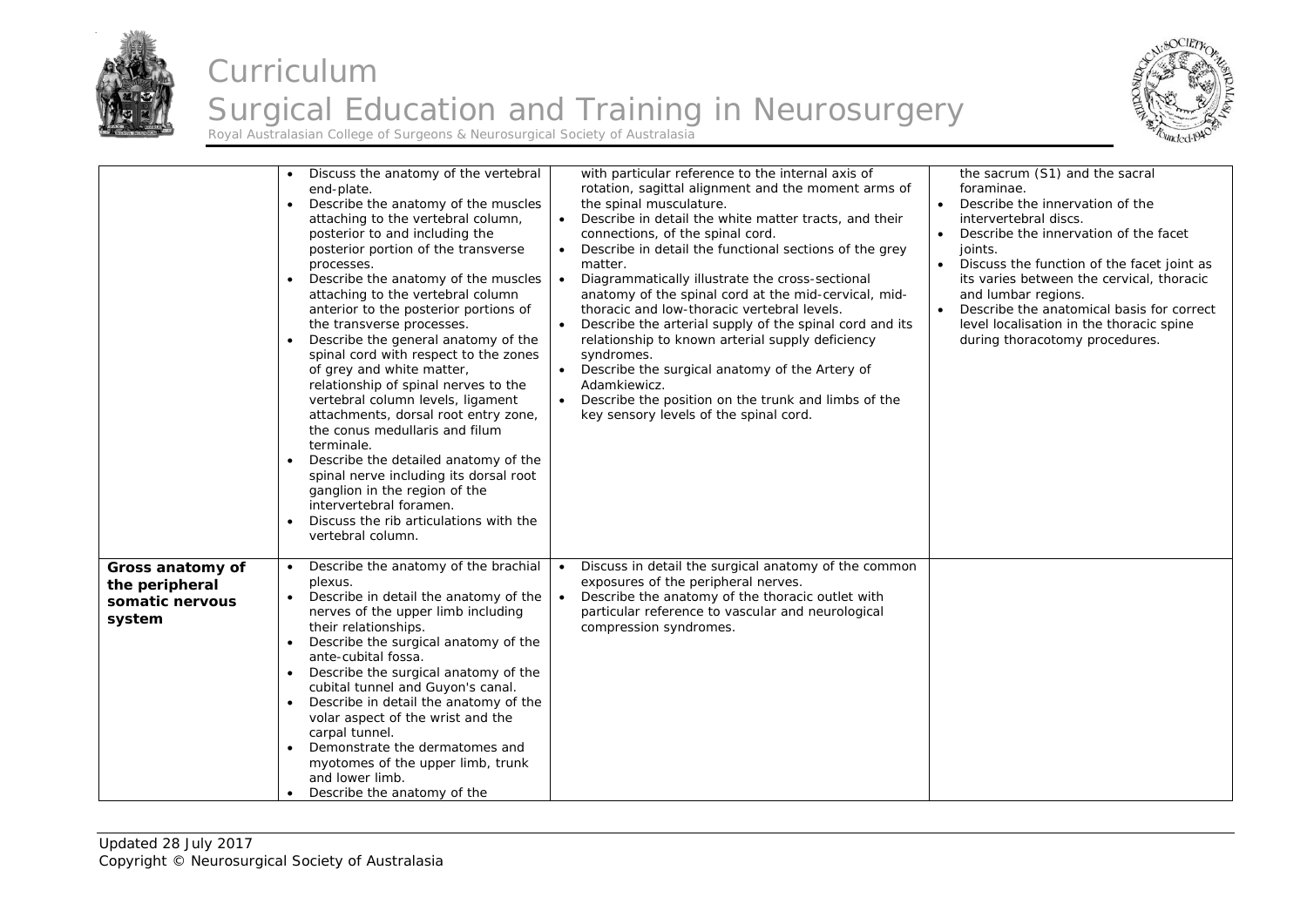



|                                                                                                     | lumbosacral plexus and its branches<br>within and exiting the pelvis.<br>Describe in detail the anatomy of the<br>nerves of the lower limb including<br>their relationships.<br>Describe the anatomy of the femoral<br>$\bullet$<br>triangle, popliteal fossa and tarsal<br>tunnel.                                                                                           |                                                                                                                                                                                                                                                                                                                                                                                                                                                                                                                                                                                                                                           |                                                                                                                                                                                  |
|-----------------------------------------------------------------------------------------------------|-------------------------------------------------------------------------------------------------------------------------------------------------------------------------------------------------------------------------------------------------------------------------------------------------------------------------------------------------------------------------------|-------------------------------------------------------------------------------------------------------------------------------------------------------------------------------------------------------------------------------------------------------------------------------------------------------------------------------------------------------------------------------------------------------------------------------------------------------------------------------------------------------------------------------------------------------------------------------------------------------------------------------------------|----------------------------------------------------------------------------------------------------------------------------------------------------------------------------------|
| Gross anatomy of<br>the autonomic<br>nervous system                                                 | Discuss the anatomy and function of<br>$\bullet$<br>the sympathetic nervous system.<br>Discuss the anatomy and function of<br>$\bullet$<br>the parasympathetic nervous<br>system.                                                                                                                                                                                             | Describe the origins and pathways of sympathetic<br>$\bullet$<br>supply in the central nervous system.<br>Describe the anatomy of the sympathetic chain<br>$\bullet$<br>including its connections to the spinal cord and<br>regions of supply.<br>Describe the origins and pathways of the<br>parasympathetic nervous system in the central<br>nervous system.<br>Describe the parasympathetic ganglia of the head and<br>$\bullet$<br>neck.<br>Describe the parasympathetic supply of the thorax.<br>$\bullet$<br>Describe the parasympathetic supply from the<br>lumbosacral region.<br>Discuss the innervation of the urinary bladder. | Discuss the anatomy exposed in a<br>transthoracic endoscopic cervical<br>sympathectomy.                                                                                          |
| Radiological<br>anatomy of the<br>cranium, vertebral<br>column and the<br>central nervous<br>system | Describe the normal radiological<br>appearance of the prevertebral soft<br>tissue of the cervical spine.<br>Describe the normal radiological<br>distances in the occipito-cervical (CO<br>- C2) junction in all ranges of normal<br>motion.<br>Identify the normal anatomical<br>structures visible on plain radiology<br>of the cervical, thoracic and<br>lumbosacral spine. | Identify anatomical structures on axial, coronal and<br>$\bullet$<br>sagittal sections of the brain.<br>Identify the anatomical structures visualised with 2-<br>$\bullet$<br>dimensional angiography.<br>Identify anatomical structures as represented in 3-<br>$\bullet$<br>dimensional imaging.<br>Identify anatomical structures on axial, coronal and<br>sagittal sections of the spine.                                                                                                                                                                                                                                             | Demonstrate the vessels visible on spinal<br>$\bullet$<br>angiography.<br>Demonstrate the anatomy visible with<br>$\bullet$<br>ventricular and cisternal contrast<br>injection.  |
| Pathways                                                                                            | Describe the motor pathways within<br>the central nervous system.<br>Describe the somatic sensory<br>pathways within the central nervous<br>system.<br>Describe the visual pathways.                                                                                                                                                                                          | Describe the auditory pathways.<br>Describe the pathway subserving pupillary responses.<br>$\bullet$                                                                                                                                                                                                                                                                                                                                                                                                                                                                                                                                      | Describe the anatomical basis for extra-<br>pyramidal motor control<br>Describe the neurological pathways for<br>speech.<br>Describe the pathways for conjugate eye<br>movement. |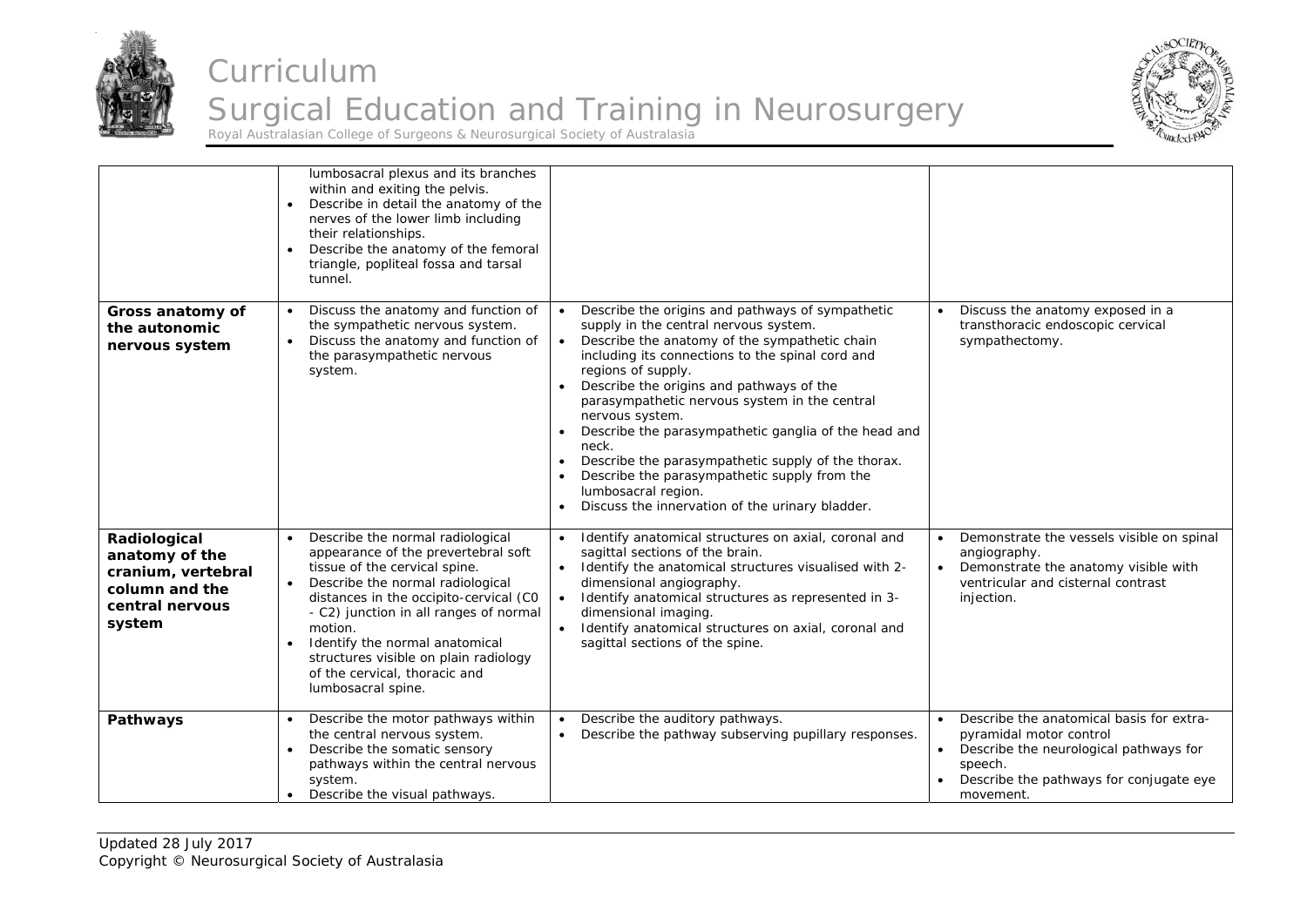



| <b>SYLLABUS MODULE - NEURO-ONCOLOGY</b>                                    |                                                                                                                                                                                                                                                                                                                                                                                                                                                                                                                                                                                                                                                                                                                                                 |                                                                                                                                                                                                                                                                                                                                                       |                                                                                                                                                                                                                                                                                                                                                                                                                                                                                                                                                                                                                                                                                                               |  |
|----------------------------------------------------------------------------|-------------------------------------------------------------------------------------------------------------------------------------------------------------------------------------------------------------------------------------------------------------------------------------------------------------------------------------------------------------------------------------------------------------------------------------------------------------------------------------------------------------------------------------------------------------------------------------------------------------------------------------------------------------------------------------------------------------------------------------------------|-------------------------------------------------------------------------------------------------------------------------------------------------------------------------------------------------------------------------------------------------------------------------------------------------------------------------------------------------------|---------------------------------------------------------------------------------------------------------------------------------------------------------------------------------------------------------------------------------------------------------------------------------------------------------------------------------------------------------------------------------------------------------------------------------------------------------------------------------------------------------------------------------------------------------------------------------------------------------------------------------------------------------------------------------------------------------------|--|
|                                                                            | <b>Basic Learning Outcomes</b>                                                                                                                                                                                                                                                                                                                                                                                                                                                                                                                                                                                                                                                                                                                  | <b>Intermediate Learning Outcomes</b>                                                                                                                                                                                                                                                                                                                 | <b>Advanced Learning Outcomes</b>                                                                                                                                                                                                                                                                                                                                                                                                                                                                                                                                                                                                                                                                             |  |
| <b>Tumours of the</b><br>scalp and skull vault                             | • List the classification of tumours that<br>occur at the skull vault and scalp.<br>• Describe epidemiology, clinical<br>presentation and natural history of<br>scalp and skull tumours.<br>Perform a history, examination and<br>pre-operative workup of patients<br>with tumours of scalp and skull.<br>List the appropriate pre-operative<br>$\bullet$<br>investigations.                                                                                                                                                                                                                                                                                                                                                                    | • Describe the histopathological features of scalp and<br>skull tumours.<br>• Describe findings of appropriate preoperative<br>investigation (including neuroradiological findings) of<br>benign and malignant scalp and skull tumours.<br>Describe the differential diagnosis of lytic and<br>sclerotic skull lesions.                               | Describe in detail the management<br>options (surgical and non-surgical) for<br>skull vault and scalp tumours.<br>• Demonstrate the surgical management of<br>skull vault and scalp tumours.                                                                                                                                                                                                                                                                                                                                                                                                                                                                                                                  |  |
| Cell kinetics,<br>genetics and<br>immunology of<br>neurological<br>tumours | Describe the nature of cell division<br>and the cell cycle.<br>Describe the abnormalities of the cell<br>cycle commonly identified in<br>neoplasia.<br>Define terms "benign", "neoplastic"<br>and "malignant" as relevant to<br>neurological tumours.<br>Define "tumour suppressor gene",<br>"oncogene", "loss of heterozygosity",<br>"growth factor", "growth factor<br>receptor", and "cytokine". List<br>examples of each under current<br>investigation and explain their<br>significance to common CNS<br>neoplasms.<br>Define tumour invasion and<br>angiogenesis and describe the<br>underlying mechanisms. Discuss the<br>significance of each to tumour<br>progression for common CNS<br>neoplasms.<br>• Describe the impact of tumour | Describe factors secreted by tumours which modulate<br>the immune response and cause immunodeficiency<br>and the mechanisms by which they do this.<br>Describe commonly used histopathological markers of<br>$\bullet$<br>cell kinetics and their significance.<br>• Describe the immune deficiency syndromes in relation<br>to neurological tumours. | Describe imaging techniques that<br>$\bullet$<br>examine cell kinetics of brain tumours.<br>Describe common immunological deficits<br>$\bullet$<br>in patients treated for neurological<br>tumours.<br>Discuss immune based adjuvant<br>$\bullet$<br>therapies with patients and refer them<br>appropriately.<br>Describe the possible indications for<br>immune system based therapy.<br>• Describe current theories concerning<br>apoptosis and necrosis.<br>• Discuss the biological basis for anti-<br>tumour vaccines in treatment of<br>neurological tumours (primary and<br>secondary).<br>Evaluate the literature on immune based<br>system therapy and gene therapy as<br>relates to neuro-oncology. |  |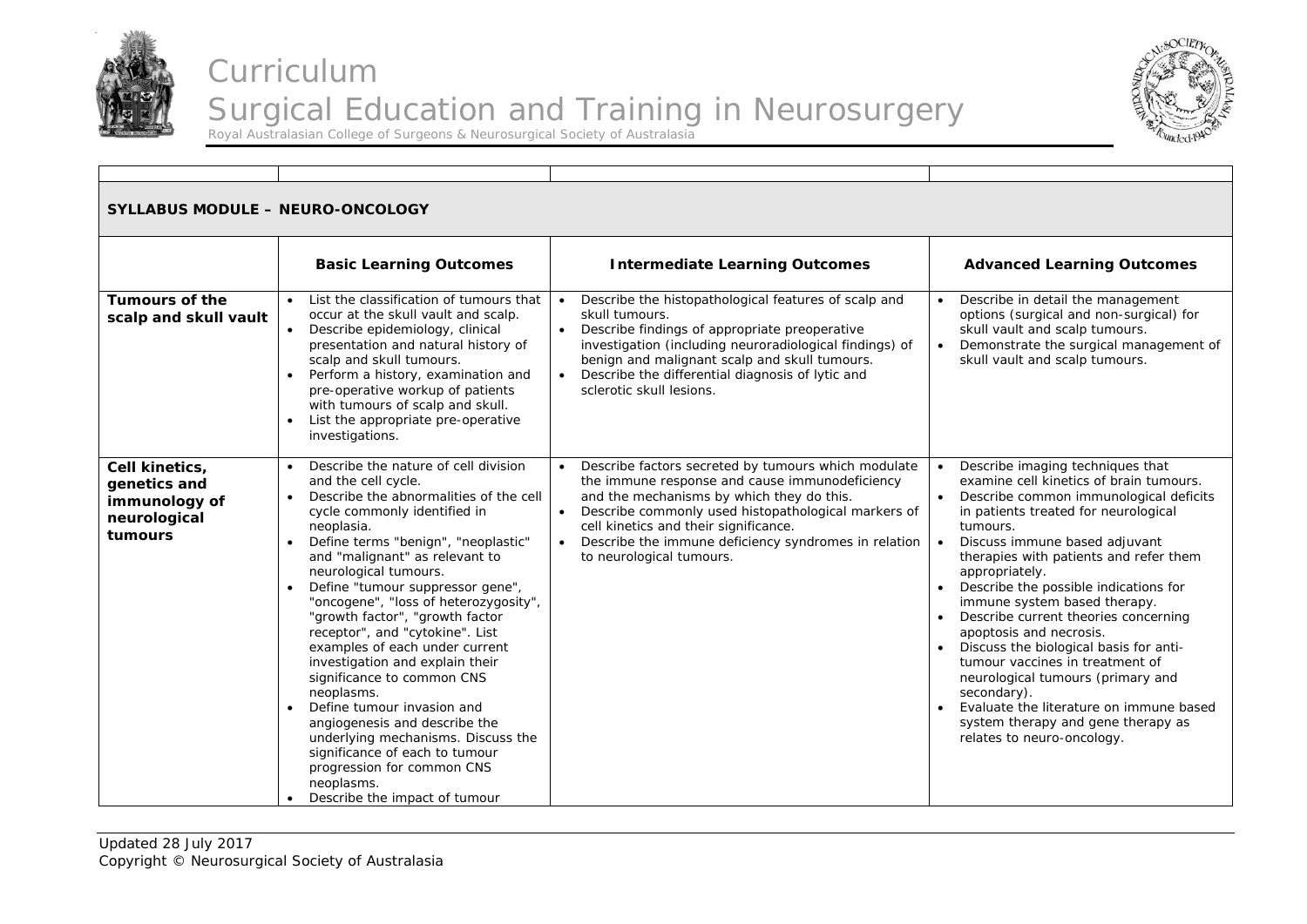



| invasion and tumour biology on the              |  |
|-------------------------------------------------|--|
| accuracy of biopsy of CNS tumours               |  |
| Define "tumour markers" and their<br>$\bullet$  |  |
|                                                 |  |
| use in clinical practice.                       |  |
| Describe elements of immune<br>$\bullet$        |  |
| system and immune response to                   |  |
| brain tumours.                                  |  |
|                                                 |  |
| Define "cytokine", "autocrine' and<br>$\bullet$ |  |
| "paracrine".                                    |  |
| Define the blood brain barrier and<br>$\bullet$ |  |
| discuss the immune privilege and                |  |
| immune quiescence of the brain.                 |  |
|                                                 |  |
| Discuss the consequences of                     |  |
| disruption of the blood brain barrier           |  |
| and the mechanisms by which it may              |  |
| occur.                                          |  |
| Define "tumour markers" and<br>$\bullet$        |  |
|                                                 |  |
| principles of their clinical use.               |  |
| Describe elements of immune<br>$\bullet$        |  |
| system and immune response to                   |  |
| brain tumours.                                  |  |
| Define tumour marker and discuss<br>$\bullet$   |  |
| those relevant to CNS tumours and               |  |
|                                                 |  |
| the difficulty of defining true                 |  |
| tumour-associated antigens in the               |  |
| CNS.                                            |  |
| Describe the immune deficiency<br>$\bullet$     |  |
| syndrome related to CNS tumours,                |  |
|                                                 |  |
| particularly malignant astrocytoma.             |  |
| Describe the clinical features and              |  |
| laboratory examinations                         |  |
| abnormalities.                                  |  |
| Define "cytokine", "autocrine' and<br>$\bullet$ |  |
|                                                 |  |
| "paracrine". Describe factors                   |  |
| secreted by tumours which modulate              |  |
| the immune response and cause                   |  |
| immunodeficiency and the                        |  |
| mechanisms by which they do this.               |  |
| Describe the mechanisms of action<br>$\bullet$  |  |
|                                                 |  |
| of commonly used medications for                |  |
| patients with CNS tumours and the               |  |
| effect on the immune system, in                 |  |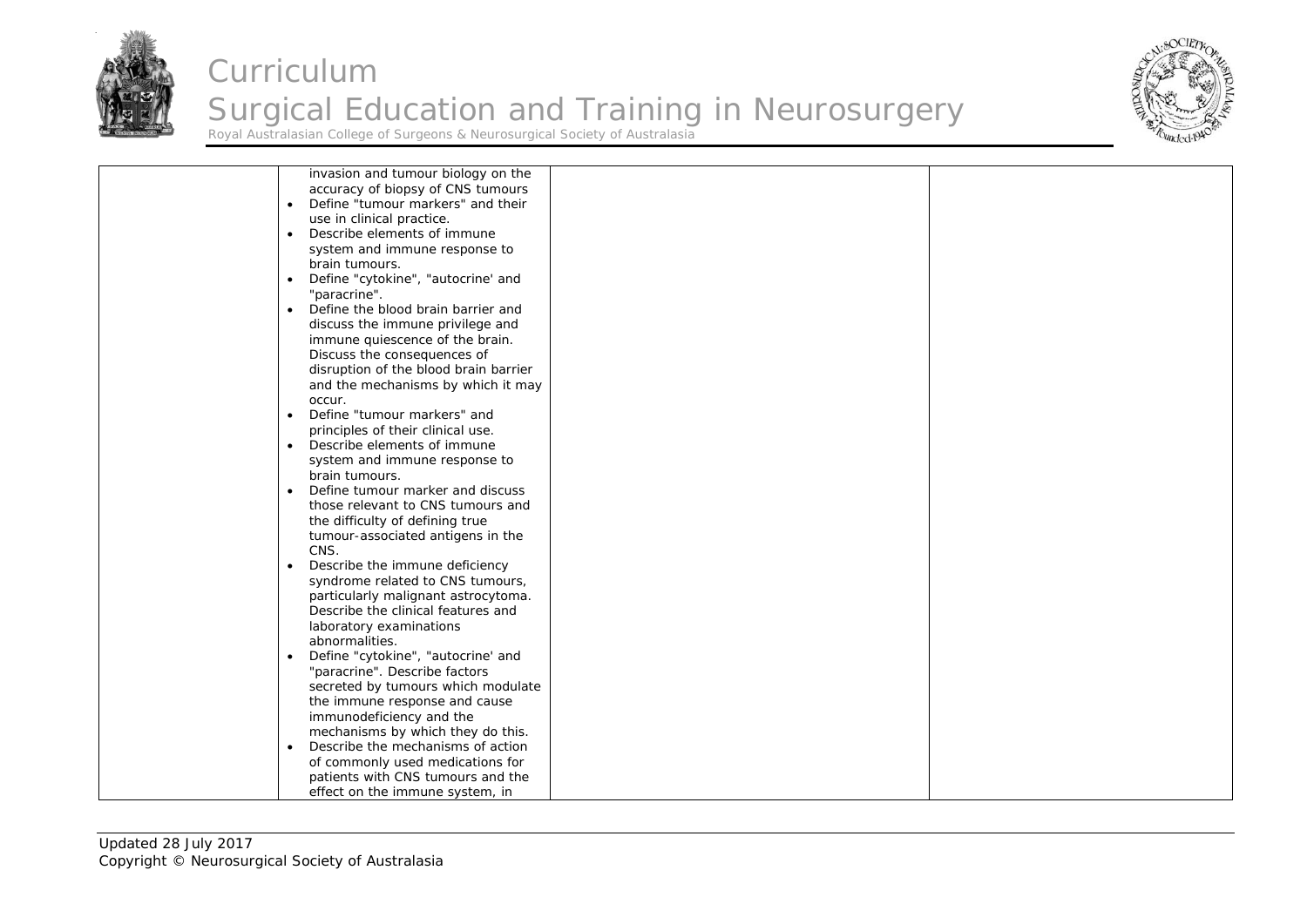



|                                                                  | particular, glucocorticoids and<br>anticonvulsants.<br>Define the blood brain barrier and<br>$\bullet$<br>discuss the immune privilege and<br>immune quiescence of the brain.<br>Discuss the consequences of<br>disruption of the blood brain barrier<br>and the mechanisms by which it may<br>occur.                                                                                                                                                                                                                                                                                                                                                                                                                                                                                                                                                                                                                                     |                                                                                                                                                                                                                                                                                                                                                                                                                                                                                                                                                                                                                                                               |                                                                                                                                                                                                                                                                                                                                                                                                                                                 |
|------------------------------------------------------------------|-------------------------------------------------------------------------------------------------------------------------------------------------------------------------------------------------------------------------------------------------------------------------------------------------------------------------------------------------------------------------------------------------------------------------------------------------------------------------------------------------------------------------------------------------------------------------------------------------------------------------------------------------------------------------------------------------------------------------------------------------------------------------------------------------------------------------------------------------------------------------------------------------------------------------------------------|---------------------------------------------------------------------------------------------------------------------------------------------------------------------------------------------------------------------------------------------------------------------------------------------------------------------------------------------------------------------------------------------------------------------------------------------------------------------------------------------------------------------------------------------------------------------------------------------------------------------------------------------------------------|-------------------------------------------------------------------------------------------------------------------------------------------------------------------------------------------------------------------------------------------------------------------------------------------------------------------------------------------------------------------------------------------------------------------------------------------------|
| <b>Classification and</b><br>epidemiology of<br>cerebral tumours | Describe the history of brain tumour<br>classification systems.<br>Describe different systems for<br>$\bullet$<br>classification of astrocytomas.<br>Discuss the incidence of brain<br>$\bullet$<br>tumours.<br>Summarise the epidemiology,<br>$\bullet$<br>incidence and risk factors for<br>common CNS neoplasms. Discuss<br>the influence of gender, ethnicity,<br>age, occupation and predisposing<br>conditions (such as the<br>phakomatoses or other genetic<br>syndromes).<br>Discuss the use of tumour grade<br>$\bullet$<br>within the classification<br>Discuss the differential diagnosis of<br>$\bullet$<br>brain tumour - list non-neoplastic<br>lesions that may clinically or<br>radiologically mimic a brain tumour.<br>Describe the multistep nature of<br>$\bullet$<br>tumour pathogenesis in general<br>terms.<br>Describe the basis of general<br>$\bullet$<br>tumourigenesis by viruses,<br>chemicals and radiation. | Outline the current WHO system for brain tumour<br>$\bullet$<br>classification.<br>Identify on pathological slides the features on which<br>$\bullet$<br>classification of tumour type and tumour grade are<br>based - particularly for common tumours including<br>gliomas, meningiomas, metastases, pineal region<br>tumours, acoustic neuroma, pituitary tumours and<br>craniopharyngioma.<br>Describe the general relationships of tumour<br>$\bullet$<br>classification with management and prognosis.<br>Discuss the influence of tumour type, tumour grade,<br>tumours site, age at presentation and neurological<br>function at time of presentation. | Describe in detail current WHO<br>classification for neurological tumours.<br>Describe common XRT-induced brain<br>tumours - epidemiology, pathology and<br>investigation.<br>Discuss controversies in tumour<br>classification and review the literature of<br>those encountered in clinical practice.<br>Describe the risks of developing a CNS<br>tumour based on environmental or<br>medical exposure to viruses, chemical or<br>radiation. |
| Neurophakomatoses                                                | List the conditions known as<br>$\bullet$<br>neurophakomatoses.<br>Outline the classification of<br>$\bullet$<br>Neurofibromatosis I and II, its<br>incidence and genetic characteristics                                                                                                                                                                                                                                                                                                                                                                                                                                                                                                                                                                                                                                                                                                                                                 | Describe in detail the definition, genetic basis,<br>$\bullet$<br>pathology, clinical features and natural history of the<br>neurophakomatoses<br>Describe the long-term risks and complications of the<br>neurophakomatoses and the neoplasms associated                                                                                                                                                                                                                                                                                                                                                                                                     | Identify the macroscopic and microscopic<br>differences between neurofibromas and<br>schwannomas.<br>Discuss the indications for intervention in<br>the treatment of neurofibroma in patients                                                                                                                                                                                                                                                   |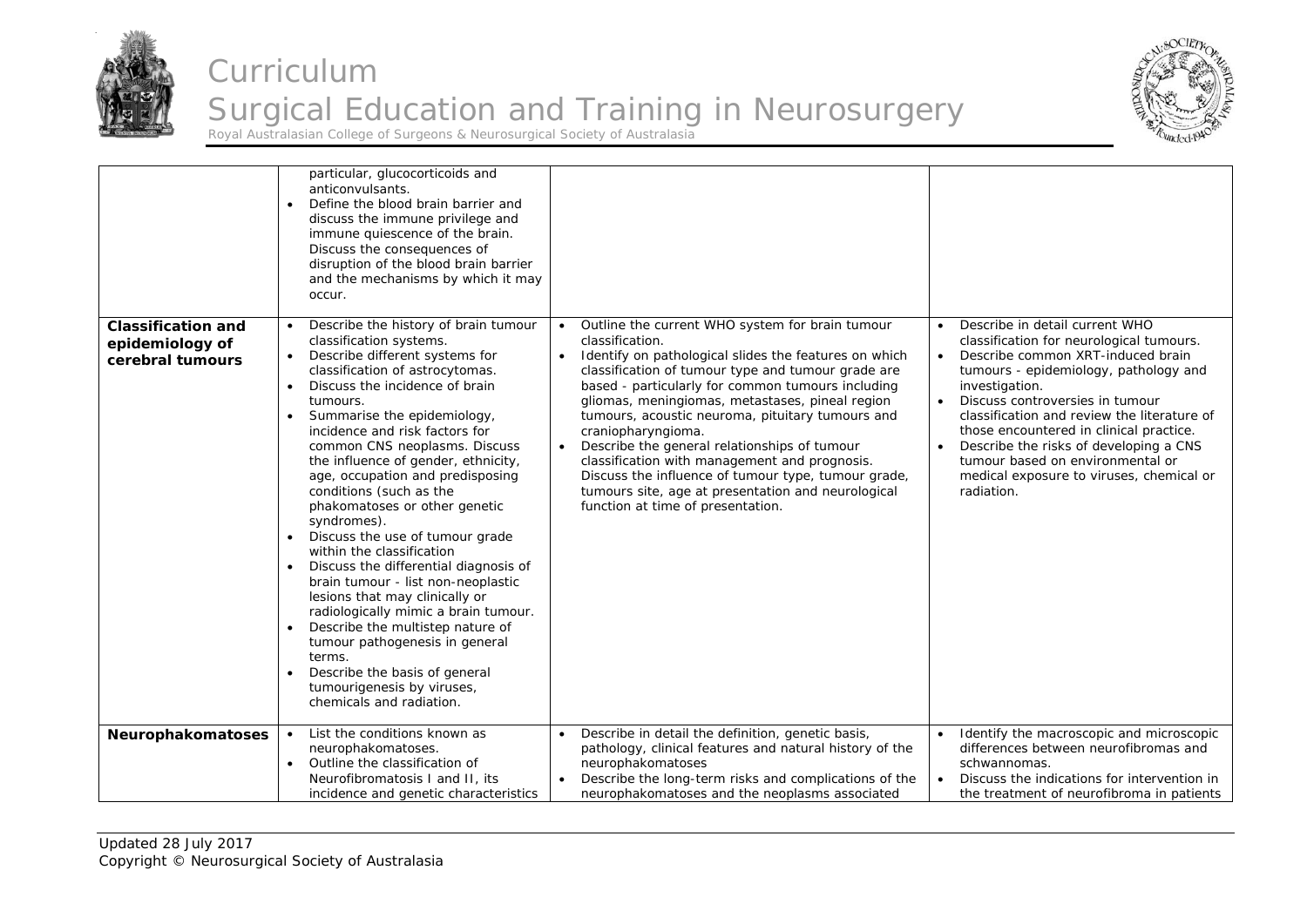



|                | and diagnostic criteria used to<br>identify subjects.<br>Perform a history, examination and<br>$\bullet$<br>pre-operative workup of patients<br>with neurophakomatoses.<br>Demonstrate the clinical findings in a<br>patient with a neurophakomatosis.                                                                                                                                                                                                                                                                                                                                                                                                  | with them.<br>Discuss the genetic testing and prenatal diagnosis<br>available for neurophakomatoses.                                                                                                                                        | with neurofibromatosis.<br>Describe biochemistry and function of<br>neurofibromatosis I protein<br>(neurofibroma) and Neurofibromatosis I<br>protein (schwannoma/merlin).<br>Provide genetic counselling for a patient<br>with neurofibromatosis.<br>Discuss the indications for intervention in<br>the treatment of conditions in patients<br>with neurophakomatoses other than<br>neurofibromatosis.                                                                                                                                                                                                                                                                                                                                                                                                                                                                                                                                                                                                                                                                                                                                                              |
|----------------|---------------------------------------------------------------------------------------------------------------------------------------------------------------------------------------------------------------------------------------------------------------------------------------------------------------------------------------------------------------------------------------------------------------------------------------------------------------------------------------------------------------------------------------------------------------------------------------------------------------------------------------------------------|---------------------------------------------------------------------------------------------------------------------------------------------------------------------------------------------------------------------------------------------|---------------------------------------------------------------------------------------------------------------------------------------------------------------------------------------------------------------------------------------------------------------------------------------------------------------------------------------------------------------------------------------------------------------------------------------------------------------------------------------------------------------------------------------------------------------------------------------------------------------------------------------------------------------------------------------------------------------------------------------------------------------------------------------------------------------------------------------------------------------------------------------------------------------------------------------------------------------------------------------------------------------------------------------------------------------------------------------------------------------------------------------------------------------------|
| <b>Gliomas</b> | Define the term glioma.<br>$\bullet$<br>Describe the clinical presentation of<br>a patient with glioma with<br>consideration of grade and location.<br>Perform a history, examination and<br>$\bullet$<br>pre-operative workup of patients<br>with supratentorial gliomas.<br>List the appropriate investigations of<br>a patient with glioma.<br>List the clinical features, natural<br>history and prognosis of optic nerve<br>glioma and the conditions with which<br>it is associated.<br>List the clinical features, natural<br>$\bullet$<br>history and prognosis of<br>hypothalamic glioma and the<br>conditions with which it is<br>associated. | Describe the gross and histopathological features of<br>gliomas.<br>Interpret investigations in patients presenting with<br>suspected glioma.<br>Describe the common types of adjuvant therapy for<br>gliomas and the indications for them. | Identify the common histological features<br>used to classify gliomas such as<br>"gemistocyte", "necrosis", "mitosis",<br>"anaplasia", "endothelial hyperplasia",<br>"Rosenthal fibres", "pilocytes",<br>"palisading", "rosettes" and<br>"pseudorosettes".<br>Describe the role of surgery and adjuvant<br>therapy for gliomas and the effect on<br>natural history/efficacy.<br>Discuss in detail the commonly available<br>adjuvant therapies for glioma.<br>Discuss the indications for re-operation in<br>recurrent glioma.<br>Describe, differentiate and compare the<br>different techniques for excision,<br>including ultrasonic aspiration, laser and<br>suction.<br>Describe the clinical management of<br>uncommon glial and mixed glial/neuronal<br>tumours for example: gliomatosis cerebri,<br>giant cell glioblastoma, gliosarcoma,<br>pleiomorphic xanthoastrocytoma,<br>subependymal giant cell astrocytoma,<br>subependymoma, desmoplastic infantile<br>ganglioglioma, DNET, ganglioglioma,<br>gangliocytoma, hypothalamic<br>hamartoma, protoplasmic astrocytoma,<br>paraganglioma, and glioneurocytoma.<br>Critically evaluate the emerging and |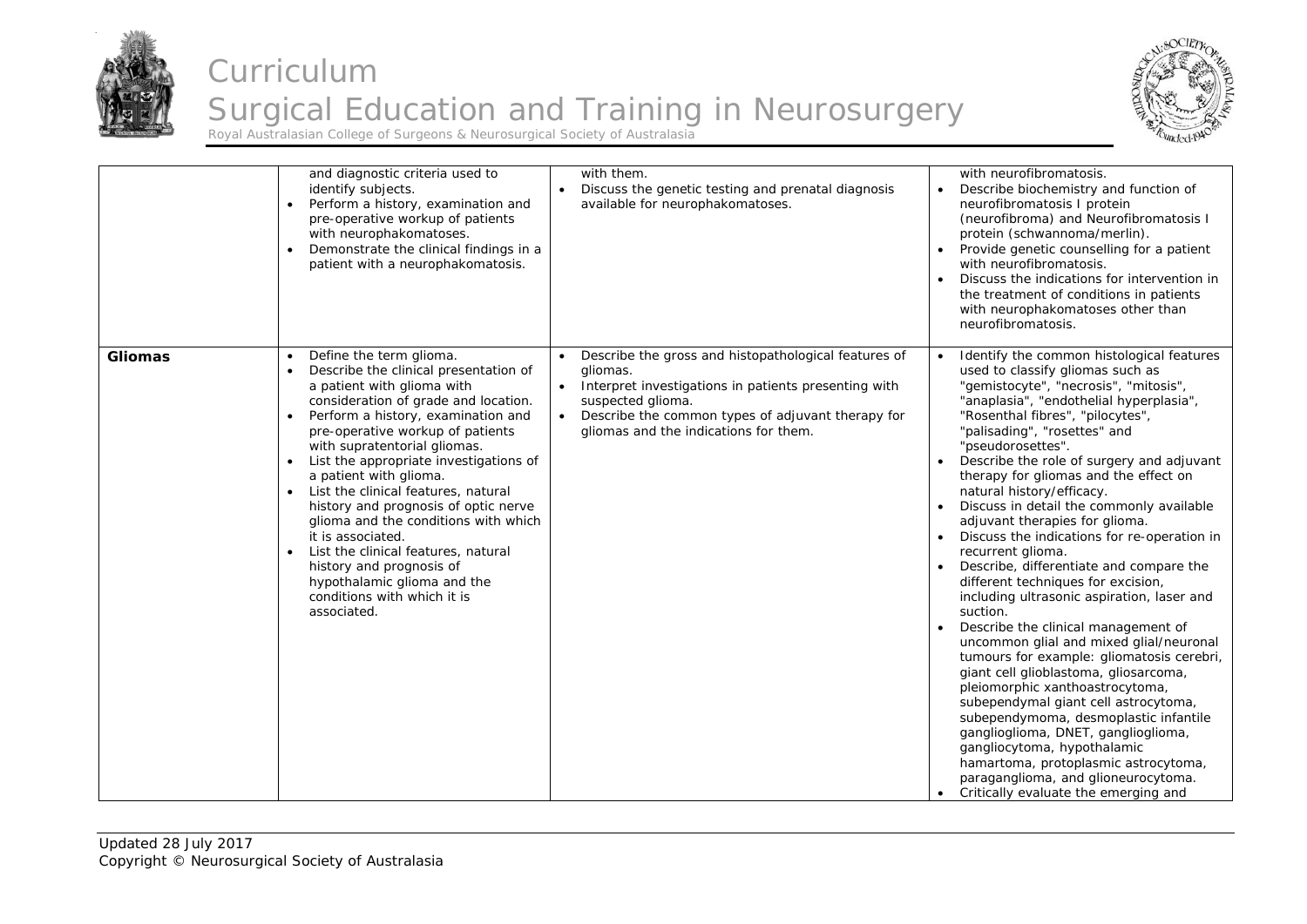



|                                    |                                                                                                                                                                                                                                                                                                                                                                                                                                                                                                                                                               |                                                                                                                                                                                                                                                                                                                                                                                                                                                                                                                                                                                                                                                                                                | controversial adjuvant therapies for<br>glioma.<br>Discuss controversies in the management<br>of glioma including surgical management<br>and adjuvant therapy of low grade<br>gliomas, extent of surgical resection and<br>biopsy vs. excision and timing of adjuvant<br>therapy. Evaluate the literature on these<br>issues and state a summary and<br>conclusion.<br>Discuss the role of surgery in the<br>management of tumours of the brain<br>stem.<br>Critically evaluate the controversial issues<br>in the management of brainstem glioma.                                                                                                                                                   |
|------------------------------------|---------------------------------------------------------------------------------------------------------------------------------------------------------------------------------------------------------------------------------------------------------------------------------------------------------------------------------------------------------------------------------------------------------------------------------------------------------------------------------------------------------------------------------------------------------------|------------------------------------------------------------------------------------------------------------------------------------------------------------------------------------------------------------------------------------------------------------------------------------------------------------------------------------------------------------------------------------------------------------------------------------------------------------------------------------------------------------------------------------------------------------------------------------------------------------------------------------------------------------------------------------------------|------------------------------------------------------------------------------------------------------------------------------------------------------------------------------------------------------------------------------------------------------------------------------------------------------------------------------------------------------------------------------------------------------------------------------------------------------------------------------------------------------------------------------------------------------------------------------------------------------------------------------------------------------------------------------------------------------|
| <b>Intraventricular</b><br>tumours | List the tumours that may appear<br>within the ventricular system by<br>location.<br>Describe the clinical presentation of<br>masses within the ventricular<br>system.<br>Perform a history, examination and<br>pre-operative workup of patients<br>with an intraventricular tumour.<br>List the appropriate investigations of<br>a patient with an intraventricular<br>tumour.<br>Discuss the mechanisms of<br>development of hydrocephalus in<br>intraventricular tumours.<br>Describe the principles of<br>management of acute ventricular<br>obstruction. | Describe the gross and histopathological features of<br>$\bullet$<br>intraventricular tumours.<br>Interpret investigations in patients presenting with<br>$\bullet$<br>intraventricular tumours.<br>Describe the distinguishing features of fourth<br>$\bullet$<br>ventricular tumours including medulloblastoma and<br>ependymoma.<br>Describe the distinguishing features of third<br>$\bullet$<br>ventricular tumours including colloid cysts.<br>Describe the distinguishing features of lateral<br>ventricular tumours including meningioma and<br>choroid plexus tumours.<br>Describe the types of adjuvant therapy and their role<br>in the treatment of childhood ventricular tumours. | Describe role of surgery for treatment of<br>medulloblastoma and ependymoma of<br>posterior fossa.<br>Discuss the management of an incidental<br>lesion in the third ventricle, with<br>particular reference to colloid cyst.<br>Discuss the management of an incidental<br>lesion in the lateral ventricle.<br>Critically evaluate the literature regarding<br>developing and experimental adjuvant<br>therapy for medulloblastoma and<br>ependymoma.<br>Describe high and low risk<br>medulloblastoma patients and the<br>appropriate adjuvant therapy for these<br>groups.<br>Describe appropriate adjuvant therapy for<br>ependymoma.<br>Discuss grading of ependymomas and its<br>significance. |
| Metastatic brain<br>tumours        | List the tumours that tend to<br>metastasize to the central nervous<br>system with particular reference to<br>age and gender.<br>Describe the clinical presentation of                                                                                                                                                                                                                                                                                                                                                                                        | Describe the gross and histopathological features of<br>$\bullet$<br>cerebral metastases.<br>Interpret investigations in patients presenting with<br>$\bullet$<br>metastatic disease of the central nervous system.<br>Describe the common types of adjuvant therapy for                                                                                                                                                                                                                                                                                                                                                                                                                       | Independently determine a differential<br>diagnosis and comprehensive treatment<br>plan for patients with metastases based<br>on history, examination, laboratory<br>examinations and radiology.                                                                                                                                                                                                                                                                                                                                                                                                                                                                                                     |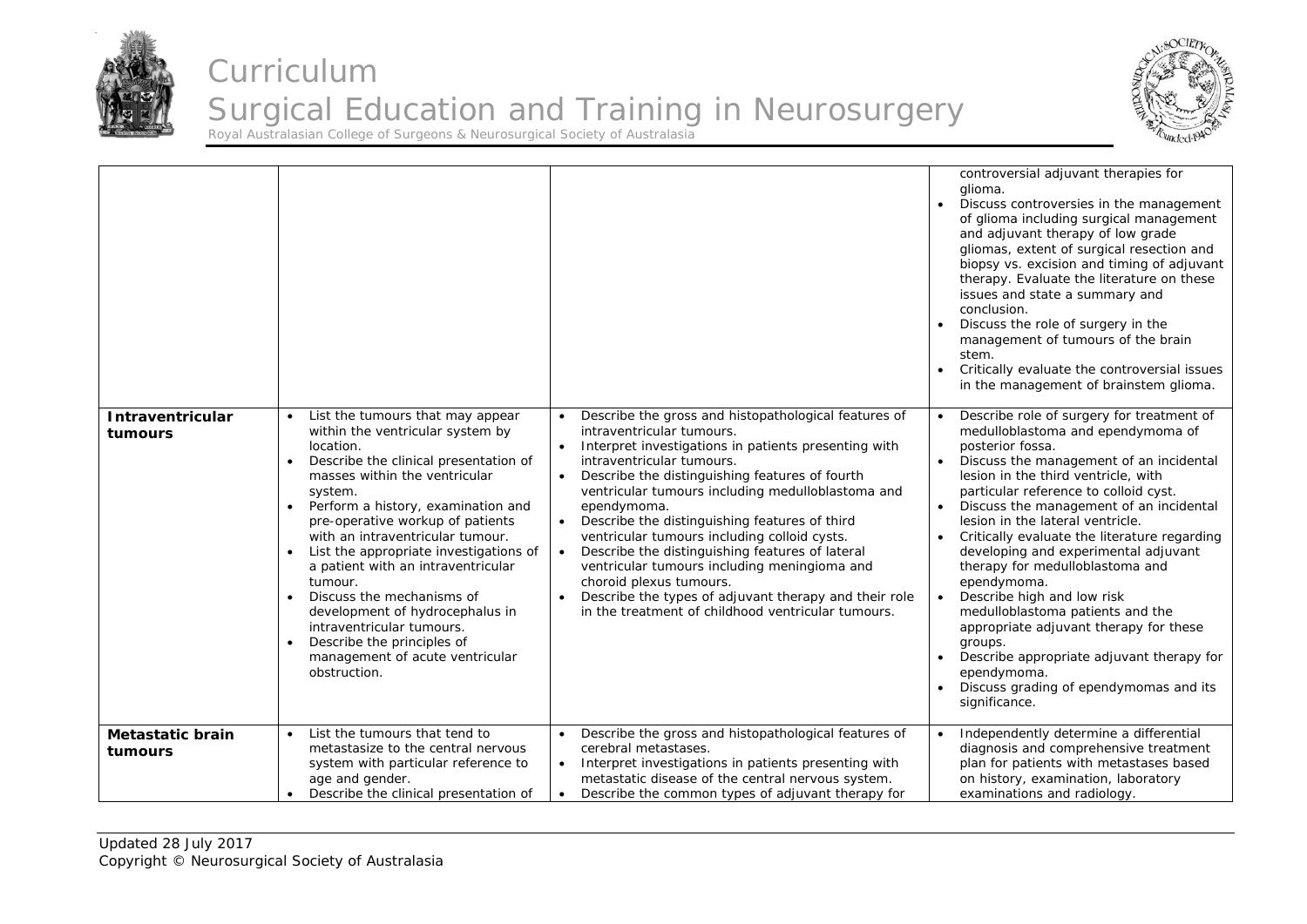



|                                          | patients with metastatic disease to<br>the central nervous system.<br>Perform a history, examination and<br>pre-operative workup of a patient<br>with metastatic disease of the<br>central nervous system.<br>List the appropriate investigations of<br>a patient with metastatic disease of<br>the central nervous system.<br>Describe current theories of<br>$\bullet$<br>metastatic spread of tumours to the<br>central nervous system.         | with metastatic disease of the central nervous<br>system.<br>$\bullet$<br>Describe primary brain tumours that metastasise to<br>CSF and extraneural pathways involved.                                                                                                                                                                                                                                                                                                                                                                                                                                                                                              | Discuss the role of surgery for solitary<br>and multiple intracerebral metastases.<br>Describe role and types of radiation<br>treatment in the management of<br>intracerebral metastases, including<br>stereotactic radiotherapy.                                                                                                                                                                                                                                                                                                                                                                                                                                                                                                                                                                                                                                                                                                     |
|------------------------------------------|----------------------------------------------------------------------------------------------------------------------------------------------------------------------------------------------------------------------------------------------------------------------------------------------------------------------------------------------------------------------------------------------------------------------------------------------------|---------------------------------------------------------------------------------------------------------------------------------------------------------------------------------------------------------------------------------------------------------------------------------------------------------------------------------------------------------------------------------------------------------------------------------------------------------------------------------------------------------------------------------------------------------------------------------------------------------------------------------------------------------------------|---------------------------------------------------------------------------------------------------------------------------------------------------------------------------------------------------------------------------------------------------------------------------------------------------------------------------------------------------------------------------------------------------------------------------------------------------------------------------------------------------------------------------------------------------------------------------------------------------------------------------------------------------------------------------------------------------------------------------------------------------------------------------------------------------------------------------------------------------------------------------------------------------------------------------------------|
| Meningioma                               | Describe current WHO classification<br>of meningiomas.<br>Describe the common intracranial<br>$\bullet$<br>locations of meningioma and the<br>expected presentation at each<br>location.<br>Discuss epidemiology of<br>$\bullet$<br>meningioma.<br>Define the cell of origin and<br>$\bullet$<br>cytogenetics of meningioma and<br>theories of tumourigenesis.<br>List the appropriate investigations of<br>$\bullet$<br>a patient with meningioma | Describe macroscopic and histological features of<br>$\bullet$<br>meningiomas.<br>Discuss the clinical significance of pathological sub<br>$\bullet$<br>types of meningiomas.<br>Discuss the features of meningioma related to<br>$\bullet$<br>prognosis such as extent of surgical resection,<br>markers of proliferation, receptor status and<br>histological grade.<br>Discuss surgical goals in treatment of meningiomas<br>$\bullet$<br>and general principles of operation.<br>Describe the Simpson classification of surgical<br>$\bullet$<br>resection of meningiomas.<br>Interpret investigations in a patient presenting with<br>$\bullet$<br>meningioma. | Discuss the role of radiation treatment in<br>the management of meningiomas.<br>Discuss non-radiation based adjuvant<br>therapies in the management of<br>meningiomas.<br>Discuss the presentation, epidemiology,<br>pathology and management of<br>haemangiopericytoma.<br>Discuss the management of meningiomas<br>related to the dural venous sinuses.<br>Describe the pathological and clinical<br>features of uncommon tumours of the<br>meninges, including lipoma, angiolipoma,<br>hibernoma, fibrosarcoma, fibromatoses,<br>fibrous histiocytoma, tumours of muscle<br>and cartilaginous origin, haemangioma,<br>angiosarcoma, epithelioid<br>haemangioendothelioma, Kaposi<br>sarcoma, melanocytoma, melanocytosis<br>and malignant melanoma.<br>Discuss the difficulties associated with<br>managing a recurrent meningioma.<br>Discuss role of pre-operative embolisation<br>in the surgical management of<br>meningiomas. |
| Epidermoids,<br>dermoids and<br>teratoma | Define and differentiate epidermoid,<br>dermoid and teratoma.<br>Describe common locations of<br>$\bullet$                                                                                                                                                                                                                                                                                                                                         | Identify the macroscopic and microscopic features of<br>$\bullet$<br>epidermoid, dermoid and teratoma.<br>• Identify the radiological features of epidermoid,                                                                                                                                                                                                                                                                                                                                                                                                                                                                                                       | Discuss the options for surgical and non-<br>surgical management of dermoid and<br>epidermoid.                                                                                                                                                                                                                                                                                                                                                                                                                                                                                                                                                                                                                                                                                                                                                                                                                                        |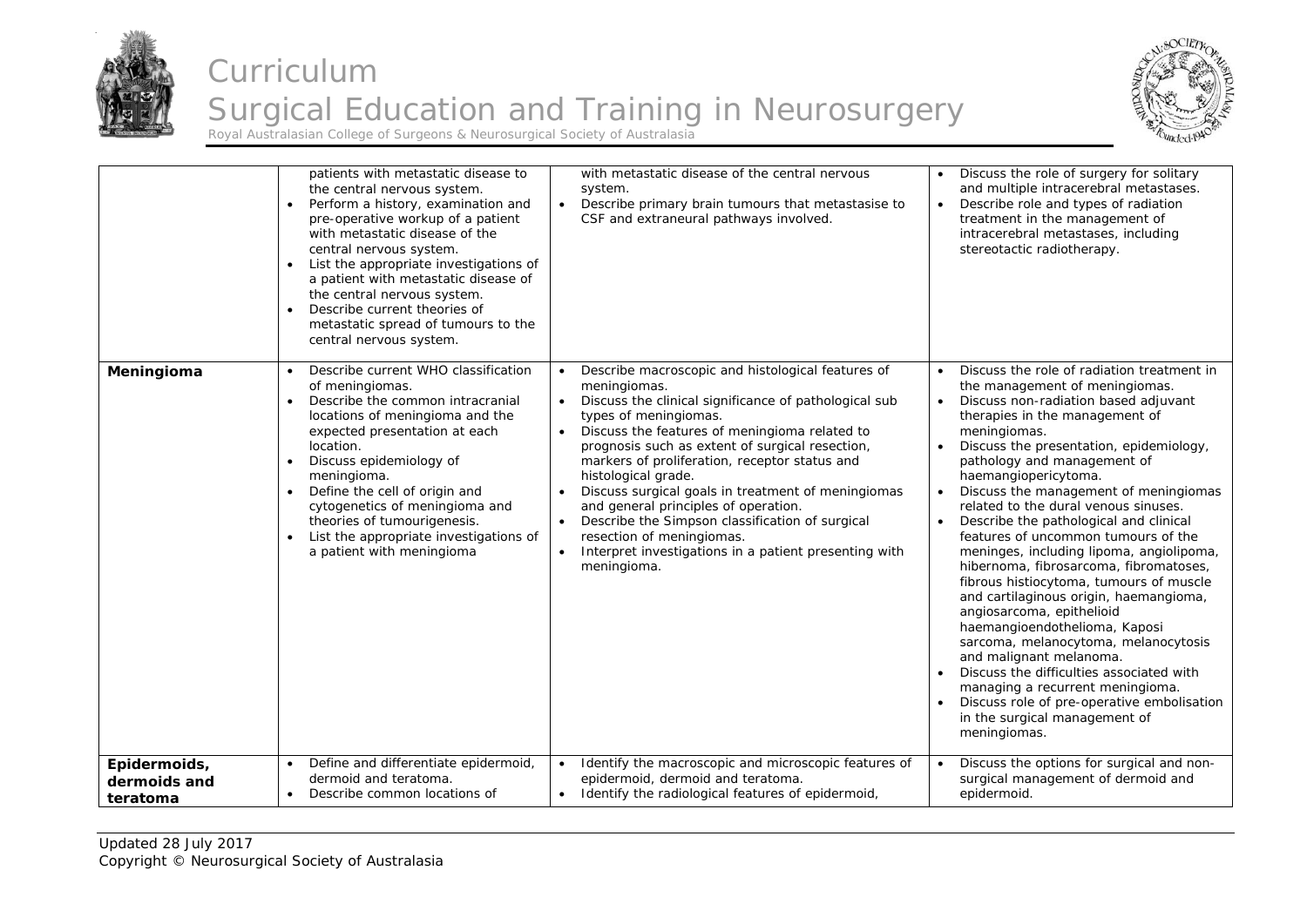



|                                                                                                 | epidermoid and dermoid and the<br>epidemiology of both.<br>List the clinical features, natural<br>history and prognosis of<br>epidermoids, dermoids and<br>teratomas.                                                                                                                                                                                                                                                                                                                                                                                                                                                            | dermoid and teratoma.<br>Differentiate mature, immature and malignant<br>teratoma.                                                                                                                                                                     | Describe the indications for and types of<br>adjuvant therapy for teratomas.<br>Describe the indications for complex<br>resections of epidermoids, dermoids or<br>teratomas, particularly those involving<br>eloquent structures.                                                                                                                                                                                                                                                                                                   |
|-------------------------------------------------------------------------------------------------|----------------------------------------------------------------------------------------------------------------------------------------------------------------------------------------------------------------------------------------------------------------------------------------------------------------------------------------------------------------------------------------------------------------------------------------------------------------------------------------------------------------------------------------------------------------------------------------------------------------------------------|--------------------------------------------------------------------------------------------------------------------------------------------------------------------------------------------------------------------------------------------------------|-------------------------------------------------------------------------------------------------------------------------------------------------------------------------------------------------------------------------------------------------------------------------------------------------------------------------------------------------------------------------------------------------------------------------------------------------------------------------------------------------------------------------------------|
| <b>Pineal region</b><br>tumours                                                                 | Describe the classification of pineal<br>region tumours including WHO.<br>Describe the clinical presentation of<br>a pineal region tumour.<br>Discuss the appropriate<br>investigations including<br>haematological, CSF and<br>radiological.<br>Describe the incidence, classification<br>and pathology of pineal region<br>tumours.<br>Describe the anatomy and<br>physiology of the normal pineal<br>gland and the embryology and<br>anatomy of pineal region tumours,<br>particularly the vascular supply and<br>adjacent important structures.<br>Describe Parinaud's Syndrome and<br>its clinicopathological significance. | Discuss the significance of pineal region tumour<br>markers, age, gender and ethnic origin on<br>classification diagnosis and prognosis.<br>Describe the classification of germ cell tumours and<br>$\bullet$<br>tumour markers associated with these. | Discuss the indications for and surgical<br>options for pineal region tumours.<br>Describe the indications for and types of<br>adjuvant therapy for pineal regions<br>tumours as related to pathological type,<br>age at presentation and ethnic origin<br>Contrast appropriate management of<br>parenchymal and germ cell pineal<br>tumours (germ/non-germ), (XRT,<br>chemotherapy).                                                                                                                                               |
| Cerebellopontine<br>angle tumours,<br>especially vestibular<br>schwannoma<br>(acoustic neuroma) | • List the tumours that may arise in<br>the cerebellopontine angle (CPA).<br>Describe the epidemiology and<br>clinical presentation and natural<br>history of vestibular schwannoma.<br>Discuss the association of vestibular<br>schwannoma with other disorders,<br>including NF-2 and the underlying<br>genetic abnormalities.<br>List other sites at which cranial<br>schwannomas can occur and<br>compare and contrast with CPA<br>schwannomas.<br>Perform a history, examination and<br>pre-operative workup of patients                                                                                                    | Identify the diagnostic radiological features of CPA<br>$\bullet$<br>tumours.<br>Describe otological investigations required for CPA<br>tumours.<br>Describe the gross and microscopic features of<br>vestibular schwannoma.                           | Discuss the role of stereotactic<br>radiosurgery for management of CPA<br>tumours.<br>Discuss indications for and types of<br>adjuvant therapy for CPA tumours as<br>related to pathological type.<br>Describe in detail surgical anatomy, risks<br>and indications of different approaches<br>for CPA tumours e.g. middle fossa,<br>suboccipital and translabyrinthine.<br>Discuss the management of a patient<br>with facial paresis.<br>Discuss the uses and indications for<br>intraoperative monitoring during CPA<br>surgery. |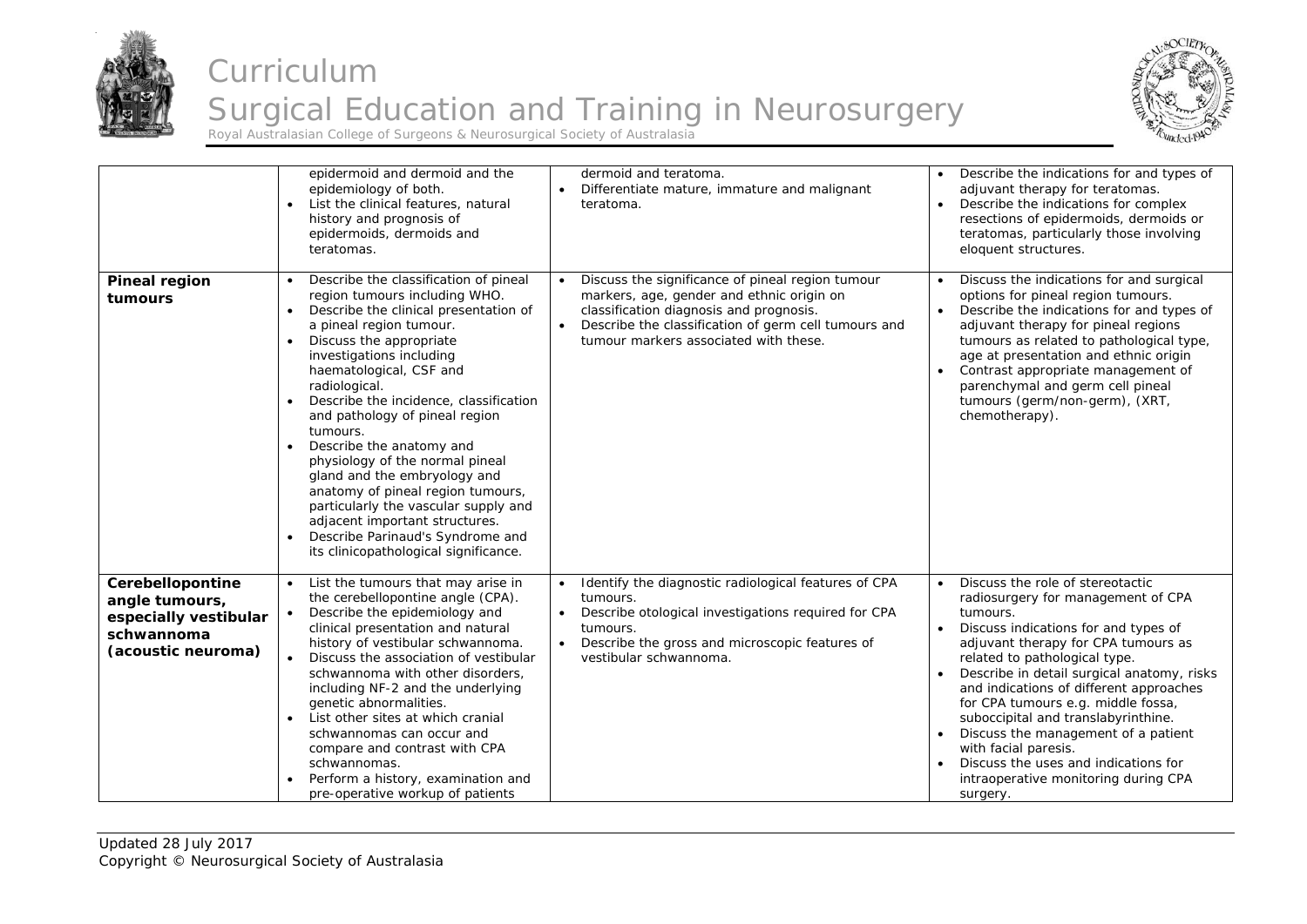



|                                            | with CPA tumours.<br>List the appropriate investigations of<br>a patient with a CPA tumour.<br>Describe the House-Brackmann<br>grading scale of facial nerve<br>weakness.                                                                                                                                                                                                                                                                                                                                                                                                                                                                                 |                                                                                                                                                                                                                                                                                                                                                                                                                                                                                                                                    | Discuss strategies of hearing preservation<br>in CPA tumours.<br>Discuss surgical management of different<br>types of hearing loss.<br>Discuss the issues relating to the<br>management of patients with bilateral<br>vestibular schwannomas.                                                                                                                                                                                                                                                                                                                                                                                                                                                                     |
|--------------------------------------------|-----------------------------------------------------------------------------------------------------------------------------------------------------------------------------------------------------------------------------------------------------------------------------------------------------------------------------------------------------------------------------------------------------------------------------------------------------------------------------------------------------------------------------------------------------------------------------------------------------------------------------------------------------------|------------------------------------------------------------------------------------------------------------------------------------------------------------------------------------------------------------------------------------------------------------------------------------------------------------------------------------------------------------------------------------------------------------------------------------------------------------------------------------------------------------------------------------|-------------------------------------------------------------------------------------------------------------------------------------------------------------------------------------------------------------------------------------------------------------------------------------------------------------------------------------------------------------------------------------------------------------------------------------------------------------------------------------------------------------------------------------------------------------------------------------------------------------------------------------------------------------------------------------------------------------------|
| Haemangioblastoma                          | Describe the epidemiology, clinical<br>presentation and natural history of<br>haemangioblastoma.<br>Describe the epidemiology, clinical<br>$\bullet$<br>features and natural history of von<br>Hippel Lindau syndrome.<br>Perform a history, examination and<br>pre-operative workup of patients<br>with haemangioblastoma.<br>List the appropriate preoperative<br>investigations of a patient with<br>suspected haemangioblastoma.                                                                                                                                                                                                                      | Describe the gross and microscopic features of<br>$\bullet$<br>haemangioblastoma.<br>Identify diagnostic radiological features of<br>$\bullet$<br>haemangioblastoma.                                                                                                                                                                                                                                                                                                                                                               | Describe the indications for and types of<br>adjuvant therapy for haemangioblastoma.<br>Describe the on-going investigations,<br>monitoring and genetic counselling of von<br>Hippel Lindau disease.<br>Discuss strategies for managing<br>vascularity in recurrent<br>haemangioblastomas.<br>Discuss the role of angiography and<br>embolization in the management of<br>haemangioblastoma.<br>Describe the function of the protein<br>product and the involved genetic defect in<br>von Hippel Lindau disease.                                                                                                                                                                                                  |
| <b>Pituitary and</b><br>parasellar tumours | Describe the classification of<br>$\bullet$<br>pituitary tumours with respect to the<br>cell of origin and size.<br>Describe the clinical presentation<br>$\bullet$<br>and the epidemiology of pituitary<br>tumours.<br>List investigations of a patient<br>presenting with a pituitary region<br>mass.<br>Describe pituitary/hypothalamic<br>emergencies including apoplexy,<br>diabetes insipidus and Addisonian<br>crisis. List their causes and<br>emergency management.<br>Perform a full endocrinological<br>$\bullet$<br>assessment and demonstrate the<br>medical management of common<br>endocrinopathies.<br>Describe the postoperative care of | Describe the gross and microscopic features of<br>$\bullet$<br>pituitary region tumours.<br>Demonstrate the diagnostic radiological features of<br>$\bullet$<br>pituitary region masses.<br>Perform and discuss the results of visual testing in<br>$\bullet$<br>patients with pituitary lesions.<br>Discuss the significance of serum prolactin levels.<br>$\bullet$<br>Describe the complications and long term risks of<br>$\bullet$<br>endocrinopathies associated with pituitary tumours,<br>both with and without treatment. | Discuss in detail the indications for<br>surgery and the application of various<br>surgical approaches in management of<br>pituitary region tumours.<br>Discuss adjuvant treatment for pituitary<br>tumours.<br>Discuss the adjuvant treatment for<br>craniopharyngioma.<br>Discuss the differential diagnosis of<br>patients with empty sella syndrome<br>based on history, examination, laboratory<br>tests and radiology. Demonstrate the<br>radiological abnormalities.<br>Discuss the management of CSF leak<br>following pituitary region surgery.<br>Discuss in detail the relationship of<br>pituitary region lesions and their<br>management in relation to the treatment<br>of fertility and pregnancy. |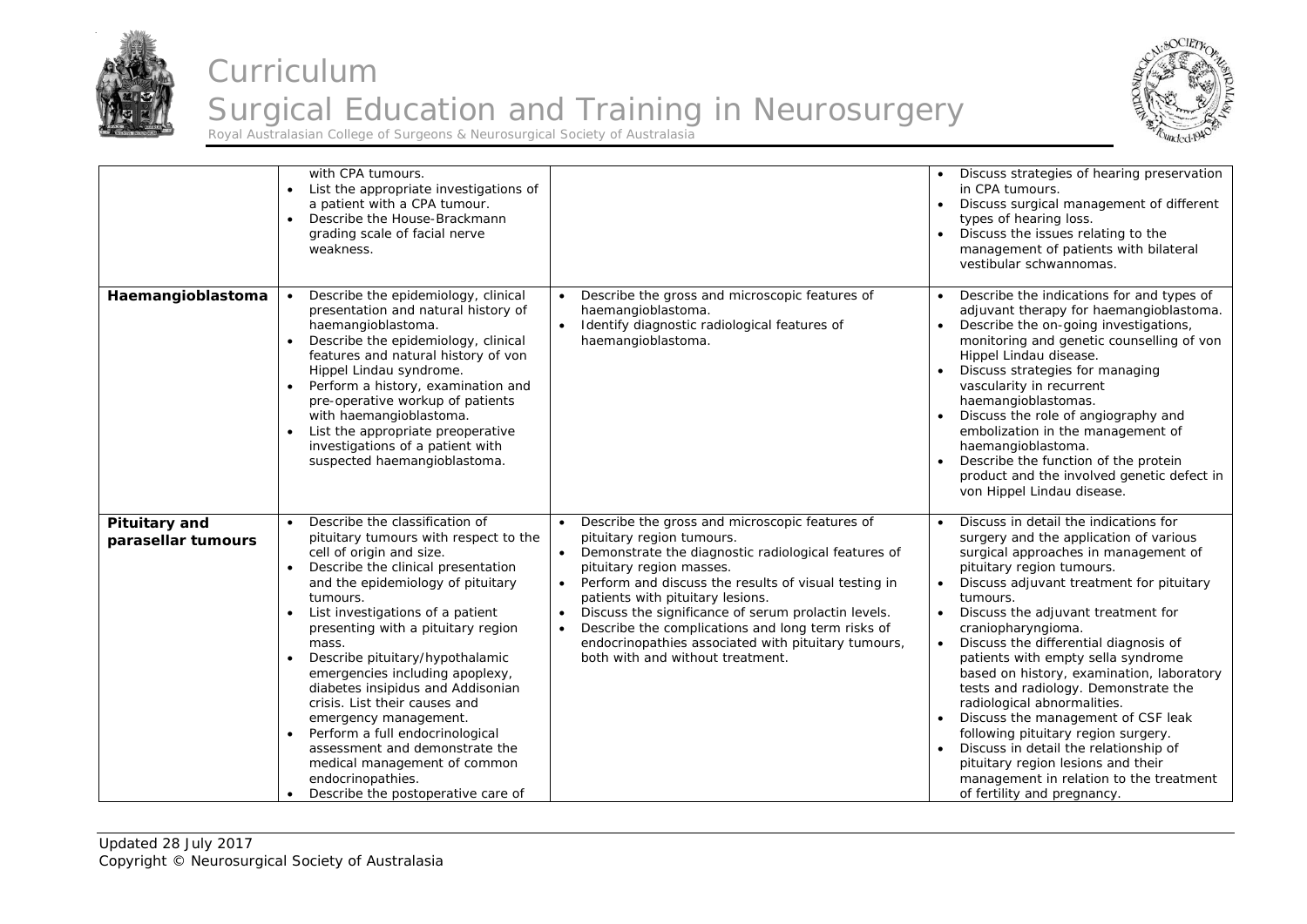



|                      | patients who have had pituitary<br>region surgery including fluid and<br>electrolyte management, hormone<br>replacement and assessment and<br>treatment of acute visual loss.<br>Describe primary and secondary<br>$\bullet$<br>empty sellar syndrome.<br>Discuss the embryology of<br>craniopharyngioma and Rathke's<br>cleft cyst.<br>Discuss the epidemiology, clinical<br>presentation and natural history of<br>craniopharyngioma and Rathke's<br>cleft cyst. |                                                                                                                                                                                                                                                                                                                         |                                                                                                                                                                                                                                                                                                                                                                                                                                                                                                 |
|----------------------|--------------------------------------------------------------------------------------------------------------------------------------------------------------------------------------------------------------------------------------------------------------------------------------------------------------------------------------------------------------------------------------------------------------------------------------------------------------------|-------------------------------------------------------------------------------------------------------------------------------------------------------------------------------------------------------------------------------------------------------------------------------------------------------------------------|-------------------------------------------------------------------------------------------------------------------------------------------------------------------------------------------------------------------------------------------------------------------------------------------------------------------------------------------------------------------------------------------------------------------------------------------------------------------------------------------------|
| Chordoma             | Discuss the embryogenesis of<br>$\bullet$<br>chordoma.<br>Discuss location, epidemiology,<br>$\bullet$<br>clinical features and natural history<br>of chordoma.<br>Perform a history, examination and<br>$\bullet$<br>pre-operative workup of patients<br>with chordoma.                                                                                                                                                                                           | Describe the gross and microscopic pathological<br>$\bullet$<br>features of chordoma.<br>Describe the radiological features and differential<br>$\bullet$<br>diagnosis of chordoma.                                                                                                                                     | Discuss the therapeutic options in the<br>management of chordoma.<br>Discuss the potential difficulties<br>associated with preoperative biopsy of<br>chordoma.<br>Describe the indications for and types of<br>adjuvant therapy for chordoma.<br>Discuss the implications of incomplete<br>resection for prognosis and adjuvant<br>therapy.<br>Critically evaluate the literature on<br>evolving adjuvant therapies for the<br>management of chordoma such as boron<br>neutron capture therapy. |
| Tumours of the orbit | Perform a history, examination and<br>pre-operative workup of patients<br>with orbital tumours.<br>List the appropriate pre-operative<br>$\bullet$<br>investigations for a patient with<br>orbital tumour.<br>Demonstrate the assessment of and<br>$\bullet$<br>discuss potential causes of proptosis.                                                                                                                                                             | List the tumours that may arise in the orbit.<br>$\bullet$<br>Describe the gross and microscopic pathological<br>$\bullet$<br>features of tumours which may appear in the orbit.<br>List the clinical features, natural history and<br>$\bullet$<br>prognosis of tumours and pseudotumours which occur<br>in the orbit. | Independently determine a differential<br>diagnosis and comprehensive treatment<br>plan for patients with orbital tumours<br>based on history, examination, laboratory<br>tests and radiology.<br>Discuss the role for adjuvant therapy for<br>orbital tumours.<br>Discuss in detail surgical approaches to<br>orbital lesions and their complications.                                                                                                                                         |
| Lymphoma             | Discuss the classifications of<br>$\bullet$<br>lymphoma.                                                                                                                                                                                                                                                                                                                                                                                                           | Describe the gross and microscopic pathological<br>features of cerebral lymphoma and the current WHO                                                                                                                                                                                                                    | Discuss the role of surgery in cerebral<br>lymphoma.                                                                                                                                                                                                                                                                                                                                                                                                                                            |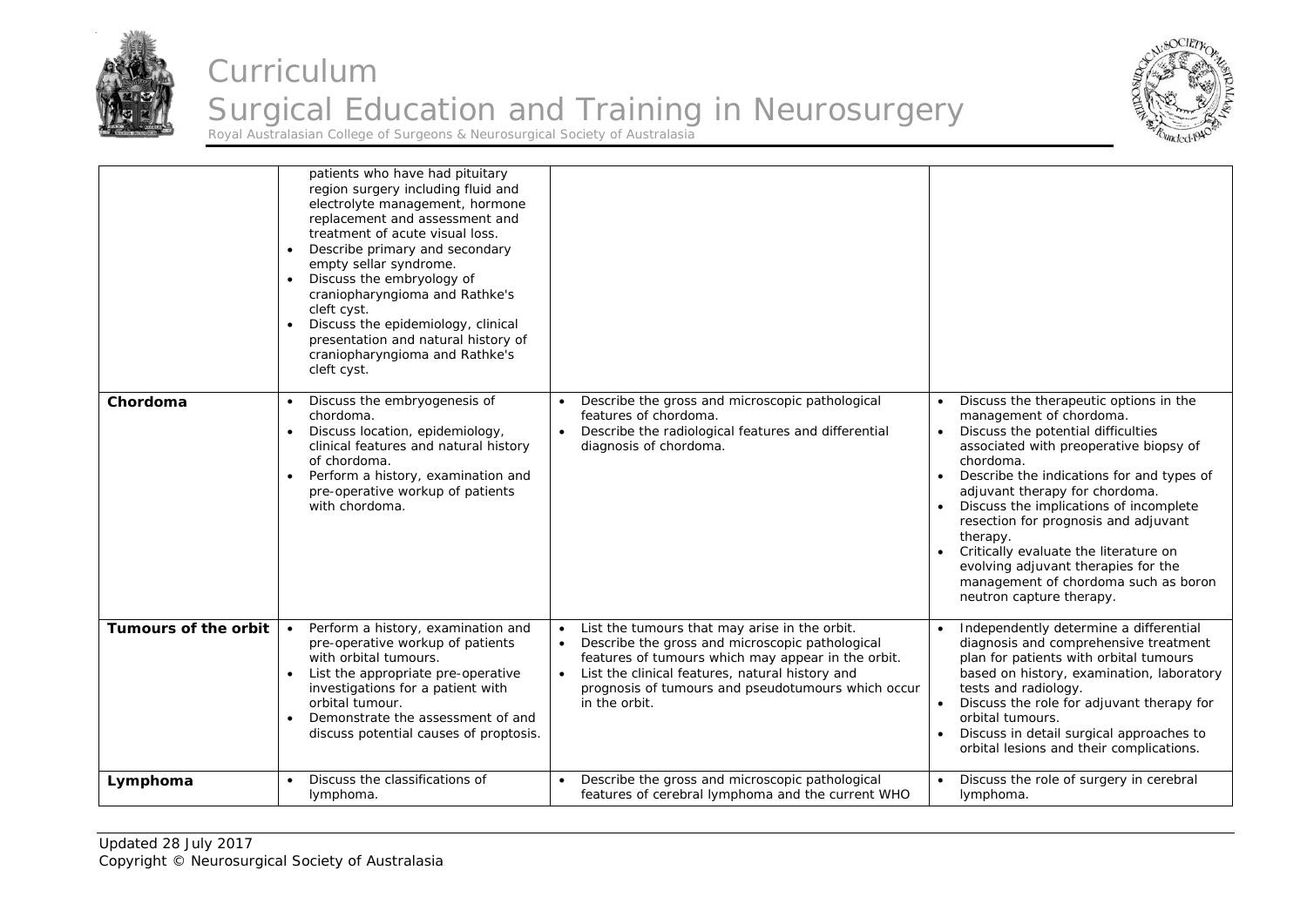



| <b>Cranial and spinal</b><br>lipoma | Discuss the relationship between<br>lymphoma and associated conditions<br>e.g. immunosuppression.<br>Describe the clinical features,<br>$\bullet$<br>natural history and prognosis of<br>cerebral lymphoma.<br>Describe the common locations in<br>$\bullet$<br>which intracerebral and intraspinal<br>lipomas occur, their anatomical<br>relationships and relative frequency<br>and embryological origin and<br>development.                                                                                                                                                                                                                                                                                                                           | classification.<br>Interpret the radiological features of cerebral<br>$\bullet$<br>lymphoma.<br>Discuss the pathology of CNS lipomas.<br>$\bullet$                                                                                                                                                                                                                       | Discuss the effect of steroids in cerebral<br>lymphoma.<br>Discuss non-surgical treatments for the<br>management of cerebral lymphoma.<br>Discuss the options for the management<br>of CNS lipoma.                                                                                                                                                                                                                                                                                                                                                                                                                                                                                                                                                                                                                                                                                                                                                      |
|-------------------------------------|----------------------------------------------------------------------------------------------------------------------------------------------------------------------------------------------------------------------------------------------------------------------------------------------------------------------------------------------------------------------------------------------------------------------------------------------------------------------------------------------------------------------------------------------------------------------------------------------------------------------------------------------------------------------------------------------------------------------------------------------------------|--------------------------------------------------------------------------------------------------------------------------------------------------------------------------------------------------------------------------------------------------------------------------------------------------------------------------------------------------------------------------|---------------------------------------------------------------------------------------------------------------------------------------------------------------------------------------------------------------------------------------------------------------------------------------------------------------------------------------------------------------------------------------------------------------------------------------------------------------------------------------------------------------------------------------------------------------------------------------------------------------------------------------------------------------------------------------------------------------------------------------------------------------------------------------------------------------------------------------------------------------------------------------------------------------------------------------------------------|
|                                     | List the clinical features, natural<br>history and prognosis of<br>intracerebral and intramedullary<br>lipomas.                                                                                                                                                                                                                                                                                                                                                                                                                                                                                                                                                                                                                                          |                                                                                                                                                                                                                                                                                                                                                                          |                                                                                                                                                                                                                                                                                                                                                                                                                                                                                                                                                                                                                                                                                                                                                                                                                                                                                                                                                         |
| <b>Spinal tumours</b>               | List the tumours that tend to<br>metastasize to the spine with<br>particular reference to age, gender<br>and frequency.<br>Classify the common extradural,<br>intradural (extramedullary) and<br>intramedullary tumours.<br>Describe the clinical features of<br>spinal tumours with specific<br>reference to site and location.<br>Discuss the natural history and<br>$\bullet$<br>prognosis of tumours within the<br>spine, particularly as related to age<br>at presentation and position in the<br>spine.<br>Perform a history, examination and<br>pre-operative workup of patients<br>with spine tumours. List the<br>appropriate pre-operative<br>investigations.<br>Discuss the management of a<br>patient with acute spinal cord<br>compression. | Demonstrate the radiological diagnostic features of<br>$\bullet$<br>spinal tumours.<br>Describe the gross and microscopic pathological<br>$\bullet$<br>features of spinal tumours.<br>Discuss level localization in spinal tumour surgery.<br>$\bullet$<br>Discuss the indications for surgery, radiotherapy or<br>$\bullet$<br>conservative approach in spinal tumours. | Discuss the indications for and types of<br>adjuvant therapy for spinal tumours<br>particularly related to pathology, site and<br>age at presentation.<br>Discuss the controversies surrounding<br>intramedullary resective surgery.<br>Discuss the role of neurophysiological<br>monitoring and spinal tumour surgery.<br>Discuss the role of pre-operative<br>embolisation in the management spinal<br>tumours.<br>Discuss the appropriate investigation and<br>differential diagnosis of a sacral mass.<br>Discuss en-bloc resection of spinal<br>tumours with respect to appropriate<br>indications, risks and complications.<br>Radiotherapy and CNS tumours<br>Discuss the controversies concerning<br>radiotherapy and neoplasia with<br>particular reference to metastases, low<br>grade and benign tumours, paediatric<br>patients and the elderly.<br>Discuss the indications, efficacy and side-<br>effects of stereotactic radiosurgery and |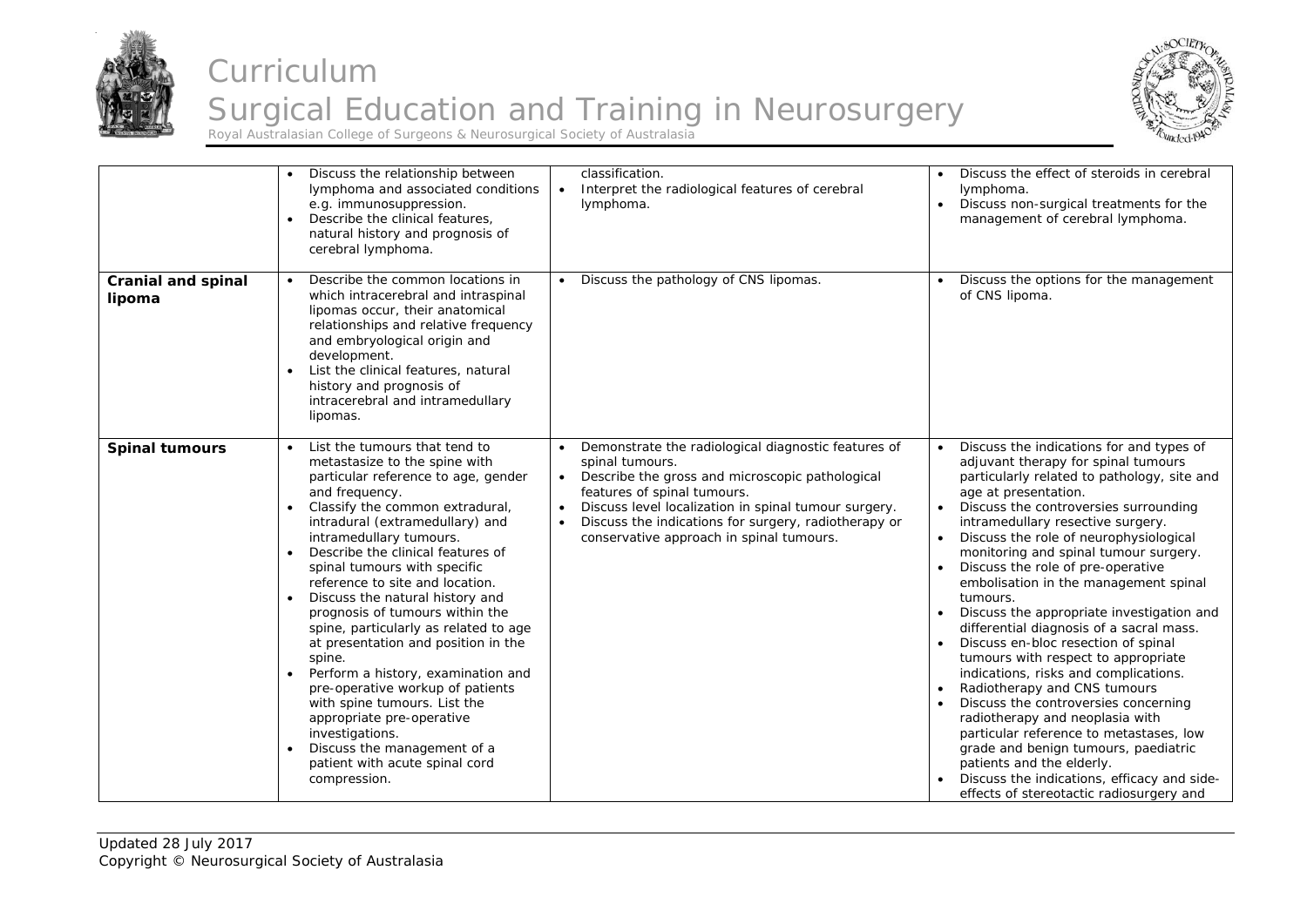



|                                        |                                                                                                                                                                                                                                                                                                                                                                                                                                                                                                                                                                                                                       |                                                                                                                                                                                                                                           | stereotactic radiotherapy.<br>Discuss the different delivery systems for<br>stereotactic radiosurgery.                                                                                                                                                                                                                                                                                                                                                                                                                                                                                                                                                                                                                       |
|----------------------------------------|-----------------------------------------------------------------------------------------------------------------------------------------------------------------------------------------------------------------------------------------------------------------------------------------------------------------------------------------------------------------------------------------------------------------------------------------------------------------------------------------------------------------------------------------------------------------------------------------------------------------------|-------------------------------------------------------------------------------------------------------------------------------------------------------------------------------------------------------------------------------------------|------------------------------------------------------------------------------------------------------------------------------------------------------------------------------------------------------------------------------------------------------------------------------------------------------------------------------------------------------------------------------------------------------------------------------------------------------------------------------------------------------------------------------------------------------------------------------------------------------------------------------------------------------------------------------------------------------------------------------|
| Radiotherapy and<br><b>CNS tumours</b> | Describe the nature of ionizing<br>radiation.<br>Describe the different types of<br>$\bullet$<br>ionizing radiation and their short and<br>long term effects on normal and<br>neoplastic tissue.<br>Describe the mechanisms by which<br>radiotherapy induces cell death.<br>Describe and compare the sources of<br>$\bullet$<br>radiation commonly used in medical<br>applications.<br>Describe and differentiate whole<br>brain radiotherapy, stereotactic<br>radiosurgery, stereotactic<br>radiotherapy, 3-D conformal<br>radiotherapy, intensity modulated<br>radiation therapy and interstitial<br>brachytherapy. | Describe indications for radiotherapy and treatment<br>of brain tumours.<br>Describe the indication for each type of radiotherapy<br>$\bullet$<br>as related to tumour type, position and patient age.                                    | Explain the rationale for fractionation in<br>radiotherapy and describe<br>radiosensitisers.<br>Discuss the clinical presentation,<br>investigation, differential diagnosis and<br>management of radionecrosis.<br>Describe common doses and dose<br>regimens for treatment of gliomas.                                                                                                                                                                                                                                                                                                                                                                                                                                      |
| Chemotherapy                           | Discuss the basic principles of cancer<br>chemotherapy.<br>Describe the side effects of<br>chemotherapy and the management<br>of these.                                                                                                                                                                                                                                                                                                                                                                                                                                                                               | List the commonly used drugs in central nervous<br>system tumour chemotherapy.<br>Explain the rationale for multidrug therapy.<br>$\bullet$<br>Discuss the influence of the blood brain barrier on<br>$\bullet$<br>chemotherapy delivery. | Describe the role of chemotherapy in<br>paediatric brain tumour patients.<br>Explain the indications for and risks and<br>benefits of chemotherapy to individual<br>patients with CNS tumours.<br>Describe the mechanism of action of<br>commonly used drugs in central nervous<br>system tumour chemotherapy, with<br>particular reference to alkylating agents<br>(particularly the nitrosureas and<br>temozolamide), antimetabolites, vinca<br>alkaloids, podophyllotoxins, antibiotics,<br>platinum compounds, tamoxifen and<br>hydroxyurea.<br>Describe the role of intracavitary<br>chemotherapy for the treatment of brain<br>tumours.<br>Discuss the evidence for the efficacy of<br>chemotherapy for brain tumours. |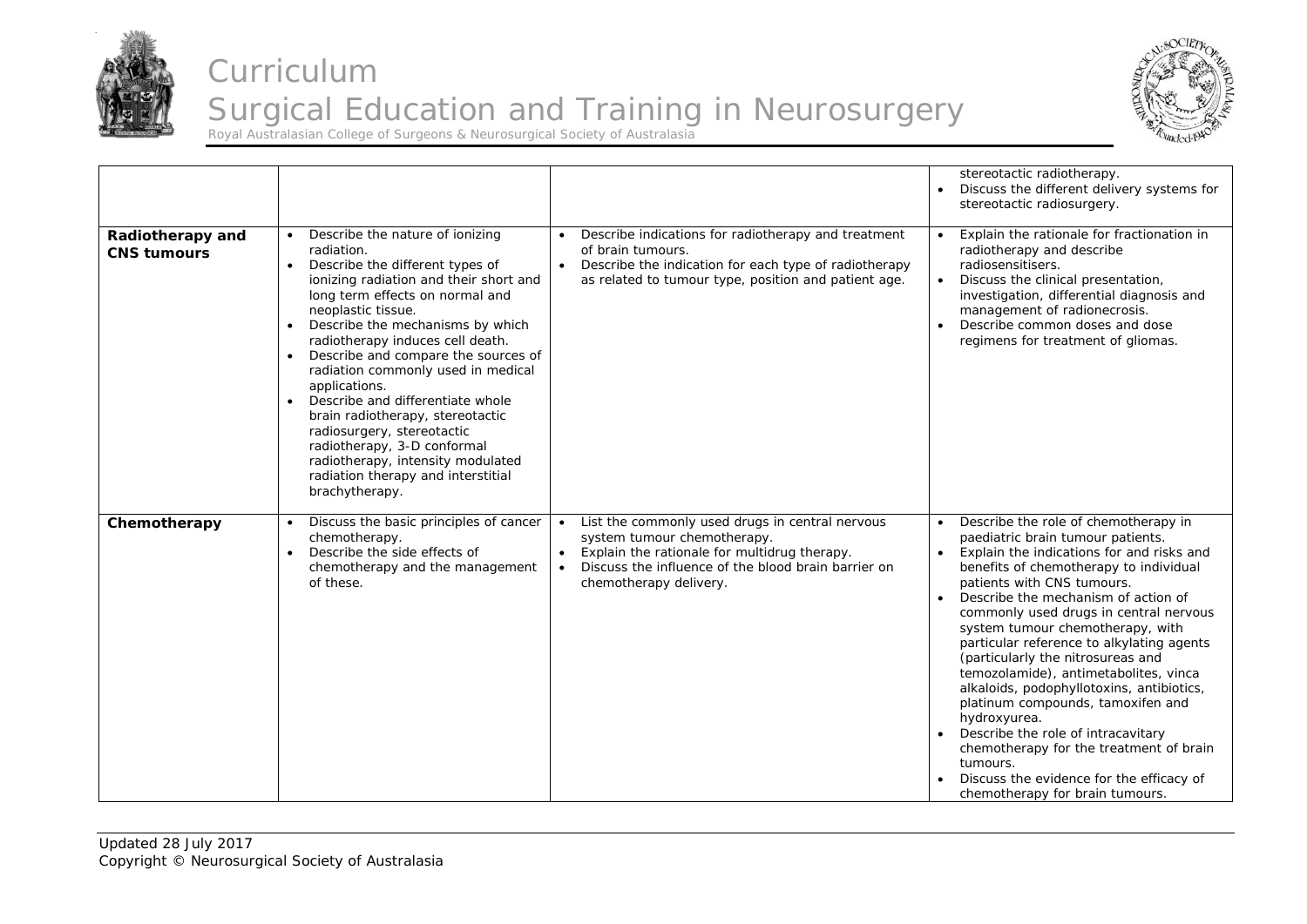



|                         |                                                                                                                                                                                                                                                                                                                                                                                                                                                                                                                                                                                                                                                                                                                                                                                                                                                                           |                                                                                                                                                                                                                                                                                                                                                                                                                                                                                                                                                                                                                                                                                                                                                                  | Discuss drug delivery to the central<br>nervous system and recent development<br>of new methods - including intra-arterial<br>delivery, blood brain barrier modification<br>and intracranial/local delivery |
|-------------------------|---------------------------------------------------------------------------------------------------------------------------------------------------------------------------------------------------------------------------------------------------------------------------------------------------------------------------------------------------------------------------------------------------------------------------------------------------------------------------------------------------------------------------------------------------------------------------------------------------------------------------------------------------------------------------------------------------------------------------------------------------------------------------------------------------------------------------------------------------------------------------|------------------------------------------------------------------------------------------------------------------------------------------------------------------------------------------------------------------------------------------------------------------------------------------------------------------------------------------------------------------------------------------------------------------------------------------------------------------------------------------------------------------------------------------------------------------------------------------------------------------------------------------------------------------------------------------------------------------------------------------------------------------|-------------------------------------------------------------------------------------------------------------------------------------------------------------------------------------------------------------|
|                         | <b>SYLLABUS MODULE - NEURO-OPHTHALMOLOGY</b>                                                                                                                                                                                                                                                                                                                                                                                                                                                                                                                                                                                                                                                                                                                                                                                                                              |                                                                                                                                                                                                                                                                                                                                                                                                                                                                                                                                                                                                                                                                                                                                                                  |                                                                                                                                                                                                             |
|                         | <b>Basic Learning Outcomes</b>                                                                                                                                                                                                                                                                                                                                                                                                                                                                                                                                                                                                                                                                                                                                                                                                                                            | <b>Intermediate Learning Outcomes</b>                                                                                                                                                                                                                                                                                                                                                                                                                                                                                                                                                                                                                                                                                                                            | <b>Advanced Learning Outcomes</b>                                                                                                                                                                           |
| Neuro-<br>ophthalmology | Describe in detail the visual<br>pathways.<br>Describe the neurological control of<br>$\bullet$<br>conjugate eye movement.<br>Describe the anatomical and<br>physiological mechanisms involved<br>with the pupillary reflexes.<br>Demonstrate the assessment of<br>visual acuity and discuss methods of<br>correcting for refraction errors.<br>Demonstrate the clinical assessment<br>of extra-ocular eye movements,<br>visual fields and fundoscopic<br>examination.<br>Discuss the mechanism and<br>relevance of papilloedema and<br>differential diagnosis.<br>Discuss the relevance and<br>$\bullet$<br>management of a spontaneous third<br>nerve palsy.<br>Discuss the clinical features and<br>$\bullet$<br>causes of Horner's Syndrome.<br>Discuss the differential diagnosis of<br>ptosis<br>Discuss the differential diagnosis of<br>cavernous sinus syndrome. | Discuss the mechanism and differential diagnosis of<br>nystagmus.<br>Describe the diagnostic significance of different types<br>$\bullet$<br>of nystagmus.<br>Describe the appearance and relevance of common<br>$\bullet$<br>fundoscopic findings including vascular changes,<br>exudates and haemorrhages.<br>Discuss the relevance of colour vision assessment in<br>$\bullet$<br>neurological examination.<br>Demonstrate formal visual perimetry.<br>$\bullet$<br>Interpret the results of computerised visual field<br>$\bullet$<br>testing.<br>Discuss the specific features of cortical blindness.<br>$\bullet$<br>Discuss the causes of proptosis.<br>$\bullet$<br>Demonstrate the clinical localisation of lesions<br>$\bullet$<br>causing gaze palsy. | Discuss neurological causes of alexia.                                                                                                                                                                      |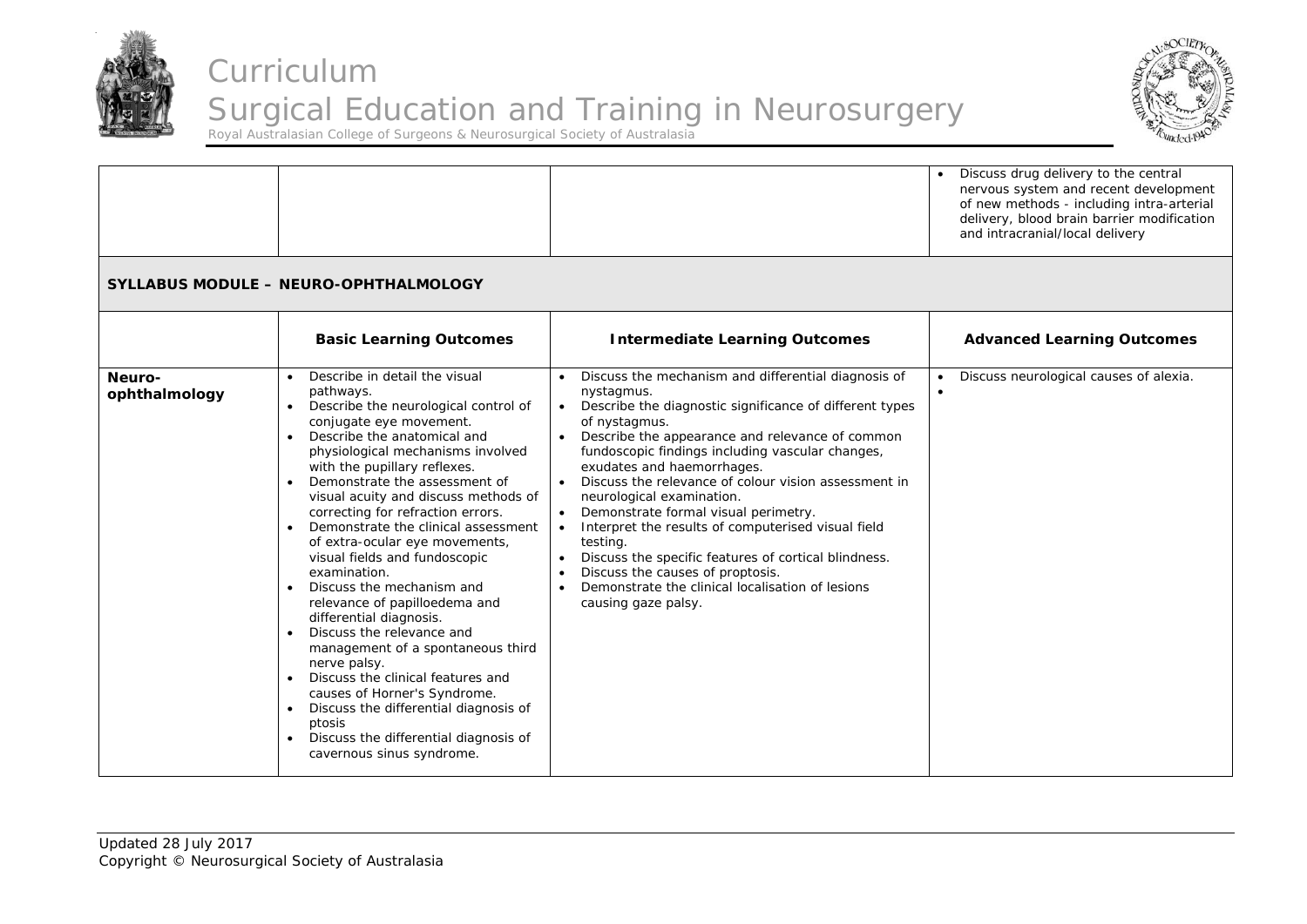



#### **SYLLABUS MODULE – NEURO-OTOLOGY Basic Learning Outcomes | Intermediate Learning Outcomes | Advanced Learning Outcomes Evaluation of Hearing**   $\bullet$  Describe in detail the anatomy of the external, middle and inner ear. • Describe the auditory pathway.  $\bullet$  Demonstrate otoscopic examination of the ear. • Demonstrate the Rinne and Weber tests.  $\bullet$  Discuss the examination findings and differential diagnosis of conductive and sensorineural hearing loss. . Interpret audiometric evaluation - pure-tone audiometry, impedance testing, speech discrimination, auditory brain stem evoked response (ABSER). **Disorders of Vestibular System**   $\bullet$  Describe the anatomy of vestibular system.  $\bullet$  Describe the classification of peripheral and central vestibular disorders. . Interpret vestibular evaluation electronystagmography (ENG), caloric tests, rotation chair testing.  $\bullet$  Discuss the differential diagnosis and the management of dizziness. Discuss the differential diagnosis and management of tinnitus. ۰ Discuss common neuro-otologic disorders eg. viral labyrinthitis, viral mononeuritis, benign paroxysmal positional vertigo, Meniere's syndrome, vertebrobasilar insufficiency, Wallenberg's syndrome. **Mastoiditis and Sinus Disorders**  $\bullet$  Describe the pathophysiology of middle ear and mastoid infections including acute and chronic infections. ۰ Discuss cholesteatoma **Discuss** cholesteatoma **Discuss** cholesteatoma **Discuss** cholesteatoma **Discuss** cholesteatoma **Discuss Discuss** cholesteatoma **Discuss Discuss Discuss Discuss Discuss Discuss Discuss** including otogenic sigmoid sinus thrombosis, extradural abscess, cerebellar and temporal lobe abscess.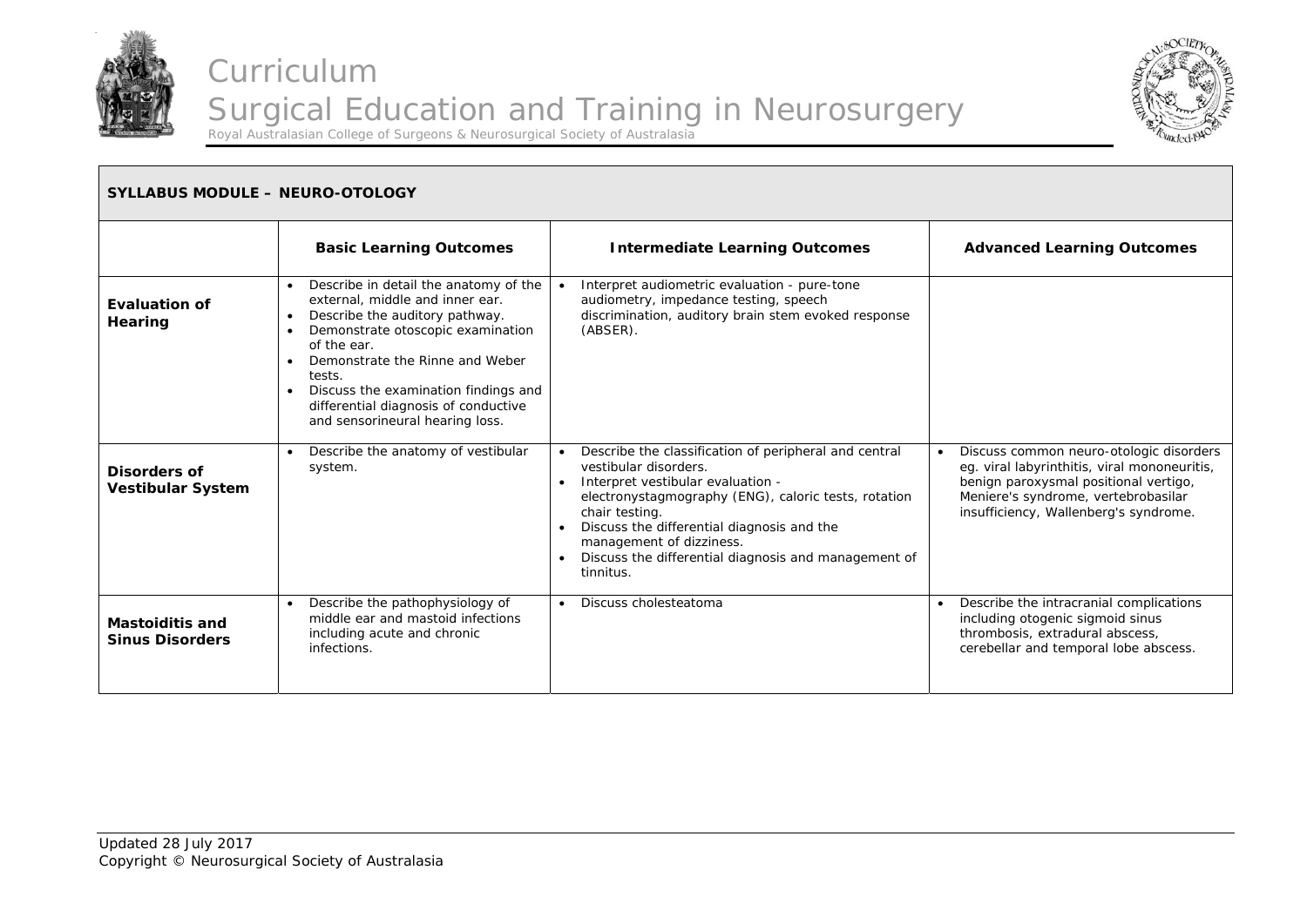



| <b>SYLLABUS MODULE - NEUROPATHOLOGY</b>         |                                                                                                                                                                                                                                                                                                                                                                                                                                                                                                        |                                                                                                                                                                                                                                                                                                                                                                                                                                                                                                                                                                                                                                                                                                                                                                                                                                                                                                                                                            |                                                                                                                                                                                                                                                                                                                                                                                                                                                                |
|-------------------------------------------------|--------------------------------------------------------------------------------------------------------------------------------------------------------------------------------------------------------------------------------------------------------------------------------------------------------------------------------------------------------------------------------------------------------------------------------------------------------------------------------------------------------|------------------------------------------------------------------------------------------------------------------------------------------------------------------------------------------------------------------------------------------------------------------------------------------------------------------------------------------------------------------------------------------------------------------------------------------------------------------------------------------------------------------------------------------------------------------------------------------------------------------------------------------------------------------------------------------------------------------------------------------------------------------------------------------------------------------------------------------------------------------------------------------------------------------------------------------------------------|----------------------------------------------------------------------------------------------------------------------------------------------------------------------------------------------------------------------------------------------------------------------------------------------------------------------------------------------------------------------------------------------------------------------------------------------------------------|
|                                                 | <b>Basic Learning Outcomes</b>                                                                                                                                                                                                                                                                                                                                                                                                                                                                         | <b>Intermediate Learning Outcomes</b>                                                                                                                                                                                                                                                                                                                                                                                                                                                                                                                                                                                                                                                                                                                                                                                                                                                                                                                      | <b>Advanced Learning Outcomes</b>                                                                                                                                                                                                                                                                                                                                                                                                                              |
| <b>General Pathology</b><br>of neurons and glia | Describe the normal weight of the<br>brain at different ages.<br>Describe the appearance of neurons,<br>astrocytes, oligodendrocytes and<br>ependyma.<br>Describe the cellular processes of<br>repair, regeneration and recovery of<br>function.<br>Describe the methods used for<br>$\bullet$<br>neuropathological examination<br>(tissue preparation, difference<br>between frozen and paraffin-<br>embedded sections, staining<br>techniques, etc) and the artefacts<br>that these methods produce. | Describe the biochemical events of neuronal hypoxia<br>resulting in cell death.<br>Describe Wallerian degeneration.<br>Describe the function of the various types of glial<br>$\bullet$<br>cells.<br>Describe the anatomical basis, structure and function<br>$\bullet$<br>of the blood brain barrier.<br>Discuss the features of necrosis versus apoptosis in<br>cell death.<br>Describe the reaction of glial cells to neural injury.                                                                                                                                                                                                                                                                                                                                                                                                                                                                                                                    | Describe Rosenthal fibres and their<br>significance.<br>Describe mechanisms of cerebral injury<br>associated with carbon monoxide<br>poisoning.<br>Describe the changes in the normal<br>$\bullet$<br>central nervous system induced by<br>radiation.                                                                                                                                                                                                          |
| Congenital<br>malformations                     | Discuss environmental influences in<br>the development of congenital<br>neurological disorders.<br>Define the terms commonly used in<br>$\bullet$<br>congenital defects such as<br>porencephaly, hydranencephaly,<br>microcephaly, megalocephaly,<br>encephalocele, meningocoele,<br>holoprosencephaly, lissencephaly<br>and spinal dysraphism.<br>Describe the classification of Chiari<br>$\bullet$<br>malformations.<br>Describe the congenital causes of<br>hydrocephalus.                         | Describe the detailed pathology of anencephaly,<br>$\bullet$<br>encephalocele and meningocoele.<br>Describe the pathology of arachnoid cysts.<br>Describe the detailed pathology of Chiari<br>$\bullet$<br>malformations including associated abnormalities.<br>Describe the pathology of cerebellar malformations<br>eg. agenesis, aplasia of the vermis, and Dandy<br>Walker syndrome.<br>Describe the pathology of craniosynostosis.<br>$\bullet$<br>Describe the epidemiology, embryology and<br>$\bullet$<br>pathological characteristics of neural tube defects.<br>Describe the following malformations of the spinal<br>cord: hydromyelia, diastematomyelia, diplomyelia,<br>syringomyelia and syringobulbia.<br>Cerebral and spinal vascular disorders<br>$\bullet$<br>Describe in detail the gross and microscopic<br>pathology of the vascular malformations of the brain.<br>Describe the histological appearances of the various<br>$\bullet$ | Describe the pathology of intracranial<br>birth injury and haemorrhage, and<br>ischaemic lesions.<br>Describe the disorders of forebrain<br>induction eg. holoprosencephaly,<br>agenesis of corpus callosum and<br>anomalies of septum pellucidum.<br>Describe the pathology of cerebral<br>heterotopias.<br>Describe in detail the CNS pathology<br>associated with perinatal infections eg.<br>syphilis, toxoplasmosis, cytomegalovirus,<br>rubella and HIV. |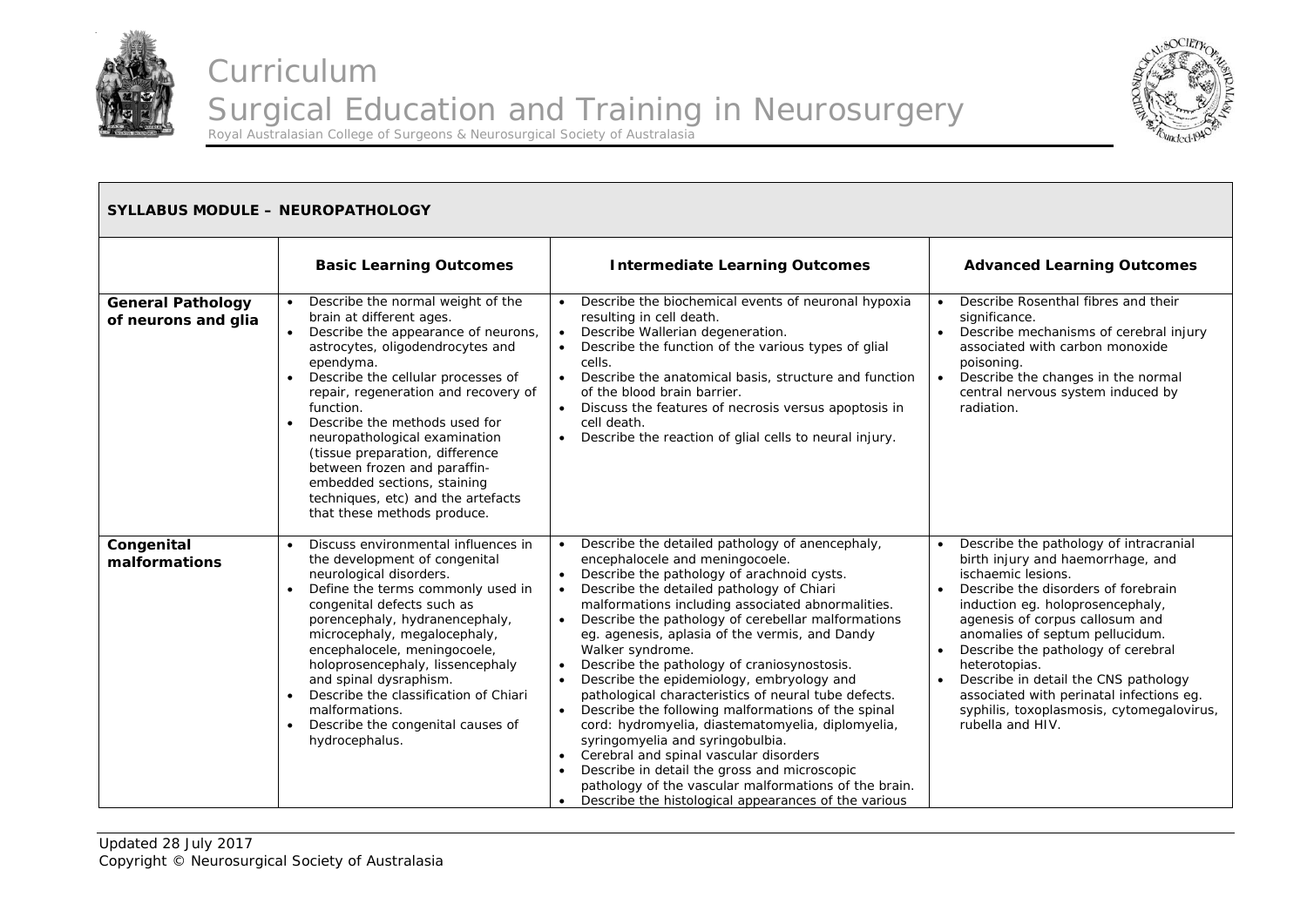



|                                                  |                                                                                                                                                                                                                                                                                                                                                                                                                                                                                                                                                                                                    | types of cerebral aneurysms.<br>Describe the pathological effects of subarachnoid and<br>intraparenchymal haemorrhage.<br>Describe the gross and microscopic pathology of<br>$\bullet$<br>amyloid angiopathy.<br>Describe the secondary pathological changes that<br>occur in ischaemic stroke.<br>Describe the microscopic pathology of infectious and<br>immune mediated arteritis.                                                                                                                                                                                                                                           |                                                                                                                                                                                                                                                                                                                                                                                                                   |
|--------------------------------------------------|----------------------------------------------------------------------------------------------------------------------------------------------------------------------------------------------------------------------------------------------------------------------------------------------------------------------------------------------------------------------------------------------------------------------------------------------------------------------------------------------------------------------------------------------------------------------------------------------------|---------------------------------------------------------------------------------------------------------------------------------------------------------------------------------------------------------------------------------------------------------------------------------------------------------------------------------------------------------------------------------------------------------------------------------------------------------------------------------------------------------------------------------------------------------------------------------------------------------------------------------|-------------------------------------------------------------------------------------------------------------------------------------------------------------------------------------------------------------------------------------------------------------------------------------------------------------------------------------------------------------------------------------------------------------------|
| <b>Cerebral and spinal</b><br>vascular disorders | • Discuss the common sites of<br>spontaneous intracerebral<br>haemorrhage and their likely causes.<br>Describe the pathological changes of<br>$\bullet$<br>the parenchyma and cerebral<br>vasculature associated with chronic<br>hypertension.<br>Describe the pathological differences<br>between the various vascular<br>anomalies eg. AVM, cavernoma,<br>venous malformations, capillary<br>telangiectasia, dural arteriovenous<br>fistulae<br>Describe the pathological<br>classification of cerebral aneurysms<br>Describe the pathology of<br>$\bullet$<br>atherosclerotic occlusive disease |                                                                                                                                                                                                                                                                                                                                                                                                                                                                                                                                                                                                                                 | Describe the gross and microscopic<br>effects of radiation on normal and<br>abnormal cerebral vasculature.<br>Describe the pathology and sequelae of<br>thrombosis of the dural venous sinuses<br>and the deep venous system.<br>Describe the classification and detailed<br>pathology of the vascular malformations<br>of the spine.<br>Describe the pathology of Moya Moya<br>disease and Takayasu's arteritis. |
| <b>Brain and spinal</b><br>cord trauma           | Discuss the clinicopathological<br>correlates of head injury<br>mechanisms eg. shear, rotation,<br>contre-coup.<br>Describe the difference between<br>primary and secondary injury.<br>Describe in detail the causes and<br>patterns of secondary brain injury.<br>Describe in detail the differences<br>between focal and diffuse axonal and<br>vascular injury.<br>Discuss the spectrum of traumatic<br>$\bullet$<br>intracranial haemorrhage.<br>Describe the pathology of contusions                                                                                                           | Describe the cellular and molecular processes<br>occurring after neuronal injury.<br>Describe the differences between low velocity and<br>high velocity blunt injuries.<br>Describe the detailed gross and microscopic<br>$\bullet$<br>pathology of diffuse axonal injury.<br>Discuss in detail the gross and microscopic pathology<br>of cerebral injury associated with raised intracranial<br>pressure.<br>Describe the microscopic pathology and mechanisms<br>$\bullet$<br>of formation and enlargement of chronic subdural<br>haematomas.<br>Describe the gross and microscopic pathology of<br>acute spinal cord injury. | Describe the pathology and<br>pathophysiology associated with high<br>velocity missile injuries.<br>Describe the cellular processes of repair<br>in the nervous system.                                                                                                                                                                                                                                           |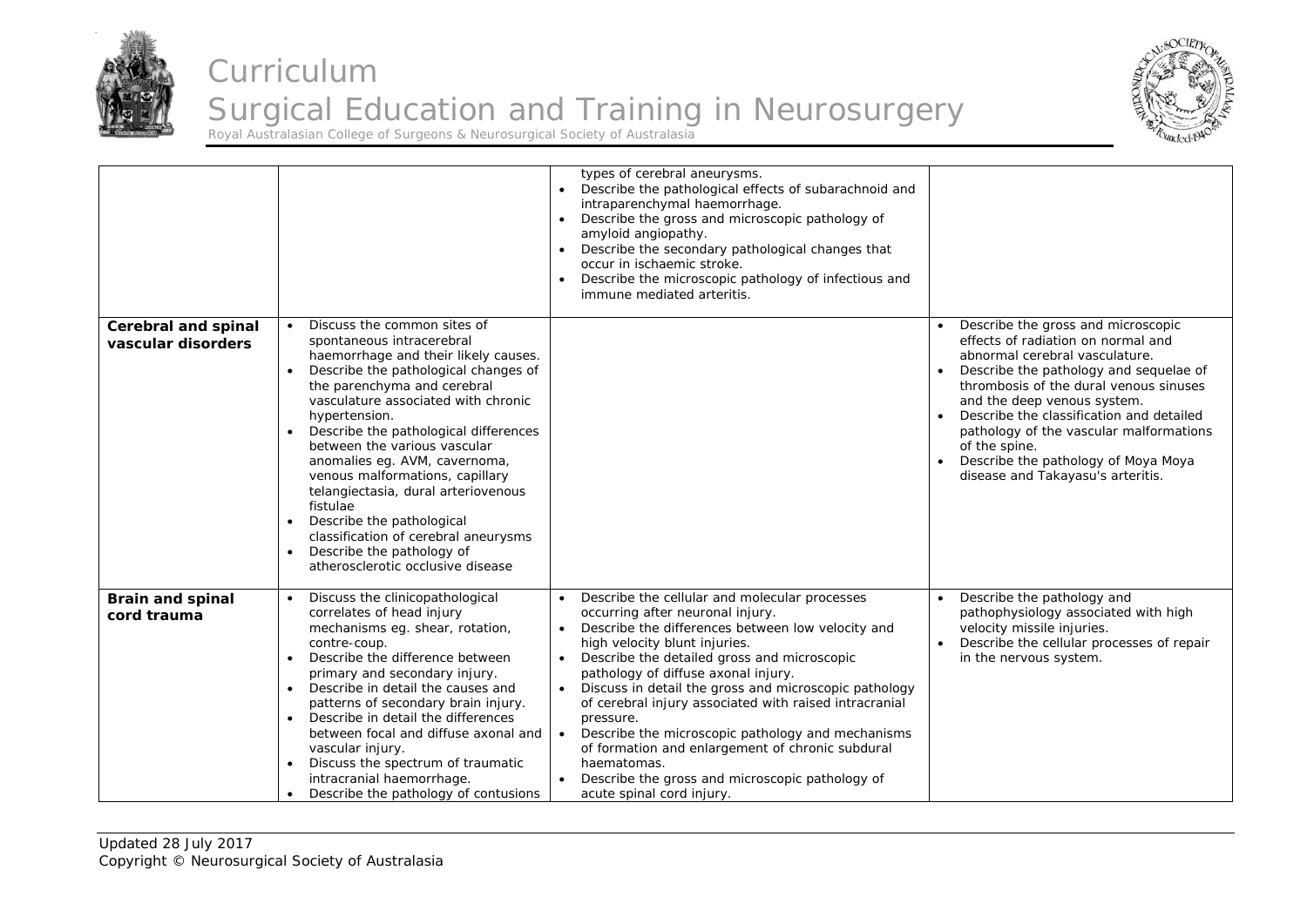



|                                                   | as it relates to the mechanism of<br>injury and skull anatomy.<br>Describe the gross pathology of<br>$\bullet$<br>acute and chronic subdural<br>haematomas.<br>Describe the gross pathology of<br>$\bullet$<br>extradural haematoma.<br>Describe in detail the different types<br>$\bullet$<br>of brain swelling.<br>Discuss the mechanisms of acute<br>$\bullet$<br>and secondary spinal cord injury. | Describe long term pathological changes following<br>spinal cord injury.                                                                                                                                                                                                                                                     |                                                                                                                                                                                                                                                                                                                                                                                                                                                                                                                                                                  |
|---------------------------------------------------|--------------------------------------------------------------------------------------------------------------------------------------------------------------------------------------------------------------------------------------------------------------------------------------------------------------------------------------------------------------------------------------------------------|------------------------------------------------------------------------------------------------------------------------------------------------------------------------------------------------------------------------------------------------------------------------------------------------------------------------------|------------------------------------------------------------------------------------------------------------------------------------------------------------------------------------------------------------------------------------------------------------------------------------------------------------------------------------------------------------------------------------------------------------------------------------------------------------------------------------------------------------------------------------------------------------------|
| <b>Miscellaneous</b><br>nervous system<br>disease | Describe the pathological findings in<br>the brain associated with ageing.                                                                                                                                                                                                                                                                                                                             | Describe the pathological features of Alzheimer's<br>disease.<br>Describe in detail the pathological features of<br>$\bullet$<br>Parkinson's disease.<br>Describe the pathological features of Huntington's<br>disease.                                                                                                      | Describe the pathological features of<br>Pick's disease.<br>Describe the basic gross and microscopic<br>$\bullet$<br>pathological changes associated with<br>peripheral neuropathies.<br>Describe the pathological features of<br>$\bullet$<br>motor neurone disease.<br>Describe the general pathology of<br>mitochondrial diseases.<br>Describe the pathology of progressive<br>supranuclear palsy.<br>Describe the pathology of the inherited<br>spinocerebellar degenerative diseases.<br>Describe the pathology of acute<br>haemorrhagic leukoencephalitis. |
| Demyelinating<br>diseases                         | Describe demyelination and<br>classification of demyelinating<br>disease.                                                                                                                                                                                                                                                                                                                              | Discuss the gross and microscopic pathological<br>findings in multiple sclerosis.                                                                                                                                                                                                                                            | Discuss the pathology and aetiology of<br>$\bullet$<br>central pontine myelinolysis.<br>Discuss the aetiological theories of<br>multiple sclerosis.                                                                                                                                                                                                                                                                                                                                                                                                              |
| Skull, spine and<br>musculoskeletal<br>system     | Describe the pathological changes in<br>$\bullet$<br>intervertebral disc degeneration.<br>Describe the pathological process of<br>$\bullet$<br>osteophyte formation.<br>Describe the pathology of<br>$\bullet$<br>osteoporosis and osteomalacia.<br>Describe the pathology of Paget's<br>disease.<br>Discuss the process of fracture                                                                   | Describe the pathology of spinal canal stenosis.<br>$\bullet$<br>Describe the pathology of spondylolysis and<br>spondylolisthesis.<br>Discuss metabolic bone diseases (including renal<br>osteodystrophy, primary hyperparathyroidism).<br>Describe the classification of myopathies and the<br>basic pathological findings. | Describe the pathology of ossification of<br>the posterior longitudinal ligament and<br>diffuse idiopathic skeletal hyperostosis.<br>Describe the gross and microscopic<br>pathology of fibrous dysplasia.<br>Describe the gross and microscopic<br>features of Paget's disease.<br>Describe in detail the pathology of<br>vertebral haemangiomas.                                                                                                                                                                                                               |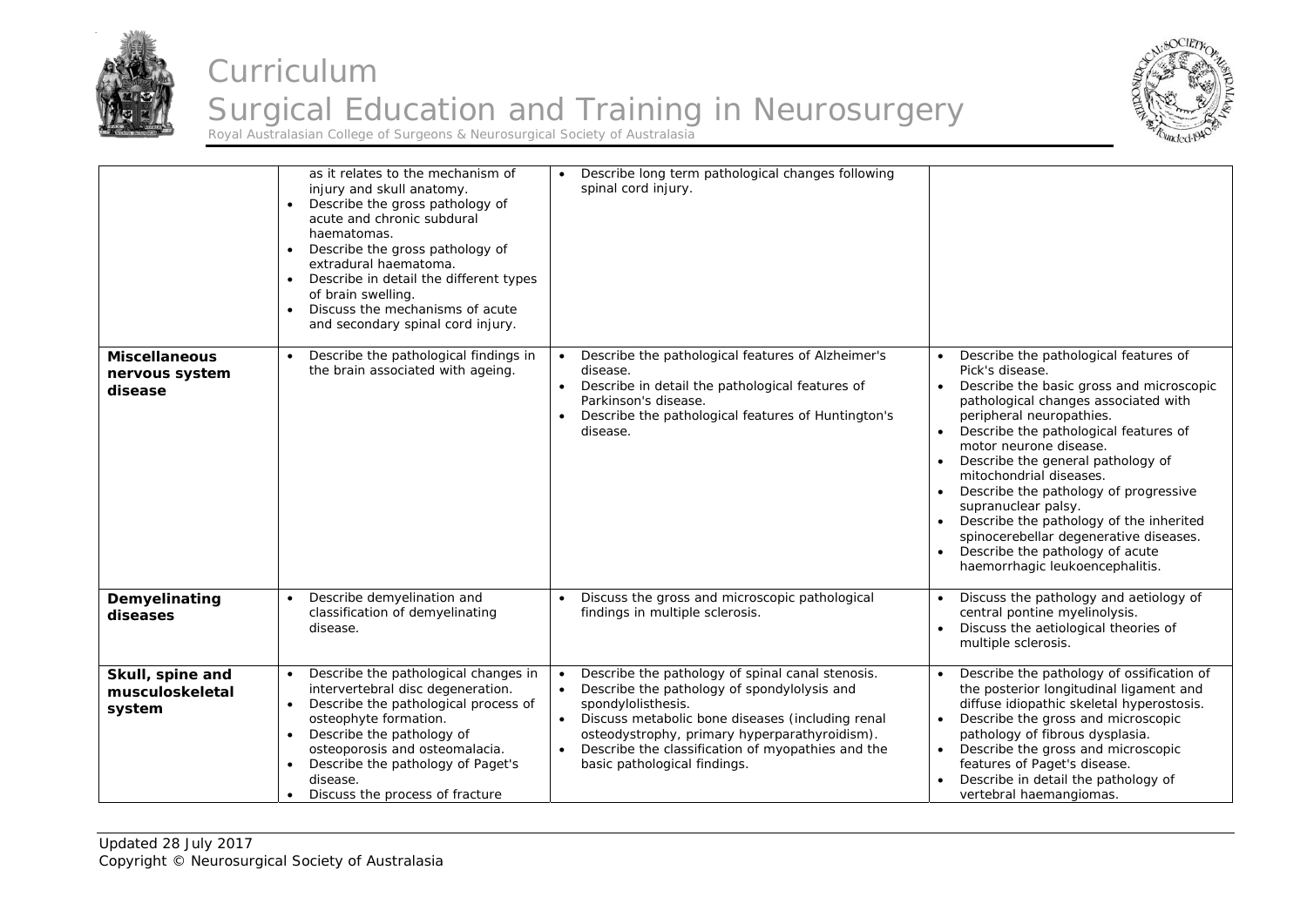



|                                             | healing.                                                                                                                                                                                                                                                                                                                                                                                                                                                                                                                                                                                                                                                                                                                                            |                                                                                                                                                                                                                                                                                                                                                                                                                                                                                                                                                                                                                                                                           | Describe the pathology of Scheuermann's<br>disease and Schmorl's nodes.                                                                                                                                                                                                                                                                                                                                                                                                          |
|---------------------------------------------|-----------------------------------------------------------------------------------------------------------------------------------------------------------------------------------------------------------------------------------------------------------------------------------------------------------------------------------------------------------------------------------------------------------------------------------------------------------------------------------------------------------------------------------------------------------------------------------------------------------------------------------------------------------------------------------------------------------------------------------------------------|---------------------------------------------------------------------------------------------------------------------------------------------------------------------------------------------------------------------------------------------------------------------------------------------------------------------------------------------------------------------------------------------------------------------------------------------------------------------------------------------------------------------------------------------------------------------------------------------------------------------------------------------------------------------------|----------------------------------------------------------------------------------------------------------------------------------------------------------------------------------------------------------------------------------------------------------------------------------------------------------------------------------------------------------------------------------------------------------------------------------------------------------------------------------|
| <b>Central nervous</b><br>system infections | Discuss the possible routes of<br>intracranial infection.<br>Discuss the normal CNS mechanisms<br>$\bullet$<br>of defence against infection.<br>Describe the pathogenesis of brain<br>$\bullet$<br>abscess, subdural empyema and<br>epidural abscess.<br>Discuss the stages of brain abscess<br>formation.<br>Describe the microbiology of<br>common cerebral infection.<br>Describe abnormalities (cardiac,<br>pulmonary, metabolic, syndromic)<br>that predispose to abscess<br>formation.<br>Describe the pathological features<br>differentiating viral, bacterial and<br>fungal CNS infections.<br>Discuss the systemic effects<br>$\bullet$<br>associated with meningitis and<br>encephalitis eg. Skin lesions in<br>meningococcal infection. | Describe the gross and histological features of a brain<br>abscess at various stages.<br>Describe the gross and histological features of<br>$\bullet$<br>subdural empyema and epidural abscess.<br>Describe the gross and microscopic features of<br>$\bullet$<br>bacterial meningitis.<br>Describe the pathology of herpes simplex<br>$\bullet$<br>encephalitis.<br>Discuss the pathology of tuberculous infections of the<br>CNS.<br>Discuss the pathology of fungal infections of the CNS.<br>$\bullet$<br>Describe the pathology of varicella zoster infections.<br>Describe the pathology of opportunistic infections in<br>$\bullet$<br>immunocompromised patients. | Describe the pathology of prion diseases<br>and the routes of transmission.<br>Describe the pathology of HIV infection of<br>the nervous system.<br>Describe the pathology of parasitic<br>infections of the CNS.<br>Discuss the tests used to diagnose<br>bacterial, viral, fungal, and prion diseases<br>(including culture techniques, PCR, tests<br>for prion diseases, and EEG findings).<br>Describe the inclusion bodies found in<br>various types of viral encephalitis. |
| Immunopathological<br>disorders             | Describe the pathology of<br>$\bullet$<br>myasthenia gravis.<br>Describe the pathological features in<br>$\bullet$<br>rheumatoid arthritis with particular<br>respect to vertebral column.<br>Describe in general terms the<br>neuropathology of autoimmune<br>diseases such as systemic lupus<br>erythematosis.                                                                                                                                                                                                                                                                                                                                                                                                                                    | Describe the pathology of Guillain-Barre syndrome.<br>$\bullet$<br>Describe the pathology of sarcoidosis and its<br>$\bullet$<br>neurological manifestations.                                                                                                                                                                                                                                                                                                                                                                                                                                                                                                             | Describe the pathology of immune-<br>mediated vasculitis.                                                                                                                                                                                                                                                                                                                                                                                                                        |
| <b>Toxic and deficiency</b><br>disorders    | Discuss the neurological and<br>pathological effects of alcohol<br>intoxication and withdrawal and its<br>implications with management.<br>Describe the neuropathology of<br>chronic alcoholism including                                                                                                                                                                                                                                                                                                                                                                                                                                                                                                                                           | Describe the neurological effects of vitamin A<br>intoxication.<br>Discuss the pathological changes associated with<br>chronic phenytoin use.                                                                                                                                                                                                                                                                                                                                                                                                                                                                                                                             | Discuss the effects of metal toxicities<br>(e.g. lead, aluminium, mercury).                                                                                                                                                                                                                                                                                                                                                                                                      |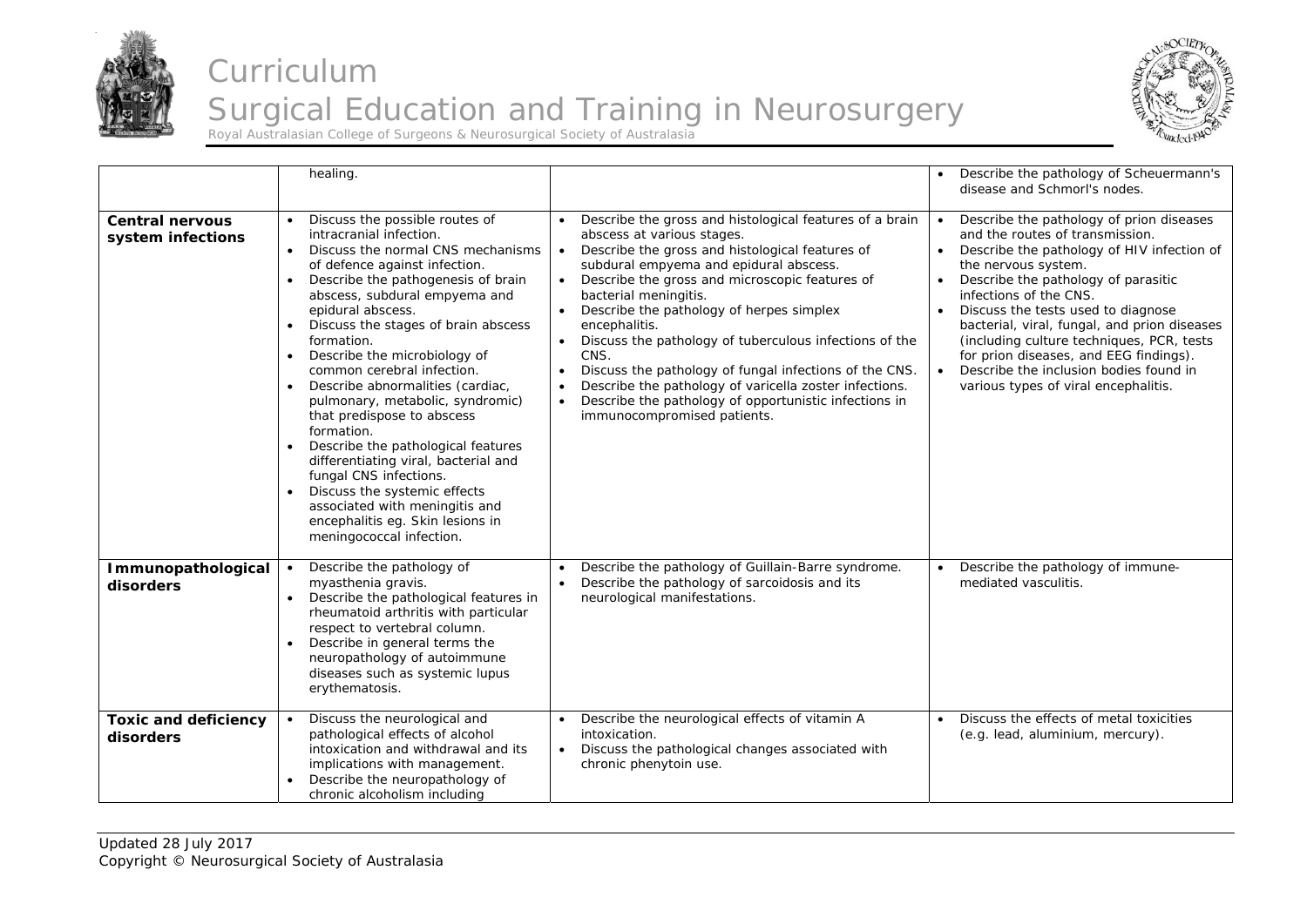



|                                       | Wernicke-Korsakoff syndrome.<br>Discuss the neuropathological effects<br>of vitamin deficiencies e.g. A, B1,<br>B12.<br>Describe the effects of protein and<br>caloric deficiency, especially in the<br>setting of trauma.                                                                                                                                                                                                                                                                                                                                                                                                                                      |                                                                                                                                                                                                                                                                                                                                                                                                                                                                                                                                                                                                                                                                                                                |                                                                                                                                                                                                                                                                                                                                                                                                                                                                                      |
|---------------------------------------|-----------------------------------------------------------------------------------------------------------------------------------------------------------------------------------------------------------------------------------------------------------------------------------------------------------------------------------------------------------------------------------------------------------------------------------------------------------------------------------------------------------------------------------------------------------------------------------------------------------------------------------------------------------------|----------------------------------------------------------------------------------------------------------------------------------------------------------------------------------------------------------------------------------------------------------------------------------------------------------------------------------------------------------------------------------------------------------------------------------------------------------------------------------------------------------------------------------------------------------------------------------------------------------------------------------------------------------------------------------------------------------------|--------------------------------------------------------------------------------------------------------------------------------------------------------------------------------------------------------------------------------------------------------------------------------------------------------------------------------------------------------------------------------------------------------------------------------------------------------------------------------------|
| <b>Brain shifts and</b><br>herniation | Describe the stages of compensation<br>for a space-occupying lesion.<br>Describe the pathology of trans-<br>tentorial herniation.<br>Describe the pathology of tonsillar<br>herniation.<br>Describe the pathophysiology of<br>herniation after lumbar puncture.<br>Describe the pathology of subfalcine<br>$\bullet$<br>herniation.<br>Describe the pathology of brain<br>$\bullet$<br>herniation through a skull defect.<br>Describe the secondary effects of<br>$\bullet$<br>brain herniation: vascular<br>compression, false-localising signs.<br>Describe Kernohan's notch.<br>Discuss the differences between<br>slowly- and rapidly-expanding<br>lesions. | Discuss the pathophysiology of upward trans-tentorial<br>herniation.                                                                                                                                                                                                                                                                                                                                                                                                                                                                                                                                                                                                                                           | Discuss the pathological effects of rapid<br>reduction of intracranial pressure with<br>treatment of herniation syndromes,<br>including brain swelling and reperfusion<br>injury.                                                                                                                                                                                                                                                                                                    |
| Neuro-oncology                        | Discuss the general molecular<br>changes in neoplastic cells.<br>Discuss the method of growth and<br>spread of intrinsic tumours.<br>Differentiate between intrinsic and<br>extrinsic tumours on gross<br>specimens.<br>List the classification of tumours that<br>occur at the skull vault and scalp.<br>Describe the nature of cell division<br>$\bullet$<br>and the cell cycle.<br>Describe the abnormalities of the cell<br>cycle commonly identified in<br>neoplasia.                                                                                                                                                                                      | Describe the histopathological features of scalp and<br>skull tumours.<br>Describe factors secreted by tumours which modulate<br>$\bullet$<br>the immune response and cause immunodeficiency<br>and the mechanisms by which they do this.<br>Describe commonly used histopathological markers of<br>cell kinetics and their significance.<br>Describe the immune deficiency syndromes in relation<br>$\bullet$<br>to neurological tumours.<br>Outline the current WHO system for brain tumour<br>$\bullet$<br>classification.<br>Identify on pathological slides the features on which<br>$\bullet$<br>classification of tumour type and tumour grade are<br>based - particularly for common tumours including | Discuss the theories of oedema<br>pathogenesis within the brain<br>adjacent to extra-axial tumours.<br>Describe common immunological<br>deficits in patients treated for<br>neurological tumours.<br>Describe<br>current<br>theories<br>$\bullet$<br>concerning apoptosis and necrosis.<br>Describe in detail current WHO<br>classification<br>for<br>neurological<br>tumours.<br>XRT-induced<br>Describe common<br>brain tumours -<br>epidemiology,<br>pathology and investigation. |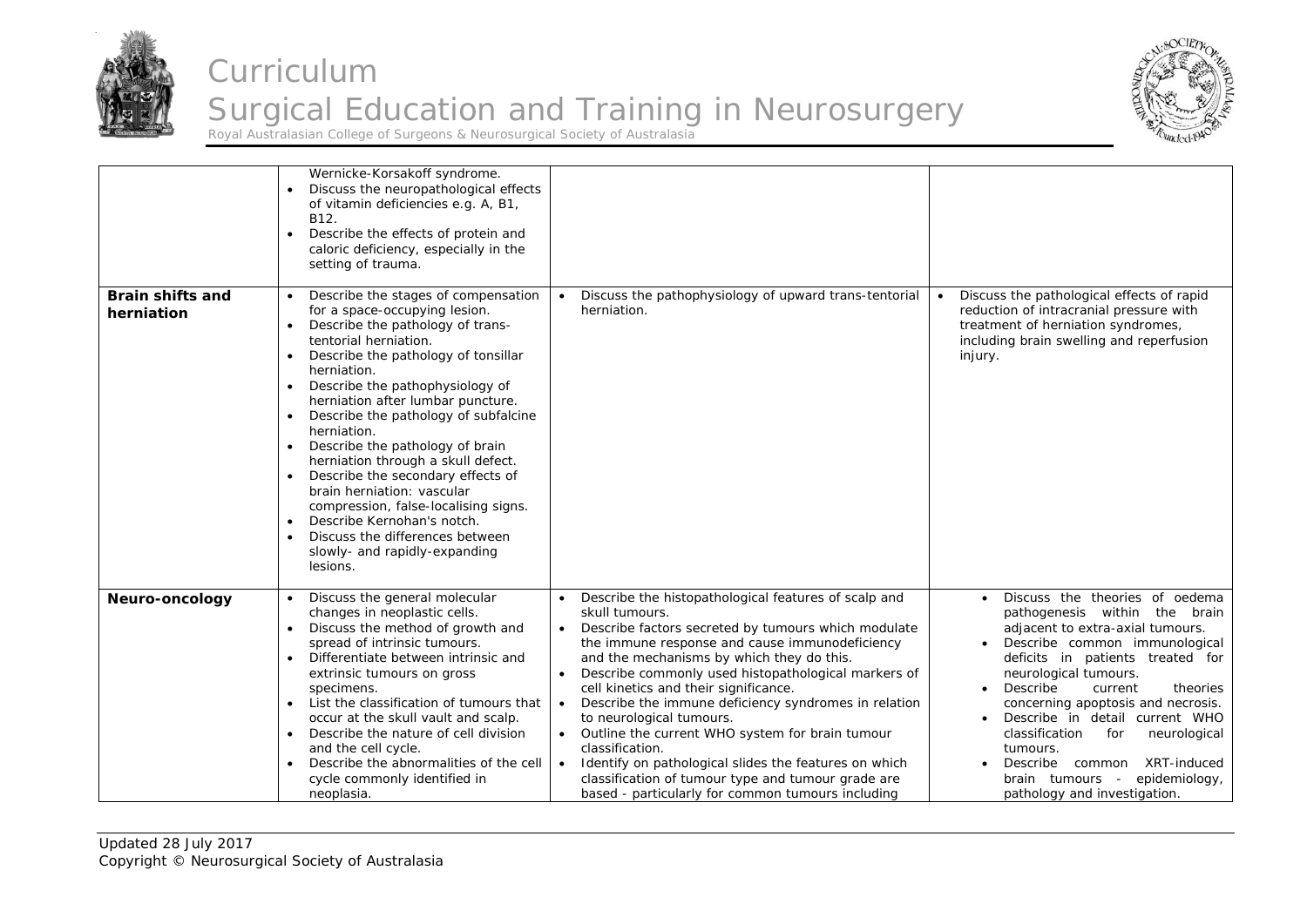

#### Curriculum Surgical Education and Training in Neurosurgery Royal Australasian College of Surgeons & Neurosurgical Society of Australasia



| Define terms "benign", "neoplastic"<br>and "malignant" as relevant to<br>neurological tumours.<br>Define "tumour suppressor gene",<br>"oncogene", "loss of heterozygosity",<br>"growth factor", "growth factor<br>receptor", and "cytokine". List<br>examples of each under current<br>investigation and explain their<br>significance to common CNS<br>neoplasms.<br>Define tumour invasion and<br>angiogenesis and describe the<br>underlying mechanisms. Discuss the<br>significance of each to tumour<br>progression for common CNS<br>neoplasms.<br>Define "tumour markers" and their<br>use in clinical practice.<br>Describe elements of immune<br>$\bullet$<br>system and immune response to<br>brain tumours.<br>Define "cytokine", "autocrine' and<br>$\bullet$<br>"paracrine".<br>Describe the history of brain tumour<br>classification systems.<br>Describe different systems for<br>classification of astrocytomas.<br>Discuss the use of tumour grade<br>$\bullet$<br>within the classification.<br>Describe the multistep nature of<br>$\bullet$<br>tumour pathogenesis in general<br>terms.<br>Describe the basis of general<br>tumourigenesis by viruses,<br>chemicals and radiation.<br>List the conditions known as<br>$\bullet$<br>neurophakomatoses.<br>Define the term glioma.<br>List the tumours that may appear<br>within the ventricular system by | gliomas, meningiomas, metastases, pineal region<br>tumours, acoustic neuroma, pituitary tumours and<br>craniopharyngioma.<br>Describe in detail the pathology of the<br>$\bullet$<br>neurophakomatoses.<br>Describe the gross and histopathological features of<br>gliomas.<br>Describe the gross and histopathological features of<br>intraventricular tumours.<br>Describe the distinguishing features of fourth<br>$\bullet$<br>ventricular tumours including medulloblastoma and<br>ependymoma.<br>Describe the distinguishing features of third<br>$\bullet$<br>ventricular tumours including colloid cysts.<br>Describe the distinguishing features of lateral<br>$\bullet$<br>ventricular tumours including meningioma and<br>choroid plexus tumours.<br>Describe the gross and histopathological features of<br>$\bullet$<br>cerebral metastases.<br>Describe primary brain tumours that metastasise to<br>$\bullet$<br>CSF and extraneural pathways involved.<br>Describe macroscopic and histological features of<br>$\bullet$<br>meningiomas.<br>Identify the macroscopic and microscopic features of<br>epidermoid, dermoid and teratoma.<br>Differentiate mature, immature and malignant<br>teratoma.<br>Describe the classification of germ cell tumours and<br>tumour markers associated with these.<br>Describe the gross and microscopic features of<br>schwannoma.<br>Descriie the gross and microscopic features of<br>$\bullet$<br>haemangioblastoma.<br>Describe the gross and microscopic features of<br>pituitary region tumours.<br>Describe the gross and microscopic pathological<br>features of chordoma.<br>List the tumours that may arise in the orbit.<br>$\bullet$<br>Describe the gross and microscopic pathological<br>$\bullet$<br>features of tumours which may appear in the orbit.<br>Describe the gross and microscopic pathological | Identify the macroscopic and<br>microscopic differences between<br>neurofibromas and schwannomas.<br>Identify the common histological<br>features used to classify gliomas<br>such as "gemistocyte", "necrosis",<br>"mitosis", "anaplasia", "endothelial<br>hyperplasia", "Rosenthal fibres",<br>"pilocytes", "palisading", "rosettes"<br>and "pseudorosettes".<br>Discuss controversies in tumour<br>classification and review the<br>literature of those encountered in<br>clinical practice.<br>Describe the risks of developing a<br><b>CNS</b><br>tumour<br>based<br>on<br>environmental<br><b>or</b><br>medical<br>exposure to viruses, chemical or<br>radiation.<br>Describe<br>biochemistry<br>and<br>function of neurofibromatosis<br>(neurofibroma)<br>protein<br>and<br>Neurofibromatosis<br>protein<br>(schwannoma/merlin).<br>Describe the pathological features<br>of uncommon tumours of the<br>including<br>meninges,<br>lipoma,<br>angiolipoma,<br>hibernoma,<br>fibrosarcoma,<br>fibromatoses,<br>fibrous histiocytoma, tumours of<br>muscle and cartilaginous origin,<br>haemangioma,<br>angiosarcoma,<br>epithelioid<br>haemangioendothelioma,<br>Kaposi<br>melanocytoma,<br>sarcoma,<br>melanocytosis<br>malignant<br>and<br>melanoma. |
|-------------------------------------------------------------------------------------------------------------------------------------------------------------------------------------------------------------------------------------------------------------------------------------------------------------------------------------------------------------------------------------------------------------------------------------------------------------------------------------------------------------------------------------------------------------------------------------------------------------------------------------------------------------------------------------------------------------------------------------------------------------------------------------------------------------------------------------------------------------------------------------------------------------------------------------------------------------------------------------------------------------------------------------------------------------------------------------------------------------------------------------------------------------------------------------------------------------------------------------------------------------------------------------------------------------------------------------------------------------------------------|-----------------------------------------------------------------------------------------------------------------------------------------------------------------------------------------------------------------------------------------------------------------------------------------------------------------------------------------------------------------------------------------------------------------------------------------------------------------------------------------------------------------------------------------------------------------------------------------------------------------------------------------------------------------------------------------------------------------------------------------------------------------------------------------------------------------------------------------------------------------------------------------------------------------------------------------------------------------------------------------------------------------------------------------------------------------------------------------------------------------------------------------------------------------------------------------------------------------------------------------------------------------------------------------------------------------------------------------------------------------------------------------------------------------------------------------------------------------------------------------------------------------------------------------------------------------------------------------------------------------------------------------------------------------------------------------------------------------------------------------------------------------------------------------------------------------------------------------------------------------------------|-------------------------------------------------------------------------------------------------------------------------------------------------------------------------------------------------------------------------------------------------------------------------------------------------------------------------------------------------------------------------------------------------------------------------------------------------------------------------------------------------------------------------------------------------------------------------------------------------------------------------------------------------------------------------------------------------------------------------------------------------------------------------------------------------------------------------------------------------------------------------------------------------------------------------------------------------------------------------------------------------------------------------------------------------------------------------------------------------------------------------------------------------------------------------------------------------------------------------------------------------------------|
| location.                                                                                                                                                                                                                                                                                                                                                                                                                                                                                                                                                                                                                                                                                                                                                                                                                                                                                                                                                                                                                                                                                                                                                                                                                                                                                                                                                                     | features of cerebral lymphoma and the current WHO                                                                                                                                                                                                                                                                                                                                                                                                                                                                                                                                                                                                                                                                                                                                                                                                                                                                                                                                                                                                                                                                                                                                                                                                                                                                                                                                                                                                                                                                                                                                                                                                                                                                                                                                                                                                                           |                                                                                                                                                                                                                                                                                                                                                                                                                                                                                                                                                                                                                                                                                                                                                                                                                                                                                                                                                                                                                                                                                                                                                                                                                                                             |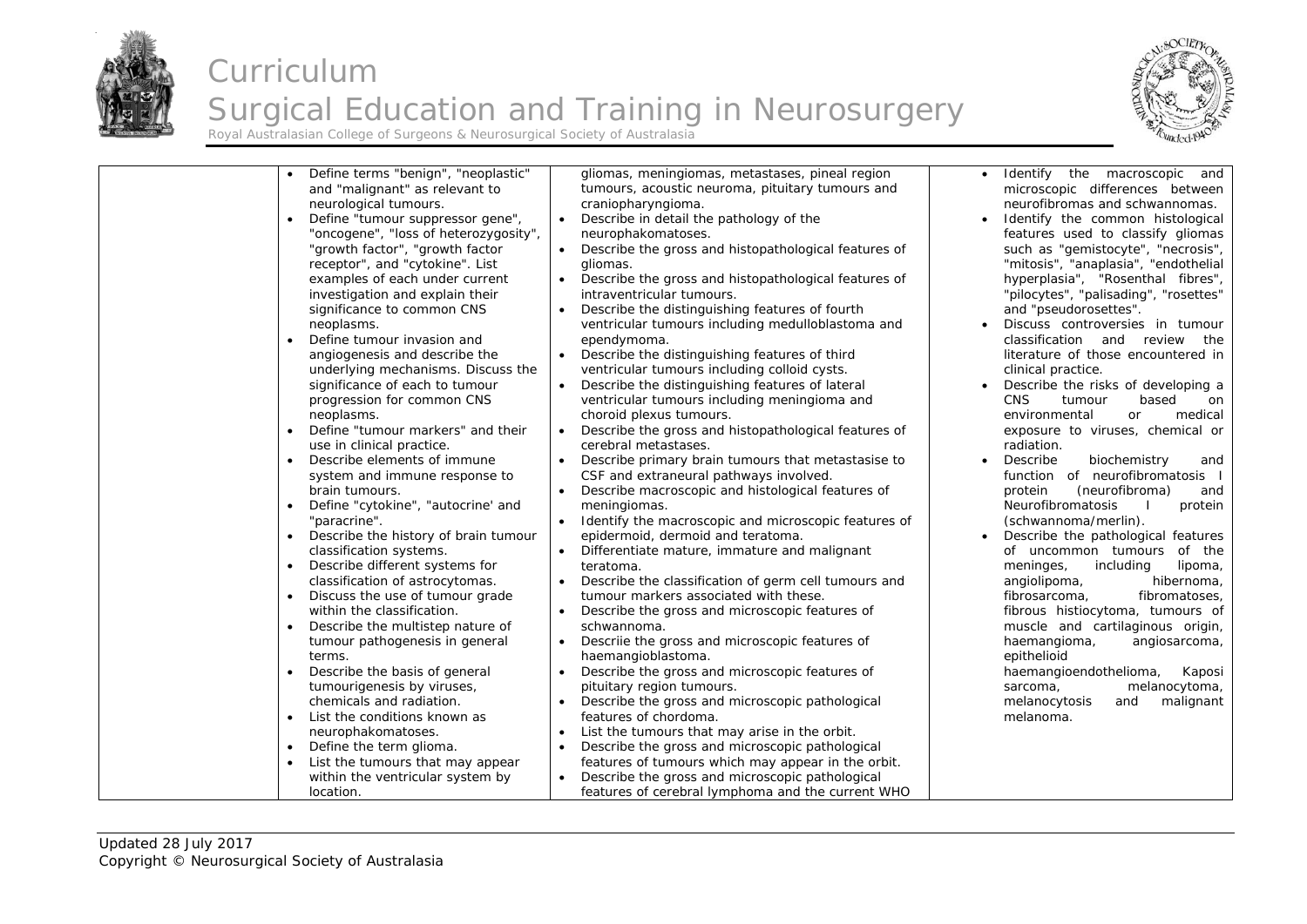



| List the tumours that tend to<br>$\bullet$<br>metastasize to the central nervous<br>system with particular reference to<br>age and gender.<br>Describe current theories of<br>$\bullet$<br>metastatic spread of tumours to the<br>central nervous system.<br>Describe current WHO classification<br>$\bullet$<br>of meningiomas.<br>Describe the common intracranial<br>$\bullet$<br>locations of meningioma.<br>Define the cell of origin and<br>$\bullet$<br>cytogenetics of meningioma and<br>theories of tumourigenesis.<br>Define and differentiate epidermoid,<br>$\bullet$<br>dermoid and teratoma.<br>Describe common locations of<br>$\bullet$<br>epidermoid and dermoid and the<br>epidemiology of both.<br>Describe the classification of pineal<br>$\bullet$<br>region tumours including WHO.<br>Describe the classification and<br>$\bullet$<br>pathology of pineal region tumours.<br>List the tumours that may arise in<br>the cerebellopontine angle (CPA).<br>Discuss the association of vestibular<br>$\bullet$<br>schwannoma with other disorders,<br>including NF-2 and the underlying<br>genetic abnormalities.<br>Describe the classification of<br>$\bullet$<br>pituitary tumours with respect to the | classification.<br>Discuss the pathology of CNS lipomas.<br>$\bullet$<br>Describe the gross and microscopic pathological<br>features of spinal tumours. |
|------------------------------------------------------------------------------------------------------------------------------------------------------------------------------------------------------------------------------------------------------------------------------------------------------------------------------------------------------------------------------------------------------------------------------------------------------------------------------------------------------------------------------------------------------------------------------------------------------------------------------------------------------------------------------------------------------------------------------------------------------------------------------------------------------------------------------------------------------------------------------------------------------------------------------------------------------------------------------------------------------------------------------------------------------------------------------------------------------------------------------------------------------------------------------------------------------------------------------|---------------------------------------------------------------------------------------------------------------------------------------------------------|
| cell of origin and size.                                                                                                                                                                                                                                                                                                                                                                                                                                                                                                                                                                                                                                                                                                                                                                                                                                                                                                                                                                                                                                                                                                                                                                                                     |                                                                                                                                                         |
| Discuss the embryogenesis of<br>$\bullet$<br>chordoma.<br>Discuss the classifications of<br>$\bullet$                                                                                                                                                                                                                                                                                                                                                                                                                                                                                                                                                                                                                                                                                                                                                                                                                                                                                                                                                                                                                                                                                                                        |                                                                                                                                                         |
| Iymphoma.<br>Discuss the relationship between<br>$\bullet$<br>lymphoma and associated conditions<br>e.g. immunosuppression.                                                                                                                                                                                                                                                                                                                                                                                                                                                                                                                                                                                                                                                                                                                                                                                                                                                                                                                                                                                                                                                                                                  |                                                                                                                                                         |
| Describe the common locations in<br>$\bullet$<br>which intracerebral and intraspinal<br>lipomas occur, their anatomical                                                                                                                                                                                                                                                                                                                                                                                                                                                                                                                                                                                                                                                                                                                                                                                                                                                                                                                                                                                                                                                                                                      |                                                                                                                                                         |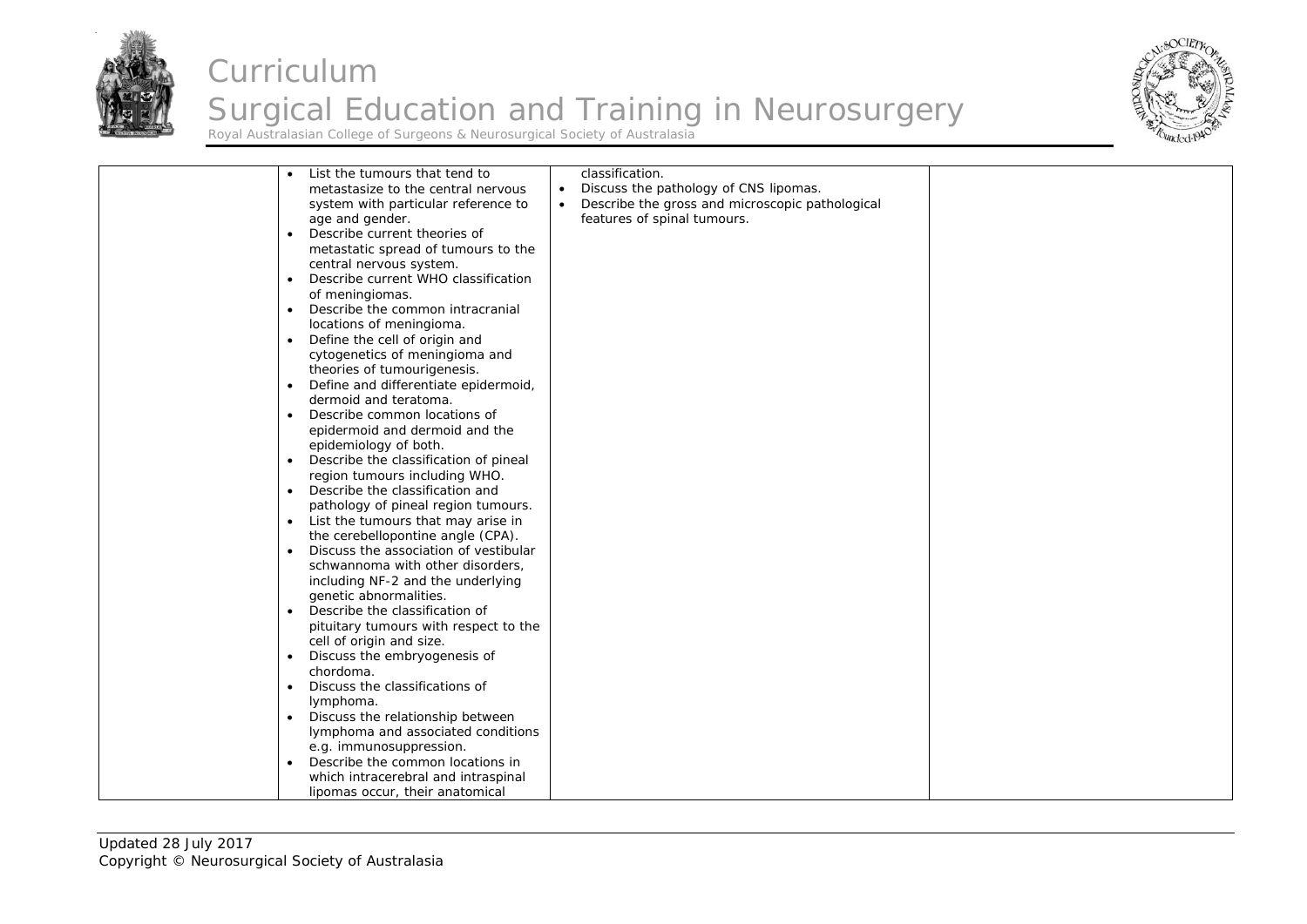



|                            | relationships and relative frequency<br>and embryological origin and<br>development<br>List the tumours that tend to<br>$\bullet$<br>metastasize to the spine with<br>particular reference to age, gender<br>and frequency.<br>Classify the common extradural,<br>$\bullet$<br>intradural (extramedullary) and<br>intramedullary tumours.                                                                                                                                      |                                                                                                                                                                                                                                                                          |                                                                                                                                                                                                                      |
|----------------------------|--------------------------------------------------------------------------------------------------------------------------------------------------------------------------------------------------------------------------------------------------------------------------------------------------------------------------------------------------------------------------------------------------------------------------------------------------------------------------------|--------------------------------------------------------------------------------------------------------------------------------------------------------------------------------------------------------------------------------------------------------------------------|----------------------------------------------------------------------------------------------------------------------------------------------------------------------------------------------------------------------|
|                            | <b>SYLLABUS MODULE - NEUROPHARMOCOLOGY AND NEUROCHEMISTRY</b>                                                                                                                                                                                                                                                                                                                                                                                                                  |                                                                                                                                                                                                                                                                          |                                                                                                                                                                                                                      |
|                            | <b>Basic Learning Outcomes</b>                                                                                                                                                                                                                                                                                                                                                                                                                                                 | <b>Intermediate Learning Outcomes</b>                                                                                                                                                                                                                                    | <b>Advanced Learning Outcomes</b>                                                                                                                                                                                    |
| <b>Blood brain barrier</b> | Discuss the relevance of the blood<br>$\bullet$<br>brain barrier to central nervous<br>system drug delivery.                                                                                                                                                                                                                                                                                                                                                                   |                                                                                                                                                                                                                                                                          | Discuss the various interventions that<br>have been used to alter the blood-brain<br>barrier for drug delivery.                                                                                                      |
| <b>Steroids</b>            | Describe the basic steroid ring and<br>$\bullet$<br>its modifications to produce the<br>various subgroups.<br>Discuss the actions of the steroid<br>$\bullet$<br>subgroups.<br>Discuss the pharmacodynamics of<br>$\bullet$<br>dexamethasone, prednisone and<br>hydrocortisone.<br>Discuss the side-effects of steroids<br>$\bullet$<br>commonly used in neurosurgery<br>practice.<br>Discuss iatrogenic suppression of the<br>$\bullet$<br>adrenal cortex and its management. | Discuss why dexamethasone is most commonly used<br>$\bullet$<br>in neurosurgery.<br>Describe the mechanism of action of glucocorticoids<br>on various types of cerebral oedema.                                                                                          | Discuss the evidence for glucocorticoid<br>use in cerebral protection.<br>Discuss the evidence for glucocorticoid<br>use in neurotrauma.<br>Discuss the role of steroids in the<br>prevention of lipid peroxidation. |
| <b>Anticonvulsants</b>     | Classify the anticonvulsant<br>$\bullet$<br>medications based on their<br>mechanism of action.<br>Describe in detail the pharmacology<br>$\bullet$<br>of phenytoin, sodium valproate,<br>carbamazepine and gabapentin.                                                                                                                                                                                                                                                         | Compare and contrast the indications and limitations<br>$\bullet$<br>of phenytoin, sodium valproate and carbamazepine.<br>Discuss the evidence for the use of prophylactic<br>anticonvulsants in trauma, elective craniotomy and<br>aneurysmal subarachnoid haemorrhage. | Discuss the role of anticonvulsants in pain<br>management.<br>Discuss the use of anticonvulsants in<br>pregnancy.                                                                                                    |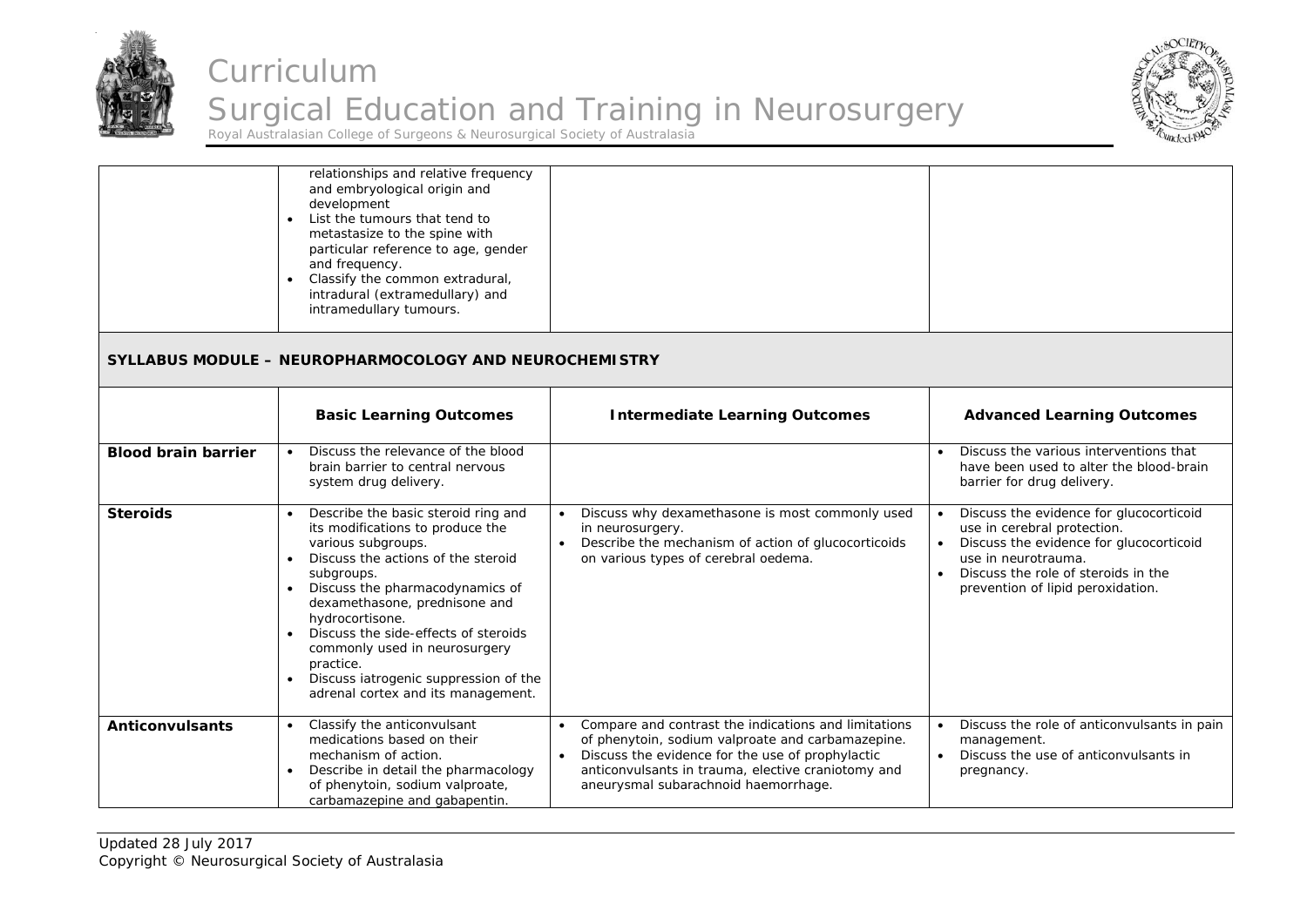



|                                    | Discuss the role of serum level<br>monitoring in long-term<br>anticonvulsant therapy<br>administration.<br>Define status epilepticus and discuss<br>$\bullet$<br>in detail its management.<br>Discuss the effect of<br>benzodiazepines on seizure activity.                                                         |                                                                                                                                                                                                                                                                                                                                                                                                                                |                                                                                                                                                               |
|------------------------------------|---------------------------------------------------------------------------------------------------------------------------------------------------------------------------------------------------------------------------------------------------------------------------------------------------------------------|--------------------------------------------------------------------------------------------------------------------------------------------------------------------------------------------------------------------------------------------------------------------------------------------------------------------------------------------------------------------------------------------------------------------------------|---------------------------------------------------------------------------------------------------------------------------------------------------------------|
| <b>Calcium channel</b><br>blockers | Discuss the mode of action and side-<br>$\bullet$<br>effects of the groups of calcium<br>channel blockers.<br>Describe the administration of<br>$\bullet$<br>nimodipine.                                                                                                                                            | Discuss the evidence for the use of calcium channel<br>$\bullet$<br>blockers in the management of cerebral vasospasm.                                                                                                                                                                                                                                                                                                          | Discuss the evidence for the use of<br>calcium channel blockers in the<br>management of neurotrauma.                                                          |
| <b>Mannitol and</b><br>diuretics   | Discuss in general terms the<br>pharmacology and clinical use of<br>diuretics.<br>Describe in detail the pharmacology<br>of mannitol.<br>Describe the indications for mannitol<br>$\bullet$<br>use in acute head injury.                                                                                            | Discuss the role of mannitol in neurosurgery practice.<br>Describe the potential negative effects of recurrent<br>$\bullet$<br>and prolonged mannitol use.<br>Compare and contrast the use of the various types of<br>$\bullet$<br>diuretics fro reducing raised intracranial pressure.<br>Discuss the effect of mannitol on the microcirculation.<br>$\bullet$                                                                | Discuss the role of mannitol in cerebral<br>protection.<br>Discuss the role of urea in the<br>management of raised intracranial<br>pressure.                  |
| <b>Barbiturates</b>                | Describe the pharmacology of the<br>barbiturates.<br>Describe the effect of the<br>$\bullet$<br>barbiturates on neuronal function                                                                                                                                                                                   | Discuss the use of barbiturates in epilepsy<br>management                                                                                                                                                                                                                                                                                                                                                                      | Discuss the role of barbiturate therapy in<br>neuroprotection<br>Describe the effects of barbiturates on<br>intracranial and cerebral perfusion<br>pressures. |
| <b>Antibiotics</b>                 | Describe the classes of antibiotics<br>commonly used in neurosurgery.<br>Describe the mode of action of the<br>commonly used antibiotics.<br>Discuss the bioavailability of<br>antibiotics in the central nervous<br>system.<br>Discuss the use of antibacterial skin<br>$\bullet$<br>preparations in neurosurgery. | Discuss the evidence for prophylactic antibiotic<br>therapy in operative neurosurgery.<br>Discuss the role of prophylactic antibiotic therapy in<br>$\bullet$<br>cerebrospinal fluid leak and drains.<br>Discuss the use of topical antibiotics in neurosurgery.<br>$\bullet$<br>Discuss the serum monitoring of antibiotics.<br>$\bullet$<br>Discuss the use of antibiotics in the presence of<br>$\bullet$<br>known allergy. | Discuss the use of antiviral agents in<br>neurological disorders.                                                                                             |
| <b>Analgesics</b>                  | Describe the classes of analgesics<br>commonly used in neurosurgery<br>Describe in detail the pharmacology                                                                                                                                                                                                          | Describe the relative efficacy of the analgesics<br>commonly used in neurosurgery<br>Discuss the pharmacology of opiate dependence<br>$\bullet$                                                                                                                                                                                                                                                                                |                                                                                                                                                               |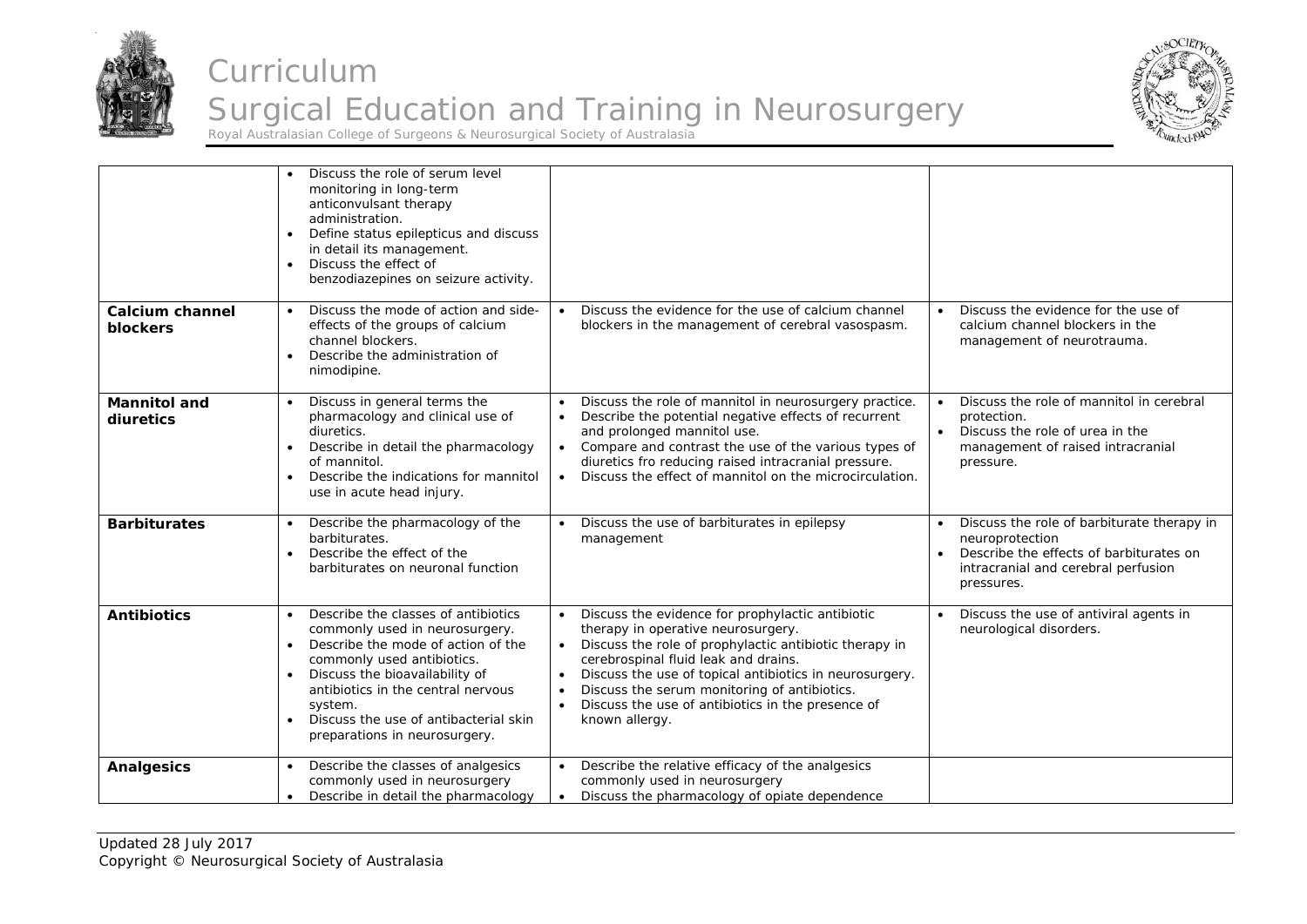



|       | of paracetamol and aspirin<br>Describe in detail the pharmacology<br>of the opiates<br>Describe the pharmacology of the<br>non-steroidal anti-inflammatory<br>medications                                                                                                                                                                                                                                                                                                                                                                                                                                                                                                                                                                                                                                                                                   |                                                                                                                                                                                                                                                                                                                                                                              |                                                                                                                                                                       |
|-------|-------------------------------------------------------------------------------------------------------------------------------------------------------------------------------------------------------------------------------------------------------------------------------------------------------------------------------------------------------------------------------------------------------------------------------------------------------------------------------------------------------------------------------------------------------------------------------------------------------------------------------------------------------------------------------------------------------------------------------------------------------------------------------------------------------------------------------------------------------------|------------------------------------------------------------------------------------------------------------------------------------------------------------------------------------------------------------------------------------------------------------------------------------------------------------------------------------------------------------------------------|-----------------------------------------------------------------------------------------------------------------------------------------------------------------------|
| Other | Describe the management of acute<br>anaphylaxis.<br>Discuss the drug interactions of<br>warfarin.<br>Describe the options for therapeutic<br>anticoagulation.<br>Describe the options for reversal of<br>anticoagulation.<br>Discuss the pharmacology of the<br>anti-platelet agents.<br>Discuss, in general terms, the<br>pharmacology of the<br>benzodiazepines.<br>Discuss, in general terms, the<br>pharmacology of the anti-<br>depressants commonly encountered<br>in neurosurgery.<br>Discuss the pharmacology of the<br>commonly used anti-emetic drugs.<br>Discuss, in general terms, the basic<br>pharmacology of the commonly used<br>local anaesthetic drugs.<br>Discuss the pharmacology of the<br>medications used for peptic ulcer<br>prophylaxis.<br>Discuss the basic pharmacology of<br>the major tranquillisers used in<br>neurosurgery. | Discuss the evidence for pharmacological deep<br>venous thrombosis prophylaxis.<br>Discuss the uses of benzodiazepines in neurosurgery.<br>$\bullet$<br>Discuss the uses of the anti-depressants in<br>neurosurgery.<br>Discuss, in general terms, the pharmacology of the<br>ionotropes.<br>Discuss the pharmacological management of acute<br>hypertension in neurosurgery | Discuss the clinical application of<br>ionotropes.<br>Discuss the use of anti-platelet and anti-<br>$\bullet$<br>coagulant therapies following cerebral<br>ischaemia. |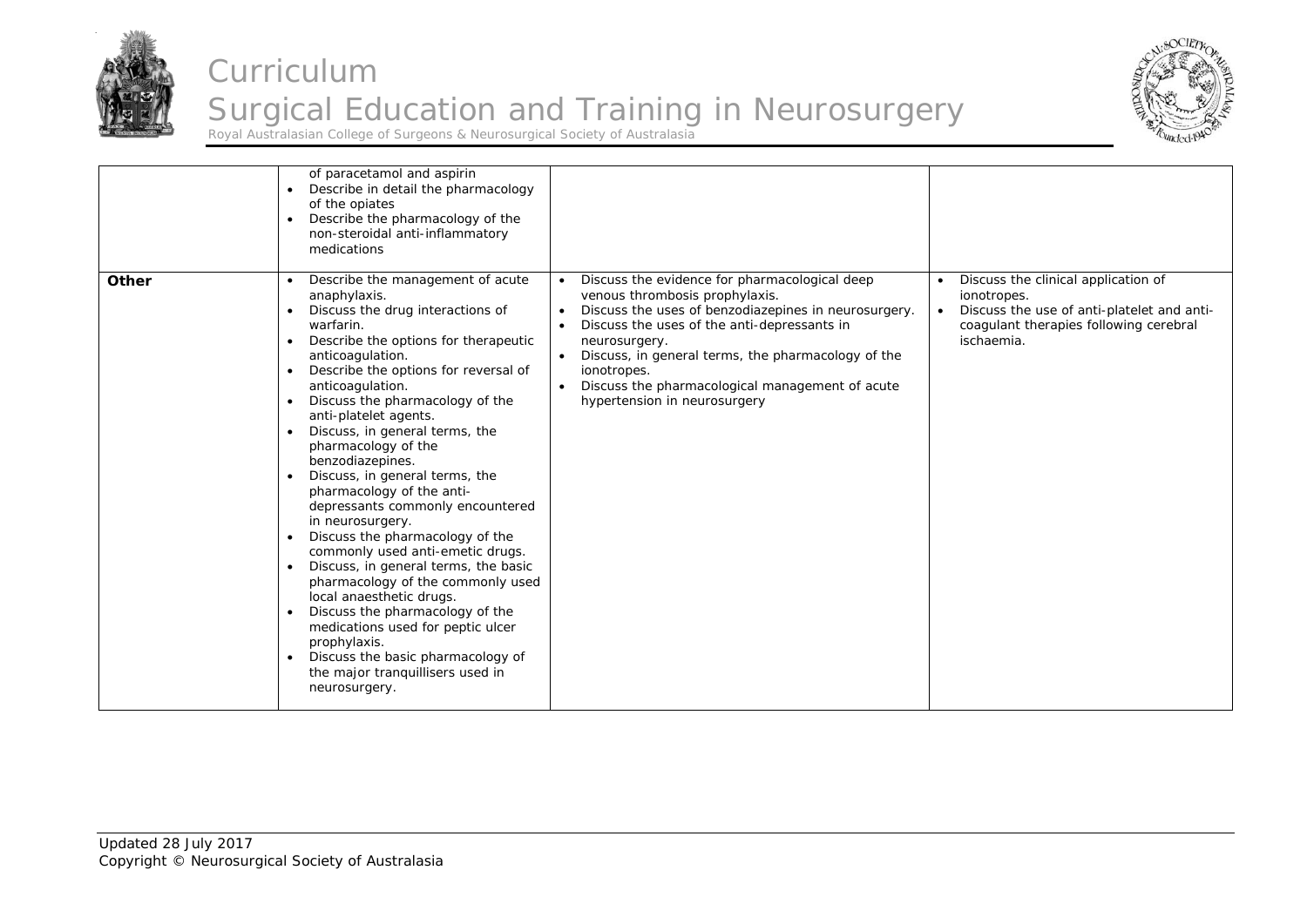



| <b>SYLLABUS MODULE - NEUROPHYSIOLOGY</b> |                                                                                                                                                                                                                                                                                                                                                                                                                                                                                                                                                                                                                                                                                                       |                                                                                                                                                                                                                                                                                                                                                                                                                                                                            |                                                                                                                                           |
|------------------------------------------|-------------------------------------------------------------------------------------------------------------------------------------------------------------------------------------------------------------------------------------------------------------------------------------------------------------------------------------------------------------------------------------------------------------------------------------------------------------------------------------------------------------------------------------------------------------------------------------------------------------------------------------------------------------------------------------------------------|----------------------------------------------------------------------------------------------------------------------------------------------------------------------------------------------------------------------------------------------------------------------------------------------------------------------------------------------------------------------------------------------------------------------------------------------------------------------------|-------------------------------------------------------------------------------------------------------------------------------------------|
|                                          | <b>Basic Learning Outcomes</b>                                                                                                                                                                                                                                                                                                                                                                                                                                                                                                                                                                                                                                                                        | <b>Intermediate Learning Outcomes</b>                                                                                                                                                                                                                                                                                                                                                                                                                                      | <b>Advanced Learning Outcomes</b>                                                                                                         |
| <b>Fluid and electrolyte</b><br>balance  | Demonstrate the clinical assessment<br>of hydration status.<br>Define the clinical syndrome of<br>shock.<br>Discuss the various types of shock<br>$\bullet$<br>and their management.<br>Define the normal electrolyte<br>concentrations.<br>Describe the major intracellular and<br>extracellular ions.<br>Describe the sodium potassium<br>pump and calcium channels.<br>Calculate total body water deficit /<br>excess.<br>Define and calculate the anion gap<br>and discuss its relevance.<br>Define the normal fluid and<br>electrolyte replacement.<br>Define the composition of normal<br>saline, Hartman's solution, Ringer's<br>solution and commonly used<br>dextrose intravenous solutions. | Describe the composition and uses of colloid<br>$\bullet$<br>solutions.<br>Discuss the causes, clinical features and management<br>$\bullet$<br>of hyponatraemia.<br>Discuss central pontine myelinosis, its causes and<br>$\bullet$<br>avoidance.<br>Describe in detail the causes and management of<br>$\bullet$<br>diabetes insipidus.<br>Describe the clinical syndromes associated with hypo<br>$\bullet$<br>and hyper calcaemia, including causes and<br>management. | Discuss cerebral salt wasting syndrome.<br>Discuss the role of the pituitary and<br>hypothalamus in fluid and electrolyte<br>homeostasis. |
| Acid base balance                        | Differentiate respiratory and<br>metabolic acidosis and alkalosis on<br>blood gas analysis.<br>Discuss the management of<br>$\bullet$<br>metabolic acidosis and alkalosis.                                                                                                                                                                                                                                                                                                                                                                                                                                                                                                                            |                                                                                                                                                                                                                                                                                                                                                                                                                                                                            |                                                                                                                                           |
| <b>Respiratory function</b>              | Define normal blood gases.<br>Discuss the uses and limitations of<br>$\bullet$<br>oxygen saturation monitoring.<br>Demonstrate the assessment and<br>management of an adequate airway.                                                                                                                                                                                                                                                                                                                                                                                                                                                                                                                | Describe in physiological terms the cardio pulmonary<br>changes associated with pulmonary embolism.<br>Describe the diagnostic features of pulmonary<br>embolism.<br>Discuss the indications and uses of bicarbonate<br>$\bullet$                                                                                                                                                                                                                                          | Discuss the effects of mechanical<br>$\bullet$<br>ventilation on intracranial pressure.                                                   |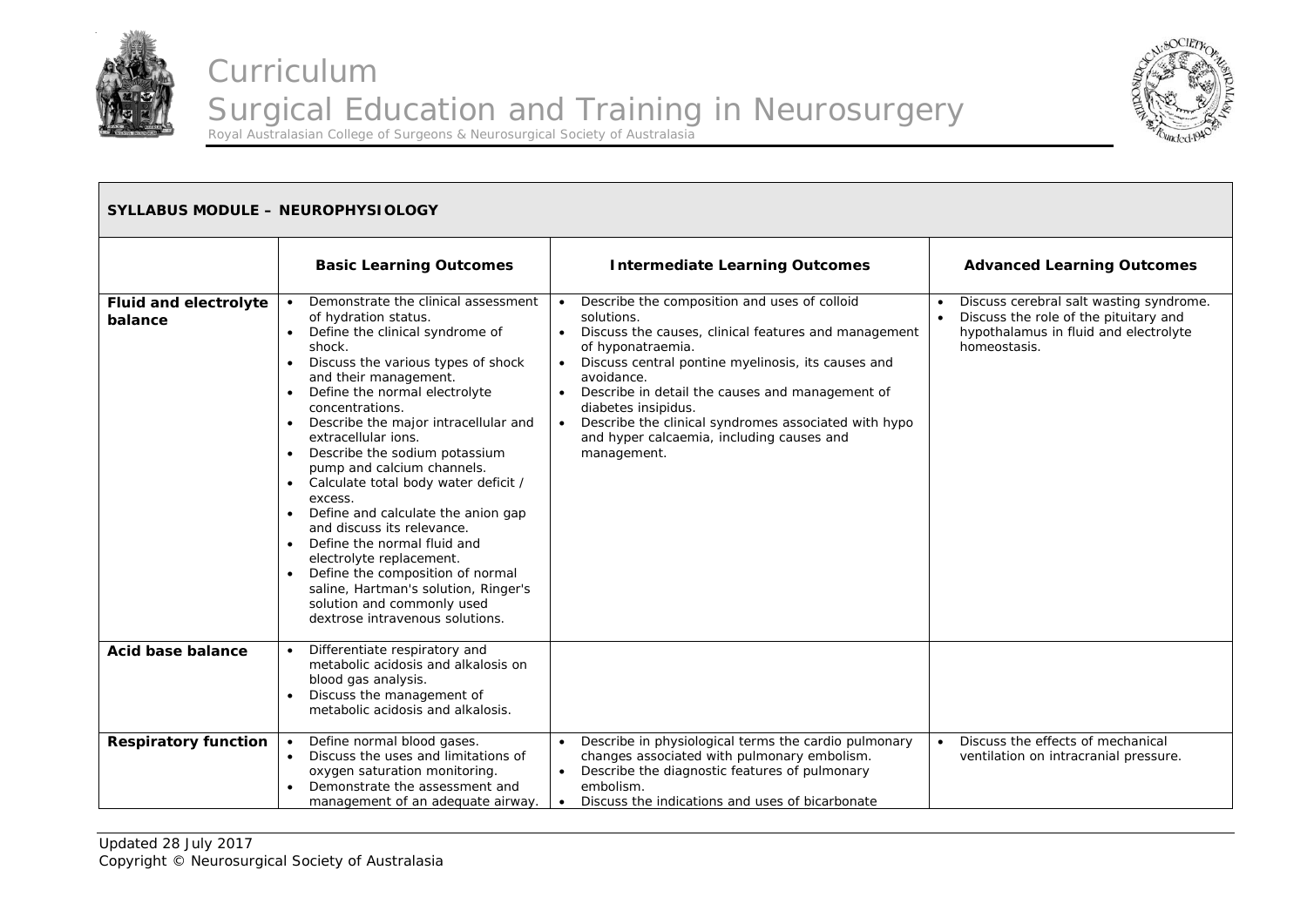



|                                                            | Define normal respiratory function<br>test parameters.<br>Discuss V/Q mismatch.<br>$\bullet$<br>Describe in detail the effects of blood<br>$\bullet$<br>gas derangement on cerebral blood<br>flow.<br>Define the terms positive pressure<br>$\bullet$<br>ventilation, PEEP, CPAP, BiPAP and<br>assisted/controlled ventilation, and<br>discuss their clinical uses.                                                                                                                                                                  | therapy.                                                                                                                |                                                                                                          |
|------------------------------------------------------------|--------------------------------------------------------------------------------------------------------------------------------------------------------------------------------------------------------------------------------------------------------------------------------------------------------------------------------------------------------------------------------------------------------------------------------------------------------------------------------------------------------------------------------------|-------------------------------------------------------------------------------------------------------------------------|----------------------------------------------------------------------------------------------------------|
| <b>Principles of</b><br>nutrition                          | Define the normal caloric<br>$\bullet$<br>requirements.<br>Discuss the altered nutritional<br>$\bullet$<br>requirements in neurological disease<br>states eg. Trauma<br>$\bullet$                                                                                                                                                                                                                                                                                                                                                    | Discuss neurological disorders associated with vitamin<br>deficiencies.<br>$\bullet$                                    | $\bullet$                                                                                                |
| <b>Energy metabolism</b><br>in the brain                   | Define both aerobic and anaerobic<br>$\bullet$<br>pathways for energy production in<br>the central nervous system.                                                                                                                                                                                                                                                                                                                                                                                                                   | Define the term CMRO 2<br>$\bullet$<br>Discuss regional variations in cerebral energy<br>$\bullet$<br>metabolism.       | Define the therapeutic strategies for<br>alteration of neuronal CMRO 2.                                  |
| <b>Cerebral blood flow</b>                                 | Describe normal cerebral blood flow<br>and oxygen consumption.<br>Define cerebral perfusion pressure<br>$\bullet$<br>Describe in detail the autoregulation<br>$\bullet$<br>of cerebral blood flow.                                                                                                                                                                                                                                                                                                                                   |                                                                                                                         | Describe the methods for measurement<br>of regional cerebral blood flow and its<br>clinical application. |
| <b>Cerebrospinal fluid</b><br>and intracranial<br>pressure | Define the normal contents of the<br>$\bullet$<br>cranium.<br>Discuss the Monro-Kellie doctrine.<br>$\bullet$<br>Define normal intracranial pressure<br>$\bullet$<br>and physiological factors affecting it.<br>Define normal ICP wave form and<br>$\bullet$<br>discuss its components.<br>Define the normal processes of<br>$\bullet$<br>cerebrospinal fluid production,<br>circulation and absorption.<br>Define the normal composition of<br>$\bullet$<br>cerebrospinal fluid.<br>Define normal cerebrospinal fluid<br>pressures. | Define the mechanisms for transmission of altered<br>$\bullet$<br>intrathoracic and intraabdominal pressure to the CNS. | Discuss the concepts of<br>compartmentalisation with respect to ICP.                                     |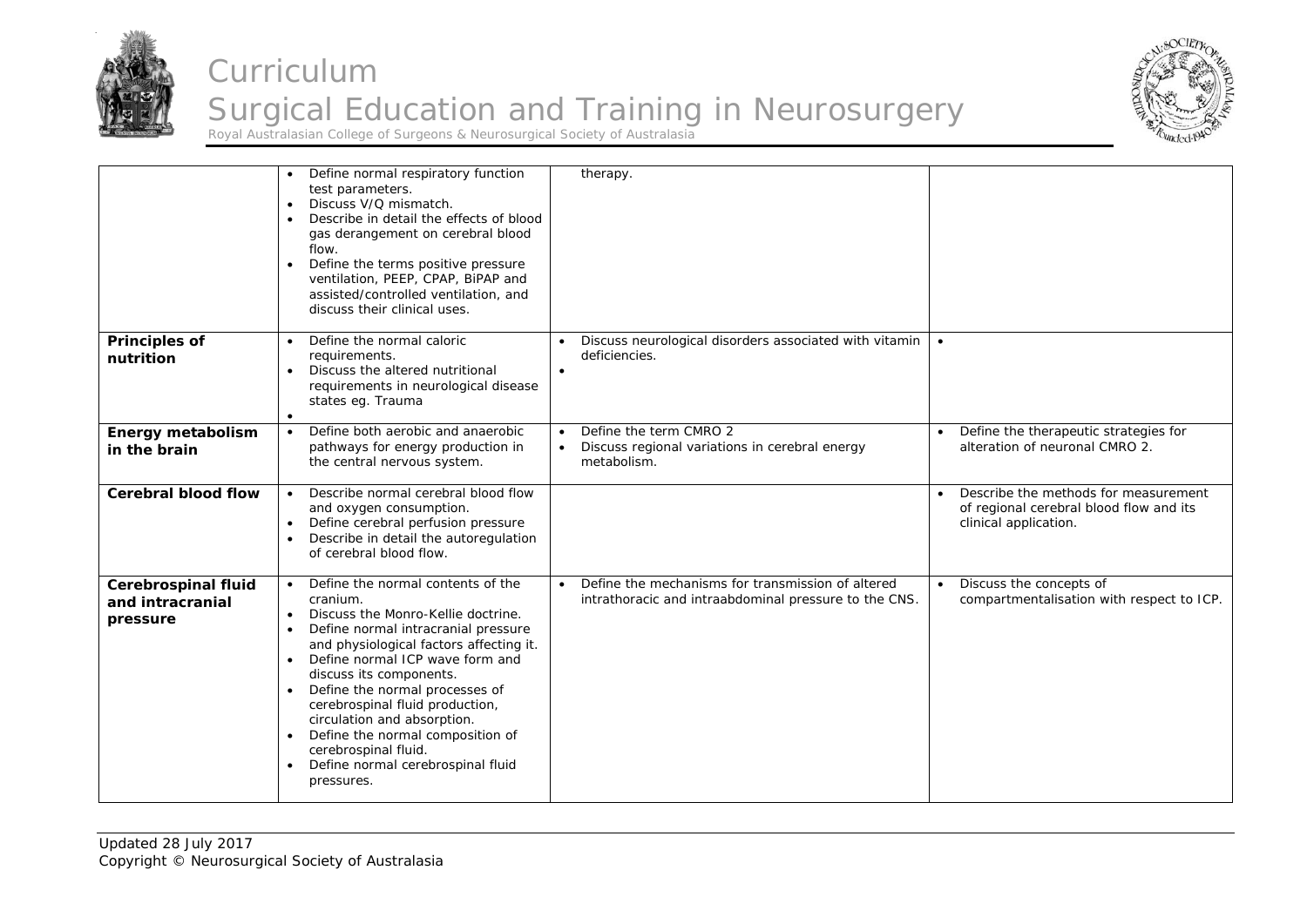



| <b>Neural conduction</b><br>and muscle<br>contraction | Define the resting potential of<br>normal axonal membrane and the<br>mechanisms of its maintenance.<br>Describe a normal action potential.<br>Discuss the role of myelin in action<br>$\bullet$<br>potential transmission.<br>Classify peripheral nerve fibres<br>$\bullet$<br>based on size and function.<br>Define the neurotransmitters at the<br>$\bullet$<br>neuromuscular junction.<br>Define the physiology of smooth and<br>$\bullet$<br>striated muscle contraction.<br>Define the monosynaptic spinal<br>$\bullet$<br>reflex arc.<br>Discuss the physiological factors<br>$\bullet$<br>affecting muscle tone.<br>Describe the more complex reflex<br>$\bullet$<br>arc.<br>Discuss the physiological effects of<br>$\bullet$<br>parasympathetic nervous system.<br>Discuss the physiological effects of<br>$\bullet$<br>sympathetic nervous system.<br>Define the neurotransmitters in the<br>$\bullet$<br>autonomic nervous system. | Discuss the factors affecting normal axonal<br>conduction rate.<br>List the normal excitatory and inhibitory<br>$\bullet$<br>neurotransmitters in the CNS.<br>Discuss the physiological basis for the different<br>$\bullet$<br>somatic sensory modalities including specific<br>receptors and conduction pathways.<br>Discuss the physiological control of normal bladder<br>and bowel function. | Discuss the physiological control of<br>normal sexual function. |
|-------------------------------------------------------|-----------------------------------------------------------------------------------------------------------------------------------------------------------------------------------------------------------------------------------------------------------------------------------------------------------------------------------------------------------------------------------------------------------------------------------------------------------------------------------------------------------------------------------------------------------------------------------------------------------------------------------------------------------------------------------------------------------------------------------------------------------------------------------------------------------------------------------------------------------------------------------------------------------------------------------------------|---------------------------------------------------------------------------------------------------------------------------------------------------------------------------------------------------------------------------------------------------------------------------------------------------------------------------------------------------------------------------------------------------|-----------------------------------------------------------------|
| <b>Consciousness</b>                                  | Discuss the factors affecting<br>consciousness.                                                                                                                                                                                                                                                                                                                                                                                                                                                                                                                                                                                                                                                                                                                                                                                                                                                                                               | Describe the function of the reticular activating<br>$\bullet$<br>system.<br>Define the normal sleep patterns.<br>$\bullet$<br>$\bullet$                                                                                                                                                                                                                                                          |                                                                 |
| Special senses and<br>other                           | Describe the physiology of the<br>$\bullet$<br>perception of light and colour.<br>Describe the mechanisms of visual<br>$\bullet$<br>accommodation.<br>Describe the physiology of taste and<br>$\bullet$<br>smell sensation.<br>Describe the physiology of hearing.<br>$\bullet$                                                                                                                                                                                                                                                                                                                                                                                                                                                                                                                                                                                                                                                               | Discuss the physiology of posture maintenance and<br>$\bullet$<br>balance.<br>Discussion the function of bulbar reflexes.<br>$\bullet$<br>Describe the physiology of pain perception and<br>$\bullet$<br>modulation.                                                                                                                                                                              |                                                                 |
| <b>Neuroendocrine</b>                                 | Describe in detail the hypothalamic<br>$\bullet$<br>pituitary axis.<br>List the hormones released by the<br>pituitary and the functions on the                                                                                                                                                                                                                                                                                                                                                                                                                                                                                                                                                                                                                                                                                                                                                                                                |                                                                                                                                                                                                                                                                                                                                                                                                   | Discuss the functions of the pineal gland.                      |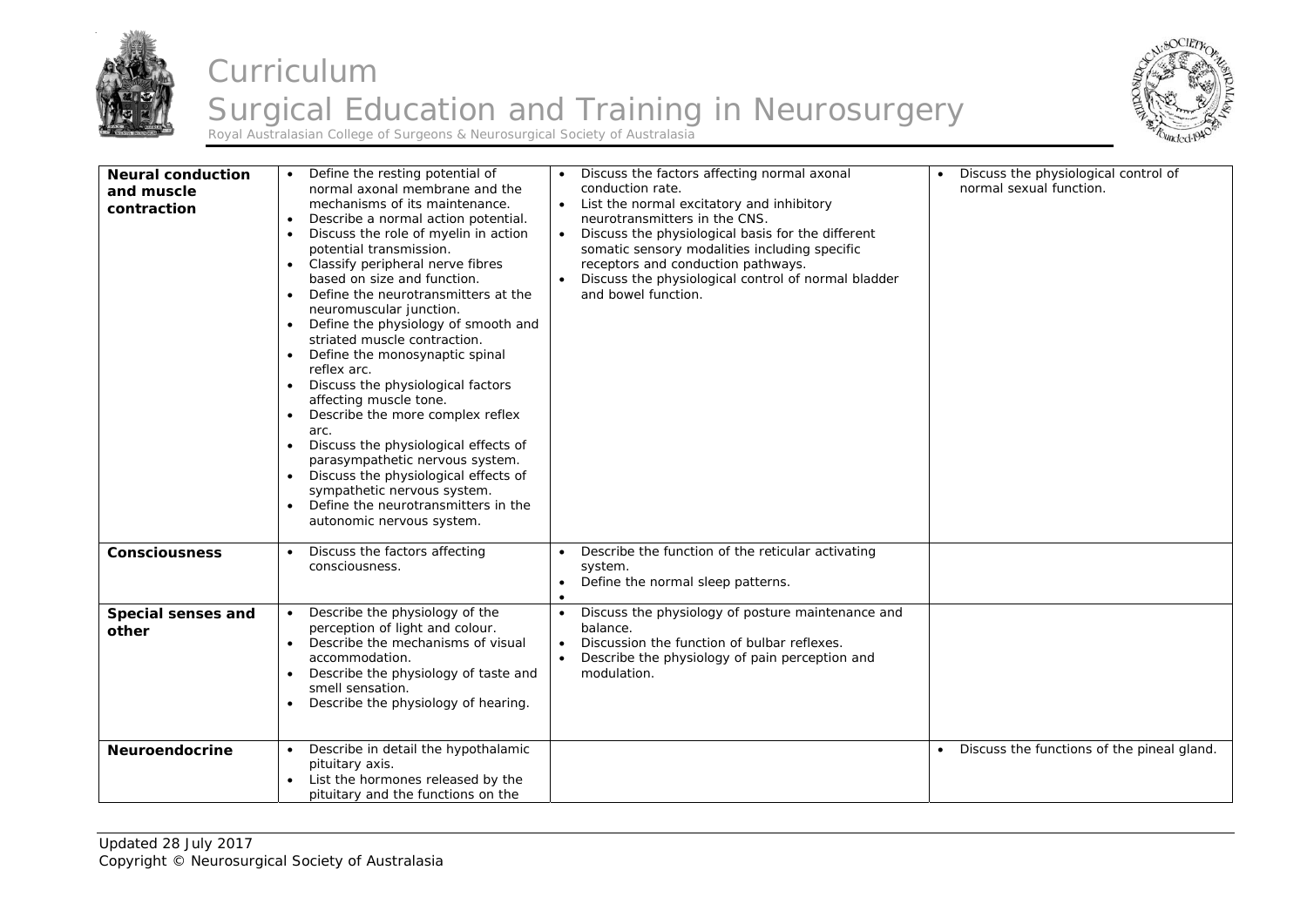



|                                              | end organs.<br>Discuss the diurnal variation in<br>hormone production.<br>Describe the hypothalamic and<br>$\bullet$<br>pituitary regulation of the<br>reproductive cycle.<br>Describe the regulation of adrenal<br>function.                                                                                                                                                                                                                                                                                                                                                                                                                                                          |                                                                                                                                                                                                                                                |                                                                                                                                                                                                                                                                                                    |
|----------------------------------------------|----------------------------------------------------------------------------------------------------------------------------------------------------------------------------------------------------------------------------------------------------------------------------------------------------------------------------------------------------------------------------------------------------------------------------------------------------------------------------------------------------------------------------------------------------------------------------------------------------------------------------------------------------------------------------------------|------------------------------------------------------------------------------------------------------------------------------------------------------------------------------------------------------------------------------------------------|----------------------------------------------------------------------------------------------------------------------------------------------------------------------------------------------------------------------------------------------------------------------------------------------------|
| SYLLABUS MODULE - NEURORADIOLOGY             |                                                                                                                                                                                                                                                                                                                                                                                                                                                                                                                                                                                                                                                                                        |                                                                                                                                                                                                                                                |                                                                                                                                                                                                                                                                                                    |
|                                              | <b>Basic Learning Outcomes</b>                                                                                                                                                                                                                                                                                                                                                                                                                                                                                                                                                                                                                                                         | <b>Intermediate Learning Outcomes</b>                                                                                                                                                                                                          | <b>Advanced Learning Outcomes</b>                                                                                                                                                                                                                                                                  |
| Plain Xrays of the<br><b>Skull and Spine</b> | Discuss the indications and<br>limitations of plain radiography.<br>Identify the important bony<br>$\bullet$<br>landmarks in plain Xrays of the skull<br>and spine.<br>Discuss the indications for spinal<br>$\bullet$<br>Xrays following trauma.<br>Describe the views of plain cervical<br>spine and lumbar spine series and<br>identify the normal anatomy.<br>Identify the radiological features of<br>common spinal fractures and<br>common spinal disorders.<br>Discuss the radiological<br>$\bullet$<br>determination of spinal stability<br>following trauma.<br>Demonstrate a working knowledge<br>of an image intensifier and basic<br>radiation safety involved in its use. | Discuss the plain Xray features associated with raised<br>intracranial pressure.<br>Discuss the features of the sella turcica on plain skull<br>Xray and its relevance to neurosurgery.                                                        | Identify normal anatomical variations in<br>complex pathological conditions<br>identifiable on plain radiology, including<br>differential diagnosis.<br>Describe the application of intraoperative<br>image intensification eg spinal surgery<br>and needle placement for trigeminal<br>rhizotomy. |
| <b>CT Scanning</b>                           | Describe in detail the physics and<br>principles of CT scanning.<br>Discuss the development and<br>$\bullet$<br>evolution of CT scanning systems.<br>Discuss the role of Hounsefield in<br>radiology and define the Hounsefield                                                                                                                                                                                                                                                                                                                                                                                                                                                        | $\bullet$<br>Describe the levels and window settings for CT<br>$\bullet$<br>scanning and how they can be manipulated to gain<br>maximum information.<br>Discuss the principles of image manipulation, 3D<br>reconstruction and CT angiography. | Demonstrate the manipulation of CT<br>images to obtain data for frame based<br>and frameless stereotaxy.<br>Demonstrate the ability to accurately<br>interpret radiological examinations of<br>neurosurgical patients.                                                                             |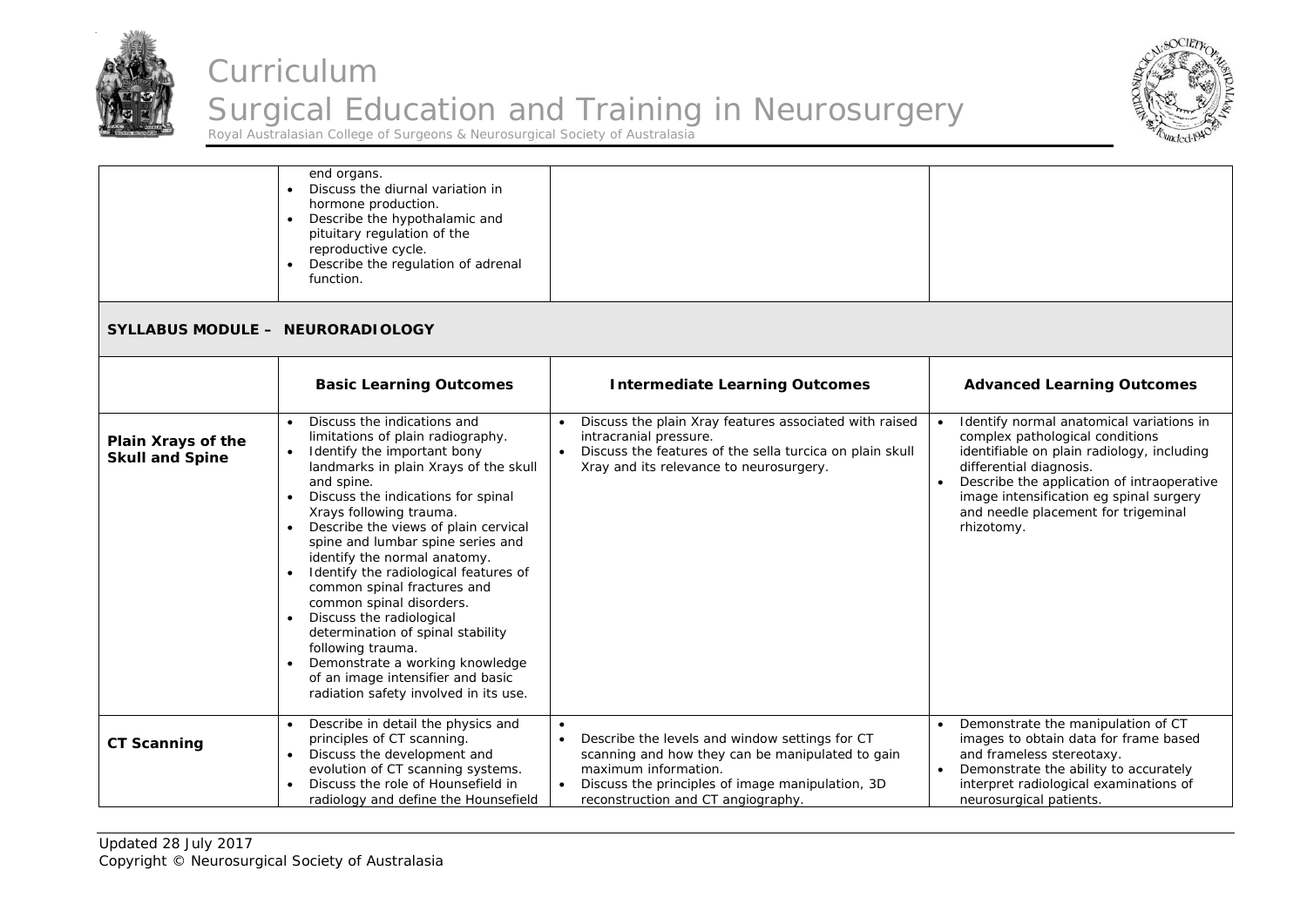



|            | Unit.<br>Describe current CT scanning<br>$\bullet$<br>technology eg helical scanning,<br>multislice scanning.<br>Identify the detailed anatomy of a<br>$\bullet$<br>normal cranial CT scan.<br>Describe the indications for cranial<br>$\bullet$<br>CT following head injury.<br>Describe the indications for CT scan<br>$\bullet$<br>of the spine following trauma.<br>On abnormal CT scans, identify the<br>$\bullet$<br>following:<br>skull fractures<br>$\bullet$<br>intracranial haematomas<br>$\bullet$<br>subarachnoid haemorrhage<br>$\bullet$<br>ischaemic and venous infarction<br>$\bullet$<br>tumours and cysts<br>$\bullet$<br>hydrocephalus<br>$\bullet$<br>Discuss the uses, indications and<br>$\bullet$<br>risks of contrast agents in CT<br>scanning | Identify spinal traumatic injuries of the cervical,<br>thoracic and lumbar spines in CT scans, including<br>vertebral body fractures (and subtypes) facet<br>fractures and dislocations, posterior element<br>fractures, vertebral subluxation/dislocation.<br>Describe radiological findings of traumatic<br>$\bullet$<br>craniovertebral junction, atlantoaxial and subaxial<br>injuries.                                                                                                                                                                                                                                                                                                                                                                                                                                                                                                                                                                                                                     | Critically appraise latest developments in<br>the technology of CT scanning.<br>Discuss the application of CT angiography<br>and compare it with conventional and<br>magnetic resonance angiography.                                                                                                                                                                                                                                                                                                                                                                                                                                                                                                                                                            |
|------------|------------------------------------------------------------------------------------------------------------------------------------------------------------------------------------------------------------------------------------------------------------------------------------------------------------------------------------------------------------------------------------------------------------------------------------------------------------------------------------------------------------------------------------------------------------------------------------------------------------------------------------------------------------------------------------------------------------------------------------------------------------------------|-----------------------------------------------------------------------------------------------------------------------------------------------------------------------------------------------------------------------------------------------------------------------------------------------------------------------------------------------------------------------------------------------------------------------------------------------------------------------------------------------------------------------------------------------------------------------------------------------------------------------------------------------------------------------------------------------------------------------------------------------------------------------------------------------------------------------------------------------------------------------------------------------------------------------------------------------------------------------------------------------------------------|-----------------------------------------------------------------------------------------------------------------------------------------------------------------------------------------------------------------------------------------------------------------------------------------------------------------------------------------------------------------------------------------------------------------------------------------------------------------------------------------------------------------------------------------------------------------------------------------------------------------------------------------------------------------------------------------------------------------------------------------------------------------|
| <b>MRI</b> | Describe the underlying principles of<br>$\bullet$<br>MRI.<br>Demonstrate the ability to identify<br>normal anatomical structures on<br>MRI.<br>Discuss the conditions for which MRI<br>$\bullet$<br>is superior to CT imaging.<br>Discuss the conditions for which MRI<br>$\bullet$<br>is inferior to CT imaging.<br>Discuss the risks and limitations of<br>$\bullet$<br>MRI.<br>Discuss the types and use of<br>$\bullet$<br>contrast in MRI.<br>Describe commonly used pulse<br>$\bullet$<br>sequences and standard MR<br>protocols.<br>Identify the following pathological<br>$\bullet$<br>conditions shown on MRI:<br>Infarction<br>$\bullet$<br>intracranial haemorrhages                                                                                       | Discuss the risks and limitations of MR scan in<br>$\bullet$<br>patients with aneurysm clips.<br>Discuss spatial inaccuracies in MR scanning and its<br>$\bullet$<br>effect of stereotaxy.<br>Discuss the use and limitations of MRI in head and<br>$\bullet$<br>spinal trauma.<br>Demonstrate the ability to recognize detailed neuro-<br>$\bullet$<br>anatomy as shown by MRI.<br>Describe MRI appearance of spinal ligament injury,<br>traumatic disc herniation, spinal cord contusion and<br>spinal epidural haematoma.<br>Use MRI imaging findings to differentiate different<br>$\bullet$<br>types of focal intracranial lesions (neoplastic,<br>inflammatory, vascular) based on anatomic location<br>(e.g. intra- vs. extra-axial), contour, intensity and<br>enhancement pattern.<br>Identify and differentiate on MRI diffuse intracranial<br>$\bullet$<br>abnormalities (e.g. hydrocephalus and atrophy).<br>Identify treatment-related findings on MRI (e.g. post-<br>surgical and post-radiation) | Describe how pulse sequences are<br>combined to produce effective and<br>efficient imaging protocols for common<br>disease processes.<br>Discuss the applications of spin echo,<br>gradient echo, inversion recovery,<br>chemical shift imaging, suppression<br>techniques, high-speed imaging, and<br>evolving sequences.<br>Identify degenerative spinal conditions on<br>MRI, including disc degeneration, disc<br>herniation, degenerative spinal stenosis,<br>facet hypertrophy, osteophyte formation,<br>foraminal stenosis, spondylolisthesis, and<br>ossification of posterior longitudinal<br>ligament.<br>Discuss the uses and limitations of<br>diffusion/perfusion MRI, functional MRI<br>and MR spectroscopy.<br>Demonstrate the use of CT and MRI |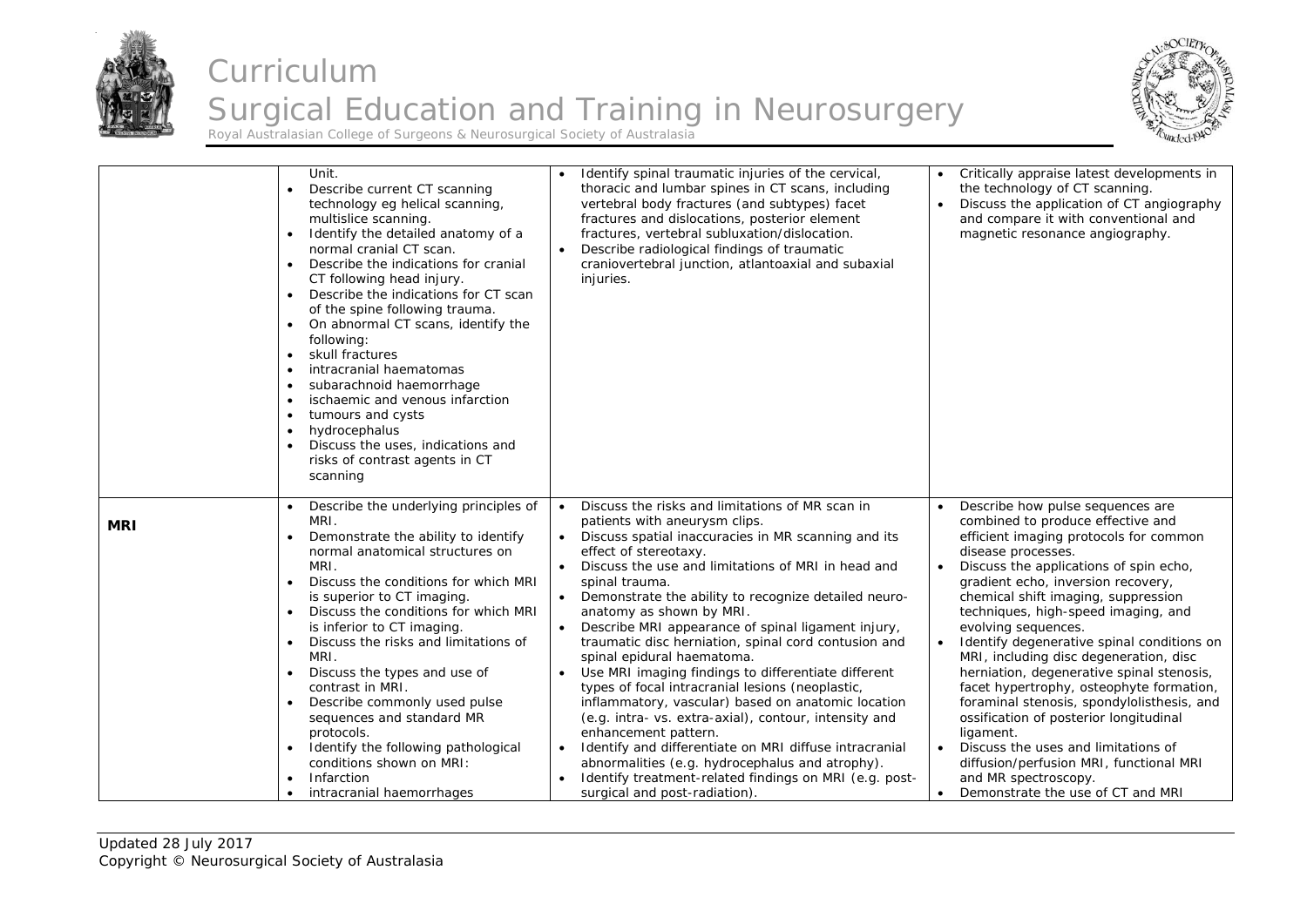



|                                           | infections<br>tumours<br>cysts<br>٠<br>congenital abnormalities<br>$\bullet$<br>Identify the signal characteristics of<br>$\bullet$<br>intracranial haemorrhage of different<br>ages on MR scans.<br>Discuss the specific contraindications<br>$\bullet$<br>to a patient having MR scan.                                                                                                                                                                                                                                                                                                                                                                                               |                                                                                                                                                                                                                                                                                                                                                                                                                                                                                                                                                                                               | sequences in image guided surgery.<br>Discuss the application of MR<br>angiography and compare it with<br>conventional and CT angiography.                                                                                                                                                                                                                                                                                                                                   |
|-------------------------------------------|----------------------------------------------------------------------------------------------------------------------------------------------------------------------------------------------------------------------------------------------------------------------------------------------------------------------------------------------------------------------------------------------------------------------------------------------------------------------------------------------------------------------------------------------------------------------------------------------------------------------------------------------------------------------------------------|-----------------------------------------------------------------------------------------------------------------------------------------------------------------------------------------------------------------------------------------------------------------------------------------------------------------------------------------------------------------------------------------------------------------------------------------------------------------------------------------------------------------------------------------------------------------------------------------------|------------------------------------------------------------------------------------------------------------------------------------------------------------------------------------------------------------------------------------------------------------------------------------------------------------------------------------------------------------------------------------------------------------------------------------------------------------------------------|
| <b>Cerebral and Spinal</b><br>Angiography | Describe the evolution of<br>angiographic techniques.<br>• Describe the principles underlying<br>equipment used for angiography e.g.<br>Digital Subtraction Angiography.<br>Discuss the use of current<br>angiographic techniques.<br>Describe detailed cerebral vascular<br>$\bullet$<br>anatomy on angiography.<br>Demonstrate a detailed<br>$\bullet$<br>understanding of the current<br>indications, limitations and risks of<br>angiography. For example, be able<br>to identify all relevant extra- and<br>intra-cranial arteries (secondary and<br>tertiary branches of the carotid and<br>basilar arteries) and veins (cortical<br>and deep cerebral veins) on<br>angiography. | Identify uncommon vascular anatomical variations on<br>angiography.<br>Identify anterior and posterior circulation aneurysms<br>and other vascular anomalies.                                                                                                                                                                                                                                                                                                                                                                                                                                 | Identify normal and abnormal spinal<br>vascular anatomy on angiography.                                                                                                                                                                                                                                                                                                                                                                                                      |
| <b>Interventional</b><br>Neuroradiology   | Discuss the interventional<br>techniques available in<br>neuroradiology.                                                                                                                                                                                                                                                                                                                                                                                                                                                                                                                                                                                                               | Discuss the radiological equipment facilitating<br>$\bullet$<br>interventional techniques e.g. 3D versus biplanar<br>versus uniplanar imaging.<br>Describe the indications, risks and benefits for<br>$\bullet$<br>neurointerventional procedures including<br>embolization, angioplasty and stenting.<br>Discuss different types of available endovascular coils<br>$\bullet$<br>and their uses.<br>Discuss the uses and limitations of balloon technology<br>$\bullet$<br>in interventional radiology.<br>Discuss the uses, risks and limitations of stents in<br>interventional radiology. | Critically evaluate the use of<br>$\bullet$<br>interventional neuroradiology as an<br>adjunct to conventional surgery.<br>Discuss in detail current indications of<br>this modality for treatment of aneurysms,<br>vasospasm, cranial and spinal vascular<br>malformations, tumour embolization,<br>carotid and vertebral stenosis, carotid<br>and vertebral dissection.<br>Discuss the endovascular management of<br>dural malformations and<br>caroticocavernous fistulae. |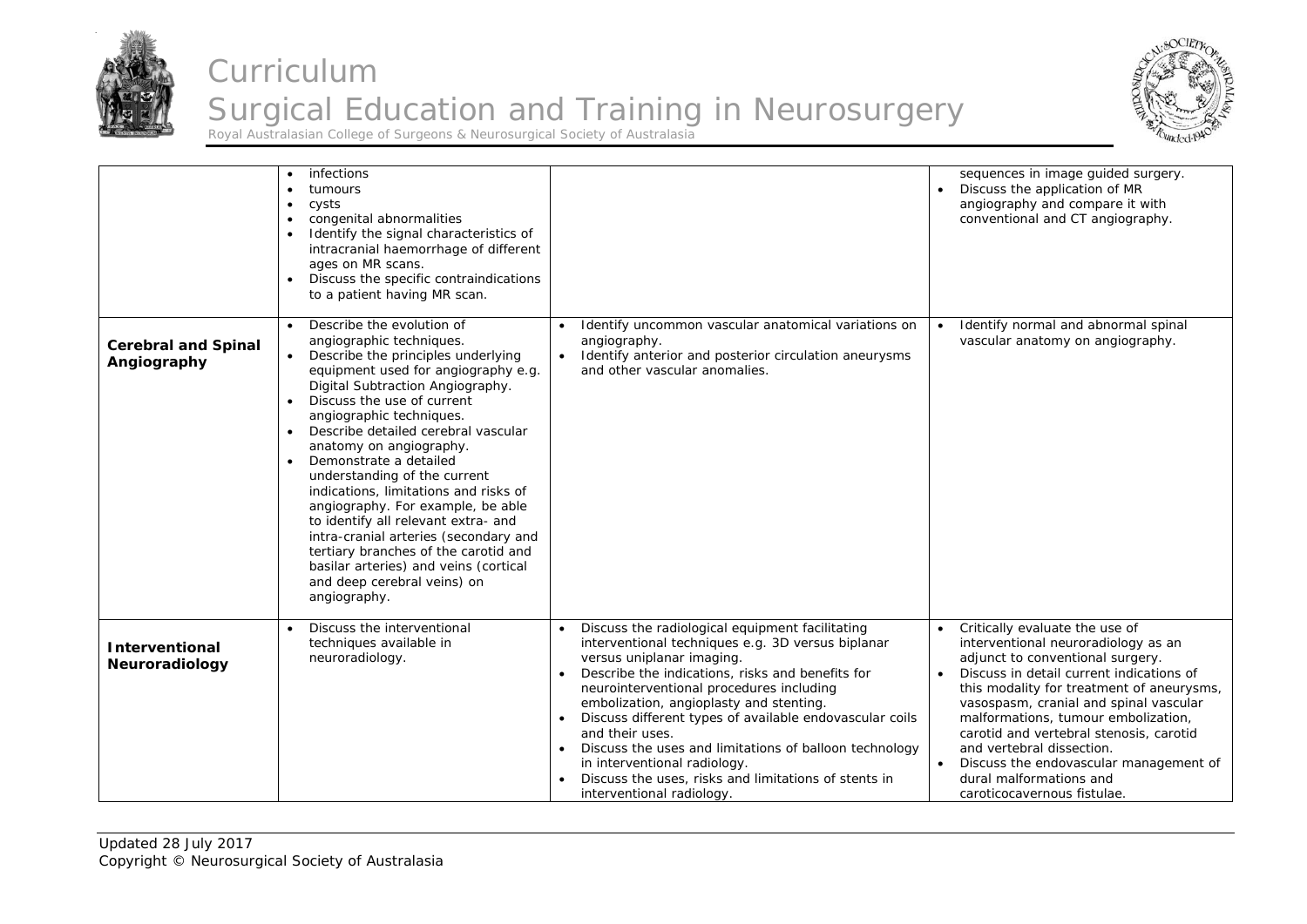



|                                         |                                                                                                                                                                                                                                                                                                                                                                                                                                                                                                    | Discuss the uses, risks and limitations of glues,<br>particles and other embolic material in interventional<br>radiology.                 | Compare and contrast surgical and<br>endovascular treatment of intracranial<br>aneurysms.<br>Discuss the role of embolization and<br>endovascular techniques in the<br>management of AVMs.<br>Discuss the role of embolization and<br>endovascular techniques in the<br>management of intracranial and spinal<br>tumours. |
|-----------------------------------------|----------------------------------------------------------------------------------------------------------------------------------------------------------------------------------------------------------------------------------------------------------------------------------------------------------------------------------------------------------------------------------------------------------------------------------------------------------------------------------------------------|-------------------------------------------------------------------------------------------------------------------------------------------|---------------------------------------------------------------------------------------------------------------------------------------------------------------------------------------------------------------------------------------------------------------------------------------------------------------------------|
| Radiographic<br><b>Contrast Agents</b>  | Discuss the basic chemical<br>$\bullet$<br>properties of radiographic contrast<br>agents currently used for<br>angiography, myelography, CT and<br>MRI.<br>List the most commonly used<br>$\bullet$<br>contrast agents and discuss the<br>properties of each. eg. Non ionic<br>iodinated contrast media.<br>Gadolinium.<br>Describe the features and<br>$\bullet$<br>management of contrast reaction.<br>List the indications, contra<br>$\bullet$<br>indications and risks of contrast<br>agents. | Discuss confounding factors influencing the use of<br>contrast agents in radiology (e.g. renal function, age<br>and iodine allergies).    |                                                                                                                                                                                                                                                                                                                           |
| <b>Ultrasound and</b><br><b>Doppler</b> | Describe the principles of<br>$\bullet$<br>ultrasound, Doppler, how it works,<br>and its limitations.                                                                                                                                                                                                                                                                                                                                                                                              | Describe the neurological applications of ultrasound<br>$\bullet$<br>(for example its use in neonates and intra-operative<br>ultrasound). | Describe the technique and the uses and<br>limitations of a transcranial Doppler.                                                                                                                                                                                                                                         |
| Subarachnoid<br><b>Contrast Agents</b>  | Discuss the historical uses and<br>$\bullet$<br>application of ventriculography.<br>Discuss the current application<br>$\bullet$<br>indications and risks of myelography<br>and cisternography.                                                                                                                                                                                                                                                                                                    | Identify normal and pathological findings on<br>myelography.                                                                              | $\bullet$                                                                                                                                                                                                                                                                                                                 |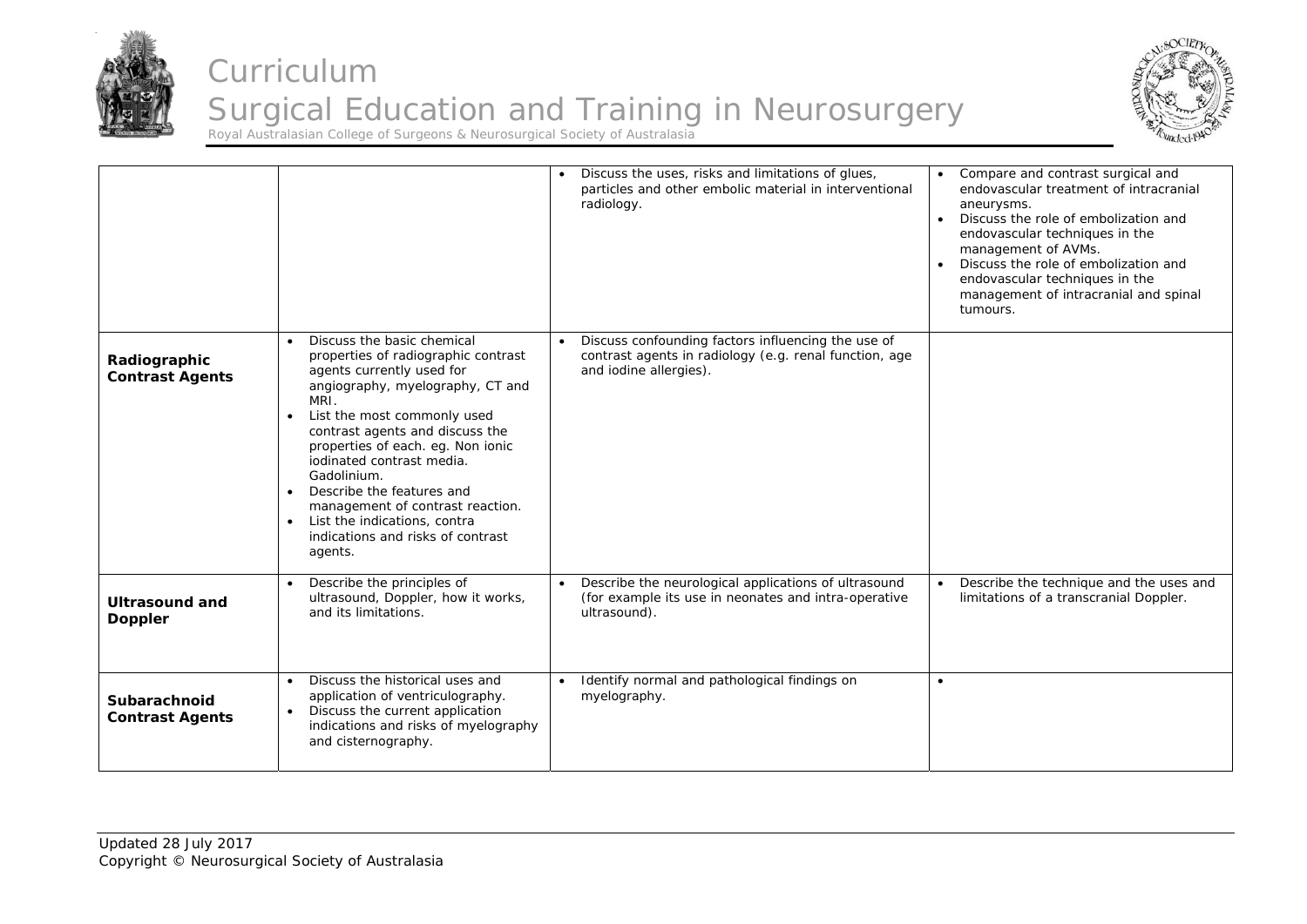



#### **SYLLABUS MODULE – NUCLEAR MEDICINE Basic Learning Outcomes | Intermediate Learning Outcomes | Advanced Learning Outcomes Radionuclide Imaging**   $\bullet$  Discuss the various radiopharmaceuticals available and list those most commonly used eg. Technecium-99mhexamethylpropyleneamineoxime (Tc-99m-HMPAO), Tc-99m-ECD, Tc-99m-DTPA. ۰ Describe the function of the gamma camera. . . Discuss the use of radionuclide cisternography in the diagnosis of normal pressure hydrocephalus and identification of cerebrospinal fluid (CSF) leaks. (In-111-DTPA). ۰ PET scanning; SPECT scan Discuss the history and the principles of Positron Emission Tomography. Describe the radiopharmaceuticals used in this technique, for example FDG (fluorodeoxyglucose) . Describe the function of a cyclotron and how this contributes to the clinical uses of PET scanning. . Discuss the clinical application of nuclear bone scans. . . Discuss this technique in evaluating lung function, particularly as this applies to pulmonary embolus. For example, use of inhaled Xe-133 and intravenous Tc-99m-MAA. ۰ **PET scanning; SPECT scan**  $\bullet$  Describe the principle of Single Photon Emission Computered Tomography.  $\bullet$  Discuss the radio pharmaceuticals used and understand the clinical indications, uses and limitations of this technique.  $\bullet$  Discuss the clinical applications of PET scanning, together with advantages, limitations and cost. . **SYLLABUS MODULE – OPERATIVE NEUROSURGERY Basic Learning Outcomes | Intermediate Learning Outcomes | Advanced Learning Outcomes Surgical ligatures, knots, stapling devices and tissue glues**  ٠ Describe different types of suture materials, their uses, advantages and disadvantages. Describe different surgical needle profiles, their uses, advantages and disadvantages. • Demonstrate different types of ٠ Discuss the origins, applications and limitations of different types of tissue glues.  $\bullet$  Demonstrate cosmetic repair of facial wounds. ٠ Demonstrate rapid, precise and dexterous suture and knot tying techniques by all methods (hand and instrument ties).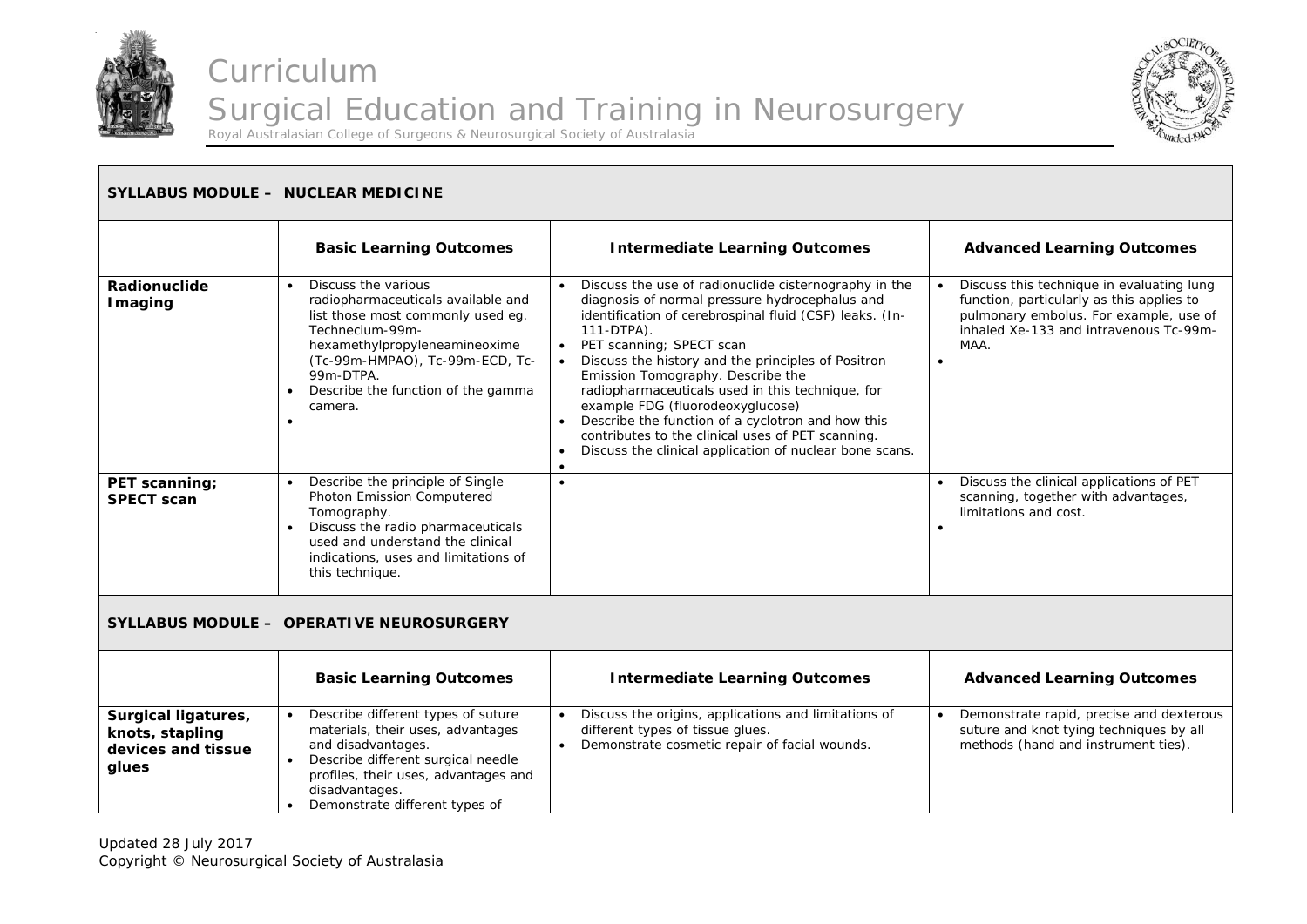



|                                | suturing techniques, including<br>interrupted and continuous, simple,<br>mattress and subcuticular.<br>Demonstrate dexterity with use of<br>$\bullet$<br>needle holders, forceps and standard<br>surgical instruments, and detailed<br>understanding of their appropriate<br>applications.<br>Demonstrate hand-ties and<br>instrument ties of sutures in<br>dextrous manner and describe the<br>applications of each.<br>Demonstrate use of skin staples.<br>Demonstrate use of basic micro-<br>dissection instruments, including<br>micro-suction, scissors and<br>bayonette instruments.<br>Demonstrate careful and atraumatic<br>tissue-handling techniques.<br>Expertly perform wound<br>debridement, wound closure in<br>layers and routine layered closure of<br>standard cranial and peripheral<br>surgical exposures. |                                                                                                                                                                                                                                                                                                                                                                                                                                                                                                                                                                    |                                                                                                                                                                                                                                                                                                                  |
|--------------------------------|-------------------------------------------------------------------------------------------------------------------------------------------------------------------------------------------------------------------------------------------------------------------------------------------------------------------------------------------------------------------------------------------------------------------------------------------------------------------------------------------------------------------------------------------------------------------------------------------------------------------------------------------------------------------------------------------------------------------------------------------------------------------------------------------------------------------------------|--------------------------------------------------------------------------------------------------------------------------------------------------------------------------------------------------------------------------------------------------------------------------------------------------------------------------------------------------------------------------------------------------------------------------------------------------------------------------------------------------------------------------------------------------------------------|------------------------------------------------------------------------------------------------------------------------------------------------------------------------------------------------------------------------------------------------------------------------------------------------------------------|
| Haemostasis in<br>neurosurgery | Describe the physiological processes<br>involved in clotting, including the<br>intrinsic and extrinsic coagulation<br>cascades, platelet and endothelial<br>factors.<br>Describe the composition,<br>mechanism of action, advantages<br>and disadvantages of common<br>neurosurgical haemostatic agents<br>including oxidised cellulose, fibrillary<br>collagen, gelatin sponge, and topical<br>thrombin.<br>Define the haematological<br>parameters of normal coagulation,<br>and the acceptable range of these<br>parameters for the safe performance<br>of intracranial neurosurgery.                                                                                                                                                                                                                                      | Describe haemostatic techniques previously used<br>$\bullet$<br>commonly in neurosurgery, such as muscle stamps<br>and hydrogen peroxide, and their application to<br>modern neurosurgery.<br>Discuss techniques for definitive control of bleeding<br>from a venous sinus.<br>Demonstrate effective haemostatic techniques as<br>applicable to surgery for head injuries and intracranial<br>haematoma.<br>Describe the types and applicability of wound drains<br>$\bullet$<br>to neurosurgical practice, their management, risks<br>and complication avoidance. | Demonstrate competency in obtaining<br>effective and safe haemostasis in cranial<br>and spinal surgery.<br>Describe techniques available for<br>haemostasis following injury to major<br>intracranial arteries.<br>Describe considerations relating to<br>sacrifice of intracranial veins and venous<br>sinuses. |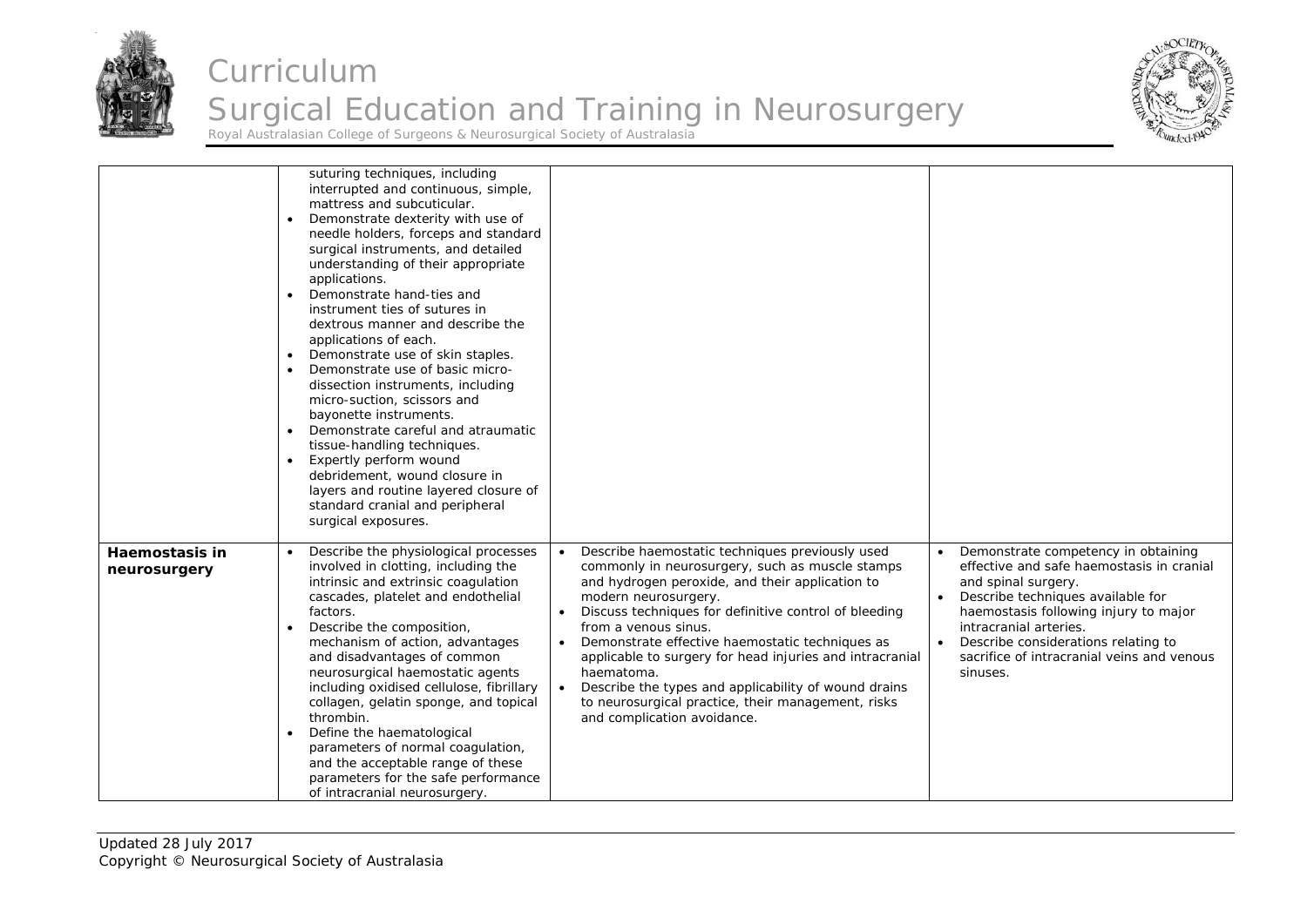



|                                | Describe the factors which may<br>predispose a patient to coagulopathy<br>and the investigation and<br>management of this.<br>Describe the investigation of<br>abnormal haemostasis.<br>Describe the effects of common<br>medications (including aspirin, low-<br>dose heparin, low-molecular weight<br>heparin, and warfarin) on<br>haemostasis, investigation for these<br>effects and management of<br>coagulopathy due to these<br>medications.                                                                                                                                                                                                                                                                                                                                                                                                                                                 |                                                                                                                                                                                                                                   |                                                                                                                                                                                                                                                                                                           |
|--------------------------------|-----------------------------------------------------------------------------------------------------------------------------------------------------------------------------------------------------------------------------------------------------------------------------------------------------------------------------------------------------------------------------------------------------------------------------------------------------------------------------------------------------------------------------------------------------------------------------------------------------------------------------------------------------------------------------------------------------------------------------------------------------------------------------------------------------------------------------------------------------------------------------------------------------|-----------------------------------------------------------------------------------------------------------------------------------------------------------------------------------------------------------------------------------|-----------------------------------------------------------------------------------------------------------------------------------------------------------------------------------------------------------------------------------------------------------------------------------------------------------|
| Thrombo-embolic<br>prophylaxis | Discuss the management of a<br>patient with pulmonary embolism<br>after craniotomy.<br>Describe risks and benefits of types<br>of anticoagulation for thrombo-<br>embolic complications following<br>surgery.<br>Discuss in detail the various<br>methods (including drugs and<br>mechanical devices, physiological<br>manipulations) of thrombo-embolic<br>prophylaxis available and their<br>applicability to neurosurgical<br>practice.<br>Identify neurosurgical conditions and<br>individual patient factors which pre-<br>dispose to thrombo-embolism, and<br>recommend appropriate prophylaxis.<br>Identify the clinical features<br>suggestive of thrombo-embolic<br>complications, and perform<br>appropriate investigation and<br>management.<br>Describe in detail reversal of the<br>effects of different types of<br>anticoagulants and anti platelets<br>agents in both emergency and | Describe potential alternatives to anticoagulation for<br>$\bullet$<br>management of major venous thromboembolism.<br>Discuss appropriate management of DVT with no<br>$\bullet$<br>embolic complications following neurosurgery. | Discuss appropriate prophylactic and<br>$\bullet$<br>therapeutic measures for arterial<br>thromboembolism during and after<br>intracranial interventional radiological<br>procedures, such and aneurysm coiling,<br>angioplasty and stenting, and<br>thrombolysis of intra-arterial thrombo-<br>embolism. |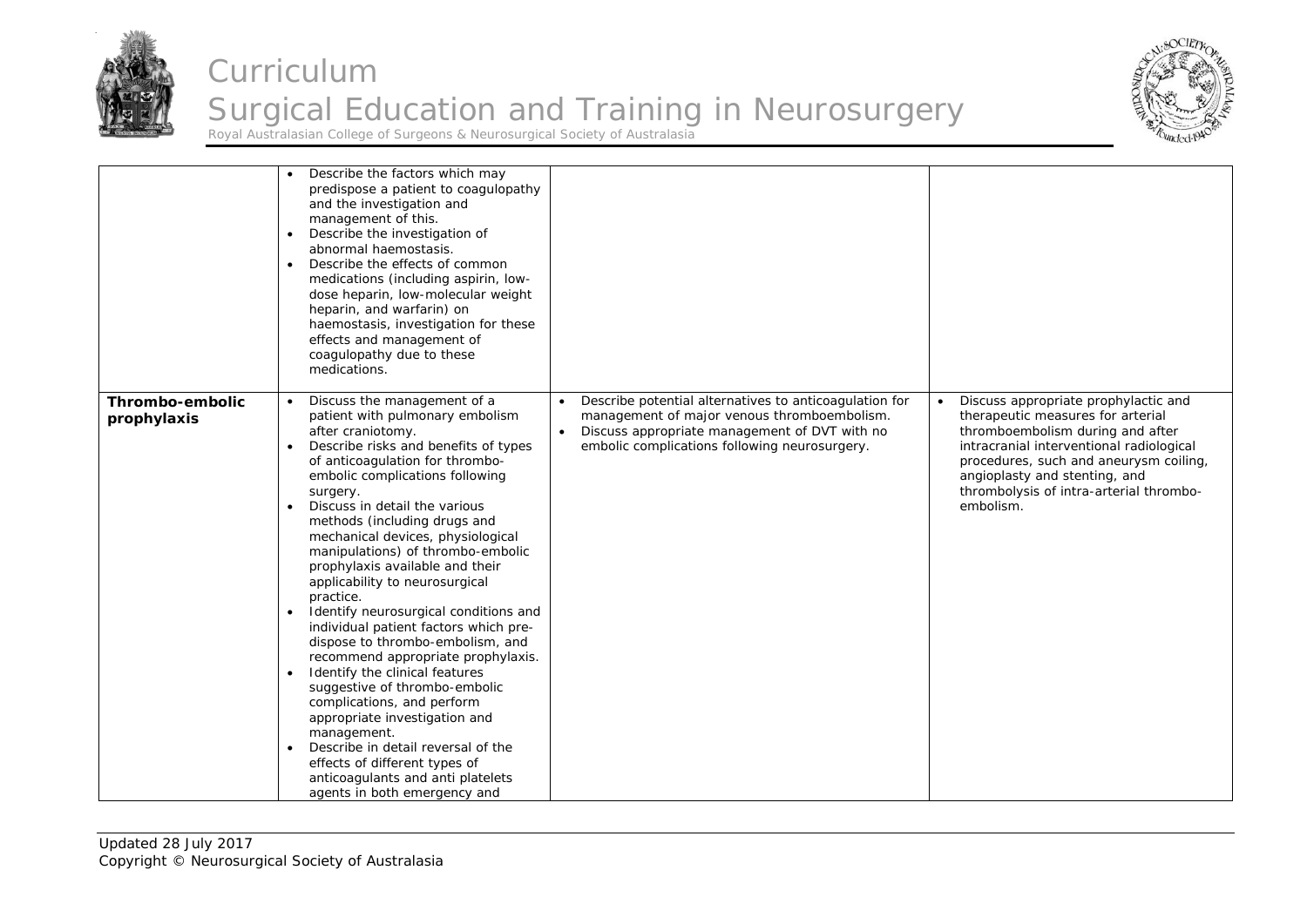



|                                                     | elective situations.                                                                                                                                                                                                                                                                                                                                                                                                                                                                                                                                                                                                  |                                                                                                                                                                                                                                                                                                                                                                                                                                                                                                                                                       |                                                                                                                                                                                                                                                                                                                                                                                                                                                                                                                                                                      |
|-----------------------------------------------------|-----------------------------------------------------------------------------------------------------------------------------------------------------------------------------------------------------------------------------------------------------------------------------------------------------------------------------------------------------------------------------------------------------------------------------------------------------------------------------------------------------------------------------------------------------------------------------------------------------------------------|-------------------------------------------------------------------------------------------------------------------------------------------------------------------------------------------------------------------------------------------------------------------------------------------------------------------------------------------------------------------------------------------------------------------------------------------------------------------------------------------------------------------------------------------------------|----------------------------------------------------------------------------------------------------------------------------------------------------------------------------------------------------------------------------------------------------------------------------------------------------------------------------------------------------------------------------------------------------------------------------------------------------------------------------------------------------------------------------------------------------------------------|
| Tracheostomy                                        | Discuss the indications for a<br>$\bullet$<br>tracheostomy.<br>Describe the routine nursing<br>$\bullet$<br>management of a patient with<br>tracheostomy.<br>Describe the common available<br>$\bullet$<br>types of tracheostomy tubes,<br>including cuffed and uncuffed,<br>fenestrated and removable inner<br>tube. Describe the uses, limitations<br>and risks associated with each type.<br>Demonstrate the management of a<br>patient in respiratory distress<br>possibly due to occluded<br>tracheostomy tube.<br>Demonstrate a detailed knowledge<br>of the cervical anatomy as pertaining<br>to tracheostomy. | Compare and contrast techniques of percutaneous<br>and open tracheostomy.<br>Describe in detail the technique of open<br>$\bullet$<br>tracheostomy.<br>Describe the assessment of a patient for removal of<br>$\bullet$<br>tracheostomy.                                                                                                                                                                                                                                                                                                              | Demonstrate an open surgical<br>tracheostomy.<br>Demonstrate alternative methods to<br>$\bullet$<br>control bleeding from a large thyroid<br>isthmus during tracheostomy.<br>Discuss the alternative methods of<br>opening the trachea for tracheostomy and<br>the advantages and disadvantages of<br>each method.<br>Discuss particular considerations for<br>tracheostomy relating to paediatric<br>patients.<br>Perform an open surgical tracheostomy.<br>Perform alternative methods to control<br>bleeding from a large thyroid isthmus<br>during tracheostomy. |
| Approaches to<br>intraventricular<br><b>lesions</b> |                                                                                                                                                                                                                                                                                                                                                                                                                                                                                                                                                                                                                       |                                                                                                                                                                                                                                                                                                                                                                                                                                                                                                                                                       | Demonstrate the foramen of Monro and<br>landmarks in the lateral and 3rd<br>ventricles with a ventriculoscope.<br>$\bullet$                                                                                                                                                                                                                                                                                                                                                                                                                                          |
| Approaches to the<br>brainstem                      |                                                                                                                                                                                                                                                                                                                                                                                                                                                                                                                                                                                                                       |                                                                                                                                                                                                                                                                                                                                                                                                                                                                                                                                                       | Demonstrate the exposure of the cranial<br>nerve attachments to the pons and<br>medulla.<br>Describe the removal of a brain stem<br>$\bullet$<br>cavernoma.                                                                                                                                                                                                                                                                                                                                                                                                          |
| <b>Infection avoidance</b><br>in neurosurgery       | Discuss in detail the methods of<br>infection avoidance in neurosurgery.<br>Demonstrate uncompromising sterile<br>technique in the operating room and<br>during bedside procedures.<br>Discuss the aseptic management of<br>CSF drains in the neurosurgical<br>ward.<br>Describe the CSF parameters<br>$\bullet$<br>indicative of meningitis following a<br>neurosurgical procedure.                                                                                                                                                                                                                                  | Discuss the role of prophylactic antibiotics in<br>neurosurgery, evidence for their effectiveness, and<br>risks associated with their use.<br>$\bullet$<br>Discuss the role of patient health (including<br>compromised states), drugs, radiotherapy and<br>implants on the risk of surgical infection, and<br>appropriate prophylactic measures<br>Compare and contrast different types of skin<br>$\bullet$<br>antiseptic preparation for neurosurgical procedures.<br>Discuss the evidence for the use of occlusive incise<br>$\bullet$<br>drapes. | Discuss evidence for and against shaving<br>the scalp for intracranial surgery.                                                                                                                                                                                                                                                                                                                                                                                                                                                                                      |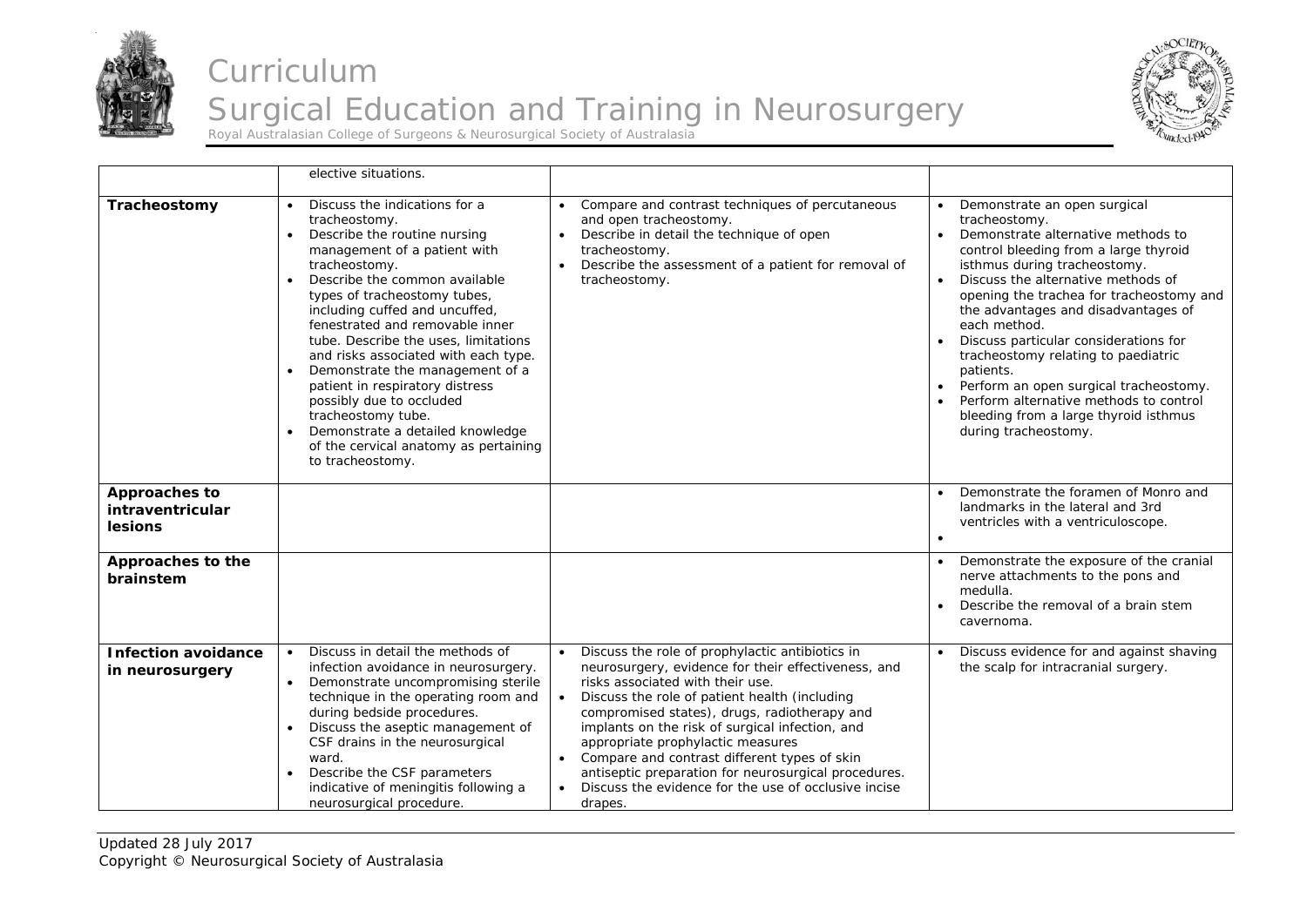



| <b>Approaches to</b><br>abdominal and<br>thoracic cavities | Describe the anatomy of the anterior<br>abdominal wall and the chest wall<br>with particular reference to the<br>layers encountered and relations of<br>vital structures encountered during<br>access to these cavities.<br>Describe appropriate methods of<br>layered closure of abdominal and<br>thoracic cavities, including use of<br>drains and suture types/techniques.                                                                                                                                                                                                                                                                                                                                                                           | Demonstrate proficient closure of thoracic/abdominal<br>$\bullet$<br>wall, for example, following VP shunt insertion or<br>thoracotomy.<br>Discuss advantages and disadvantages of different<br>types of approaches to plural and peritoneal cavity.<br>$\bullet$                                                                                                                                                                                                                                                                                                                                                      |                                                                                                                                                 |
|------------------------------------------------------------|---------------------------------------------------------------------------------------------------------------------------------------------------------------------------------------------------------------------------------------------------------------------------------------------------------------------------------------------------------------------------------------------------------------------------------------------------------------------------------------------------------------------------------------------------------------------------------------------------------------------------------------------------------------------------------------------------------------------------------------------------------|------------------------------------------------------------------------------------------------------------------------------------------------------------------------------------------------------------------------------------------------------------------------------------------------------------------------------------------------------------------------------------------------------------------------------------------------------------------------------------------------------------------------------------------------------------------------------------------------------------------------|-------------------------------------------------------------------------------------------------------------------------------------------------|
| <b>History of</b><br>neurosurgery                          | Discuss neurosurgery in antiquity.<br>Demonstrate appreciation of<br>contributions of surgeons at the turn<br>of the 20th century to neurosurgery,<br>such as MacEwan and Horsely.<br>Discuss the contributions of Cushing<br>and Dandy to the development of<br>neurosurgery.                                                                                                                                                                                                                                                                                                                                                                                                                                                                          | Discuss the contributions of Yasargil and Drake to the<br>development of microsurgical technique.                                                                                                                                                                                                                                                                                                                                                                                                                                                                                                                      | Discuss specific published neurosurgical<br>anatomy papers (e.g. the work of<br>Rhoton).<br>Discuss the history of peripheral nerve<br>surgery. |
| <b>Patient positioning</b><br>in neurosurgery              | Discuss in detail the devices and<br>techniques for stabilising and holding<br>the head during intracranial<br>neurosurgery and their relevance to<br>different procedures and positions.<br>Demonstrate proficient and safe use<br>of the Mayfield 3-point head clamp<br>or similar devices.<br>Describe in detail risks associated<br>with skull-fixation devices during<br>surgery, safe and appropriate pin<br>placement and risks associated with<br>its use.<br>Position a patient for burr-hole<br>$\bullet$<br>ventriculostomy.<br>Demonstrate safe and appropriate<br>$\bullet$<br>padding of pressure points and<br>peripheral nerves for neurosurgical<br>cases in the supine, prone and<br>lateral positions.<br>Demonstrate rapid and safe | Position a patient in the lateral position for posterior<br>fossa surgery.<br>Discuss positioning options for surgery in the<br>posterior fossa, including advantages and<br>disadvantages.<br>Compare and contrast lateral and prone positions for<br>$\bullet$<br>posterior spinal surgery and position patients in these<br>positions.<br>• Discuss the risks and complication avoidance<br>associated with the sitting position.<br>Demonstrate the appropriate selection and use of<br>$\bullet$<br>cushions and frames for positioning in the prone<br>position for a variety of spinal procedures.<br>$\bullet$ |                                                                                                                                                 |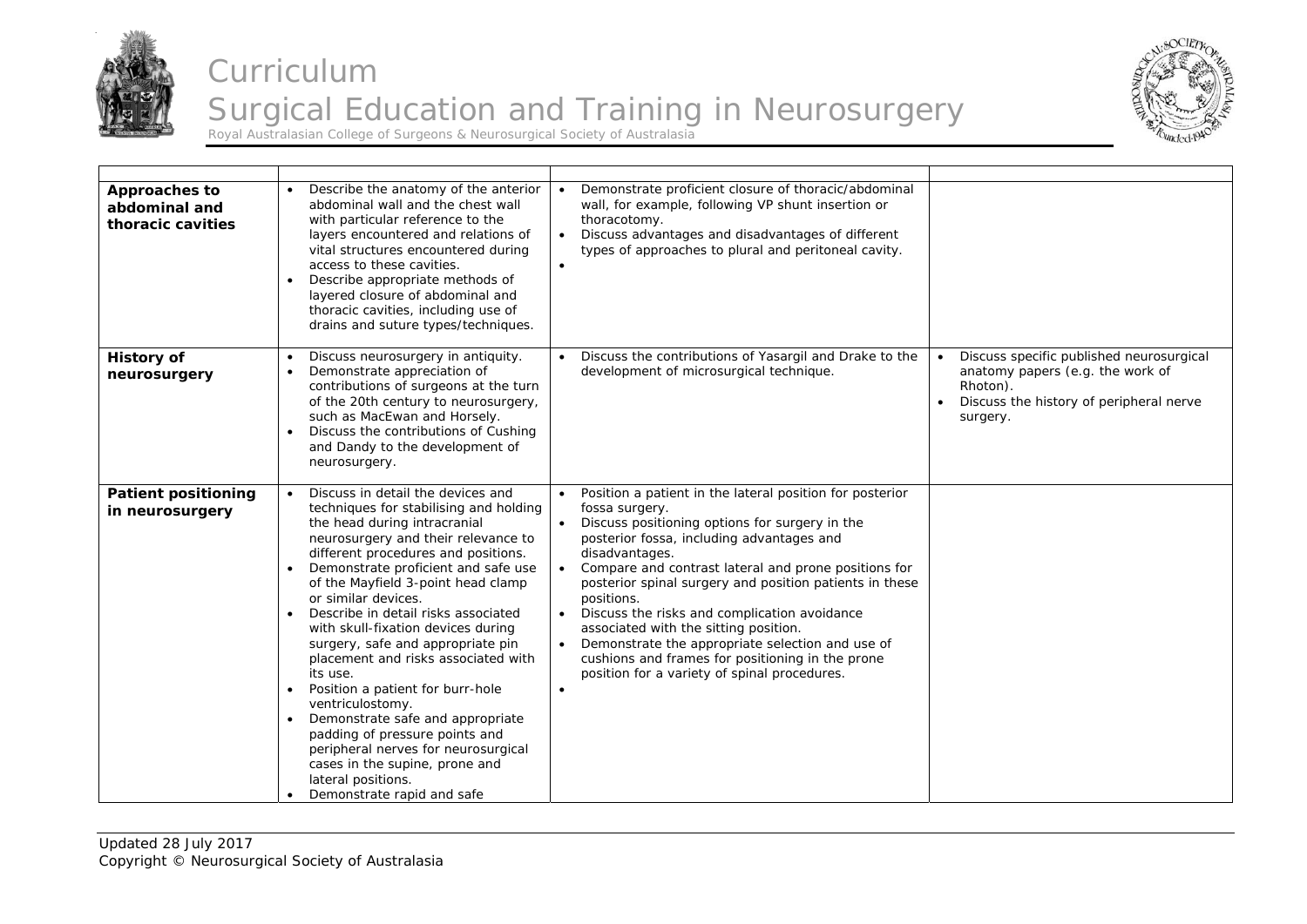



|                                            | positioning of the patient for large<br>trauma craniotomy, including<br>protecting the cervical spine during<br>intubation and positioning.<br>Demonstrate the positioning of a<br>patient for a pterional craniotomy.<br>Discuss appropriate care of the eyes<br>and ears during intracranial surgery.                                                |                                                                                                                                                                                                                                                                                                                                                                                                                                                                                                                                                                                       |                                                                                                                                                                                                                                                                                                                                                                                                                                                                                                                                                                                                                                                                                                                                                                                                                                    |
|--------------------------------------------|--------------------------------------------------------------------------------------------------------------------------------------------------------------------------------------------------------------------------------------------------------------------------------------------------------------------------------------------------------|---------------------------------------------------------------------------------------------------------------------------------------------------------------------------------------------------------------------------------------------------------------------------------------------------------------------------------------------------------------------------------------------------------------------------------------------------------------------------------------------------------------------------------------------------------------------------------------|------------------------------------------------------------------------------------------------------------------------------------------------------------------------------------------------------------------------------------------------------------------------------------------------------------------------------------------------------------------------------------------------------------------------------------------------------------------------------------------------------------------------------------------------------------------------------------------------------------------------------------------------------------------------------------------------------------------------------------------------------------------------------------------------------------------------------------|
| <b>Principles of micro</b><br>neurosurgery | Describe the design advantages and<br>$\bullet$<br>use of bayonette instruments.<br>Describe the advantages and<br>$\bullet$<br>disadvantages of the various types<br>of magnification and illumination.                                                                                                                                               | Discuss the uses of sharp and blunt dissection<br>$\bullet$<br>techniques in the subarachnoid spaces with particular<br>reference to the descriptions of Yasargil.<br>Demonstrate dexterity with use and selection of basic<br>$\bullet$<br>microsurgical instruments.<br>Discuss the principles and techniques of microsurgical<br>anastomotic techniques.<br>Describe in detail techniques available to minimise<br>brain retraction during microsurgical dissection.<br>Describe in detail exposure and dissection techniques<br>as applied to all anterior circulation aneurysms. | Demonstrate dexterity of use of<br>microscopic dissection instruments under<br>the operating microscope (eg splitting<br>Sylvian fissure).<br>Discuss the principles of aneurysm<br>clipping, including the use of temporary<br>clipping and the selection and use of<br>various clips including fenestrated clips.<br>Demonstrate competence in microscopic<br>dissection technique in elective spinal<br>procedures such and lumbar<br>microdiscectomy and anterior cervical<br>discectomy.<br>Discuss in detail complex microsurgical<br>approaches including highly selective<br>amygdalohippocampectomy, exposure<br>and clipping techniques for posterior<br>circulation aneurysms, microvascular<br>anastomotic procedures.<br>Demonstrate microscopic suture<br>techniques of dural closure under<br>operating microscope. |
| Surface anatomy                            | Demonstrate the surface anatomy of<br>the sylvian fissures, central sulcus,<br>and the occipitoparietal sulcus.<br>Identify the surface anatomy of the<br>transverse and sigmoid sinuses<br>Identify the surface anatomy of the<br>sensorimotor cortex and Wernicke's<br>and Broca's areas.<br>Define the pterion and identify its<br>surface anatomy. | Define the surface anatomy of the vertebral levels<br>$\bullet$<br>according to landmarks on the anterior aspect of the<br>neck.<br>Define the vertebra prominens and describe its<br>$\bullet$<br>accuracy in assessment of vertebral levels.<br>Define the surface anatomy of the thoracic vertebra<br>$\bullet$<br>relative to the sternum.<br>Describe the surface anatomy of the cervical carotid<br>artery and the level of the bifurcation.<br>Describe the surface anatomy of the internal jugular                                                                            | Describe the relations of the foramen<br>magnum, and demonstrate a cisternal<br>puncture.<br>Demonstrate surface representation on<br>the scalp of lesions identified on CT and<br>MRI, their relationship to eloquent brain,<br>and perform appropriately placed<br>craniotomy.<br>Perform the appropriately placed<br>craniotomy and dural opening for a                                                                                                                                                                                                                                                                                                                                                                                                                                                                         |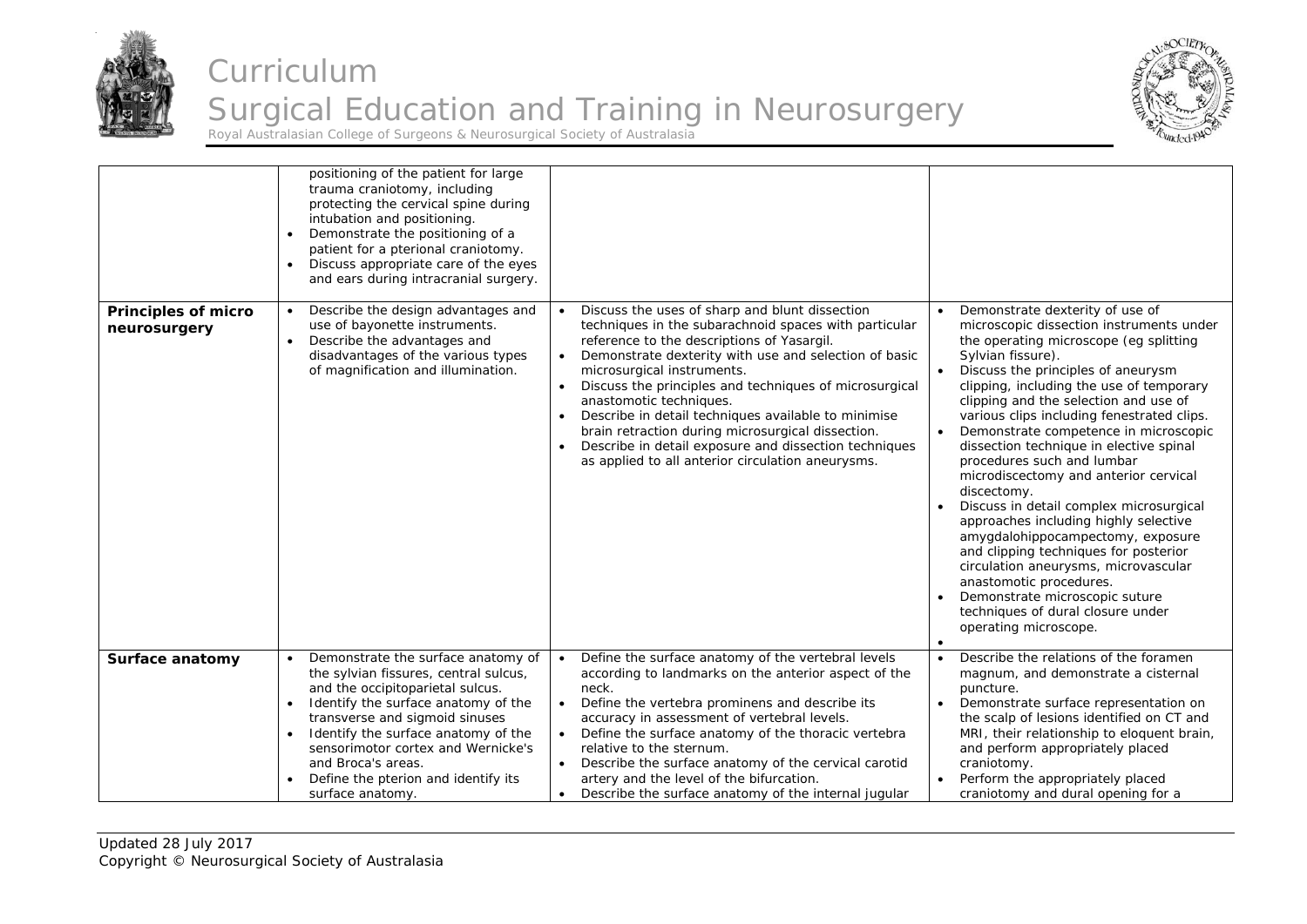



|                         | Define the surface anatomy of the<br>$\bullet$<br>lumbar vertebrae and of the conus<br>medullaris.<br>Demonstrate a safe diagnostic<br>$\bullet$<br>lumbar puncture.<br>Demonstrate the surface anatomy of<br>$\bullet$<br>the carpal tunnel and the neural and<br>vascular structures at the wrist.<br>Describe the surface anatomy of the<br>$\bullet$<br>major peripheral nerves, including<br>median, ulnar, radial, sciatic, medial<br>and lateral popliteal (common<br>peroneal), femoral, saphenous and<br>sural nerves.<br>Demonstrate the cutaneous<br>distribution of the sensory<br>distribution of the major peripheral<br>nerves, including median, ulnar,<br>radial, sciatic, medial and lateral<br>popliteal (common peroneal),<br>femoral, saphenous and sural nerves<br>and perform a full clinical<br>examination of these nerves.<br>Demonstrate the dermatomes and<br>the cutaneous sensory distribution of<br>the cranial nerves.<br>Demonstrate the traditional points<br>$\bullet$<br>for diagnostic burr-holes used in<br>trauma patients prior to scanning<br>availability.<br>Discuss the reasons for their<br>positions, the order of insertion, and<br>the scalp incisions used for them and<br>how these incisions could be<br>extended for craniotomy. | and subclavian veins, their relationships to adjacent<br>structures, and be able to demonstrate the safe<br>insertion of central venous catheter into both of these<br>veins.<br>Describe the surface anatomy of the thoracic cavity,<br>including the diaphragm and internal mammary<br>arteries.<br>Demonstrate safe insertion of an intercostal catheter<br>$\bullet$<br>and discuss placement options for drainage of<br>haemothorax and pneumothorax.<br>Demonstrate the safe insertion of a lumbar drain<br>$\bullet$<br>using surface landmarks.<br>Describe the vascular and neural supply of the scalp,<br>and discuss their importance in relationship to various<br>scalp incisions used for craniotomy. | transcallosal approach to the third<br>ventricle, with particular reference to the<br>surface anatomy and venous anatomy.<br>Perform the appropriately placed<br>craniotomy and dural opening for<br>microvascular decompression of the fifth<br>nerve, with particular reference to the<br>surface anatomy and venous anatomy. |
|-------------------------|--------------------------------------------------------------------------------------------------------------------------------------------------------------------------------------------------------------------------------------------------------------------------------------------------------------------------------------------------------------------------------------------------------------------------------------------------------------------------------------------------------------------------------------------------------------------------------------------------------------------------------------------------------------------------------------------------------------------------------------------------------------------------------------------------------------------------------------------------------------------------------------------------------------------------------------------------------------------------------------------------------------------------------------------------------------------------------------------------------------------------------------------------------------------------------------------------------------------------------------------------------------------------------------|---------------------------------------------------------------------------------------------------------------------------------------------------------------------------------------------------------------------------------------------------------------------------------------------------------------------------------------------------------------------------------------------------------------------------------------------------------------------------------------------------------------------------------------------------------------------------------------------------------------------------------------------------------------------------------------------------------------------|---------------------------------------------------------------------------------------------------------------------------------------------------------------------------------------------------------------------------------------------------------------------------------------------------------------------------------|
| <b>Craniotomy Flaps</b> | Describe in detail the technique of                                                                                                                                                                                                                                                                                                                                                                                                                                                                                                                                                                                                                                                                                                                                                                                                                                                                                                                                                                                                                                                                                                                                                                                                                                                  | Describe the implications of previous surgery in the                                                                                                                                                                                                                                                                                                                                                                                                                                                                                                                                                                                                                                                                | Demonstrate a variety of supratentorial                                                                                                                                                                                                                                                                                         |
|                         | $\bullet$                                                                                                                                                                                                                                                                                                                                                                                                                                                                                                                                                                                                                                                                                                                                                                                                                                                                                                                                                                                                                                                                                                                                                                                                                                                                            | $\bullet$                                                                                                                                                                                                                                                                                                                                                                                                                                                                                                                                                                                                                                                                                                           | and posterior fossa craniotomies in                                                                                                                                                                                                                                                                                             |
|                         | pterional craniotomy and its                                                                                                                                                                                                                                                                                                                                                                                                                                                                                                                                                                                                                                                                                                                                                                                                                                                                                                                                                                                                                                                                                                                                                                                                                                                         | position of skull flaps and craniotomy.                                                                                                                                                                                                                                                                                                                                                                                                                                                                                                                                                                                                                                                                             | preparation for standard neurosurgical                                                                                                                                                                                                                                                                                          |
|                         | application to microsurgical exposure                                                                                                                                                                                                                                                                                                                                                                                                                                                                                                                                                                                                                                                                                                                                                                                                                                                                                                                                                                                                                                                                                                                                                                                                                                                | Demonstrate standard pterional craniotomy and                                                                                                                                                                                                                                                                                                                                                                                                                                                                                                                                                                                                                                                                       | elective and trauma procedures.                                                                                                                                                                                                                                                                                                 |
|                         | of the basal cisterns.                                                                                                                                                                                                                                                                                                                                                                                                                                                                                                                                                                                                                                                                                                                                                                                                                                                                                                                                                                                                                                                                                                                                                                                                                                                               | craniotomies for a variety of supratentorial                                                                                                                                                                                                                                                                                                                                                                                                                                                                                                                                                                                                                                                                        | Cortical incisions                                                                                                                                                                                                                                                                                                              |
|                         | Describe the arterial and nervous                                                                                                                                                                                                                                                                                                                                                                                                                                                                                                                                                                                                                                                                                                                                                                                                                                                                                                                                                                                                                                                                                                                                                                                                                                                    | approaches, with particular attention to skin incision                                                                                                                                                                                                                                                                                                                                                                                                                                                                                                                                                                                                                                                              | $\bullet$                                                                                                                                                                                                                                                                                                                       |
|                         | anatomy as it relates to craniotomy                                                                                                                                                                                                                                                                                                                                                                                                                                                                                                                                                                                                                                                                                                                                                                                                                                                                                                                                                                                                                                                                                                                                                                                                                                                  | placement and appropriate placement of the bone                                                                                                                                                                                                                                                                                                                                                                                                                                                                                                                                                                                                                                                                     | Describe the anatomy of the major white                                                                                                                                                                                                                                                                                         |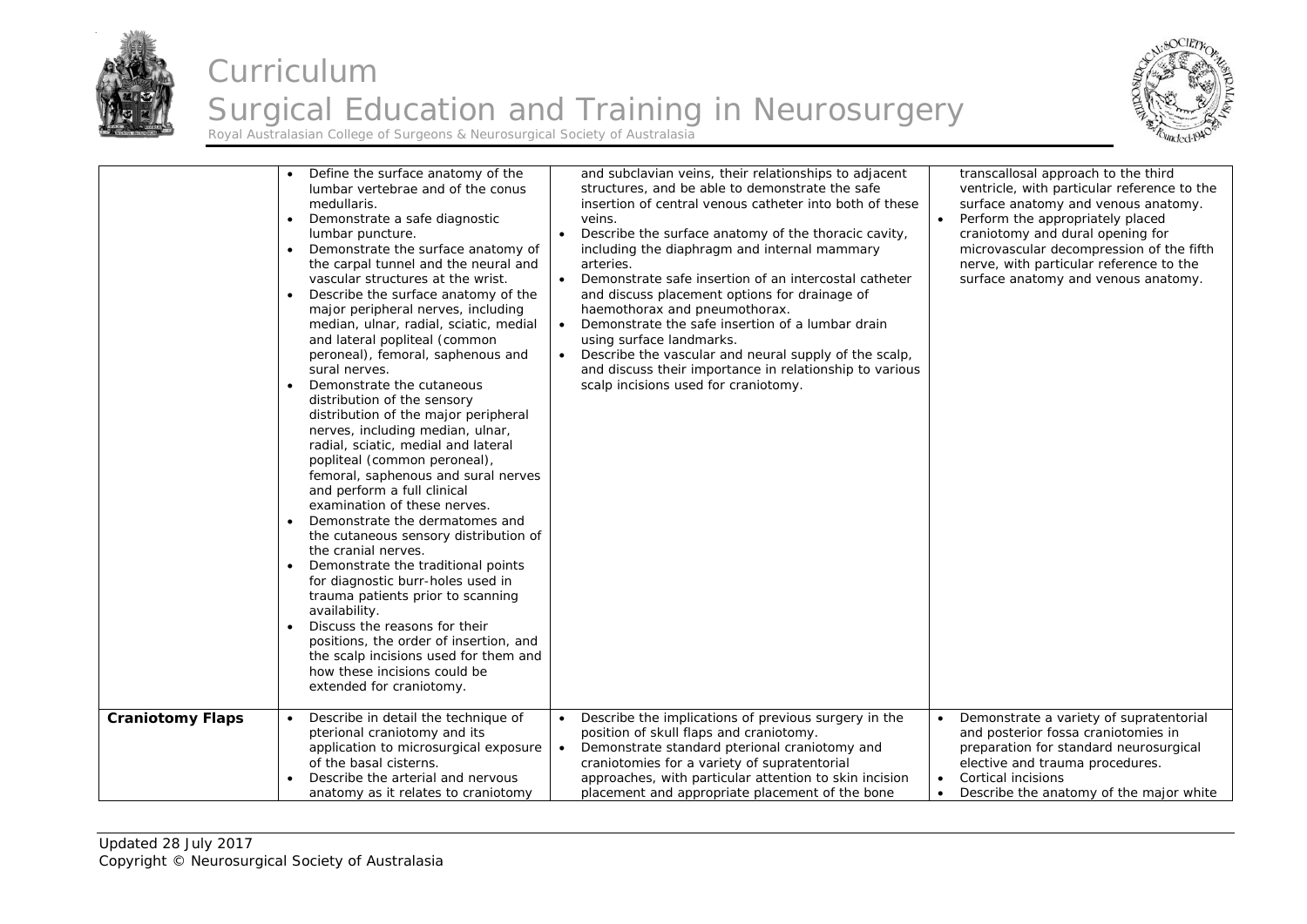



|                                                                                                          | flaps and scalp flaps.<br>Discuss the significance of the size<br>and shape of scalp flaps.<br>Describe the placement and bony<br>$\bullet$<br>anatomy of a pterional craniotomy.<br>Describe the placement of a trauma<br>$\bullet$<br>craniotomy for large acute<br>hemispheric subdural haematoma.<br>Demonstrate the safe use of<br>perforators and burrs using a<br>Hudson brace, twist drill craniostomy<br>and craniotomy using high-speed<br>craniotome.<br>Demonstrate the use of the Gigli saw<br>for craniotomy.<br>Compare and contrast the technique<br>of free bone flap and pedicled bone<br>flap for use in routine neurosurgical<br>procedures.<br>Describe the anatomical factors<br>relevant to dural opening in<br>craniotomies. | flap.<br>Demonstrate a midline posterior fossa craniotomy.<br>$\bullet$<br>Describe different posterior fossa craniotomies in<br>detail for access to different areas of the posterior<br>fossa.<br>Compare and contrast posterior fossa craniotomy<br>$\bullet$<br>with craniectomy in evidence-based terms.<br>Discuss the options for securing craniotomy flaps, and<br>$\bullet$<br>compare the results in terms of stability, cosmesis,<br>infection, and other complications. | matter tracts in the cerebral hemisphere,<br>and which parts of those carry significant<br>motor or special sensory pathways and<br>the deficit likely to be caused if these are<br>injured.<br>Perform appropriate cortical incision for<br>$\bullet$<br>microscopic resection of a lesion (eq.<br>metastasis) from eloquent cortex.<br>Discuss the variety of means by which<br>eloquent cortex can be localised, and the<br>accuracy, reliability and applicability to<br>neurosurgical procedures. |
|----------------------------------------------------------------------------------------------------------|------------------------------------------------------------------------------------------------------------------------------------------------------------------------------------------------------------------------------------------------------------------------------------------------------------------------------------------------------------------------------------------------------------------------------------------------------------------------------------------------------------------------------------------------------------------------------------------------------------------------------------------------------------------------------------------------------------------------------------------------------|-------------------------------------------------------------------------------------------------------------------------------------------------------------------------------------------------------------------------------------------------------------------------------------------------------------------------------------------------------------------------------------------------------------------------------------------------------------------------------------|--------------------------------------------------------------------------------------------------------------------------------------------------------------------------------------------------------------------------------------------------------------------------------------------------------------------------------------------------------------------------------------------------------------------------------------------------------------------------------------------------------|
| <b>Cortical incisions</b>                                                                                | Describe the topographical anatomy<br>of the cerebral hemispheres with<br>respect to localisation of eloquent<br>cortex.<br>Describe the anatomy of a typical<br>cerebral gyrus and adjacent sulci<br>with respect to the thickness of the<br>cortex and the local blood supply,<br>and indicate how this may affect<br>choice of alignment of cortical<br>incisions.                                                                                                                                                                                                                                                                                                                                                                                | Describe the preferred alignment and placement with<br>respect to sulci/qyri of a cortical incision into eloquent<br>cortex.<br>Describe the preferred orientation of a cerebellar<br>$\bullet$<br>incision for access to a deep lesion<br>Describe the measurements from known landmarks<br>$\bullet$<br>which may be used to define eloquent cortex                                                                                                                               |                                                                                                                                                                                                                                                                                                                                                                                                                                                                                                        |
| Lobectomy and<br>Surgery for intra-<br>axial lesions of the<br>cerebral and<br>cerebellar<br>hemispheres | Describe the anatomical boundaries<br>to the cerebral lobes and their<br>relationship to the skull<br>bones/sutures and identify the areas<br>of eloquent cortex.<br>Define the extent of a traditional<br>frontal lobectomy relative to the                                                                                                                                                                                                                                                                                                                                                                                                                                                                                                         | Describe the tests which may be used to identify the<br>$\bullet$<br>location and extent of Wernicke's area with reference<br>to temporal lobectomy.<br>Perform appropriate craniotomy and expose the brain<br>$\bullet$<br>and identify the extent of resection for a frontal and<br>temporal lobectomy.<br>Describe the anatomy of structures on the medial<br>$\bullet$                                                                                                          | Demonstrate a traditional frontal<br>$\bullet$<br>lobectomy.<br>Discuss the differences in aims and<br>extent of resection in a temporal<br>lobectomy for treatment of mesial<br>sclerosis and low grade glioma.                                                                                                                                                                                                                                                                                       |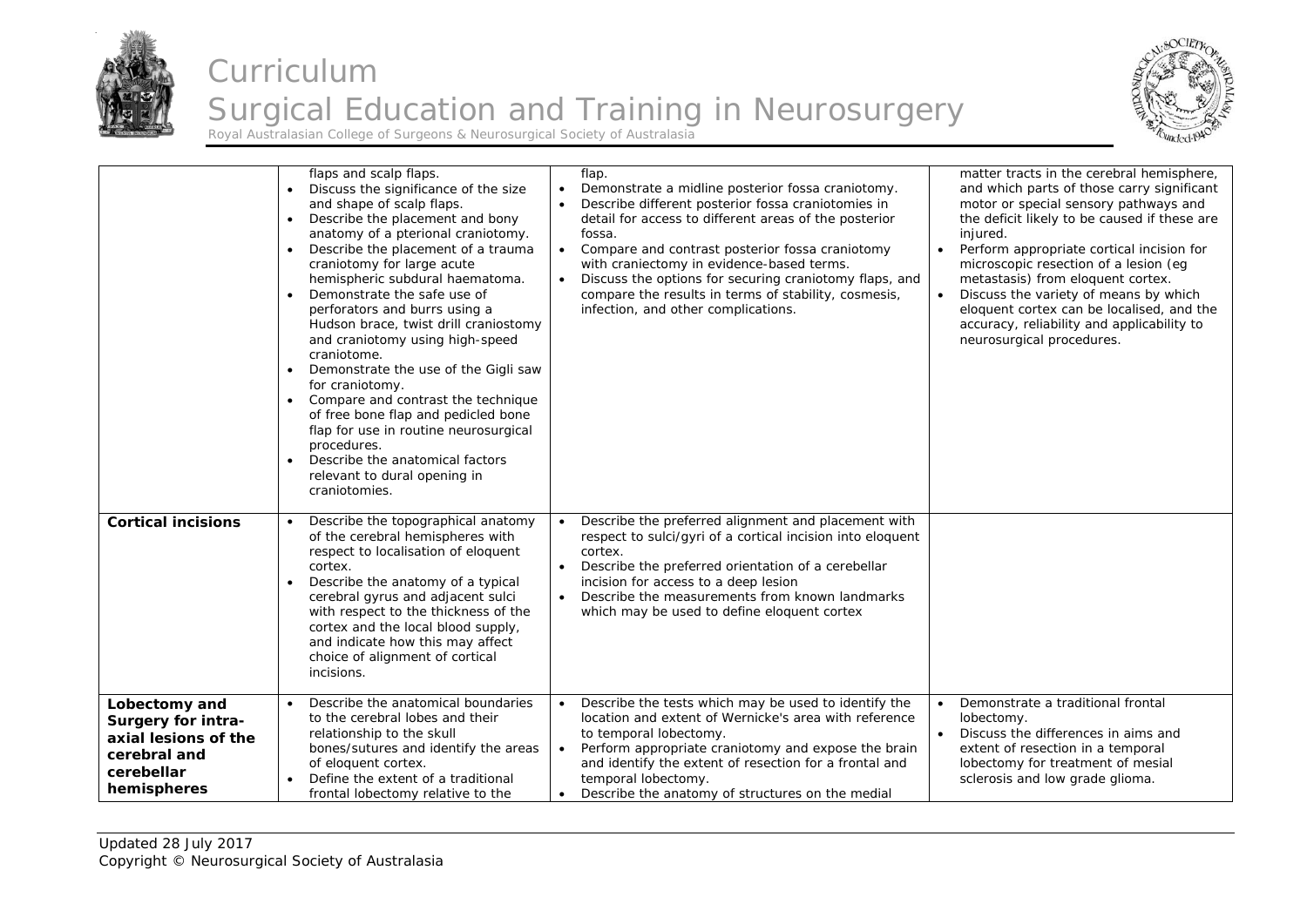

#### Curriculum Surgical Education and Training in Neurosurgery Royal Australasian College of Surgeons & Neurosurgical Society of Australasia



cranial vault and identify which parts of the frontal lobe are removed and which are resected. . Discuss the deficits which are likely to result from complete anatomical removal of the dominant temporal lobe. . Describe the extent of resection of the temporal lobe in a traditional temporal lobectomy, the measurements used for this, and whether this varies according to side. aspect of the temporal lobe, the deficit caused if these are injured, and techniques to minimise risk of injury during temporal lobectomy. Describe the anatomy of structures on the medial aspect of the frontal lobe, the deficit caused if these are injured, and techniques to minimise risk of injury during frontal lobectomy.  $\bullet$  Describe the extent of the ventricular system in the cerebral hemispheres, and whether this is expected to be opened in a classical frontal and temporal lobectomy.  $\bullet$  Discuss complications which may arise from opening the ventricular system during a lobectomy and methods by which these complications may be avoided **Approaches to intraventricular lesions**  $\ddot{\phantom{a}}$  Demonstrate the appropriate position to place a burr-hole for ventricular puncture through a frontal approach and also through a parieto-occipital approach. ۰ Compare and contrast twist drill craniostomy and burr hole for ventricular access.  $\bullet$  Describe the surface landmarks and orientation of the trajectory for ventricular puncture. • Define the normal thickness of the cerebral mantle and appropriate lengths of catheters for ottimal ventricular placement using these approaches. . Reliably demonstrate insertion of ventricular catheter (via both the frontal and parieto-occipital approaches), using surface landmarks.  $\bullet$  Discuss in detail the advantages and disadvantages of the transcortical and transcallosal approach to the foramen of Monro (eg for colloid cyst resection). . Perform an appropriately placed craniotomy in preparation for colloid cyst resection. . Discuss the microsurgical access to lesions in the 4th ventricle, including whether incision of the vermis is required.  $\bullet$  Discuss the site and trajectories which could be chosen for ventriculoscopy for lesions in various parts of the lateral ventricle.  $\bullet$ Describe the significant features identifiable at surgery in the lateral ventricle and how to use them to navigate within the ventricle. ۰ Demonstrate exposure of the foramen of Monro by both transcerebral and transcallosal techniques.  $\bullet$  Discuss in detail the variety of microsurgical approaches to the 3rd ventricle, their particular indications, risks and specific complications associated with them. . Describe in detail third ventriculostomy, including indications, ventriculoscopic and open methods, and specific risks and complications. ۰ Discuss the surgical approaches to a lesion in the trigone of the left lateral ventricle, including the relative advantages and disadvantages of each.  $\bullet$  Describe in detail the anatomy of the foramen of Monro, surgical methods of improving access from the lateral into the third ventricle, and problems associated with injury to structures in the region. ٠ Demonstrate the exposure and identification of structures in the floor of the fourth ventricle. **Approaches to the**  $\cdot$  Describe the gross anatomy of the  $\cdot$  Describe the anatomy of the floor of the fourth  $\cdot$  Describe the various approaches for open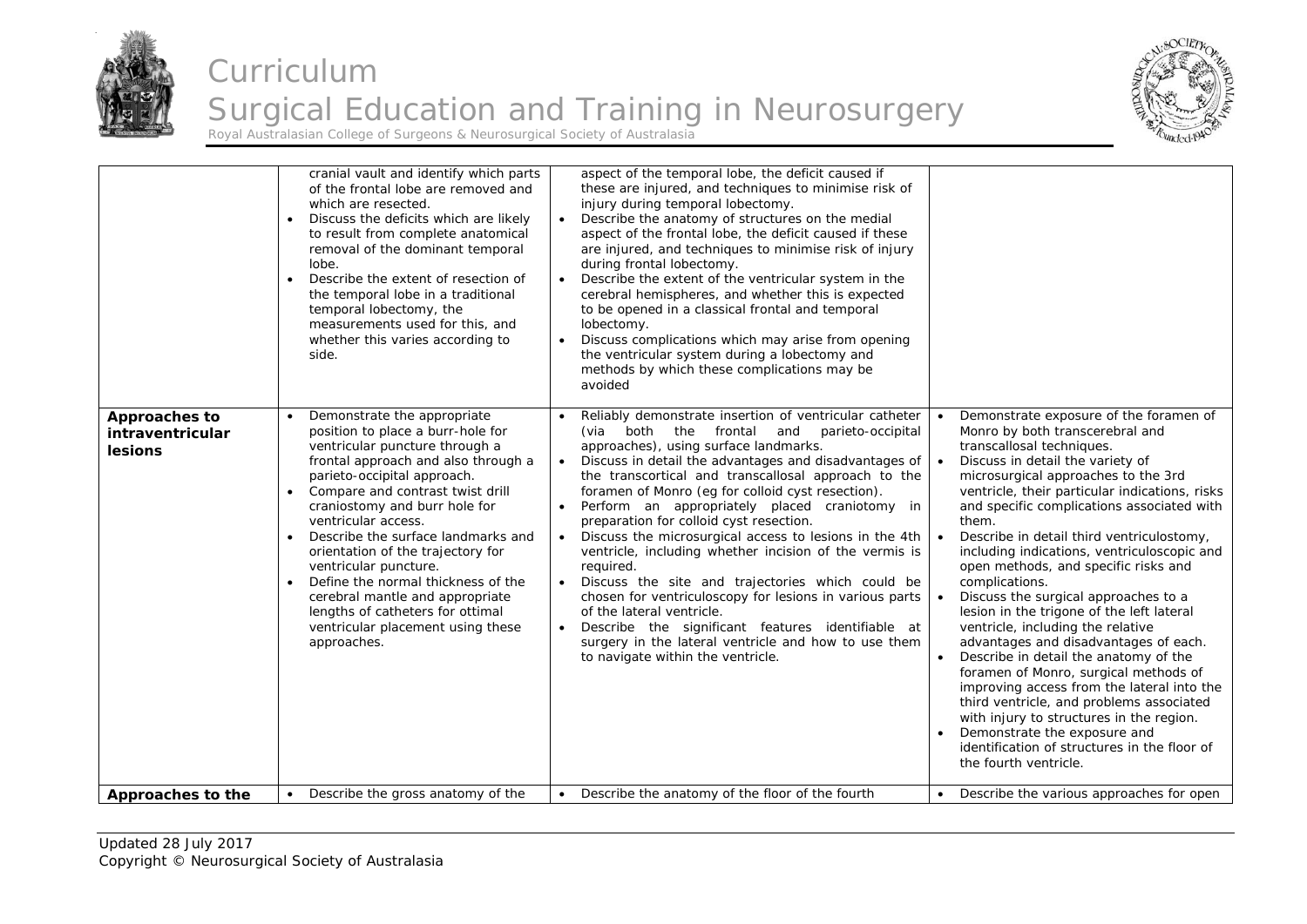



| brainstem                                  | brain stem, cranial nerves and<br>vascular structures of the posterior<br>fossa.<br>Describe the anatomy of the cisterns<br>$\bullet$<br>adjacent to the brainstem.<br>Describe the relationships of the<br>$\bullet$<br>brainstem to the skull base, in<br>particular to the posterior clinoids,<br>petrous apex, clivus and foramen<br>magnum.                                                                                                                                                                                             | ventricle.<br>Describe the brainstem nuclei and pathways at each<br>$\bullet$<br>level in the brainstem.<br>Describe the blood supply to the brainstem.<br>$\bullet$                                                                                                                                                                                                                                                                             | surgical exposure to the brainstem.<br>Discuss localisation of pontomedullary<br>lesions according to visible landmarks on<br>the floor of the 4th ventricle.<br>Demonstrate a framed stereotactic biopsy<br>of a pineal lesion.                                                                                                                                                       |
|--------------------------------------------|----------------------------------------------------------------------------------------------------------------------------------------------------------------------------------------------------------------------------------------------------------------------------------------------------------------------------------------------------------------------------------------------------------------------------------------------------------------------------------------------------------------------------------------------|--------------------------------------------------------------------------------------------------------------------------------------------------------------------------------------------------------------------------------------------------------------------------------------------------------------------------------------------------------------------------------------------------------------------------------------------------|----------------------------------------------------------------------------------------------------------------------------------------------------------------------------------------------------------------------------------------------------------------------------------------------------------------------------------------------------------------------------------------|
| <b>Surgical approaches</b><br>to the spine | Discuss the particular anatomical<br>$\bullet$<br>differences in the cervical, thoracic<br>and lumbar spine and their influence<br>on choice of approach to the disc<br>space at each level.<br>Demonstrate exposure of the<br>$\bullet$<br>posterior aspect of the spinal column<br>in preparation for laminectomy<br>Decompression of spinal cord<br>$\bullet$<br>Describe the anatomical extent of<br>$\bullet$<br>the spinal cord, the relationship of<br>neurological level and vertebral<br>level, and the blood supply to the<br>cord | Describe the approach to the anterior cervical<br>$\bullet$<br>column, the anatomical relationships to this approach<br>and specific risks and complications.<br>Describe the alternative surgical approaches for<br>$\bullet$<br>thoracic discectomy.<br>Describe the relationship of the ribs to the thoracic<br>$\bullet$<br>disc space, and methods of accurately determining<br>the level during surgical discectomy.                       | Discuss the options for surgical access to<br>the anterior aspect of the upper thoracic<br>spine.<br>Discuss surgical approaches to the<br>anterior aspect of the thoracolumbar<br>junction.<br>Describe the surgical options for exposure<br>of the anterior aspect of the upper<br>cervical spine (C1, C2, C3).<br>Describe the anterior relationships to the<br>lumbosacral lesion. |
| <b>Surgical approaches</b><br>to the spine |                                                                                                                                                                                                                                                                                                                                                                                                                                                                                                                                              |                                                                                                                                                                                                                                                                                                                                                                                                                                                  | Demonstrate thoracic discectomy by<br>different approaches.<br>Demonstrate the set up and surgical<br>exposure for odontoid screw fixation.<br>Demonstrate the exposure and insertion<br>of lumbar pedicle screws.                                                                                                                                                                     |
| Approaches to the<br>pineal gland          |                                                                                                                                                                                                                                                                                                                                                                                                                                                                                                                                              | Describe the anatomical relations of the pineal.<br>Describe the anatomy of the infratentorial space, and<br>structures which would be encountered in<br>approaching the pineal by this route.<br>Discuss the advantages and disadvantages of<br>stereotactic biopsy of a pineal tumour.<br>Discuss the different approaches available for<br>exposure of the pineal and the advantages and<br>disadvantages of each (include infratentorial and | Demonstrate the positing of the patient in<br>each of the possible positions for access<br>to the pineal, and be able to discuss with<br>the anaesthetist specific problems which<br>may be encountered during the<br>procedure and how to minimise the risks<br>of these complications.<br>Demonstrate the craniotomy in<br>preparation for a pineal tumour by both                   |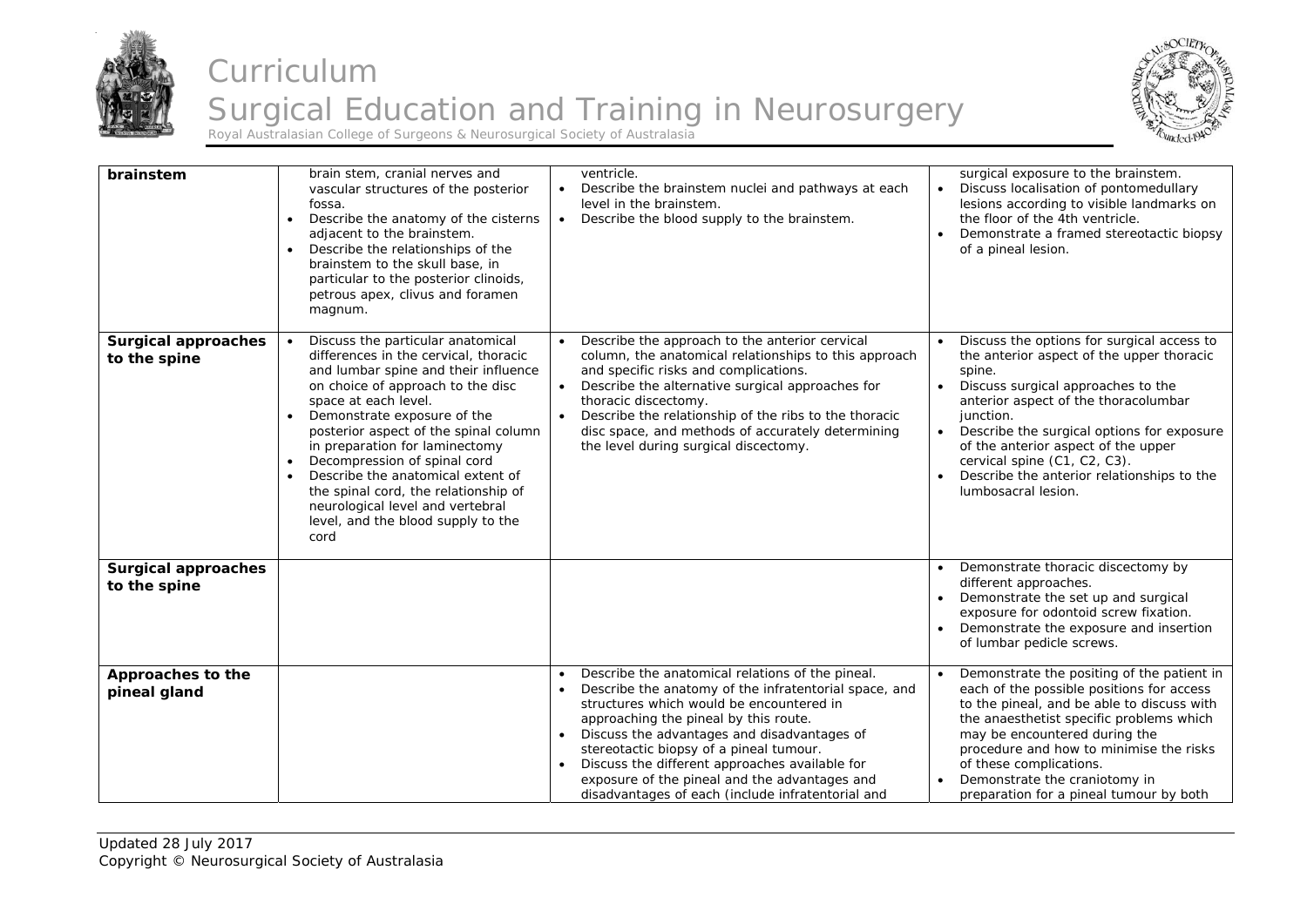



|                                                              |                                                                                                                                                                                                                                                                                                                                                                                          | transtentorial approaches).<br>Describe in detail the positioning options for the each<br>of the different approaches to the pineal, and the<br>advantages and disadvantages of each.                                                                                                      | the infra- and supratentorial approach.<br>Discuss the options for the trajectory for<br>a framed stereotactic biopsy of a pineal<br>lesion, and the relative risks and merits<br>of each approach.<br>Demonstrate a stereotactic biopsy of a<br>pineal lesion.<br>Demonstrate the infratentorial exposure<br>of the pineal region.                                                                                                                                                                                                                                                                                                                                                                                                                                                                                                                                                                                  |
|--------------------------------------------------------------|------------------------------------------------------------------------------------------------------------------------------------------------------------------------------------------------------------------------------------------------------------------------------------------------------------------------------------------------------------------------------------------|--------------------------------------------------------------------------------------------------------------------------------------------------------------------------------------------------------------------------------------------------------------------------------------------|----------------------------------------------------------------------------------------------------------------------------------------------------------------------------------------------------------------------------------------------------------------------------------------------------------------------------------------------------------------------------------------------------------------------------------------------------------------------------------------------------------------------------------------------------------------------------------------------------------------------------------------------------------------------------------------------------------------------------------------------------------------------------------------------------------------------------------------------------------------------------------------------------------------------|
| <b>Decompression of</b><br>spinal cord                       |                                                                                                                                                                                                                                                                                                                                                                                          | Demonstrate a cervical laminectomy.<br>$\bullet$                                                                                                                                                                                                                                           | Demonstrate anterior cervical<br>discectomy, fusion and stabilization.<br>Describe in detail the method of thoracic<br>discectomy using both<br>costotransversectomy and transthoracic<br>approaches.                                                                                                                                                                                                                                                                                                                                                                                                                                                                                                                                                                                                                                                                                                                |
| <b>Decompression of</b><br>cauda equina and<br>spinal nerves | Define the anatomical relationship of<br>$\bullet$<br>the spinal nerve roots to the disc<br>spaces in the cervical, thoracic and<br>lumbar spine.<br>Describe in detail the pathological<br>$\bullet$<br>changes in lumbar canal stenosis,<br>and their implications for surgery.<br>Describe the typical surgical<br>approach to extradural compressive<br>lesions of the cauda equina. | Demonstrate the exposure, and accurately identify<br>$\bullet$<br>the nerve root for a lumbar microdiscectomy.<br>Perform a decompressive lumbar laminectomy.<br>$\bullet$<br>Describe radiological findings of intradural and<br>$\bullet$<br>extradural compression of the cauda equina. | Demonstrate a lumbar microdiscectomy<br>$\bullet$<br>and neurolysis.<br>Demonstrate intradural exposure of the<br>cauda equina and perform precise<br>anatomical closure.<br>Discuss the management options for<br>intra-operative dural tear and CSF leak.<br>Spinal stabilisation and fusion techniques<br>Demonstrate the exposure of the atlanto-<br>occipital junction for stabilisation<br>procedure.<br>Describe the methods of C1/2<br>stabilisation in detail.<br>Describe the procedure of odontoid screw<br>fixation.<br>Describe the entry points, trajectories,<br>and complication avoidance techniques<br>for cervical stabilisation using lateral<br>mass screws and C1/2 transarticular<br>screws.<br>Describe surgical options for stabilisation<br>of the thoracic spine.<br>Describe the anatomical landmarks,<br>technique and complication avoidance<br>strategies for the insertion of lumbar |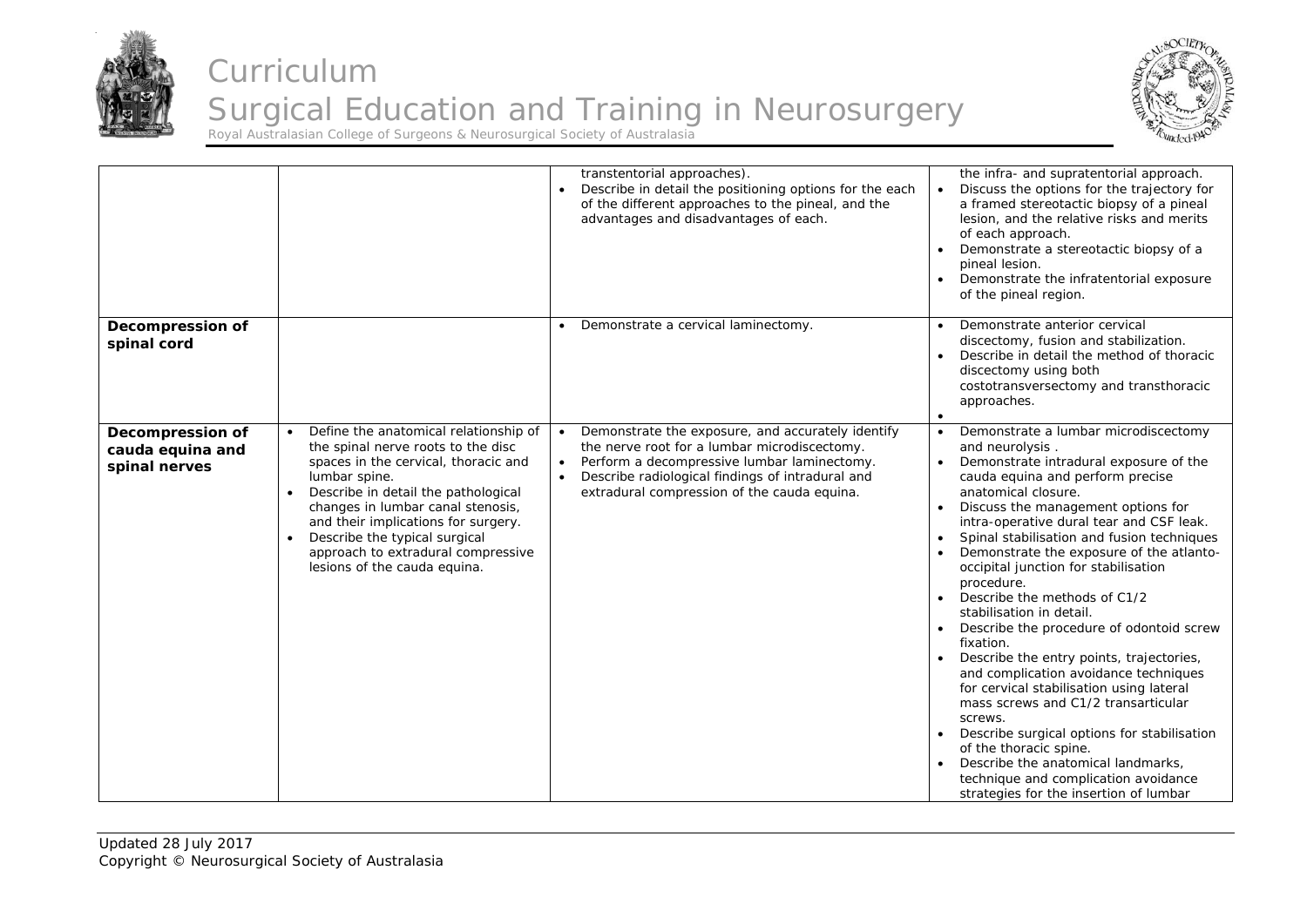



|                                                  |                                                                                                                                                                                                                                                                                                                                                                                                                                                                                                                                                                                                                                                                                                                                                                                                                                                                                 |                                                                                                                                                                                                                                                                                                                                                                                                                                                                                                                                                                                                                                                                                                                                                                            | pedicle screws.<br>Demonstrate anterior cervical discectomy<br>fusion and instrumentation.                                                                                                                                                                                                                                                                                                                                                                                      |
|--------------------------------------------------|---------------------------------------------------------------------------------------------------------------------------------------------------------------------------------------------------------------------------------------------------------------------------------------------------------------------------------------------------------------------------------------------------------------------------------------------------------------------------------------------------------------------------------------------------------------------------------------------------------------------------------------------------------------------------------------------------------------------------------------------------------------------------------------------------------------------------------------------------------------------------------|----------------------------------------------------------------------------------------------------------------------------------------------------------------------------------------------------------------------------------------------------------------------------------------------------------------------------------------------------------------------------------------------------------------------------------------------------------------------------------------------------------------------------------------------------------------------------------------------------------------------------------------------------------------------------------------------------------------------------------------------------------------------------|---------------------------------------------------------------------------------------------------------------------------------------------------------------------------------------------------------------------------------------------------------------------------------------------------------------------------------------------------------------------------------------------------------------------------------------------------------------------------------|
| Spinal stabilisation<br>and fusion<br>techniques | Define the terms spinal instability,<br>spinal fusion, and spinal internal<br>fixation (stabilisation).<br>Define the terms spondylolisthesis<br>and spondylolysis, and any<br>relationship they may have.<br>Discuss different types of spinal<br>fusion.<br>Define the role of the various<br>$\bullet$<br>structural elements of the spine<br>(joints, ligaments, discs) in<br>maintaining physiological stability.<br>Demonstrate familiarity and<br>understanding of the role of external<br>spinal orthosis (collars and braces),<br>and their suitability for management<br>of instability at different spinal<br>levels.<br>Demonstrate the application of<br>cervical traction and describe the<br>management in terms of nursing<br>care and recommended weights for<br>management of cervical subluxation<br>Demonstrate the application of a<br>halo-thoracic brace | Discuss the surgical options for management of<br>lumbar canal stenosis with associated minor (Grade<br>1) degenerative spondylolisthesis, including the<br>advantages and disadvantages of the different<br>management options.<br>Describe anterior cervical discectomy and fusion by<br>$\bullet$<br>Cloward, Smith-Robinson and interbody cage<br>techniques.<br>Compare and contrast the options of anterior cervical<br>$\bullet$<br>discectomy with and without fusion.<br>Define factors which affect bone union following<br>$\bullet$<br>spinal fusion.<br>Discuss the options for reduction of cervical<br>subluxation with jumped facets.<br>Define the named fracture types involving C1 and C2,<br>$\bullet$<br>and the treatment options available for each | Demonstrate the anatomical landmarks,<br>technique and complication avoidance<br>strategies for the insertion of lumbar<br>pedicle screws.<br>Discuss the potential advantages and<br>disadvantages of lumbar interbody fusion<br>compared to posterolateral fusion.<br>Discuss the mechanism of stabilisation<br>utilised by inter body devices, and<br>compare their effectiveness with other<br>techniques in the lumbar and cervical<br>regions.                            |
| <b>Surgical equipment</b>                        | Describe the history and<br>development of surgical diathermy.<br>Discuss the differences between<br>bipolar and monopolar diathermy<br>and the application of each to safe<br>neurosurgical practice.<br>Describe the difference between<br>cutting and coagulation settings of<br>diathermy.<br>Describe the surgical risks of<br>diathermy including micro-shock and<br>burns.                                                                                                                                                                                                                                                                                                                                                                                                                                                                                               | Discuss effects of diathermy on bleeding dural<br>$\bullet$<br>sinuses.<br>Demonstrate the use and limitations of the<br>$\bullet$<br>neurosurgical operating microscope.<br>Describe the mechanism of action of the surgical<br>ultrasonic aspirator, its uses and limitations.<br>Demonstrate frameless stereotactic localisation,<br>$\bullet$<br>including data acquisition, data transfer, registration<br>and localisation.<br>Demonstrate framed stereotactic localisation,<br>$\bullet$<br>including frame application, data transfer and<br>coordinate computation, and localisation.                                                                                                                                                                             | Demonstrate stereotactic biopsy of<br>intracranial lesions.<br>Demonstrate frameless stereotactic<br>localisation in spinal surgery.<br>Demonstrate use of the operating<br>microscope with complete familiarity.<br>Demonstrate accurate use of high speed<br>air drill in bone dissection for basic skull<br>base exposure and in spinal applications.<br>Describe the procedure of<br>$\bullet$<br>electrophysiological localisation for<br>functional stereotactic surgery. |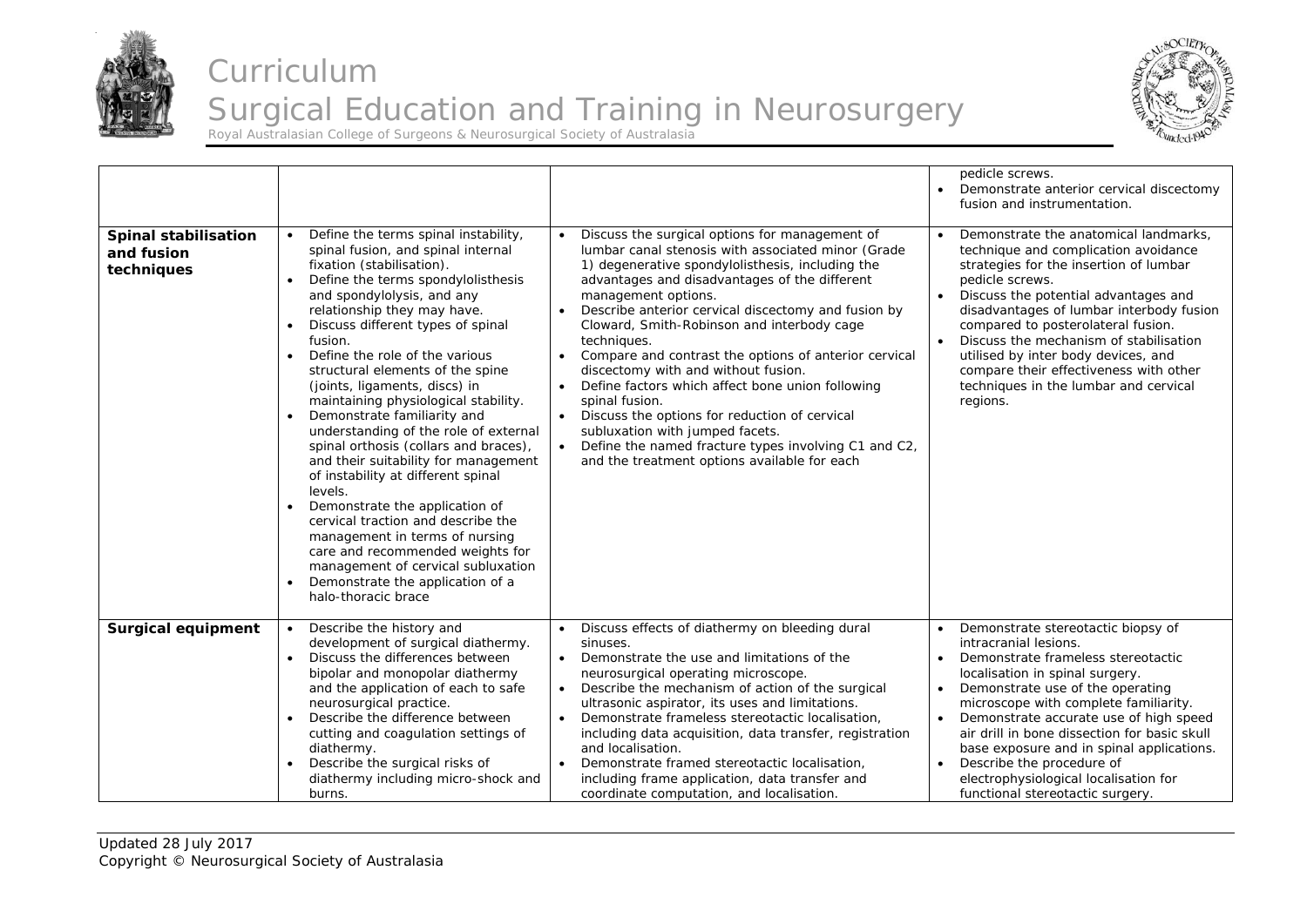



|                    | Describe factors affecting risk of fire<br>hazard in surgery.<br>Demonstrate safe and effective use<br>$\bullet$<br>of surgical diathermy, using<br>monopolar and bipolar in appropriate<br>circumstances.<br>Demonstrate the setup and<br>$\bullet$<br>balancing of the neurosurgical<br>operating microscope, and be able to<br>drape it in a sterile manner.<br>Describe the principles of stereotaxy,<br>$\bullet$<br>and how this is practically applied<br>using framed and frameless<br>stereotaxy.<br>Describe the mechanical principles of<br>$\bullet$<br>the high-speed air drill, and of<br>cutting and diamond burrs.<br>Demonstrate safe use of Hudson<br>Brace the perforator and burr, Gigli<br>saw and the high-speed air<br>craniotomy. | Demonstrate the use of a high speed air drill for<br>accurate bone dissection in the laboratory and in<br>cranial and spinal applications.<br>Describe the mechanisms of action and use of the<br>$\bullet$<br>radiofrequency generator.<br>Discuss the principles and uses of ultrasound in<br>neurosurgery.<br>$\bullet$                                                                                                                                                                                                                                 | Demonstrate a percutaneous rhizotomy<br>of the trigeminal ganglion.<br>Discuss the surgical application of lasers,<br>including risks, uses and limitations                                                                                                                                                                                                                                                                                                                                                                                                                                                                                                                                                                                                                                                     |
|--------------------|-----------------------------------------------------------------------------------------------------------------------------------------------------------------------------------------------------------------------------------------------------------------------------------------------------------------------------------------------------------------------------------------------------------------------------------------------------------------------------------------------------------------------------------------------------------------------------------------------------------------------------------------------------------------------------------------------------------------------------------------------------------|------------------------------------------------------------------------------------------------------------------------------------------------------------------------------------------------------------------------------------------------------------------------------------------------------------------------------------------------------------------------------------------------------------------------------------------------------------------------------------------------------------------------------------------------------------|-----------------------------------------------------------------------------------------------------------------------------------------------------------------------------------------------------------------------------------------------------------------------------------------------------------------------------------------------------------------------------------------------------------------------------------------------------------------------------------------------------------------------------------------------------------------------------------------------------------------------------------------------------------------------------------------------------------------------------------------------------------------------------------------------------------------|
| Skull base surgery | Define the skull base<br>$\bullet$                                                                                                                                                                                                                                                                                                                                                                                                                                                                                                                                                                                                                                                                                                                        | Describe the detailed anatomy of the skull base and<br>$\bullet$<br>upper cervical spine, including neurovascular<br>relationships, and also relationships to orbital, facial,<br>subtemporal and oro-pharyngeal structures.<br>Describe the history and anatomical principles in<br>$\bullet$<br>trans-sphenoidal surgery.<br>Describe skull base methods utilised for resection and<br>repair of lesions involving the frontal sinus.<br>Describe the approaches and potential complications<br>of different surgical approaches to the pituitary fossa. | Discuss the options for resection of<br>lesions in the cavernous sinus.<br>Describe the trans-oral and mid-facial<br>approaches to the skull base.<br>Discuss the relative merits and risks of<br>the retrosigmoid, translabarynthine, far-<br>lateral (trans-condylar) and transpetrosal<br>approaches to parts of the brain stem,<br>with particular reference to which areas<br>are well exposed and which are not.<br>Describe the approaches for skull base<br>craniotomies, including anterior fossa<br>floor, orbitozygomatic, petrosal and far-<br>lateral (transcondylar) posterior fossa<br>approaches.<br>Demonstrate the trans-oral and mid-<br>facial approaches to the skull base.<br>Demonstrate the retrosigmoid and far-<br>lateral (trans-condylar) approaches to<br>parts of the brain stem. |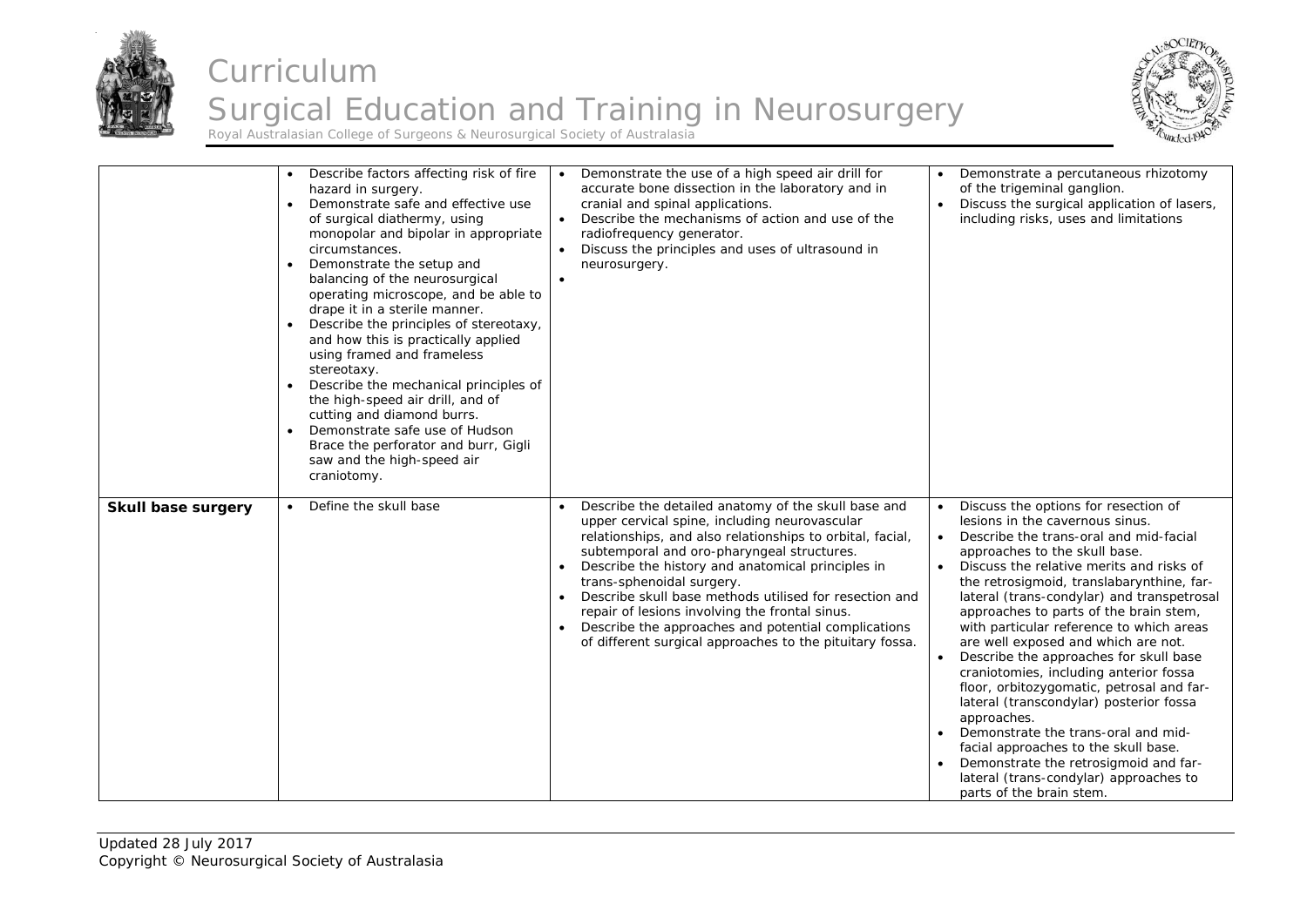



|                                                              |                                                                                                                                                                                                                                                                                                                                                                                                                                                           |                                                                                                                                                                                                                                         | Demonstrate the approach for skull base<br>craniotomies, including anterior fossa<br>floor, orbitozygomatic, petrosal and far-<br>lateral (transcondylar) posterior fossa.                                                                                                                                                                                                                                                                                                       |
|--------------------------------------------------------------|-----------------------------------------------------------------------------------------------------------------------------------------------------------------------------------------------------------------------------------------------------------------------------------------------------------------------------------------------------------------------------------------------------------------------------------------------------------|-----------------------------------------------------------------------------------------------------------------------------------------------------------------------------------------------------------------------------------------|----------------------------------------------------------------------------------------------------------------------------------------------------------------------------------------------------------------------------------------------------------------------------------------------------------------------------------------------------------------------------------------------------------------------------------------------------------------------------------|
|                                                              | SYLLABUS MODULE - PAEDIATRIC NEUROSURGERY AND DEVELOPMENTAL NEUROLOGY                                                                                                                                                                                                                                                                                                                                                                                     |                                                                                                                                                                                                                                         |                                                                                                                                                                                                                                                                                                                                                                                                                                                                                  |
|                                                              | <b>Basic Learning Outcomes</b>                                                                                                                                                                                                                                                                                                                                                                                                                            | <b>Intermediate Learning Outcomes</b>                                                                                                                                                                                                   | <b>Advanced Learning Outcomes</b>                                                                                                                                                                                                                                                                                                                                                                                                                                                |
| Neurological<br>evaluation                                   | Describe the normal milestones of<br>$\bullet$<br>neurological development in the<br>infant.<br>Describe the normal neurological<br>examination of a neonate.<br>Describe the Babinski, Morrow,<br>$\bullet$<br>stepping and grasp reflexes at<br>different ages.<br>Define the Apgar score.<br>Describe modifications of the<br>$\bullet$<br>Glasgow coma score for use in<br>paediatrics.<br>Describe normal and abnormal<br>states of the fontanelles. | Describe normal child hood and adolescent<br>$\bullet$<br>neurological development.                                                                                                                                                     | Describe normal child hood and<br>$\bullet$<br>adolescent neurological development.                                                                                                                                                                                                                                                                                                                                                                                              |
| <b>Neural tube defects</b><br>including spinal<br>dysraphism | Describe the risk factors associated<br>$\bullet$<br>with the development of neural tube<br>defects.<br>Describe the spectrum of neural tube<br>defects.<br>Discuss the significance of sacral<br>skin lesions in infants.<br>Define diastematomyelia.                                                                                                                                                                                                    | Discuss the early management of spina bifida cystica.<br>$\bullet$<br>Describe the intracranial anomalies commonly<br>$\bullet$<br>associated with spina bifida.<br>Discuss the presentation and management of<br>lumbosacral lipomata. | Discuss the clinical features, causes,<br>diagnosis and management of tethered<br>cord syndrome.<br>Discuss the specific problems and<br>management associated with spina bifida<br>in late childhood and adolescence.<br>Discuss the features on neurological and<br>radiological diagnosis of major prognostic<br>significance in a neonate with<br>encephalocele.<br>Demonstrate the closure of all types<br>of neural tube defects including<br>techniques of skin coverage. |
| Craniovertebral                                              | Define the classification of Chiari                                                                                                                                                                                                                                                                                                                                                                                                                       | Describe the clinical features of the various types of                                                                                                                                                                                  | Discuss the management options for                                                                                                                                                                                                                                                                                                                                                                                                                                               |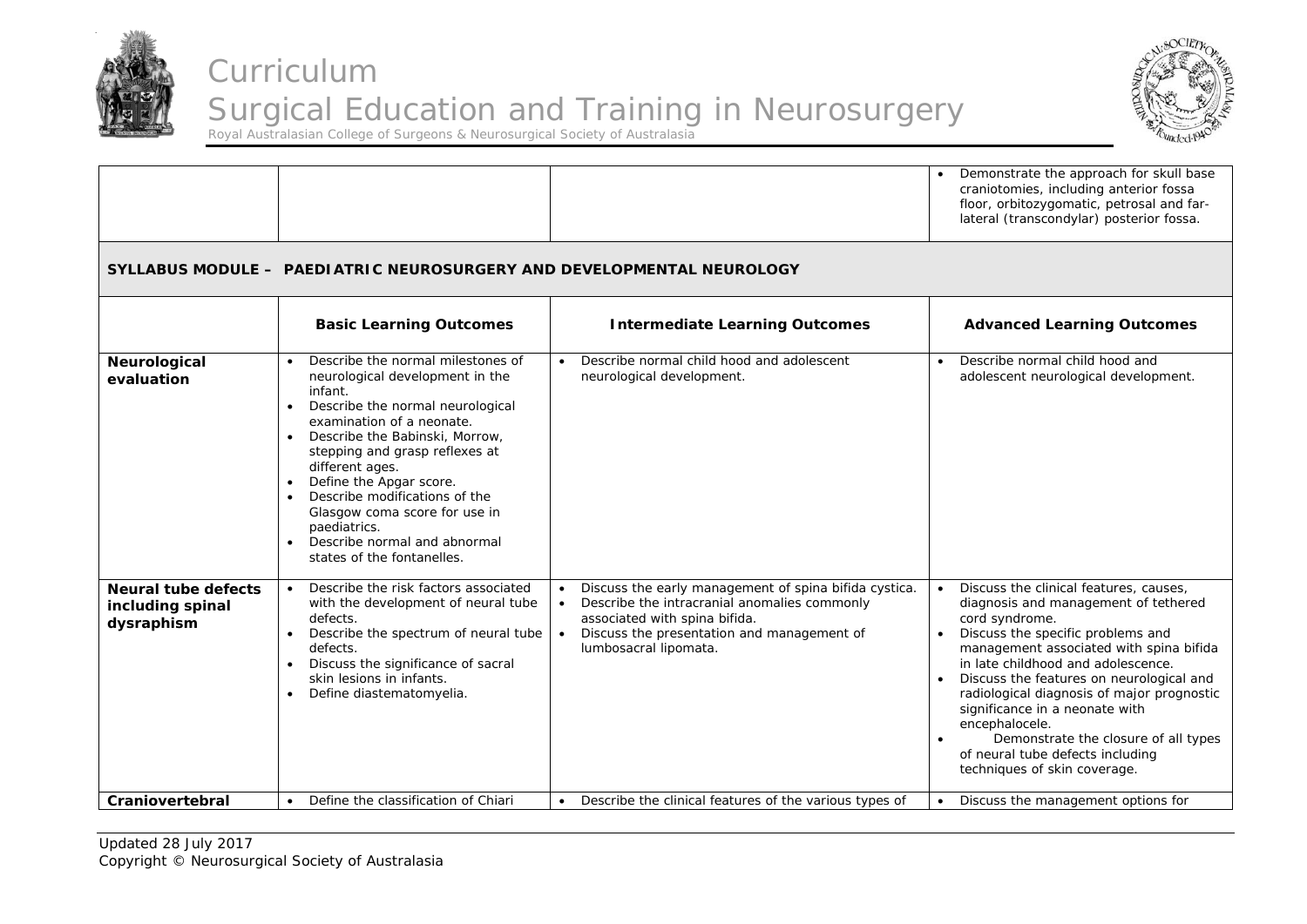



| junction anomalies     | malformations.                                                                                                                                                                                                                                                                                                    | Chiari malformations at different ages.                                                                                                                                                                                                                                                                                                                                                     | hydrocephalus associated with Chiari<br>malformations.<br>Discuss the management options for<br>syrinx associated with Chiari<br>malformations.<br>Discuss platybasia and basilar<br>$\bullet$<br>invagination and their associations.                                                                                                                                                |
|------------------------|-------------------------------------------------------------------------------------------------------------------------------------------------------------------------------------------------------------------------------------------------------------------------------------------------------------------|---------------------------------------------------------------------------------------------------------------------------------------------------------------------------------------------------------------------------------------------------------------------------------------------------------------------------------------------------------------------------------------------|---------------------------------------------------------------------------------------------------------------------------------------------------------------------------------------------------------------------------------------------------------------------------------------------------------------------------------------------------------------------------------------|
| Hydrocephalus          | Describe normal CSF production,<br>$\bullet$<br>circulation and absorption.<br>Discuss the classification of<br>$\bullet$<br>hydrocephalus.<br>Discuss the causes of neonatal<br>$\bullet$<br>hydrocephalus.<br>Discuss the different management<br>$\bullet$<br>options for different types of<br>hydrocephalus. | Compare and contrast different shunt techniques<br>such as VP, VA and LP diversions.<br>Discuss the indications and contraindications of third<br>$\bullet$<br>ventriculostomy.<br>Define the slit ventricle syndrome.<br>$\bullet$<br>Define Dandy-Walker malformation.<br>$\bullet$<br>Discuss aqueduct stenosis.<br>$\bullet$<br>List the complications of shunt insertion.<br>$\bullet$ | Describe the technique of third<br>ventriculostomy.<br>Demonstrate the insertion of a VP shunt.<br>$\bullet$<br>Discuss the different types of shunting<br>systems available.<br>Discuss the options of flow and pressure<br>regulated shunts.<br>Discuss in detail the management of an<br>infected shunt.<br>Discuss treatment options for slit<br>$\bullet$<br>ventricle syndrome. |
| Craniosynostosis       | Describe the normal ages at which<br>the sutures close                                                                                                                                                                                                                                                            | Discuss the theories regarding premature suture<br>closure.<br>Discuss the various types of craniosynostosis and<br>their clinical features.<br>Discuss the indications for treating craniosynostosis.<br>Discuss the relationship of craniosynostosis and<br>intracranial pressure.                                                                                                        | Describe the named craniofacial disorders<br>associated with craniosynostosis.<br>Describe the spectrum of management<br>techniques for craniosynostosis.<br>Discuss management of complex<br>craniofacial dysmorphic syndromes.<br>Demonstrate the surgical management of<br>sagittal craniosynostosis.                                                                              |
| <b>Arachnoid cysts</b> | Describe the common locations of<br>arachnoid cysts.<br>Discuss the theories regarding<br>$\bullet$<br>formation of sylvian arachnoid cysts.<br>Describe clinical features that may<br>$\bullet$<br>be associated with arachnoid cysts.                                                                           | Discuss the indications for treatment of an arachnoid<br>cyst.<br>Discuss the management options for a symptomatic<br>arachnoid cyst.                                                                                                                                                                                                                                                       | Compare and contrast techniques of<br>shunting and fenestration of arachnoid<br>cysts.                                                                                                                                                                                                                                                                                                |
| Paediatric trauma      | Discuss aspects of head injuries<br>$\bullet$<br>peculiar to children.<br>Discuss aspects of general trauma<br>$\bullet$<br>management peculiar to children.<br>Discuss the normal radiological<br>appearance of the cervical spine in                                                                            | Describe the clinical and radiological features of<br>$\bullet$<br>shaken baby syndrome.<br>Discuss the features suggestive of child abuse.<br>$\bullet$<br>Define a growing fracture and discuss its<br>$\bullet$<br>management.                                                                                                                                                           | Discuss post traumatic brain swelling in<br>infancy and its management.<br>Describe the methods of performing<br>cranioplasty in children of various ages.                                                                                                                                                                                                                            |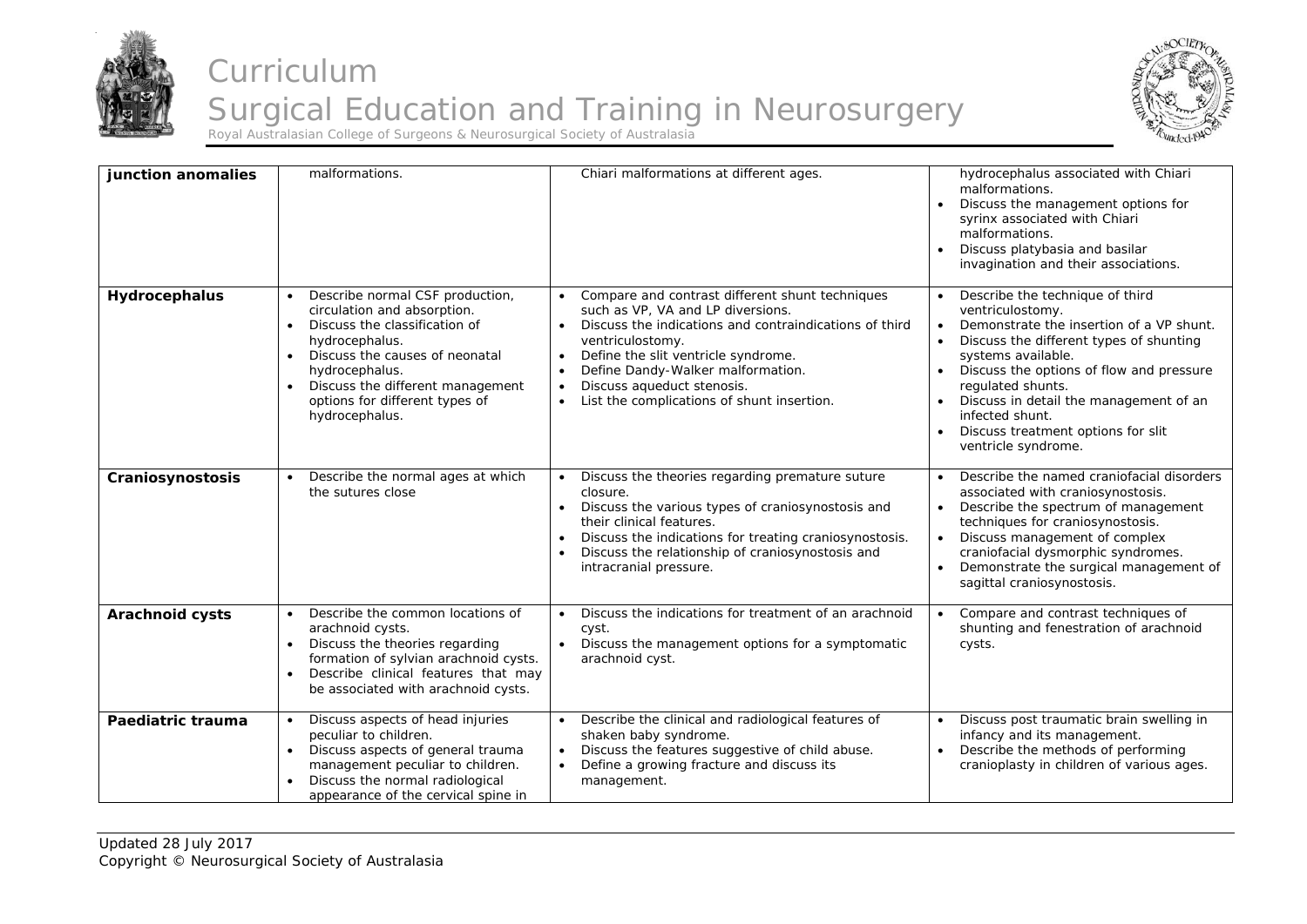



| <b>Miscellaneous</b>                       | infancy and childhood.<br>Describe the age at which there<br>would be complete ossification of C2.<br>Discuss the common spectrum of<br>paediatric CNS tumours.<br>Contrast the features of common<br>$\bullet$<br>paediatric gliomas compared to adult<br>gliomas.<br>Describe the thickness of the<br>$\bullet$<br>cerebral mantle in childhood.<br>Describe in detail the clinical<br>$\bullet$<br>features of paediatric meningitis and<br>its management.<br>Discuss the issues regarding consent<br>$\bullet$<br>in minors. | Discuss differences in the management of gliomas<br>between children and adults.<br>Discuss the effects of radiation on the developing<br>$\bullet$<br>brain.<br>Discuss differential diagnosis of fourth ventricular<br>tumours.<br>Define holoprosencephaly.<br>Discuss the various neurological manifestations of in-<br>utero infections. | Discuss the management of subdural<br>empyema in children.<br>Diiscuss the prognostic factors of<br>paediatric fourth ventricular tumours.<br>Discuss dysembryoplastic neuroepithelial<br>tumours (DNET) and their management.<br>Discuss surgical options for the treatment<br>of epilepsy in children.                                                                                                            |
|--------------------------------------------|-----------------------------------------------------------------------------------------------------------------------------------------------------------------------------------------------------------------------------------------------------------------------------------------------------------------------------------------------------------------------------------------------------------------------------------------------------------------------------------------------------------------------------------|-----------------------------------------------------------------------------------------------------------------------------------------------------------------------------------------------------------------------------------------------------------------------------------------------------------------------------------------------|---------------------------------------------------------------------------------------------------------------------------------------------------------------------------------------------------------------------------------------------------------------------------------------------------------------------------------------------------------------------------------------------------------------------|
| <b>SYLLABUS MODULE - PAIN</b>              |                                                                                                                                                                                                                                                                                                                                                                                                                                                                                                                                   |                                                                                                                                                                                                                                                                                                                                               |                                                                                                                                                                                                                                                                                                                                                                                                                     |
|                                            | <b>Basic Learning Outcomes</b>                                                                                                                                                                                                                                                                                                                                                                                                                                                                                                    | <b>Intermediate Learning Outcomes</b>                                                                                                                                                                                                                                                                                                         | <b>Advanced Learning Outcomes</b>                                                                                                                                                                                                                                                                                                                                                                                   |
| Pathophysiology of<br>pain                 | Describe the anatomy of pain<br>pathways within the peripheral and<br>central nervous systems.<br>Describe the physiology of<br>$\bullet$<br>nociception.<br>Describe the clinical features of the<br>$\bullet$<br>basic pain syndromes, including:<br>acute<br>$\bullet$<br>chronic<br>$\bullet$<br>nociceptive<br>$\bullet$<br>neuropathic (including complex<br>regional pain syndromes)<br>musculofascial<br>$\bullet$<br>malignant<br>$\bullet$                                                                              | Explain how central or spinal neurostimulation is<br>thought to modulate pain perception.                                                                                                                                                                                                                                                     | Discuss the role of the autonomic nervous<br>system in chronic pain.<br>Describe subcortical and brainstem sites<br>that appear to be involved in the<br>modulation of nociception to targets for<br>deep brain stimulation for pain control.<br>Describe the functional anatomy of the<br>thalamic nuclei.<br>Discuss the possible therapeutic<br>interventions for pain management<br>related to thalamic nuclei. |
| <b>General and</b><br>psychosocial factors | Discuss the interaction of<br>$\bullet$<br>physiological, pathological and<br>psychosocial components of pain.                                                                                                                                                                                                                                                                                                                                                                                                                    | Discuss methods of assessing outcomes of pain<br>management.<br>Describe commonly used pain and disability<br>$\bullet$                                                                                                                                                                                                                       | Discuss specific problems associated with<br>inappropriate post operative pain<br>management.                                                                                                                                                                                                                                                                                                                       |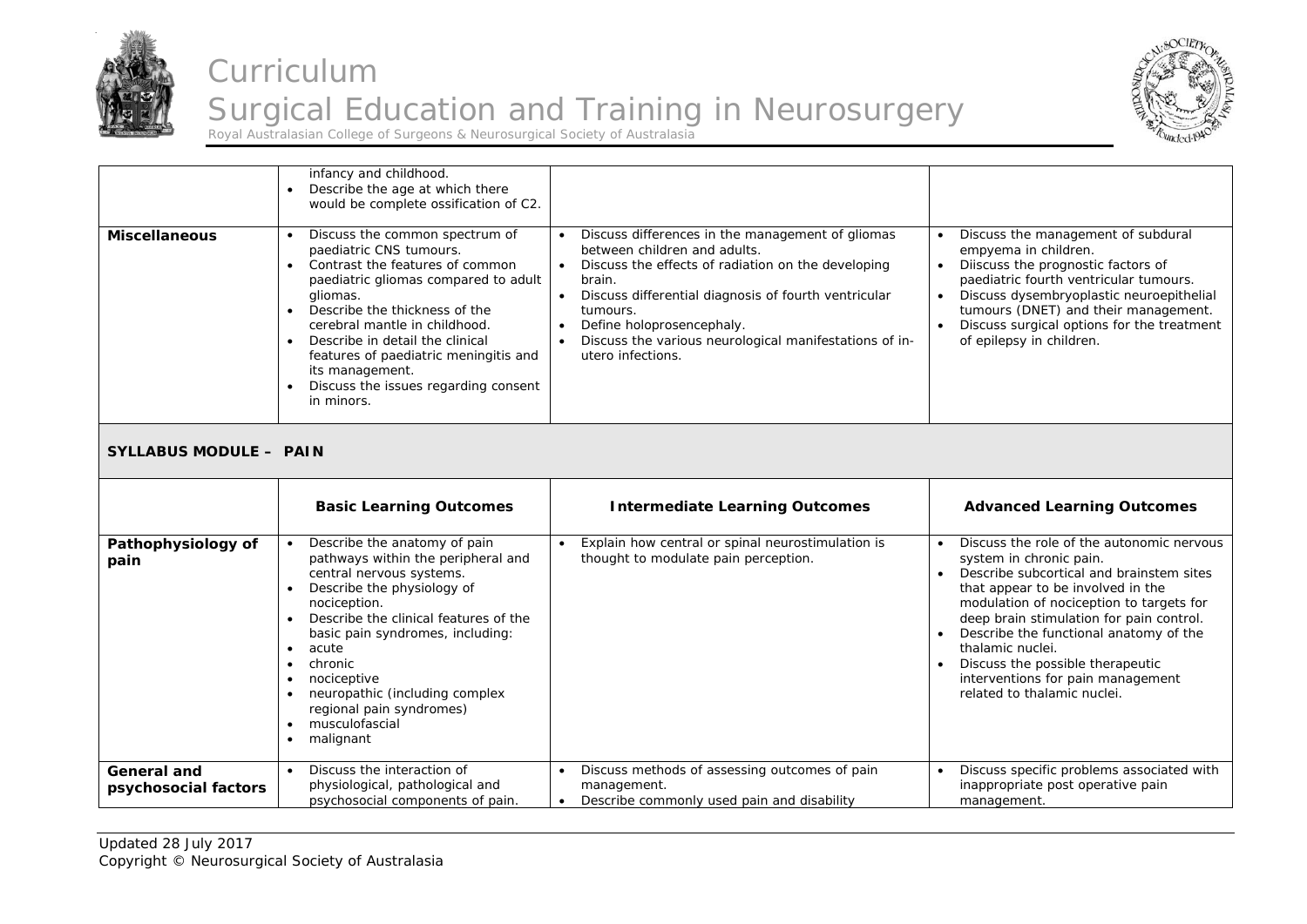



| in pain management                                   | Explain the rationale for<br>multidisciplinary management of<br>pain disorders.<br>Discuss controversies associated<br>$\bullet$<br>with pain management following<br>intracranial and spinal surgery.                                                                                                                                   | assessment scales.                                                                                                                                                                                                                                                                                                                                                                                               | Describe the specific clinical features of<br>various types of non organic pain-type<br>behaviour.<br>Describe the clinical features of drug<br>dependence.                                                                                                                                                                                                                                                                                                                                                                                                                                                                                                                                                                                                                                                                                              |
|------------------------------------------------------|------------------------------------------------------------------------------------------------------------------------------------------------------------------------------------------------------------------------------------------------------------------------------------------------------------------------------------------|------------------------------------------------------------------------------------------------------------------------------------------------------------------------------------------------------------------------------------------------------------------------------------------------------------------------------------------------------------------------------------------------------------------|----------------------------------------------------------------------------------------------------------------------------------------------------------------------------------------------------------------------------------------------------------------------------------------------------------------------------------------------------------------------------------------------------------------------------------------------------------------------------------------------------------------------------------------------------------------------------------------------------------------------------------------------------------------------------------------------------------------------------------------------------------------------------------------------------------------------------------------------------------|
| Analgesics and pain<br>relief                        | Describe the major classes of<br>medications commonly used for pain<br>treatment eg. opioids, nonsteroidals<br>and paracetamol, antidepressants,<br>anticonvulsants.<br>Describe the pharmacology of local<br>$\bullet$<br>anaesthetic agents (e.g., lignocaine,<br>marcain) and the use of adrenaline<br>with local anaesthetic agents. | Describe the mode of action of the major classes of<br>medications listed in level one.                                                                                                                                                                                                                                                                                                                          | Describe the indications,<br>contraindications, drug interactions and<br>side effects of the major classes of<br>medications listed in level one.                                                                                                                                                                                                                                                                                                                                                                                                                                                                                                                                                                                                                                                                                                        |
| <b>Facial pain including</b><br>trigeminal neuralgia | Describe in detail the surgical<br>anatomy of the trigeminal nerve.<br>Describe the clinical features of<br>$\bullet$<br>trigeminal neuralgia, trigeminal<br>neuropathic pain, and atypical facial<br>pain.<br>Discuss the medical management of<br>$\bullet$<br>trigeminal neuralgia.                                                   | Describe the percutaneous techniques of trigeminal<br>rhizotomy including radiofrequency, glycerol and<br>balloon compression.<br>Describe alternative procedures to the peripheral<br>$\bullet$<br>branches of the trigeminal nerve.<br>Describe and contrast the approaches to the<br>cerebellopontine angle for microvascular<br>decompression or rhizotomy of the trigeminal and<br>glossopharyngeal nerves. | Demonstrate percutaneous techniques of<br>trigeminal rhizotomy including<br>radiofrequency, glycerol and balloon<br>compression.<br>Discuss the potential complications of<br>percutaneous procedures for trigeminal<br>neuralgia.<br>Hemifacial spasm<br>Describe microvascular decompression of<br>the facial nerve and complication<br>avoidance.<br>Discuss the advantages and<br>disadvantages of microvascular<br>decompression versus percutaneous<br>procedures in the management of<br>trigeminal neuralgia.<br>Discuss the options if no vascular<br>compression is found at MVD surgery.<br>Demonstrate microvascular<br>decompression of the trigeminal nerve.<br>Discuss the role of radiosurgery in the<br>management of trigeminal neuralgia.<br>Discuss the role of intra operative<br>monitoring during microvascular<br>decompression. |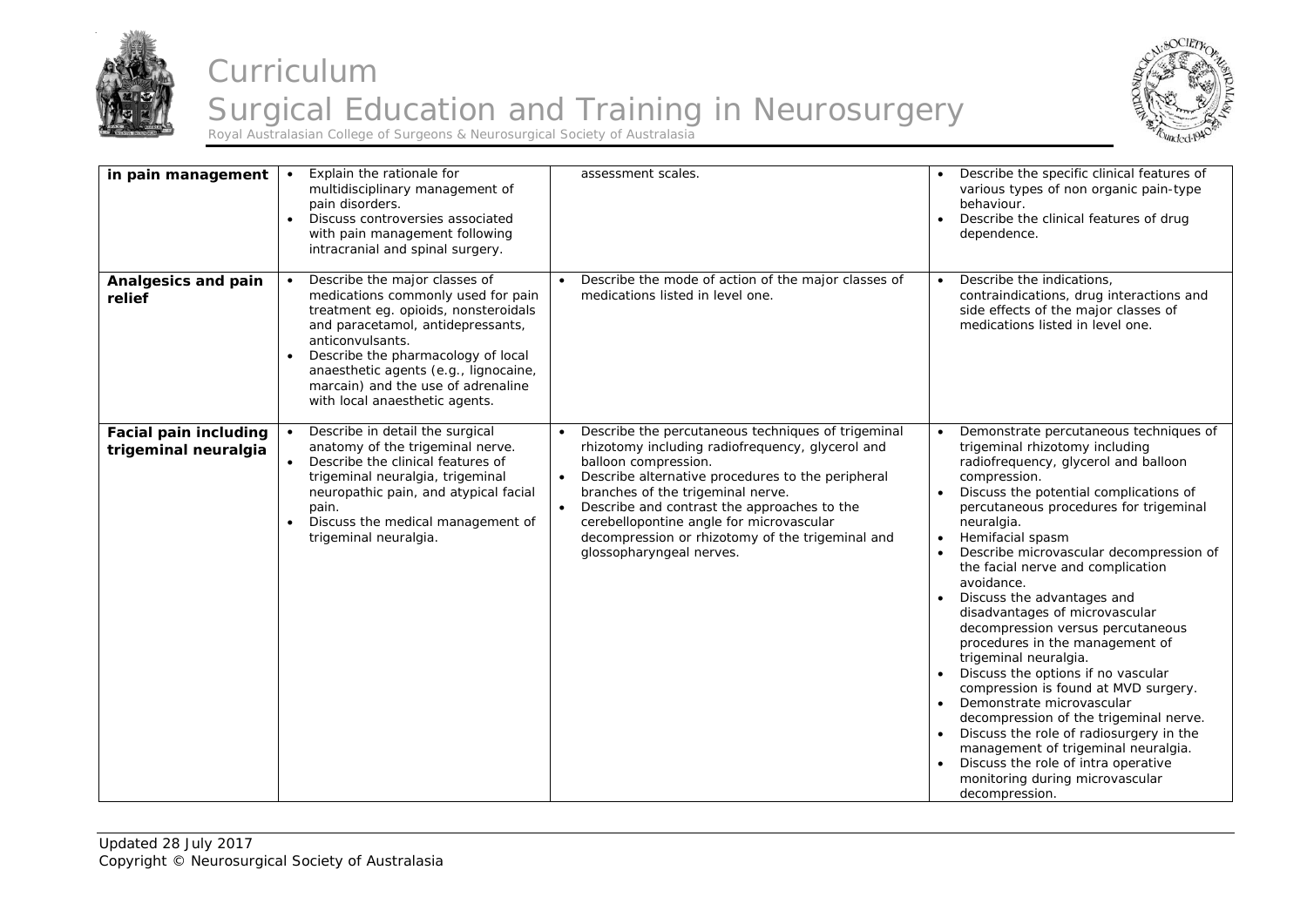



| Glossopharyngeal<br>neuralgia                                                                  | Describe the clinical syndrome and<br>differential diagnosis of<br>glossopharyngeal neuralgia.                                                                                                                                                                              | Discuss the medical and surgical management of<br>glossopharyngeal neuralgia.                                                                                                                                                                                                              | Describe the detailed surgical anatomy of<br>the glossopharyngeal and vagus nerves<br>and the appropriate extent of resection<br>for glossopharyngeal neuralgia.                                                                                                                                                                                                                                                                                                                                                                                                                                                                                                                                                                                                                                                                                                                                                                |
|------------------------------------------------------------------------------------------------|-----------------------------------------------------------------------------------------------------------------------------------------------------------------------------------------------------------------------------------------------------------------------------|--------------------------------------------------------------------------------------------------------------------------------------------------------------------------------------------------------------------------------------------------------------------------------------------|---------------------------------------------------------------------------------------------------------------------------------------------------------------------------------------------------------------------------------------------------------------------------------------------------------------------------------------------------------------------------------------------------------------------------------------------------------------------------------------------------------------------------------------------------------------------------------------------------------------------------------------------------------------------------------------------------------------------------------------------------------------------------------------------------------------------------------------------------------------------------------------------------------------------------------|
| <b>Hemifacial spasm</b>                                                                        | Describe the clinical syndrome and<br>differential diagnosis of hemifacial<br>spasm.                                                                                                                                                                                        | Discuss the medical (including botulinum toxin) and<br>surgical management of hemifacial spasm.                                                                                                                                                                                            | Demonstrate microvascular<br>decompression of the facial nerve.                                                                                                                                                                                                                                                                                                                                                                                                                                                                                                                                                                                                                                                                                                                                                                                                                                                                 |
| Nerve blocks,<br>electrical<br>stimulation and<br>radiofrequency<br>lesions for pain<br>relief | Describe peripheral nerve blocking<br>procedures including the techniques<br>expected outcomes.<br>Discuss the potential complications<br>of a peripheral neural blockade<br>(including anaphylaxis, neural injury,<br>and intravascular or intrathecal<br>administration). | Describe indications for ablative peripheral nerve<br>procedures.                                                                                                                                                                                                                          | Discuss the theoretical basis of<br>acupuncture.<br>Discuss the methods of permanent neural<br>block including neurolytic blocks (eg<br>phenol, alcohol), ablative neurosurgical<br>procedures (eg radiofrequency and<br>neurectomy) and augmentative<br>neurosurgical procedures (eg<br>stimulation).<br>Review the indications and<br>pathophysiological basis for<br>radiofrequency facet denervation.<br>Describe the techniques of spinal cord<br>stimulation.<br>Discuss the role of ablative brain and<br>brainstem procedures (eg cingulotomy,<br>mesencephalic tractotomy, trigeminal<br>tractotomy) in the management of<br>chronic benign pain and cancer pain.<br>Discuss the role of spinal cord stimulation<br>in the management of pain.<br>Describe the maintenance and<br>programming of spinal cord stimulation<br>systems.<br>Discuss the role of peripheral nerve<br>stimulation in the management of pain. |
| <b>Intraspinal narcotic</b><br><b>infusions</b>                                                |                                                                                                                                                                                                                                                                             | Demonstrate the percutaneous insertion of epidural<br>and intrathecal catheters.<br>Describe the classes of drugs used for intraspinal<br>administration in the management of pain.<br>Discuss their mechanism of action.<br>Discuss the risks and potential complications of<br>$\bullet$ | Discuss the role of intraspinal drug<br>$\bullet$<br>administration in pain management.<br>Compare the different methods of<br>intraspinal drug administration (eg<br>Epidural vs intrathecal, tunnelled catheter<br>vs implanted infusion system).                                                                                                                                                                                                                                                                                                                                                                                                                                                                                                                                                                                                                                                                             |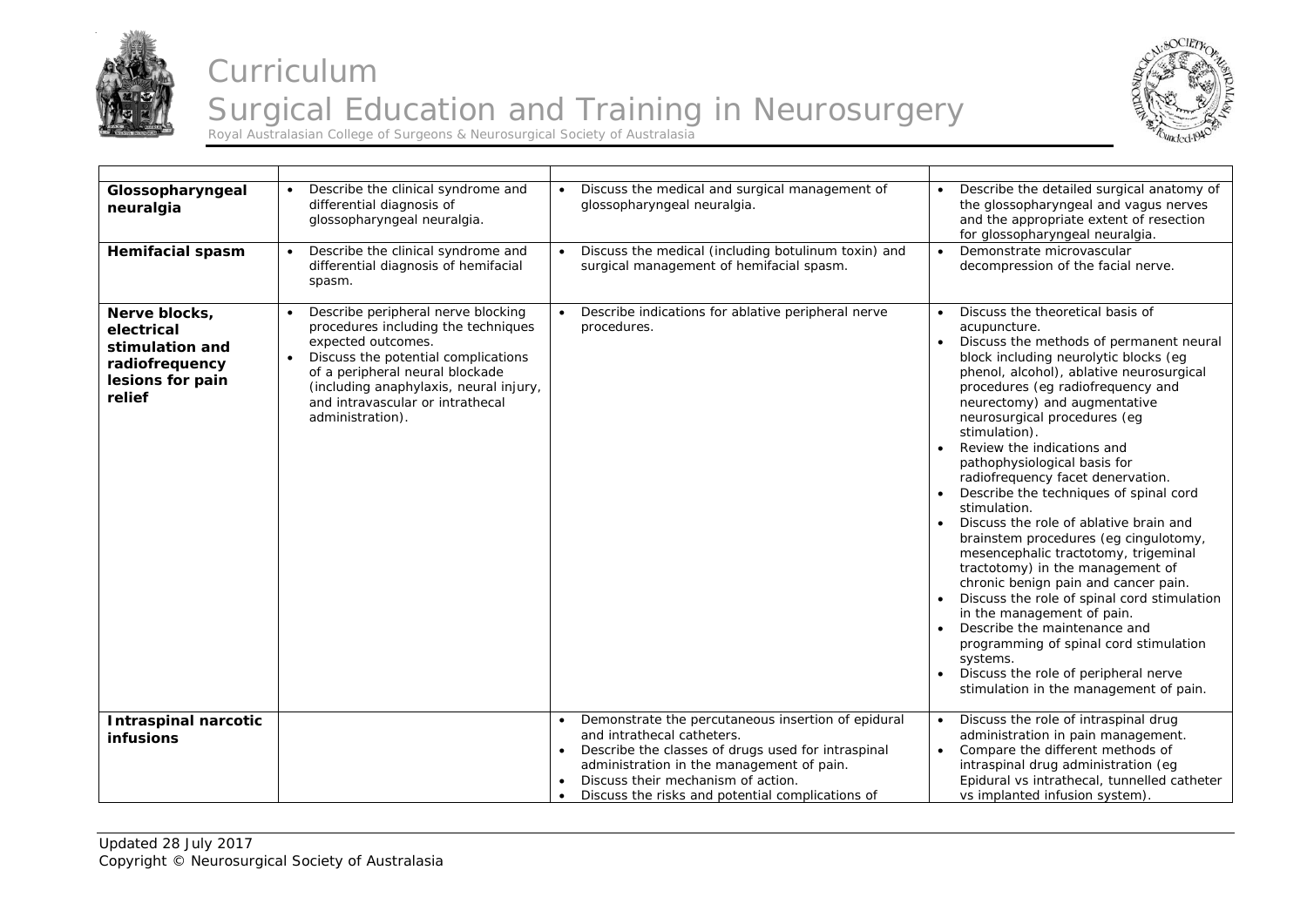



| Spinal cord ablative<br>procedures          |                                                                                                                                                                                                                                                                                                                                                            | intrathecal drug administration.<br>Discuss the indications for spinal cord ablative<br>procedures (eg DREZ lesions, cordotomy and<br>myelotomy) in the management of pain.                                                                                                               | Demonstrate the insertion of an<br>intraspinal drug infusion pump.<br>Describe the maintenance and<br>programming of spinal drug<br>administration systems.<br>Recognize and evaluate malfunctions of<br>intraspinal drug administration systems.<br>Describe the techniques of spinal cord<br>ablative procedures (eg DREZ lesions,<br>cordotomy and myelotomy).<br>Describe the role of DREZ lesioning in the<br>overall management of the patient with<br>deafferented pain.<br>Demonstrate the procedure of DREZ<br>lesioning including localization and lesion<br>generation in cases of root avulsion. |
|---------------------------------------------|------------------------------------------------------------------------------------------------------------------------------------------------------------------------------------------------------------------------------------------------------------------------------------------------------------------------------------------------------------|-------------------------------------------------------------------------------------------------------------------------------------------------------------------------------------------------------------------------------------------------------------------------------------------|--------------------------------------------------------------------------------------------------------------------------------------------------------------------------------------------------------------------------------------------------------------------------------------------------------------------------------------------------------------------------------------------------------------------------------------------------------------------------------------------------------------------------------------------------------------------------------------------------------------|
|                                             | SYLLABUS MODULE - PERIOPERATIVE CARE                                                                                                                                                                                                                                                                                                                       |                                                                                                                                                                                                                                                                                           |                                                                                                                                                                                                                                                                                                                                                                                                                                                                                                                                                                                                              |
|                                             | <b>Basic Learning Outcomes</b>                                                                                                                                                                                                                                                                                                                             | <b>Intermediate Learning Outcomes</b>                                                                                                                                                                                                                                                     | <b>Advanced Learning Outcomes</b>                                                                                                                                                                                                                                                                                                                                                                                                                                                                                                                                                                            |
| <b>History Examination</b>                  | Consistently demonstrate complete<br>history examination and appropriate<br>pre operative workup of all patients,<br>taking into account all body systems<br>and relevant personal and family<br>history.<br>Consistently demonstrate complete<br>and thorough history and<br>examination of neurological patients<br>presenting for surgery.<br>$\bullet$ |                                                                                                                                                                                                                                                                                           |                                                                                                                                                                                                                                                                                                                                                                                                                                                                                                                                                                                                              |
| <b>Blood coagulation</b><br>and transfusion | Demonstrate a knowledge of the<br>$\bullet$<br>coagulation pathways.<br>Describe the indications and<br>$\bullet$<br>complications of a blood, platelet<br>and plasma protein transfusion.<br>Describe the clinical principles for<br>$\bullet$                                                                                                            | Demonstrate knowledge of the<br>congenital/abnormalities for coagulopathies.<br>Discuss the indications and mechanisms and risks for<br>intra-operative blood salvage.<br>Discuss the indications and contra-indications for anti<br>coagulation and anti platelet usage in neurosurgical |                                                                                                                                                                                                                                                                                                                                                                                                                                                                                                                                                                                                              |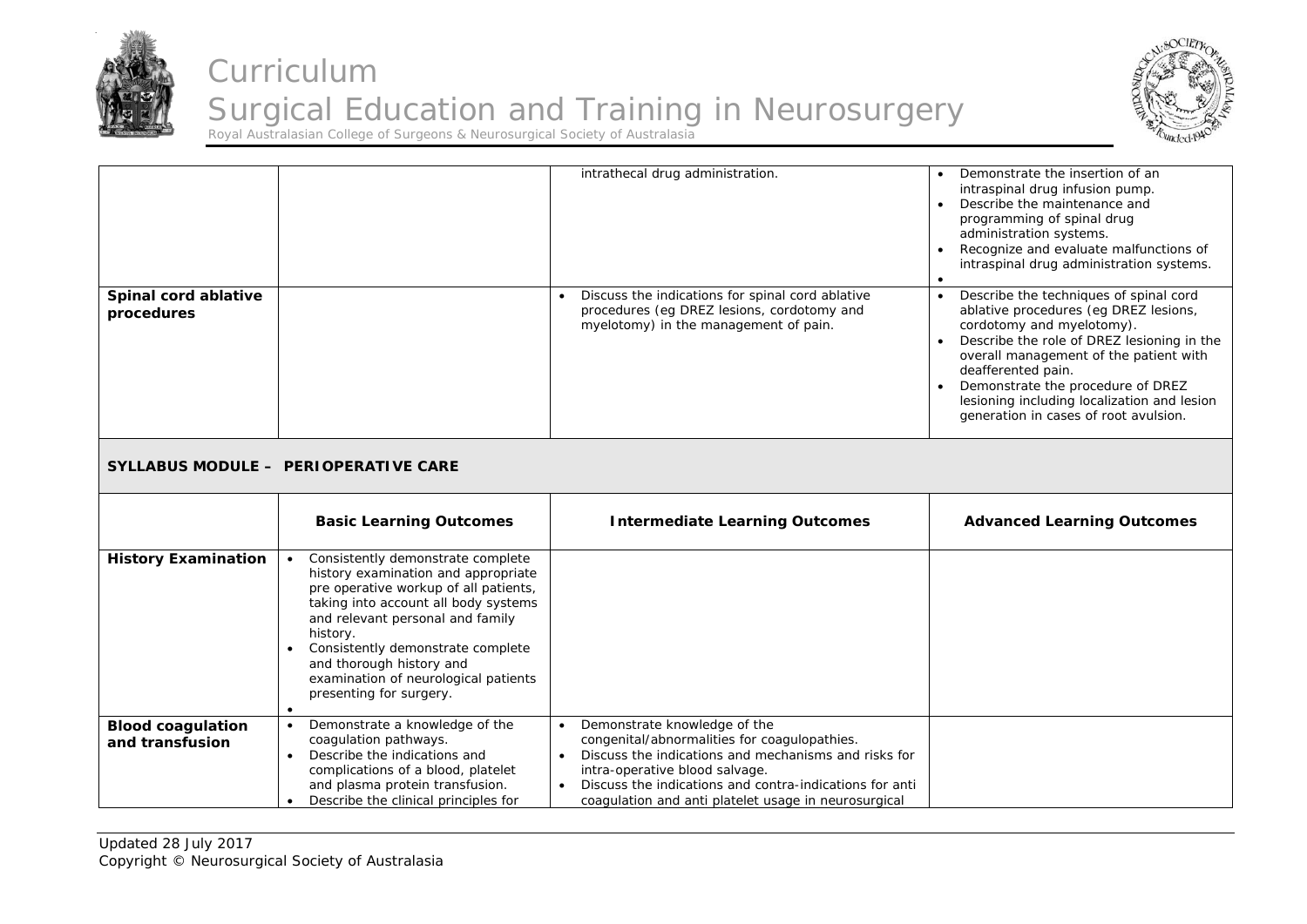



|                                                                   | safe transfusion including<br>appropriate laboratory testing.                                                                                                                                                                                                                                                                                                                                                                                                                                                                                                                                                      | patients.<br>Describe the diagnosis and treatment of disseminated<br>$\bullet$<br>common or severe coagulations (ie DIC). |  |
|-------------------------------------------------------------------|--------------------------------------------------------------------------------------------------------------------------------------------------------------------------------------------------------------------------------------------------------------------------------------------------------------------------------------------------------------------------------------------------------------------------------------------------------------------------------------------------------------------------------------------------------------------------------------------------------------------|---------------------------------------------------------------------------------------------------------------------------|--|
| D.V.T. and<br>pulmonary<br>embolism                               | Describe the pathophysiology of<br>$\bullet$<br>venous thrombosis and the general<br>predisposing factors for a DVT.<br>Discuss the specific risk factors in<br>neurosurgical patients.<br>Describe in detail the clinical<br>features and appropriate diagnostic<br>test and treatment of a DVT and<br>pulmonary embolism.<br>Discuss the clinical indications and<br>$\bullet$<br>trials for DVT Prophylaxis as it<br>relates to neurosurgery.                                                                                                                                                                   |                                                                                                                           |  |
| Fever in<br>neurosurgical<br>patients                             | Discuss in detail causes and<br>appropriate investigations for<br>neurosurgical patients.<br>Discuss in detail causes of fever in<br>$\bullet$<br>neurosurgical patients and how to<br>diagnosis a CNS.<br>Discuss the appropriate<br>investigations of a patient with a<br>fever and common organisms in<br>neurosurgical infection.<br>Discuss of the major class of modern<br>antibiobiotic, antimicrobial spectrum<br>and the associated side effects.<br>Discuss the use of CSF penetration<br>$\bullet$<br>of the above antibiotics.<br>Discuss the use of universal<br>precautions in preventing infection. |                                                                                                                           |  |
| <b>Acute Confusion in</b><br>the Peri Operative<br><b>Patient</b> | Discuss indication and risks<br>associated with medical therapy in<br>an agitated patient.<br>Demonstrate a knowledge of the<br>appropriate pharmacological agents<br>to manage a patient who is agitated.<br>Discuss the examination and                                                                                                                                                                                                                                                                                                                                                                          |                                                                                                                           |  |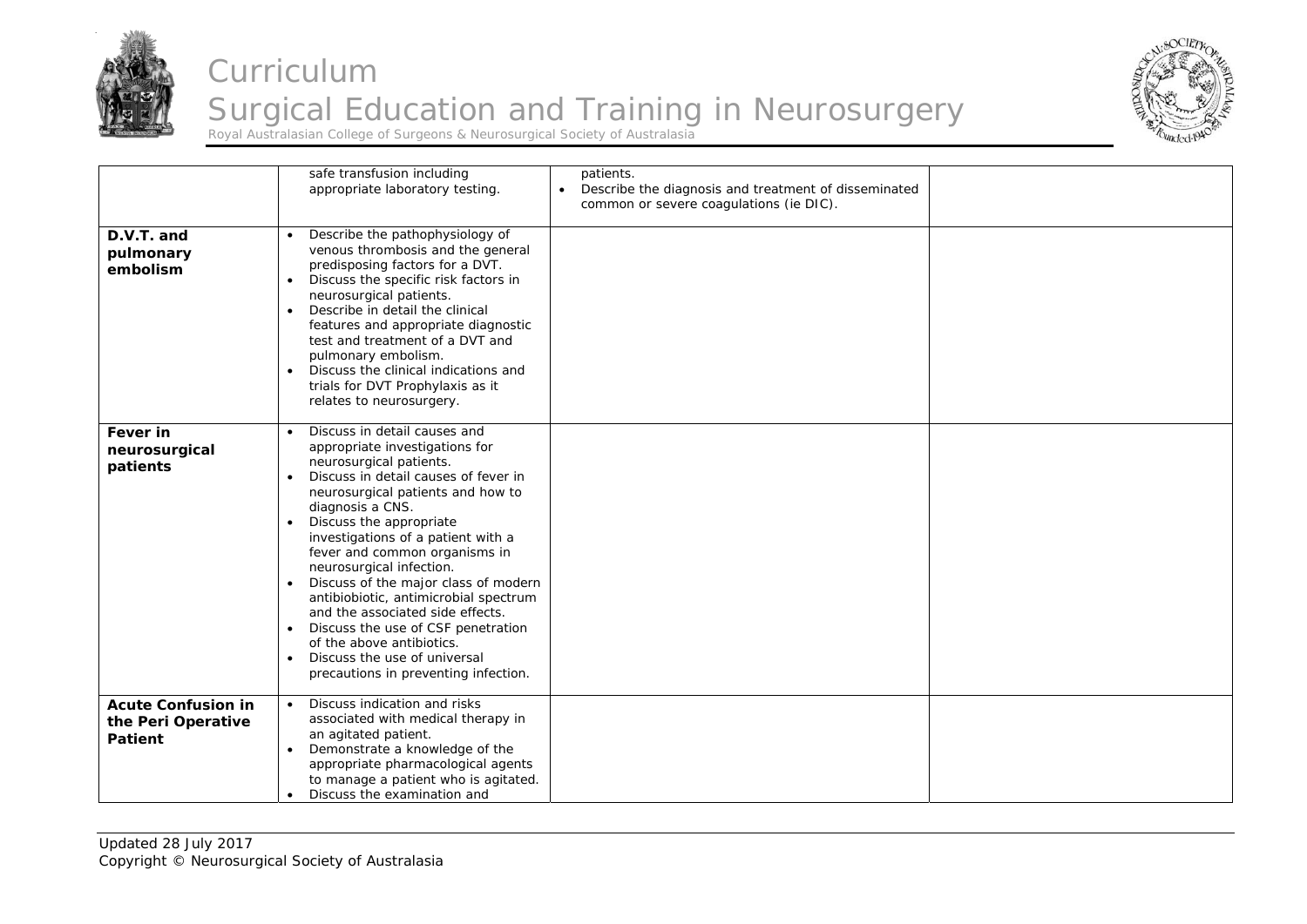



|                                                        | appropriate investigations of the<br>causes of confusion.<br>Demonstrate an ability to perform a<br>neurological examination in a<br>confused patient.                                                                                                                                                                                                                                                                       |                                                                                                                                                                                                                                                             |                                                                                                                                                                                                                                                                                                                                                           |
|--------------------------------------------------------|------------------------------------------------------------------------------------------------------------------------------------------------------------------------------------------------------------------------------------------------------------------------------------------------------------------------------------------------------------------------------------------------------------------------------|-------------------------------------------------------------------------------------------------------------------------------------------------------------------------------------------------------------------------------------------------------------|-----------------------------------------------------------------------------------------------------------------------------------------------------------------------------------------------------------------------------------------------------------------------------------------------------------------------------------------------------------|
| Perioperative                                          | Discuss the incidence and etiological<br>factors of seizures following a<br>craniotomy.<br>Describe the classification of<br>$\bullet$<br>seizures.<br>Discuss the knowledge of the<br>$\bullet$<br>common anti-epileptic medications<br>and their side effects.<br>Discuss the management of a<br>postoperative seizures and seizure<br>control in patients.<br>Discuss the use of anti-prophylactics<br>and their duration |                                                                                                                                                                                                                                                             |                                                                                                                                                                                                                                                                                                                                                           |
| <b>Informed consent</b><br>and medico-legal<br>aspects | Discuss in detail the concept of<br>$\bullet$<br>informed consent.<br>Demonstrate an ability to obtain<br>informed consent.<br>Demonstrate an ability to maintain<br>$\bullet$<br>accurate medical records.                                                                                                                                                                                                                  | Demonstrate an ability to interact effectively with a<br>patient and family members following a surgical<br>complication.                                                                                                                                   | Discuss the importance of tracking<br>morbidity, mortality and patient<br>outcomes.<br>Discuss the common causes of medical<br>malpractice and effective measures to<br>reduce risk.<br>Demonstrate an ability to maintain a<br>personal patient morbidity/mortality<br>outcome database.<br>Discuss current medico legal aspects of<br>informed consent. |
| <b>Persistent headache</b><br>after craniotomy         | Demonstrate an ability to perform a<br>neurological examination of a patient<br>with a head ache following a<br>craniotomy.<br>Discuss the appropriate investigation<br>in a patient with a postoperative<br>headache                                                                                                                                                                                                        | Discuss the incidence and etiological factors of<br>$\bullet$<br>headaches following a craniotomy.<br>Discuss the knowledge of the common analgesic<br>$\bullet$<br>medication and their side effects to manage a patient<br>with a postoperative headache. |                                                                                                                                                                                                                                                                                                                                                           |
| <b>Intracranial</b><br>Hypertension                    | Describe the pathophysiology of<br>intracranial hypertension.                                                                                                                                                                                                                                                                                                                                                                | Demonstrate an understanding of the appropriate<br>investigation to diagnosis with intracranial                                                                                                                                                             | $\bullet$<br>$\bullet$                                                                                                                                                                                                                                                                                                                                    |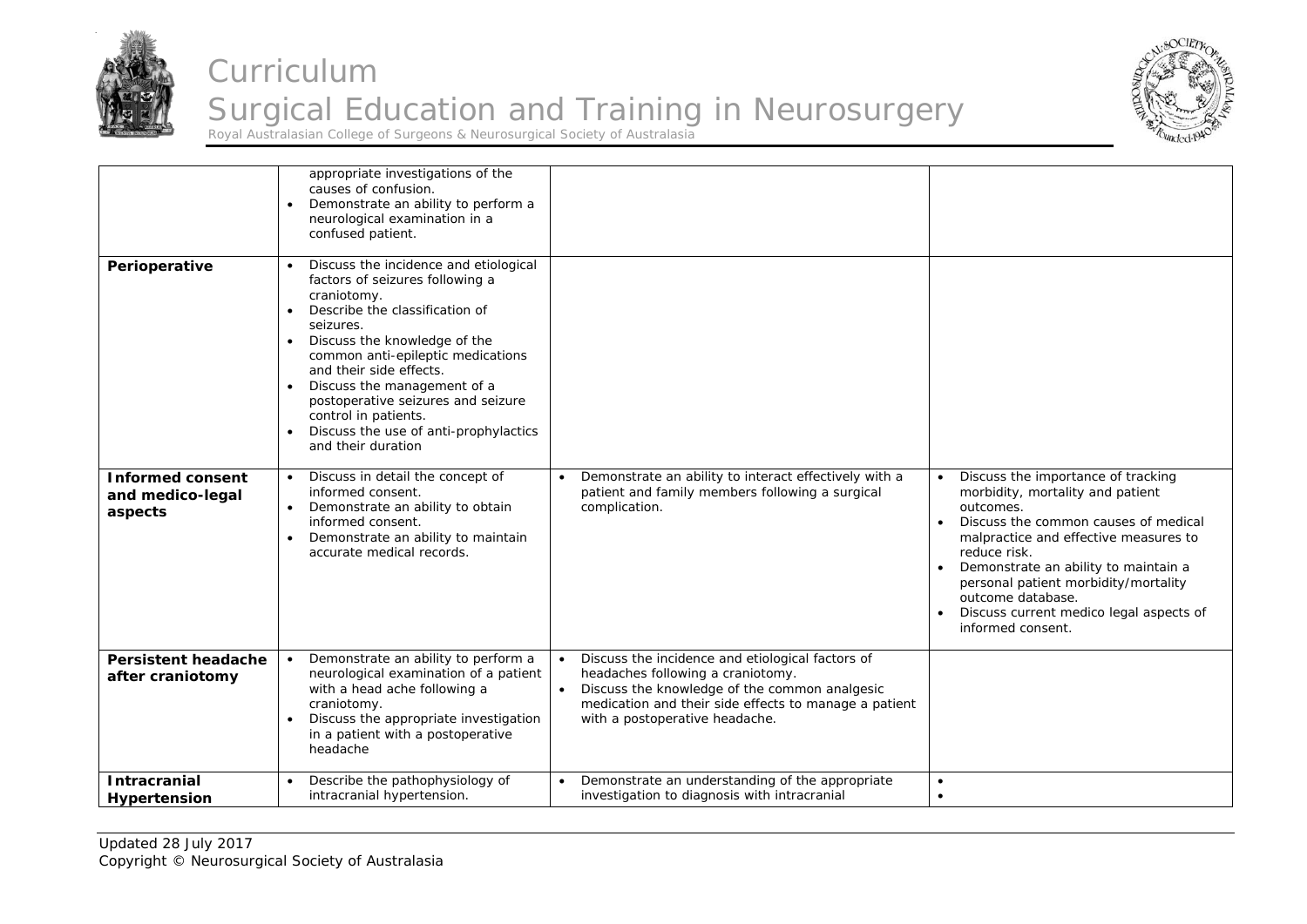



|                                                                                 | Demonstrate an understanding of<br>the clinical manifestation of<br>intracranial hypertension.<br>Demonstrate an ability to perform a<br>clinical examination and direct<br>emergency management on a<br>patient with intracranial<br>hypertension. Describe in detail the<br>relationship between intracranial<br>hypertension and cerebral perfusion<br>and the appropriate management.<br>Demonstrate an understanding of<br>the symptoms and signs suggestive<br>of raised intracranial hypertension.                                                                                                                                                                                              | hypertension.<br>Demonstrate the treatment options for the various<br>$\bullet$<br>causes of intracranial hypertension.<br>Discuss the common conditions that cause sodium<br>$\bullet$<br>abnormalities.<br>Discuss the risks and roles of ventricular puncture<br>$\bullet$<br>and lumbar puncture in the presence of intracranial<br>hypertension. | Demonstrate emergency ventriculostomy.<br>Describe placement of emergency burr<br>holes.<br>Discuss in detail the role of<br>$\bullet$<br>decompressive craniotomy and perform<br>this proficiently when appropriate. |
|---------------------------------------------------------------------------------|--------------------------------------------------------------------------------------------------------------------------------------------------------------------------------------------------------------------------------------------------------------------------------------------------------------------------------------------------------------------------------------------------------------------------------------------------------------------------------------------------------------------------------------------------------------------------------------------------------------------------------------------------------------------------------------------------------|-------------------------------------------------------------------------------------------------------------------------------------------------------------------------------------------------------------------------------------------------------------------------------------------------------------------------------------------------------|-----------------------------------------------------------------------------------------------------------------------------------------------------------------------------------------------------------------------|
| Epilepsy after<br>craniotomy                                                    |                                                                                                                                                                                                                                                                                                                                                                                                                                                                                                                                                                                                                                                                                                        | Discuss the role of prophylactic antiepileptic<br>medication.                                                                                                                                                                                                                                                                                         | Demonstrate the diagnosis of<br>pseudoseizures and discuss the use and<br>limitations of EEG's.<br>Discuss the role and controversies<br>associated with prophylactic medication.                                     |
| Management of peri<br>operative fluid,<br>electrolyte and<br>circulatory status | Demonstrate the management and<br>diagnosis of circulation disorders.<br>Post operative fluid requirements in<br>neurosurgical patients.<br>Identification and management of<br>hyponaraemia, cerebral salt wasting<br>and diabetes inc.<br>Describe the pathophysiology of<br>hypertension.<br>Discuss the etiological causes of<br>$\bullet$<br>hypertension.<br>Demonstrate a detailed knowledge<br>of hemodynamic monitoring.<br>Demonstrate detailed understanding<br>of water and electrolyte including<br>fluid balances and losses.<br>Discuss why sodium, magnesium<br>and water balance are particularly<br>important.<br>Demonstrate a knowledge of the<br>physiology of the hypothalamic - | Demonstrate knowledge of the etiological cause of DI.<br>$\bullet$<br>Demonstrate an ability to diagnosis DI.<br>$\bullet$                                                                                                                                                                                                                            |                                                                                                                                                                                                                       |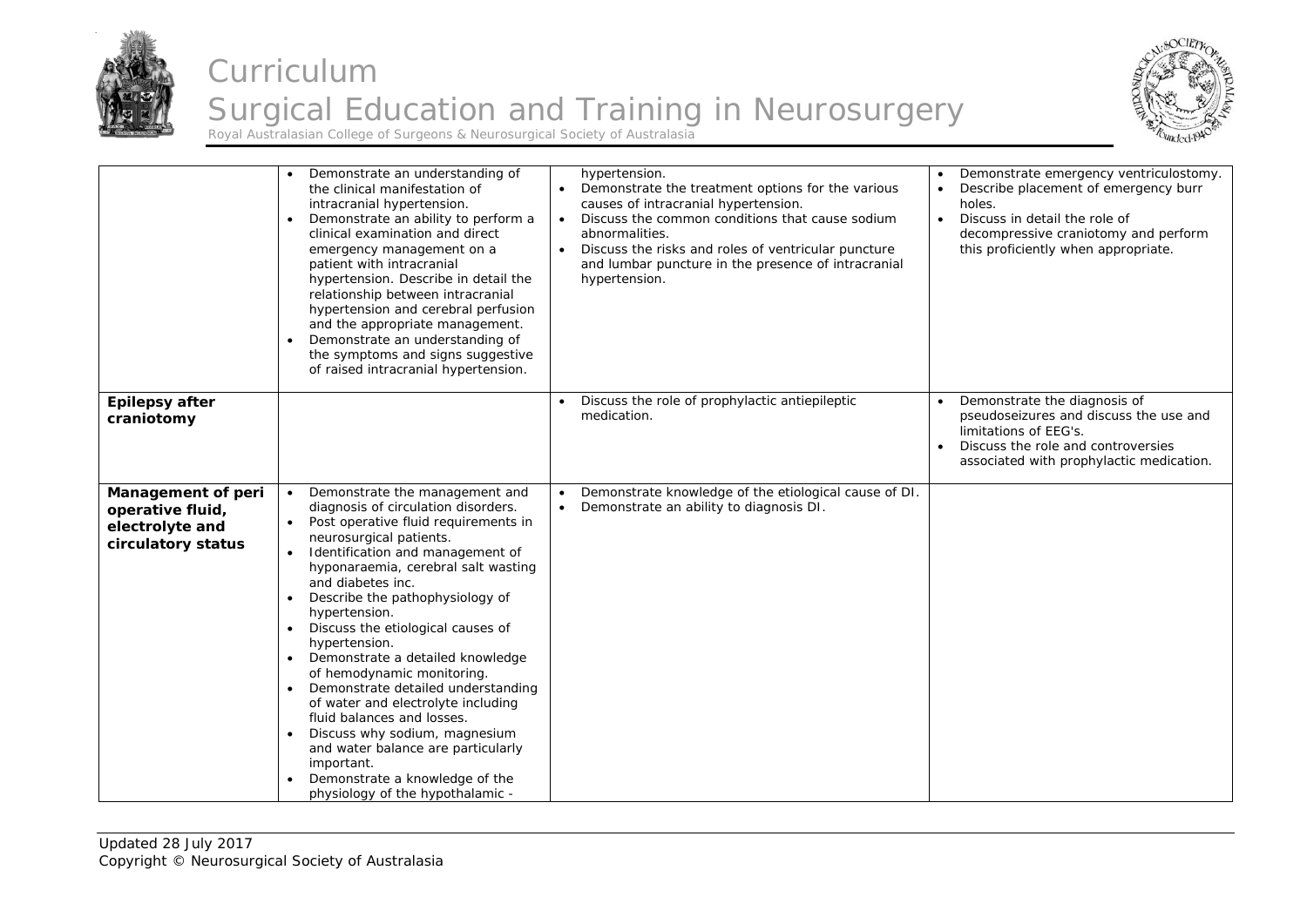



|                                                                         | pituitary axis.<br>Discuss the principle<br>$\bullet$<br>physiology/pathophysiology of water<br>balance.<br>Discuss the role of mannitol and<br>diuretics in neurosurgery and<br>problems associated with this.                                                                                                                                                                                                                                                                                                 |                                                                                                                                                                                                                                                                                 |                                                                                                                                                                                                                                                                                                                               |
|-------------------------------------------------------------------------|-----------------------------------------------------------------------------------------------------------------------------------------------------------------------------------------------------------------------------------------------------------------------------------------------------------------------------------------------------------------------------------------------------------------------------------------------------------------------------------------------------------------|---------------------------------------------------------------------------------------------------------------------------------------------------------------------------------------------------------------------------------------------------------------------------------|-------------------------------------------------------------------------------------------------------------------------------------------------------------------------------------------------------------------------------------------------------------------------------------------------------------------------------|
| Peri Operative<br><b>Steriod Use</b>                                    |                                                                                                                                                                                                                                                                                                                                                                                                                                                                                                                 | Discuss the indications, benefits and risks for<br>$\bullet$<br>perioperative steroid use.                                                                                                                                                                                      | $\bullet$                                                                                                                                                                                                                                                                                                                     |
| <b>Principles of</b><br><b>Discharge Planning</b><br>and Rehabilitation | Demonstrate appropriate forward<br>planning in all patients.<br>Discuss in detail the principles of<br>$\bullet$<br>planning and post operative care as<br>it relates to discharge planning and<br>continuity of care.<br>Discuss the general principles of<br>rehabilitation.<br>Discuss in detail the neurobiological<br>process underlying functional brain<br>recovery.<br>Describe the principles of head<br>injury rehabilitation.<br>Describe who is the appropriate<br>person to give informed consent. | Describe the principles of spinal injury rehabilitation<br>and stroke rehabilitation                                                                                                                                                                                            | Demonstrate an ability to develop patient<br>focused rehabilitation goals and program<br>planning.<br>Demonstrate an ability to lead a<br>multidisciplinary rehabilitation team                                                                                                                                               |
| Diagnosis of brain<br>death                                             | Discuss the indications for brain<br>death.<br>Demonstrate the formal assessment<br>of brain death.                                                                                                                                                                                                                                                                                                                                                                                                             | Discuss the differences in regional and international<br>legislations relating to brain death.<br>Demonstrate an ability to examine a patient to<br>$\bullet$<br>determine brain death.<br>Demonstrate ability to interpret ancillary criteria fro<br>$\bullet$<br>brain death. | Demonstrate an ability to oversee junior<br>medical staff in the diagnosis of brain<br>death.<br>Discuss the issues associated with the<br>removal of life support.<br>Discuss potential perceived conflicts of<br>interest for neurosurgeons being involved<br>in organ donation and brain death<br>including morale issues. |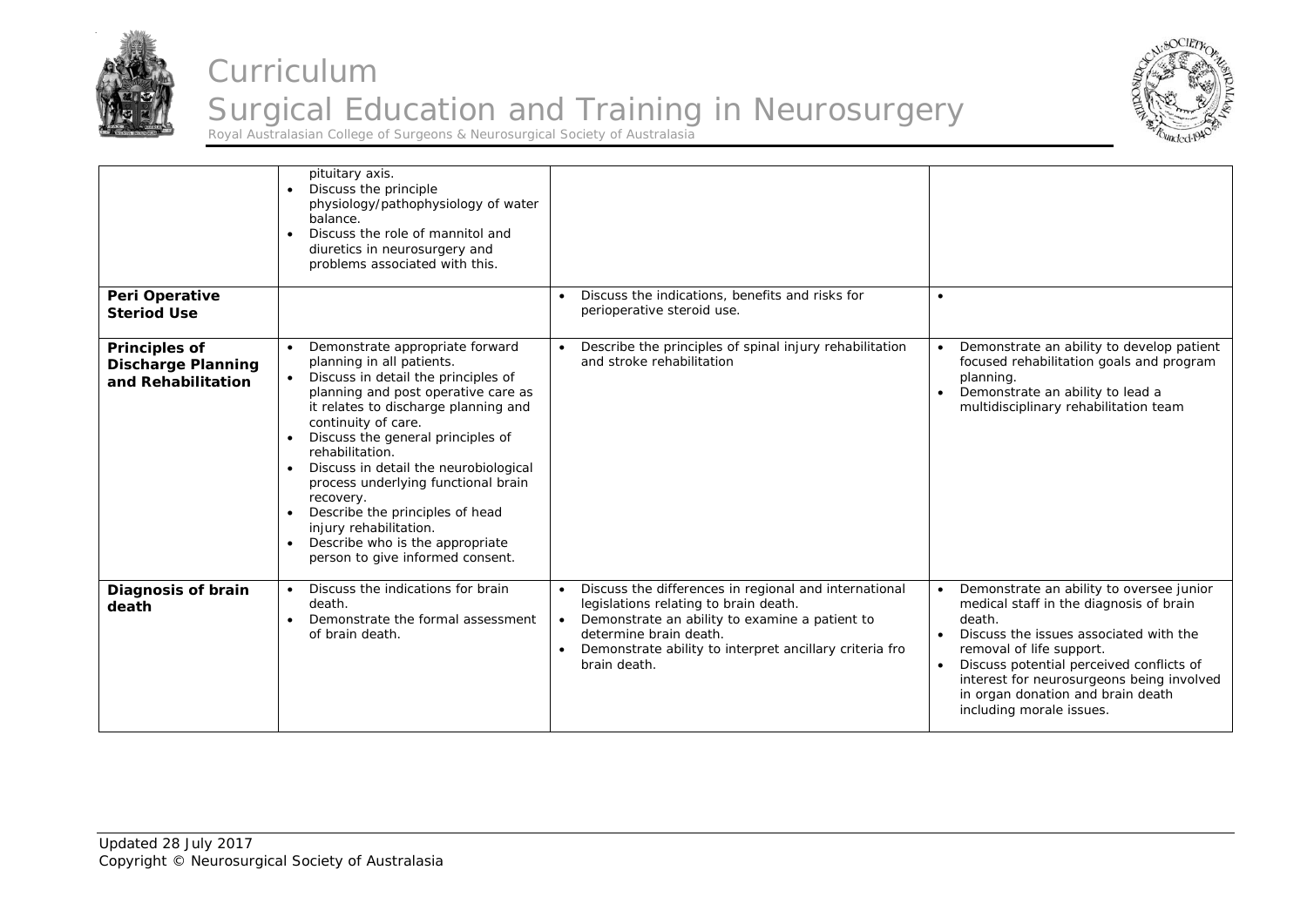



| SYLLABUS MODULE - PERIPHERAL NERVE                             |                                                                                                                                                                                                                                                                                                                                                                                                                                                                                                   |                                                                                                                                                                                                                                                                                                                                                                                                                                                                                                                                                                                                                                                                                                                                                                                                                            |                                                                                                                                                                                                                                                                                                                                                                                                                                                                                                                                                                                                                                                                                                                                                                                                                                                                                                                                                             |
|----------------------------------------------------------------|---------------------------------------------------------------------------------------------------------------------------------------------------------------------------------------------------------------------------------------------------------------------------------------------------------------------------------------------------------------------------------------------------------------------------------------------------------------------------------------------------|----------------------------------------------------------------------------------------------------------------------------------------------------------------------------------------------------------------------------------------------------------------------------------------------------------------------------------------------------------------------------------------------------------------------------------------------------------------------------------------------------------------------------------------------------------------------------------------------------------------------------------------------------------------------------------------------------------------------------------------------------------------------------------------------------------------------------|-------------------------------------------------------------------------------------------------------------------------------------------------------------------------------------------------------------------------------------------------------------------------------------------------------------------------------------------------------------------------------------------------------------------------------------------------------------------------------------------------------------------------------------------------------------------------------------------------------------------------------------------------------------------------------------------------------------------------------------------------------------------------------------------------------------------------------------------------------------------------------------------------------------------------------------------------------------|
|                                                                | <b>Basic Learning Outcomes</b>                                                                                                                                                                                                                                                                                                                                                                                                                                                                    | <b>Intermediate Learning Outcomes</b>                                                                                                                                                                                                                                                                                                                                                                                                                                                                                                                                                                                                                                                                                                                                                                                      | <b>Advanced Learning Outcomes</b>                                                                                                                                                                                                                                                                                                                                                                                                                                                                                                                                                                                                                                                                                                                                                                                                                                                                                                                           |
| Peripheral nerve<br>injuries and<br>entrapment<br>neuropathies | Discuss the classifications of<br>peripheral nerve injury.<br>Expertly demonstrate clinical<br>$\bullet$<br>examination of common peripheral<br>nerve lesions.<br>Describe the symptoms and signs of<br>$\bullet$<br>common entrapment neuropathies.<br>Describe the surgical treatment of<br>carpal tunnel syndrome and ulnar<br>nerve entrapment at the elbow.<br>Describe Wallerian degeneration.<br>$\bullet$<br>Describe the rating scale of motor<br>power.<br>Describe nerve regeneration. | Discuss the differential diagnosis and investigation of<br>entrapment neuropathies.<br>Discuss the operative and non-operative treatment of<br>$\bullet$<br>entrapment neuropathies.<br>Describe the procedure of peripheral nerve.<br>electrophysiological studies.<br>Describe the uses and limitations of<br>$\bullet$<br>electrophysiological studies in peripheral nerve<br>lesions.<br>Describe in detail the surgery of the common sites of<br>peripheral nerve entrapment.<br>Describe stretch injury, missile injury and avulsion<br>$\bullet$<br>injury: definition, non-operative management and<br>indications for surgery.<br>Discuss the optimal timing of surgery for peripheral<br>nerve injuries.<br>Discuss non-surgical peripheral neuropathies e.g.<br>brachial plexopathy, mono and polyneuropathies. | Discuss diagnostic features of the<br>uncommon entrapment neuropathies.<br>Expertly demonstrate the clinical<br>examination of uncommon peripheral<br>nerve lesions.<br>Describe the symptoms and signs of<br>uncommon entrapment neuropathies.<br>Describe in detail the surgery of the<br>uncommon sites of peripheral nerve<br>entrapment.<br>Describe the exposure of the brachial<br>plexus.<br>Describe the uses and limitations of intra-<br>operative electrophysiological nerve<br>evaluation.<br>Discuss the techniques of nerve repair<br>$\bullet$<br>and grafting.<br>Discuss in detail the surgical options for<br>decompression of the ulnar nerve at the<br>elbow.<br>Interpret electrophysiological studies of<br>the common entrapment neuropathies.<br>Independently perform decompression of<br>entrapment neuropathies.<br>Demonstrate exposure of the brachial<br>plexus.<br>Demonstrate nerve repair techniques and<br>nerve grafts. |
| <b>Autonomic nervous</b><br>system disorders                   | Discuss the clinical features of a<br>patient with hyperhidrosis.<br>٠                                                                                                                                                                                                                                                                                                                                                                                                                            | Describe the various conditions for which<br>sympathectomy could be considered therapeutic.<br>Discuss the risks and complications of<br>$\bullet$<br>sympathectomy.                                                                                                                                                                                                                                                                                                                                                                                                                                                                                                                                                                                                                                                       | Describe the surgical approaches for an<br>upper thoracic sympathectomy.<br>Demonstrate an upper thoracic<br>$\bullet$<br>sympathectomy.                                                                                                                                                                                                                                                                                                                                                                                                                                                                                                                                                                                                                                                                                                                                                                                                                    |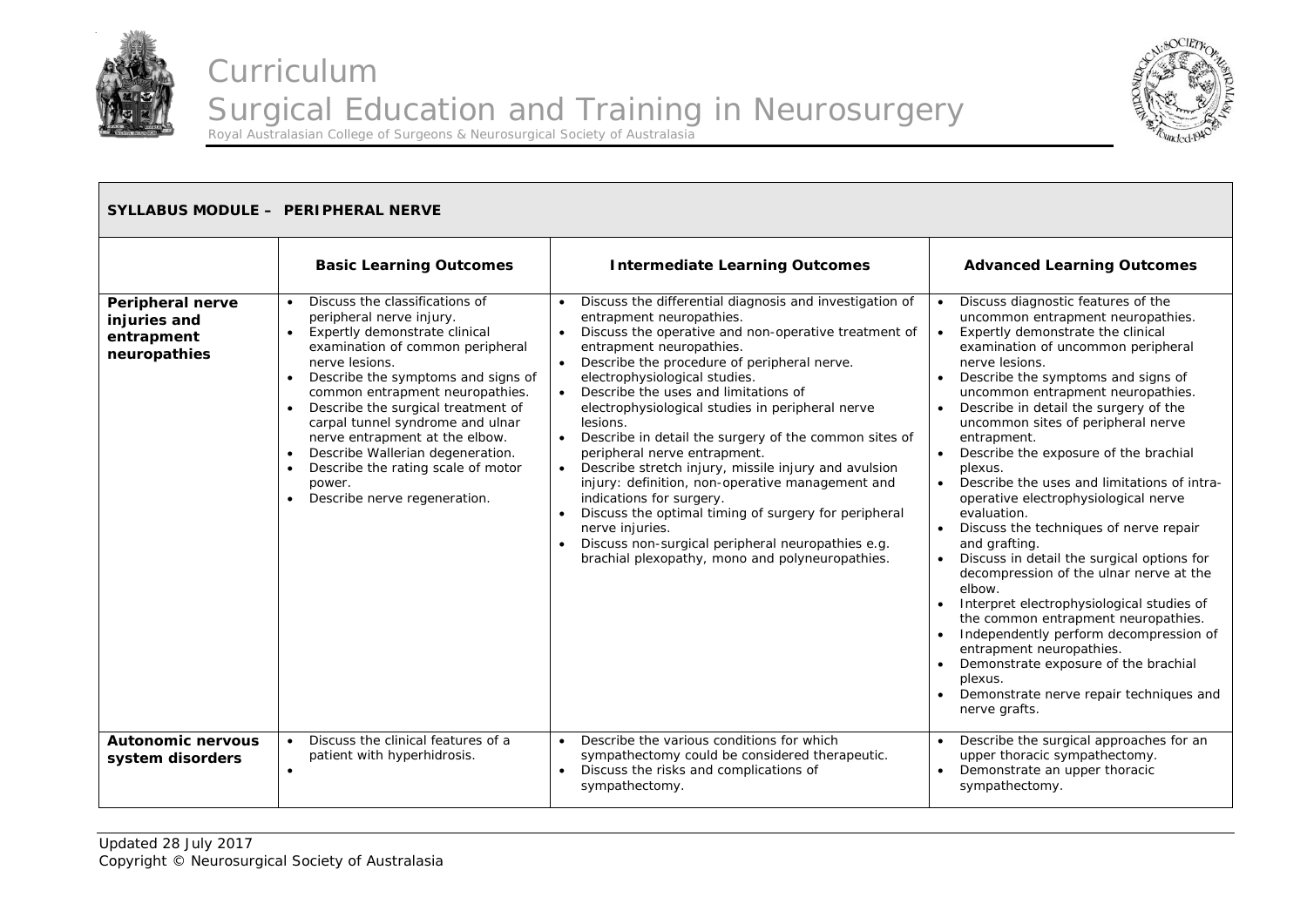



| Neoplasms of<br>peripheral nerves                            | Describe the classification of<br>peripheral nerve tumours and their<br>relationship to neurofibromatosis.<br>Describe the clinical presentation,<br>$\bullet$<br>epidemiology and natural history of<br>peripheral nerve tumours.<br>Demonstrate the clinical assessment<br>$\bullet$<br>of a patient with peripheral nerve<br>tumour.                                                                                                                                                                                                                                                                                                                     | Describe the gross and microscopic pathological<br>features of peripheral nerve tumours.<br>Identify the diagnostic radiological features for<br>$\bullet$<br>peripheral nerve tumours. | Describe the operative and non-operative<br>management of a patient with a<br>peripheral nerve tumour.<br>Demonstrate the exposure of a peripheral<br>nerve tumour.<br>Independently perform the resection of a<br>$\bullet$<br>peripheral nerve tumour with appropriate<br>reconstruction.<br>Discuss the treatment options for a<br>$\bullet$<br>malignant peripheral nerve tumour.      |
|--------------------------------------------------------------|-------------------------------------------------------------------------------------------------------------------------------------------------------------------------------------------------------------------------------------------------------------------------------------------------------------------------------------------------------------------------------------------------------------------------------------------------------------------------------------------------------------------------------------------------------------------------------------------------------------------------------------------------------------|-----------------------------------------------------------------------------------------------------------------------------------------------------------------------------------------|--------------------------------------------------------------------------------------------------------------------------------------------------------------------------------------------------------------------------------------------------------------------------------------------------------------------------------------------------------------------------------------------|
|                                                              | <b>SYLLABUS MODULE - PSYCHIATRY AND NEUROPSYCHOLOGY</b>                                                                                                                                                                                                                                                                                                                                                                                                                                                                                                                                                                                                     |                                                                                                                                                                                         |                                                                                                                                                                                                                                                                                                                                                                                            |
|                                                              | <b>Basic Learning Outcomes</b>                                                                                                                                                                                                                                                                                                                                                                                                                                                                                                                                                                                                                              | <b>Intermediate Learning Outcomes</b>                                                                                                                                                   | <b>Advanced Learning Outcomes</b>                                                                                                                                                                                                                                                                                                                                                          |
| <b>Abnormal Illness</b><br><b>Behaviour</b>                  | Describe the features of abnormal<br>illness behaviour (including not only<br>the problems of patients with bodily<br>symptoms for which no adequate<br>organic cause can be found, but also<br>those who deny the presence of<br>disease which is obvious to others).<br>Define acute confusional state.<br>$\bullet$<br>Discuss the assessment, differential<br>$\bullet$<br>diagnosis and investigation of an<br>acutely confused patient.<br>Define dementia.<br>$\bullet$<br>Discuss the assessment, differential<br>$\bullet$<br>diagnosis and investigation of a<br>patient with dementia.<br>Identify treatable causes of<br>$\bullet$<br>dementia. | Define and discuss the commonly used terms<br>including somatisation, hypochondriasis, hysteria,<br>conversion disorder, malingering, chronic fatigue<br>syndrome.                      | Describe in detail the bio-psycho-social<br>model of abnormal illness behaviour.<br>Describe in detail how the features of<br>$\bullet$<br>abnormal illness behaviour impacts on<br>the management of chronic pain.<br>Describe medicolegal implications of<br>abnormal pain behaviour and incorporate<br>this in a meaningful and constructive way<br>in medical assessments and reports. |
| <b>Principles of</b><br>Neuropsychological<br><b>Testing</b> | Discuss the use of<br>neuropsychological testing and its<br>application to the following areas:<br>General intellectual ability<br>$\bullet$<br>Reasoning and problem solving<br>ability                                                                                                                                                                                                                                                                                                                                                                                                                                                                    |                                                                                                                                                                                         | Describe examples of neuropsychological<br>sequelae that commonly occur after brain<br>injury.                                                                                                                                                                                                                                                                                             |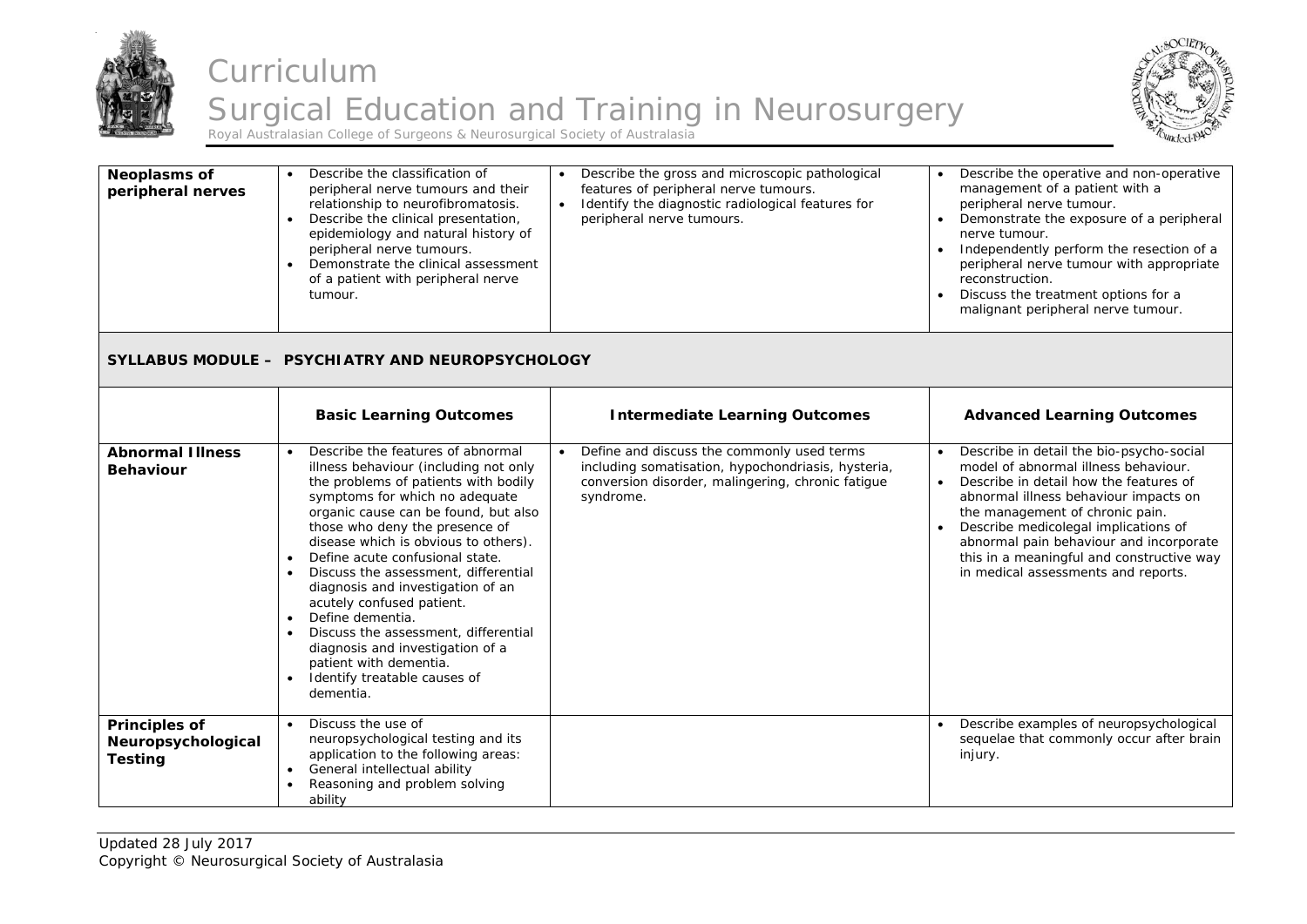



|                           | Receptive and expressive language<br>ability<br>Visuoperceptual and<br>$\bullet$<br>visuoconstructional ability<br>Speed of information processing<br>$\bullet$<br>Attention and concentration<br>Memory and learning<br>Executive functioning (i.e. problem<br>identification, goal formulation,<br>generation of alternative responses,<br>choosing and initiating responses,<br>planning and organising, monitoring<br>and regulating responses)<br>Describe the testing instruments<br>$\bullet$<br>that can be used to assess a<br>patient's cognitive functioning.<br>Describe the testing instruments<br>that can be used in<br>neuropsychological testing. |                                                                                                                                                                                                                          |                                                                                                                                                                                                                                                                                                                                                                                                                                                                                                                                                                                                            |
|---------------------------|--------------------------------------------------------------------------------------------------------------------------------------------------------------------------------------------------------------------------------------------------------------------------------------------------------------------------------------------------------------------------------------------------------------------------------------------------------------------------------------------------------------------------------------------------------------------------------------------------------------------------------------------------------------------|--------------------------------------------------------------------------------------------------------------------------------------------------------------------------------------------------------------------------|------------------------------------------------------------------------------------------------------------------------------------------------------------------------------------------------------------------------------------------------------------------------------------------------------------------------------------------------------------------------------------------------------------------------------------------------------------------------------------------------------------------------------------------------------------------------------------------------------------|
| Psychiatric<br>Evaluation | Describe the principles of a<br>psychiatric evaluation and<br>formulation of a diagnosis.<br>Discuss the clinical uses of sedative<br>drugs, particularly benzodiazepines<br>(uses, limitations and dependence.)<br>Discuss the uses, indications and<br>$\bullet$<br>classification of psychotropic drugs.<br>Discuss features and management of<br>drug dependency.                                                                                                                                                                                                                                                                                              | Discuss the application of the DSM IV. Describe the<br>$\bullet$<br>general structure of this text.<br>Describe the Multiaxial Assessment Classification<br>(Axis I-V) and clinical application of the DSM IV<br>system. | Define the following conditions:<br><b>Depressive Disorders</b><br>$\bullet$<br>Anxiety Disorders (including post<br>traumatic stress disorder)<br><b>Conversion Disorder</b><br>$\bullet$<br>Somatoform Disorders<br><b>Personality Disorders</b><br>$\bullet$<br>Pain disorder<br>Adjustment disorders<br>Psychological Factors Affecting Medical<br>Condition<br>Discuss pharmacology of antidepressant<br>medication. Describe indications and side<br>effects of tricyclics, MAO Inhibitors and<br>serotonin selective reuptake inhibitors<br>(SSRIs)<br>http://www.biopsychiatry.com/options.ht<br>m |
| <b>Psychosurgery</b>      | Discuss the history of<br>psychosurgery.<br>Discuss the impact of Egas Moniz in                                                                                                                                                                                                                                                                                                                                                                                                                                                                                                                                                                                    |                                                                                                                                                                                                                          | Describe the anatomical lesions for<br>different psychiatric conditions.<br>Discuss the effectiveness of surgery in                                                                                                                                                                                                                                                                                                                                                                                                                                                                                        |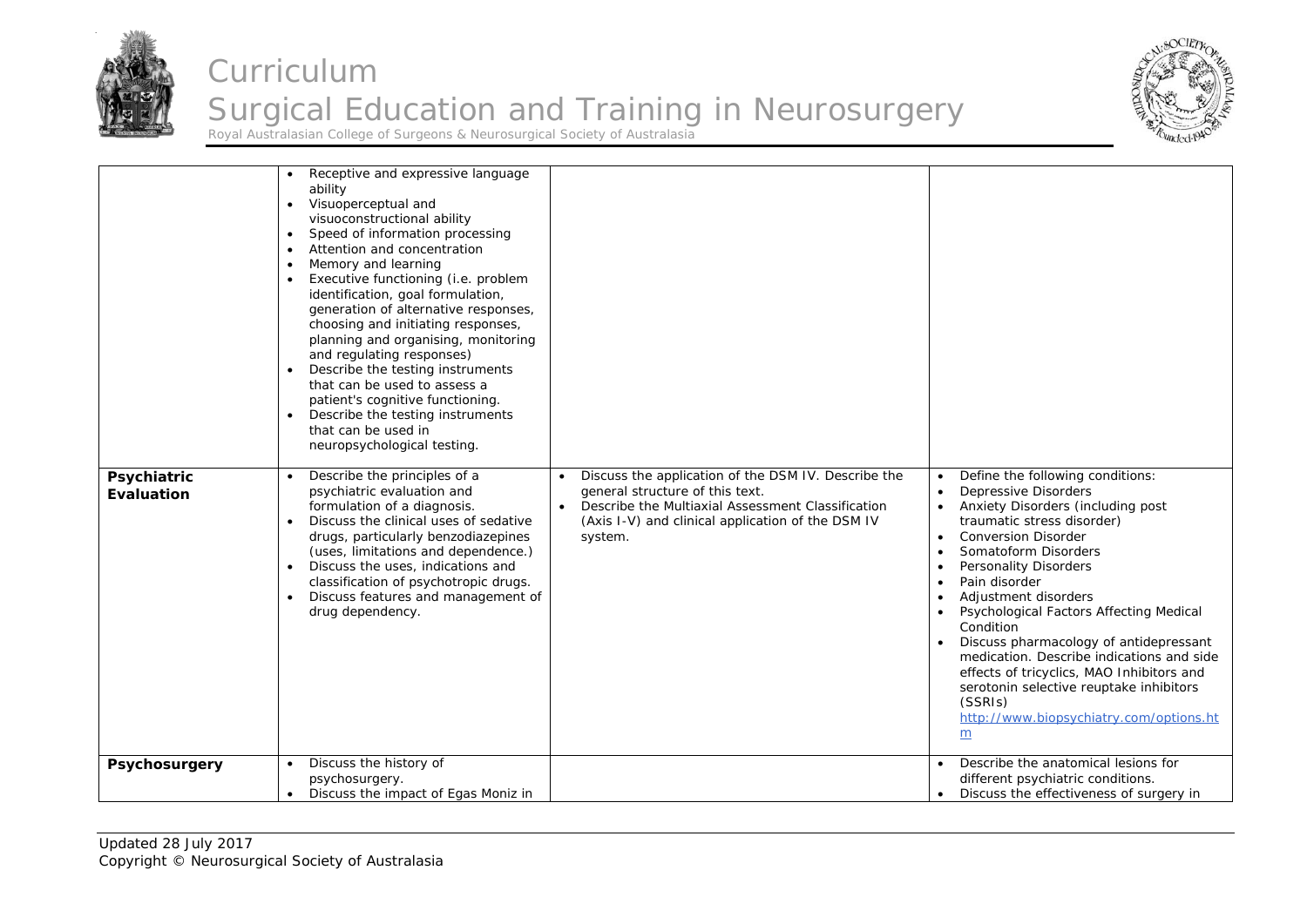



neurosurgery. The treatment of depression. . Discuss in detail local legislation regarding psychosurgery. **SYLLABUS MODULE – SPINAL SURGERY Basic Learning Outcomes Communist Club Communist Learning Outcomes Advanced Learning Outcomes Operative Spinal Surgery**   $\bullet$  Refer to the Operative Surgery syllabus module of the curriculum. . Refer to the Operative Surgery syllabus module of the curriculum. . Refer to the Operative Surgery syllabus module of the curriculum. **Anatomy e** Refer to the Anatomy syllabus module curriculum. ۰ Refer to the Anatomy syllabus module curriculum.  $\|\cdot\|$  Refer to the Anatomy syllabus module curriculum. **General CENER I** Demonstrate history acquisition and detailed physical examination on patients with spinal disorders.  $\bullet$  Demonstrate the normal anatomical features of plain cervical xrays, CT scans and MRI scans of the cervical, thoracic and lumbar regions. Discuss the management of postoperative complications of spinal surgery including hematoma, infection, spinal fluid leak, new neurologic deficit.  $\bullet$  Define the terms spondylosis, spondylolysis and spondylolisthesis.  $\bullet$  Describe the clinical assessment and differential diagnosis spinal pain. • Define spinal stability and describe how it is most appropriately assessed. ۰ Demonstrate the expected agerelated changes not indicative of significant spinal pathology in elderly patients on plain cervical xrays, CT scans and MRI scans of the cervical, thoracic and lumbar regions. . Describe the indications and limitations of spinal surgery to relief different types of neurological deficit (spinal cord, cauda equine and nerve root).  $\bullet$  Describe the indications and limitations of spinal surgery to relief different pain syndromes. . Discuss in detail the management options for patients in whom spinal surgery has failed to relieve symptoms  $\bullet$  Describe the differences between spinal fusion and spinal instrumentation, and the indications, risks and limitations of each. . Discuss the indications for, and physiology of, intraoperative spinal cord monitoring.  $\bullet$  Describe the management options for intraoperative and postoperative cerebrospinal fluid leaks. ۰ Discuss the role of rehabilitation in patients with spinal disorders. Describe the technical aspects and limitations of intraoperative spinal cord monitoring. **Biomechanics and**  Describe in detail the normal **Discuss** the biomechanics of the craniocervical **Discuss the concepts of load bearing**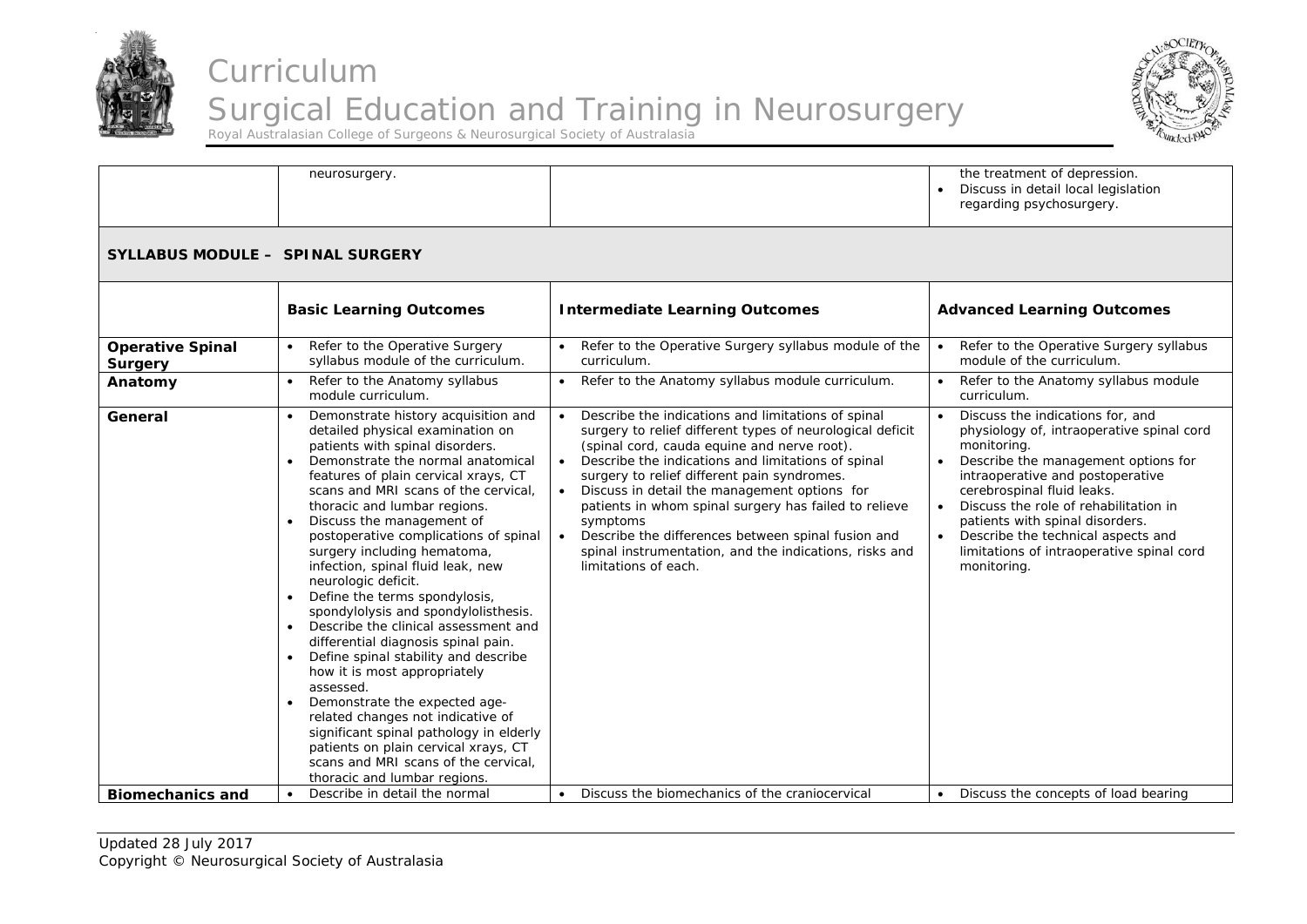



| kinematics of the<br>spine                    | movements of the vertebral column<br>at each level.<br>Describe the normal alignment of<br>$\bullet$<br>the vertebral column.<br>Discuss the factors responsible for<br>stability of the spinal column.                                                                                                                                                                                                                                                                                                                                                                                                                                                                                                                                                                                                            | junction, cervical spine and thoracolumbar and<br>lumbar spine.<br>Discuss the concepts of motion of the vertebral<br>$\bullet$<br>column including instantaneous axis of rotation.                                                                                                                                                                                                                                                                                                                                                                                                                                                                                                                                                                                                                                                                                     | relative to each section of the vertebral<br>column.<br>Discuss the effects of abnormal loading<br>on individual spinal components such as<br>vertebrae, discs and ligaments.<br>Discuss the biomechanical consequences<br>of common procedures such as<br>laminectomy.                                                                                                                                                                                                                                                                                                                                                                                                                                                                                    |
|-----------------------------------------------|--------------------------------------------------------------------------------------------------------------------------------------------------------------------------------------------------------------------------------------------------------------------------------------------------------------------------------------------------------------------------------------------------------------------------------------------------------------------------------------------------------------------------------------------------------------------------------------------------------------------------------------------------------------------------------------------------------------------------------------------------------------------------------------------------------------------|-------------------------------------------------------------------------------------------------------------------------------------------------------------------------------------------------------------------------------------------------------------------------------------------------------------------------------------------------------------------------------------------------------------------------------------------------------------------------------------------------------------------------------------------------------------------------------------------------------------------------------------------------------------------------------------------------------------------------------------------------------------------------------------------------------------------------------------------------------------------------|------------------------------------------------------------------------------------------------------------------------------------------------------------------------------------------------------------------------------------------------------------------------------------------------------------------------------------------------------------------------------------------------------------------------------------------------------------------------------------------------------------------------------------------------------------------------------------------------------------------------------------------------------------------------------------------------------------------------------------------------------------|
| Degenerative and<br>inflammatory<br>disorders | Describe in detail the clinical<br>$\bullet$<br>features of neurological compression<br>syndromes of the spine including<br>radiculopathy, myelopathy, cauda<br>equina compression and neurogenic<br>claudication.<br>Discuss the importance and relative<br>urgencies of the various compressive<br>syndromes especially cauda equina<br>syndrome.<br>Discuss the differential diagnosis of<br>cervical, thoracic, and lumbar pain.<br>Discuss the effects of rheumatoid<br>arthritis on the spine.<br>Describe the indications for cervical,<br>thoracic and lumbar discectomy.<br>Demonstrate the expected age-<br>related changes not indicative of<br>significant spinal pathology in elderly<br>patients on plain cervical xrays, CT<br>scans and MRI scans of the cervical,<br>thoracic and lumbar regions. | Discuss the theories of spinal stability eg Punjabi and<br>$\bullet$<br>White, Denis and AO classification.<br>Compare and contrast indications for anterior and<br>$\bullet$<br>posterior approaches to the cervical spine for the<br>treatment of herniated cervical discs, spondylosis,<br>and instability.<br>Compare and contrast the indications for anterior<br>$\bullet$<br>cervical discectomy with and without anterior<br>interbody fusion.<br>Describe the pathological and radiological features of<br>OPLL and DISH.<br>Discuss the management options of degenerative<br>$\bullet$<br>lumbar spondylolisthesis in association with canal<br>stenosis.<br>Discuss the clinical features, pathological findings and<br>management of osteoporosis.<br>Discuss the appropriate radiological investigations for<br>patients with degenerative spine disease. | Discuss the role of corpectomy in the<br>$\bullet$<br>management of cervical disorders.<br>Discuss the management of rheumatoid<br>cervical disease and describe factors<br>which make it different from the<br>management of non-rheumatoid disease.<br>Discuss the clinical features and<br>$\bullet$<br>management of ankylosing spondylitis.<br>Compare and contrast the various<br>approaches to a herniated thoracic disc.<br>Discuss the indications for lumbar fusion<br>for iatrogenic disease and degenerative<br>disease.<br>Discuss the controversies surrounding the<br>management of asymptomatic<br>radiological cord compression from<br>degenerative disease.<br>Discuss the controversies surrounding<br>kyphoplasty and vertebroplasty. |
| <b>Trauma</b>                                 | Describe in detail the clinical<br>$\bullet$<br>features and pathophysiology of<br>spinal cord injury including complete<br>and incomplete injury, anterior cord<br>injury, central cord injury, Brown-<br>Sequard injury, cruciate paralysis,<br>conus syndrome and sacral sparing.<br>Describe the early management of<br>spine and spinal cord injured<br>patients including immobilization,<br>traction, reduction, appropriate<br>radiographic studies and medical                                                                                                                                                                                                                                                                                                                                            | Classify fractures, dislocations, and ligament injuries<br>of the craniocervical region, subaxial cervical spine,<br>thoracic, thoracolumbar junction, lumbar and sacral<br>spine.<br>Discuss the indications for surgical management of<br>spinal instability.<br>Discuss briefly the concept of grading schemes for<br>spinal cord injury and myelopathy.<br>Discuss the indications, uses and relative<br>effectiveness of common spinal orthoses.<br>Discuss the degree of segmental and regional<br>immobilization different spinal orthoses provide.                                                                                                                                                                                                                                                                                                              | Discuss the indications for types of<br>imaging and re-imaging.<br>Discuss the implications for the<br>management of trauma in the presence<br>of ankylosing spondylitis.<br>Discuss the pathogenesis, clinical<br>presentation and management options for<br>post traumatic syringomyelia.<br>Demonstrate the placement and<br>management of cranial traction devices<br>for reduction and immobilization of the<br>unstable cervical spine.                                                                                                                                                                                                                                                                                                              |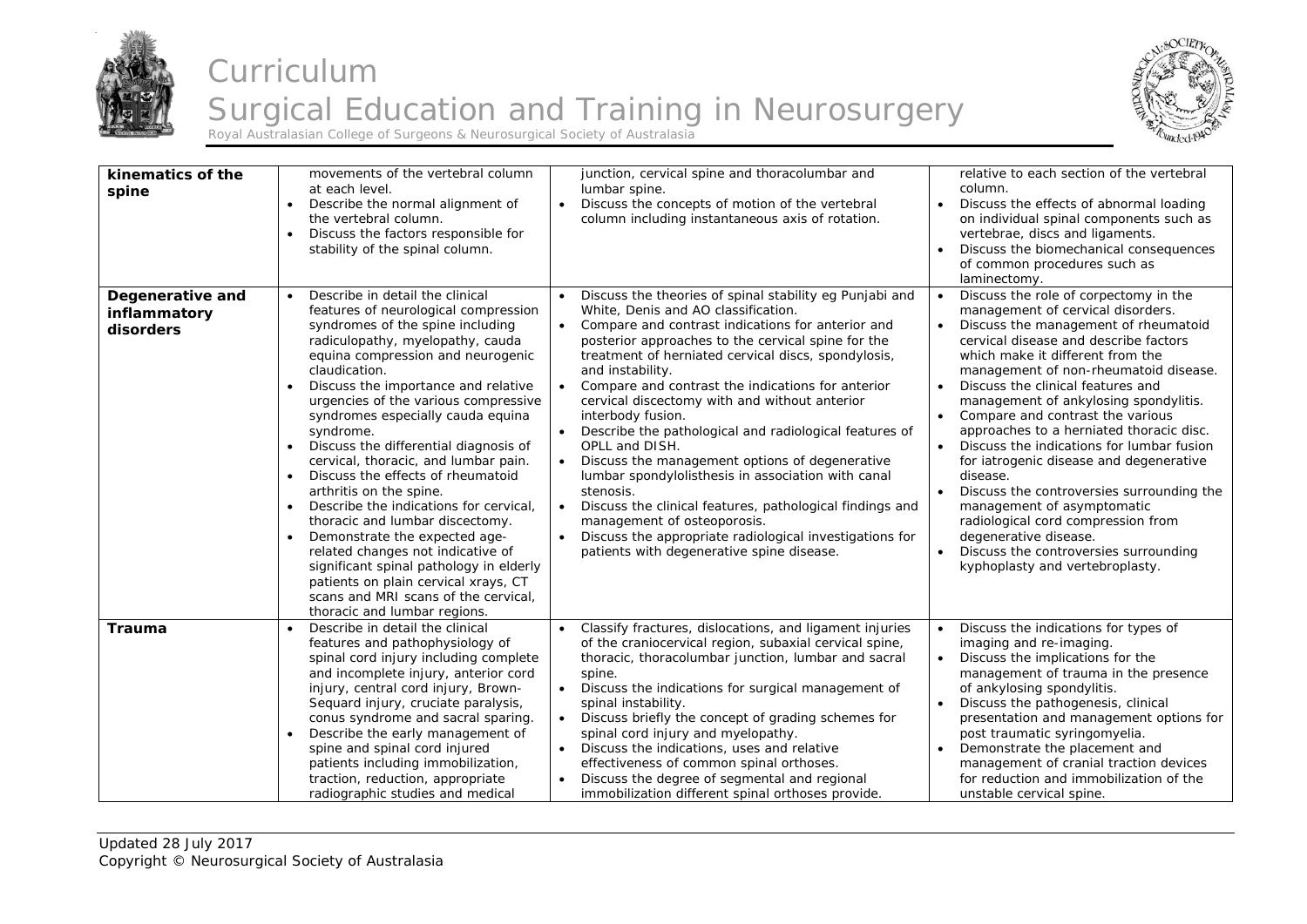



|                  | management.<br>Discuss in detail the definitions of<br>spinal stability.<br>Describe the named fractures in the<br>$\bullet$<br>cervical spine.<br>Demonstrate the normal anatomical<br>$\bullet$<br>features of plain cervical xrays, CT<br>scans and MRI scans of the cervical,<br>thoracic and lumbar regions.<br>Describe the indications for spinal<br>$\bullet$<br>immobilisation and/or investigation<br>in trauma patients.<br>Describe the appropriate<br>$\bullet$<br>investigations required for trauma<br>patients considered at risk of having<br>spinal injury.<br>Discuss the appropriate radiological<br>investigations for trauma patients<br>with spinal trauma.<br>Demonstrate the expected age-<br>$\bullet$<br>related changes not indicative of<br>significant spinal injury in elderly<br>patients on plain cervical xrays, CT<br>scans and MRI scans of the cervical,<br>thoracic and lumbar regions<br>Demonstrate the correct technique<br>$\bullet$<br>for cervical immobilization for an<br>emergency trauma endotracheal<br>intubation. | Discuss the management principles for penetrating<br>$\bullet$<br>wounds to the spine.<br>Discuss non-operative and operative treatment<br>$\bullet$<br>options for fractures and dislocations affecting the<br>atlas and axis.<br>Compare and contrast the indications for non-<br>$\bullet$<br>operative treatment, anterior approaches and<br>posterior operative approaches for the treatment of<br>fractures and dislocations of the subaxial cervical<br>spine.<br>$\bullet$<br>Describe in detail the indications for, risks and<br>complications, and alternative techniques for cervical<br>spinal traction. Demonstrate, or describe in detail, the<br>application of cervical traction.<br>Describe in detail the indications for, risks and<br>complications, and alternative techniques for cervical<br>spinal traction. Demonstrate, or describe in detail, the<br>application of cervical traction, and describe the<br>subsequent management of the patient in traction.<br>Describe in detail the indications for, risks and<br>$\bullet$<br>complications, and alternative techniques for external<br>cervical orthoses. Demonstrate, or describe in detail,<br>the correct fitting of common cervical external<br>orthoses, including the application of a halothoracic<br>brace. | Demonstrate the application and<br>management of a halo-thoracic brace.<br>Demonstrate the application and<br>$\bullet$<br>management of cervical traction for<br>instability.<br>Discuss the indications and techniques for<br>complex internal fixation for spinal<br>trauma.<br>Discuss current theories of spinal cord<br>$\bullet$<br>regeneration.<br>Discuss the controversies surrounding the<br>management of compression fractures.<br>Describe the controversies surrounding<br>the management of odontoid fractures.<br>Discuss the controversies surrounding<br>and evidence relating to the use of<br>steroids in spinal injury.<br>Discuss controversies, risks and<br>$\bullet$<br>indications of dynamic radiological<br>investigations in acute spinal trauma.<br>Discuss controversies regarding<br>$\bullet$<br>diagnosis, management and prognosis of<br>chronic musculoligamentous spinal<br>injuries (including "whiplash"). |
|------------------|----------------------------------------------------------------------------------------------------------------------------------------------------------------------------------------------------------------------------------------------------------------------------------------------------------------------------------------------------------------------------------------------------------------------------------------------------------------------------------------------------------------------------------------------------------------------------------------------------------------------------------------------------------------------------------------------------------------------------------------------------------------------------------------------------------------------------------------------------------------------------------------------------------------------------------------------------------------------------------------------------------------------------------------------------------------------|------------------------------------------------------------------------------------------------------------------------------------------------------------------------------------------------------------------------------------------------------------------------------------------------------------------------------------------------------------------------------------------------------------------------------------------------------------------------------------------------------------------------------------------------------------------------------------------------------------------------------------------------------------------------------------------------------------------------------------------------------------------------------------------------------------------------------------------------------------------------------------------------------------------------------------------------------------------------------------------------------------------------------------------------------------------------------------------------------------------------------------------------------------------------------------------------------------------------------------------------------------------------------------------------------|-----------------------------------------------------------------------------------------------------------------------------------------------------------------------------------------------------------------------------------------------------------------------------------------------------------------------------------------------------------------------------------------------------------------------------------------------------------------------------------------------------------------------------------------------------------------------------------------------------------------------------------------------------------------------------------------------------------------------------------------------------------------------------------------------------------------------------------------------------------------------------------------------------------------------------------------------------|
| Neoplasia        | Describe the clinical and radiological<br>features of intra-axial and extra-<br>axial spinal tumours affecting the<br>cervical, thoracic and lumbar<br>regions.<br>Discuss the appropriate radiological<br>investigations for patients with<br>spinal neoplasia.                                                                                                                                                                                                                                                                                                                                                                                                                                                                                                                                                                                                                                                                                                                                                                                                     | Discuss the options of surgery and radiotherapy for<br>acute neoplastic spinal cord compression.<br>Discuss the diagnosis and management of primary<br>spinal tumours, spinal cord tumours, and spinal<br>metastatic disease.<br>Describe the most common types of spinal tumours in<br>$\bullet$<br>the following categories:<br>intradural/intramedullary;<br>$\circ$<br>intradural/extramedullary;<br>$\circ$<br>extradural.<br>$\Omega$                                                                                                                                                                                                                                                                                                                                                                                                                                                                                                                                                                                                                                                                                                                                                                                                                                                          | Discuss the indications for dorsal<br>$\bullet$<br>decompression and ventral<br>decompression of acute neoplastic spinal<br>cord compression at various levels.<br>Discuss the options for spinal fixation of<br>neoplastic disease.<br>Discuss controversies regarding surgery<br>for intra-axial spinal tumours.<br>Discuss the controversies surrounding the<br>extent of surgical vertebral column.                                                                                                                                                                                                                                                                                                                                                                                                                                                                                                                                             |
| <b>Infection</b> | Discuss the pathogenesis and<br>bacteriological features of spinal                                                                                                                                                                                                                                                                                                                                                                                                                                                                                                                                                                                                                                                                                                                                                                                                                                                                                                                                                                                                   | Discuss the management principles for epidural<br>$\bullet$<br>abscess and discitis, and clearly described the                                                                                                                                                                                                                                                                                                                                                                                                                                                                                                                                                                                                                                                                                                                                                                                                                                                                                                                                                                                                                                                                                                                                                                                       | Discuss the management options for<br>infected post operative stabilisation                                                                                                                                                                                                                                                                                                                                                                                                                                                                                                                                                                                                                                                                                                                                                                                                                                                                         |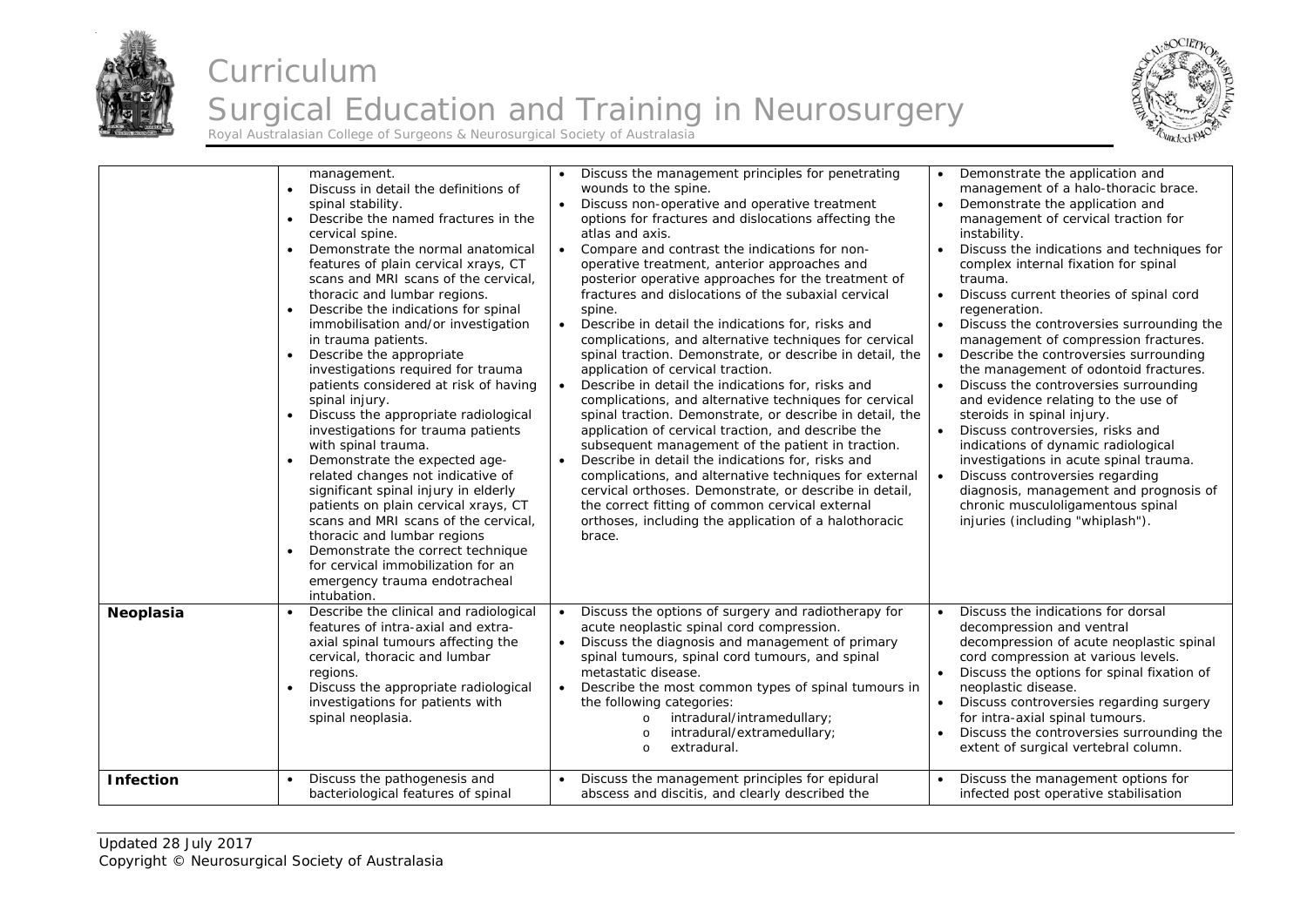



| Congenital and<br>developmental                            | infections.<br>Describe the clinical and radiological<br>features of discitis.<br>Describe the clinical and radiological<br>$\bullet$<br>features of epidural abscess.<br>Describe the normal embryological<br>development of the spine and spinal<br>cord.<br>Discuss the embryology and<br>$\bullet$<br>anatomy of major forms of spinal<br>dysraphism.<br>Describe the clinical features of<br>$\bullet$<br>spinal dysraphism presenting at<br>different ages (neonatal, childhood<br>and adulthood).   | indications/contra-indications for both surgical and<br>medical management.<br>Discuss the factors contributing to post operative<br>$\bullet$<br>spinal infections.<br>• Describe the evidence for the use of prophylactic<br>antibiotic in spinal surgery.<br>Discuss the pathophysiology, clinical presentation<br>$\bullet$<br>(signs & symptoms) and management options in the<br>treatment of syringomyelia.<br>Discuss the pathophysiology, clinical presentation<br>$\bullet$<br>(signs & symptoms) and management options in the<br>management of the adult tethered cord syndrome.<br>Describe the indications for spinal cord<br>$\bullet$<br>detethering, and the surgical options available to do<br>this.                                                              | procedures.<br>Discuss the pathological significance and<br>management options for Tarlov cysts and<br>spinal arachnoid cysts.<br>Describe in detail the surgical procedure<br>for closure of a neonatal<br>myelomeningocoele.<br>Describe the management options for<br>incontinence secondary to neonatal spinal<br>dysraphism.<br>Describe the surgical and non-surgical<br>options available for the management of<br>chronic spasticity secondary to spinal<br>cord pathology.                                                                                                                                                                         |
|------------------------------------------------------------|------------------------------------------------------------------------------------------------------------------------------------------------------------------------------------------------------------------------------------------------------------------------------------------------------------------------------------------------------------------------------------------------------------------------------------------------------------------------------------------------------------|--------------------------------------------------------------------------------------------------------------------------------------------------------------------------------------------------------------------------------------------------------------------------------------------------------------------------------------------------------------------------------------------------------------------------------------------------------------------------------------------------------------------------------------------------------------------------------------------------------------------------------------------------------------------------------------------------------------------------------------------------------------------------------------|-------------------------------------------------------------------------------------------------------------------------------------------------------------------------------------------------------------------------------------------------------------------------------------------------------------------------------------------------------------------------------------------------------------------------------------------------------------------------------------------------------------------------------------------------------------------------------------------------------------------------------------------------------------|
| <b>Principles of spinal</b><br>fusion and<br>stabilisation | Describe in detail the definition<br>spinal instability, and describe the<br>various mechanisms causing this.<br>Discuss the biology of bone healing.<br>$\bullet$<br>Define the terms stabilisation,<br>$\bullet$<br>instrumentation and fusion in<br>relation to spinal pathology.<br>Discuss the principles of bone<br>$\bullet$<br>grafting in spinal surgery.<br>Describe the general indications for<br>$\bullet$<br>spinal stabilisation, and whether this<br>requires fusion &/or instrumentation. | Discuss the materials available for spinal fusion and<br>describe the relative risk/benefit analysis of each.<br>• Compare and contrast the indications/contra-<br>indications and techniques for anterior and posterior<br>cervical spinal stabilisation.<br>Compare and contrast the indications for anterior or<br>$\bullet$<br>posterior lumbar interbody fusion and intertransverse<br>fusion for lumbar disease.<br>Discuss the indications and options for internal<br>$\bullet$<br>fixation in association with lumbar fusion.<br>Discuss in detail the role of non-surgical management<br>of spinal instability in both acute (eg post-traumatic<br>or following surgical decompression) and chronic (eg<br>degenerative) spinal instability in the cervical and<br>lumbar. | Discuss the properties of various grafting<br>materials eg osteoconductive,<br>osteoinductive and osteogenic.<br>Discuss additional measures to enhance<br>fusion.<br>Discuss the controversies surrounding the<br>role of fusion associated with discectomy<br>for radiculopathy in the cervical and<br>lumbar regions.<br>Describe the principles and techniques of<br>use of commonly use commercial spinal<br>internal fixation systems available for the<br>different spinal regions (anterior and<br>posterior).<br>Discuss the literature regarding the<br>relative merits of arthrodesis versus<br>arthroplasty in the cervical and<br>lumbarspine. |
| Spinal vascular<br>conditions                              | Describe in detail the normal blood<br>supply and venous drainage of the<br>spinal cord.<br>Describe the venous anatomy of the                                                                                                                                                                                                                                                                                                                                                                             | Demonstrate the normal and abnormal anatomy<br>$\bullet$<br>demonstrated of spinal angiography for spinal AVM<br>and spinal dural AVF<br>Discuss the role of endovascular procedures in the                                                                                                                                                                                                                                                                                                                                                                                                                                                                                                                                                                                          | Demonstrate, or describe in detail<br>indications for and technical nuances of<br>surgery for a spinal dural AVF.<br>Demonstrate, or Describe in detail<br>$\bullet$                                                                                                                                                                                                                                                                                                                                                                                                                                                                                        |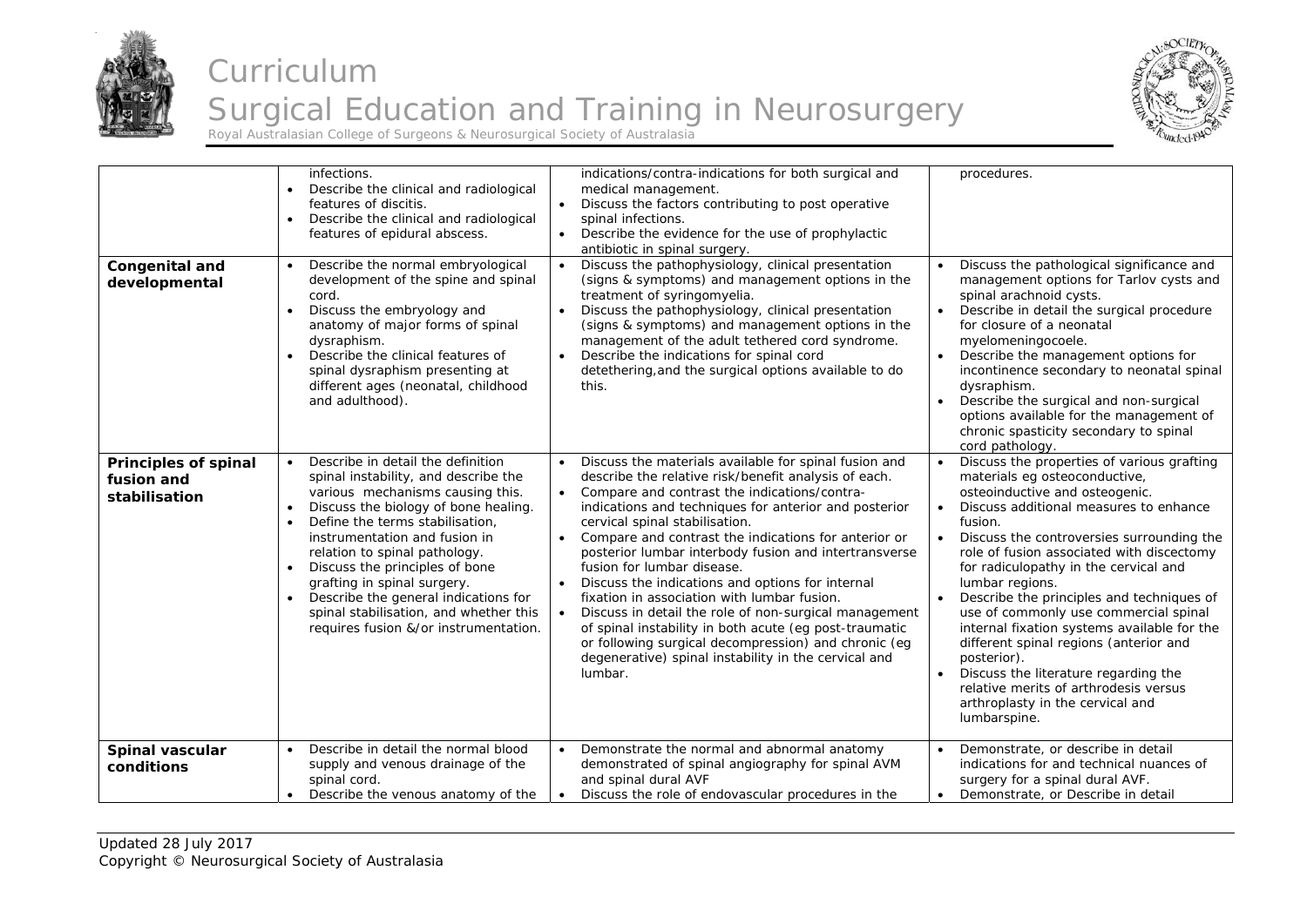



| spinal column<br>Describe the anatomy and clinical<br>significance of the Artery of<br>Adamkiewicz<br>Describe the risks and indications of<br>spinal angiography. | management of spinal disorders.<br>Discuss the aetiology, presentation, diagnostic<br>features and natural history of spinal cord cavernous<br>haemangioma<br>Discuss the aetiology, presentation, classification and<br>natural history of spinal cord arteriovenous<br>malformations (spinal AVM).<br>Discuss the aetiology, presentation, classification and<br>natural history of spinal dural arteriovenous fistulae<br>(spinal dural AVF)<br>Discuss the treatment options for spinal AVMs.<br>Describe the clinical presentation, epidemiology,<br>radiological features, pathology and natural history of<br>vertebral haemangioma. | indications for and technical nuances of<br>surgery for a spinal cord cavernoma<br>Describe in detail indications for and<br>technical nuances in surgery for a spinal<br>cord AVM. |
|--------------------------------------------------------------------------------------------------------------------------------------------------------------------|---------------------------------------------------------------------------------------------------------------------------------------------------------------------------------------------------------------------------------------------------------------------------------------------------------------------------------------------------------------------------------------------------------------------------------------------------------------------------------------------------------------------------------------------------------------------------------------------------------------------------------------------|-------------------------------------------------------------------------------------------------------------------------------------------------------------------------------------|
|--------------------------------------------------------------------------------------------------------------------------------------------------------------------|---------------------------------------------------------------------------------------------------------------------------------------------------------------------------------------------------------------------------------------------------------------------------------------------------------------------------------------------------------------------------------------------------------------------------------------------------------------------------------------------------------------------------------------------------------------------------------------------------------------------------------------------|-------------------------------------------------------------------------------------------------------------------------------------------------------------------------------------|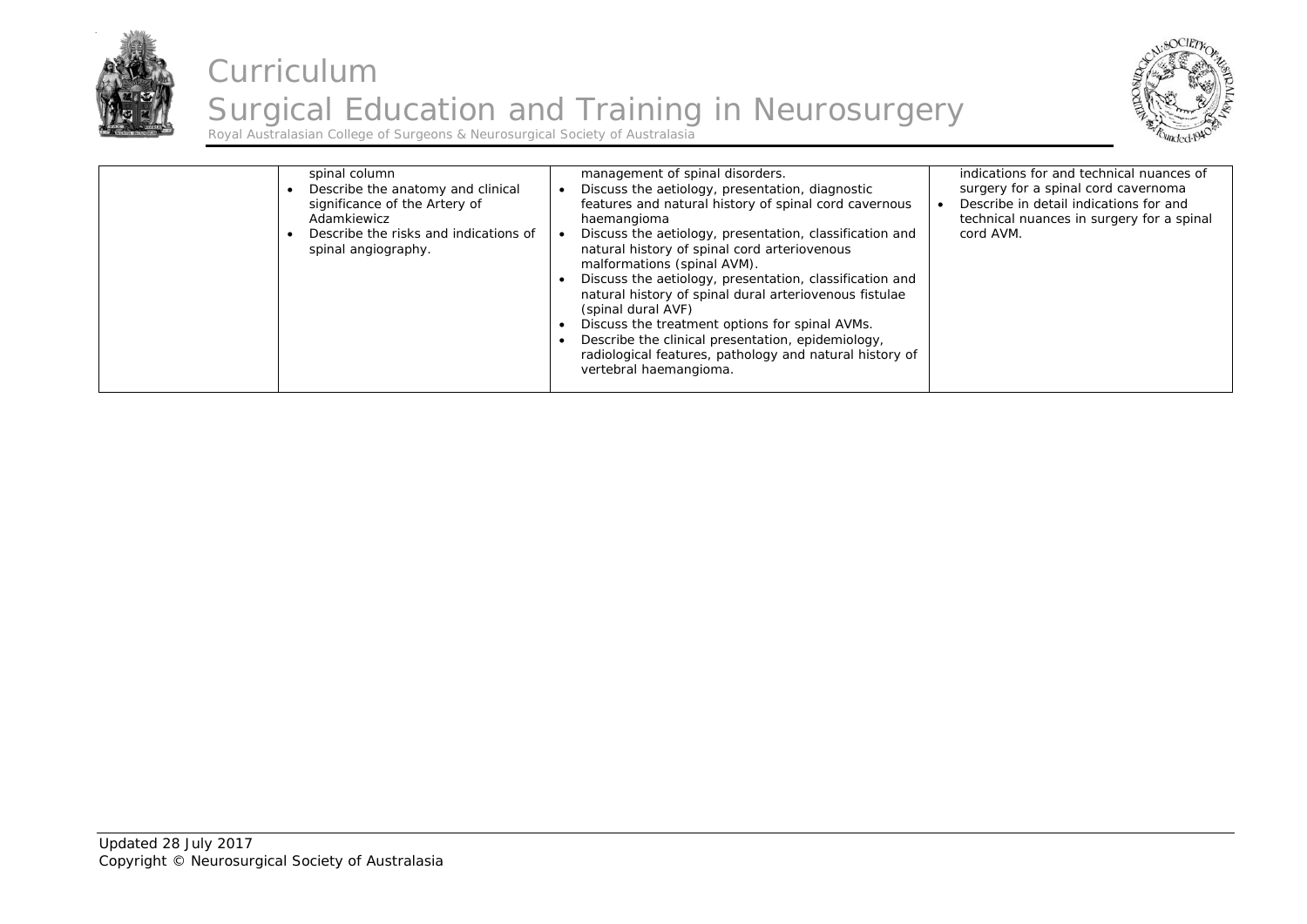



| <b>SYLLABUS MODULE - VASCULAR DISEASE</b>                |                                                                                                                                                                                                                                                                                                                                                                                                                                                                                                                                                                                                                                                                                                                                                                                                                                                                                                                                                                                                                                                                                                                                                                                                                                                                                                                                                                                                                                                           |                                                                                                                                                                                                                                                                                                                                                                                                                                                                                                                                                                                                                                                                                                                                                                                                                                                                                                                                 |                                                                                                                                                                                                                                                                                                                                                                                                                                                                                                                                                                                                                                                                                                                                                                                                                                                                                                                                                                                                |
|----------------------------------------------------------|-----------------------------------------------------------------------------------------------------------------------------------------------------------------------------------------------------------------------------------------------------------------------------------------------------------------------------------------------------------------------------------------------------------------------------------------------------------------------------------------------------------------------------------------------------------------------------------------------------------------------------------------------------------------------------------------------------------------------------------------------------------------------------------------------------------------------------------------------------------------------------------------------------------------------------------------------------------------------------------------------------------------------------------------------------------------------------------------------------------------------------------------------------------------------------------------------------------------------------------------------------------------------------------------------------------------------------------------------------------------------------------------------------------------------------------------------------------|---------------------------------------------------------------------------------------------------------------------------------------------------------------------------------------------------------------------------------------------------------------------------------------------------------------------------------------------------------------------------------------------------------------------------------------------------------------------------------------------------------------------------------------------------------------------------------------------------------------------------------------------------------------------------------------------------------------------------------------------------------------------------------------------------------------------------------------------------------------------------------------------------------------------------------|------------------------------------------------------------------------------------------------------------------------------------------------------------------------------------------------------------------------------------------------------------------------------------------------------------------------------------------------------------------------------------------------------------------------------------------------------------------------------------------------------------------------------------------------------------------------------------------------------------------------------------------------------------------------------------------------------------------------------------------------------------------------------------------------------------------------------------------------------------------------------------------------------------------------------------------------------------------------------------------------|
|                                                          | <b>Basic Learning Outcomes</b>                                                                                                                                                                                                                                                                                                                                                                                                                                                                                                                                                                                                                                                                                                                                                                                                                                                                                                                                                                                                                                                                                                                                                                                                                                                                                                                                                                                                                            | <b>Intermediate Learning Outcomes</b>                                                                                                                                                                                                                                                                                                                                                                                                                                                                                                                                                                                                                                                                                                                                                                                                                                                                                           | <b>Advanced Learning Outcomes</b>                                                                                                                                                                                                                                                                                                                                                                                                                                                                                                                                                                                                                                                                                                                                                                                                                                                                                                                                                              |
| <b>Stroke (excluding</b><br>subarachnoid<br>haemorrhage) | Describe in detail the anatomy of<br>intracranial arteries and extracranial cervical<br>arteries.<br>Describe in detail the anatomy intracranial<br>$\bullet$<br>veins and extracranial cervical veins.<br>List the causes of cerebral ischaemia.<br>$\bullet$<br>Discuss the risk factors for occlusive<br>cerebrovascular disease.<br>Describe the risk factors for thromboembolic<br>$\bullet$<br>cerebrovascular disease.<br>Discuss the clinicopathological effects of<br>$\bullet$<br>progressive cerebral ischaemia.<br>Describe the clinical presentation of<br>ischaemia to each of the major intracerebral<br>vascular territories.<br>Describe the clinical syndrome of vertebral<br>$\bullet$<br>steal.<br>Describe the vascular supply of the spinal<br>$\bullet$<br>cord.<br>Describe the clinical presentation of anterior<br>and posterior spinal territory ischaemia.<br>Discuss the use and limitations of CT scan<br>and MRI in cerebral ischaemia.<br>Discuss the use and risks of angiography in<br>cerebral ischaemia.<br>Describe the mechanisms of thrombus<br>$\bullet$<br>formation and dissolution.<br>Describe the techniques, uses and<br>limitations of doppler sonation in cerebral<br>vascular disease.<br>Discuss the prothrombotic disorders.<br>$\bullet$<br>Discuss the aetiology, clinical presentation<br>and natural history of arterial dissection.<br>List the investigations of suspected arterial<br>$\bullet$ | Discuss the use and limitations of nuclear<br>medicine investigations in cerebral<br>ischaemia.<br>Describe the aetiology, clinical<br>presentations, natural history,<br>histopathology and investigation of moya-<br>moya syndromes.<br>Describe the gross and microscopic<br>pathology in arterial dissection.<br>Describe in detail the diagnostic studies to<br>confirm arterial dissection.<br>Discuss the management options of arterial<br>dissection.<br>Describe the clinical syndromes associated<br>with intracranial venous occlusion.<br>Discuss in detail the investigations of<br>intracranial venous occlusive disease.<br>Discuss the long-term complications of<br>intracranial venous occlusion.<br>Discuss in detail the approaches to and<br>techniques of evacuation of spontaneous<br>intracerebral haemorrhage.<br>Discuss gross and microscopic pathology of<br>intracerebral haemorrhage eg Amyloid. | Discuss the uses and risks of<br>$\bullet$<br>anticoagulation in the prevention and<br>treatment of cerebral ischaemia.<br>Discuss the uses and risks of antiplatelet<br>$\bullet$<br>therapy in the prevention and treatment of<br>cerebral ischaemia.<br>Discuss the uses and risks of thrombolysis<br>in cerebral ischaemia.<br>Discuss in detail the role of angioplasty in<br>$\bullet$<br>cerebral ischaemia.<br>Discuss the management options,<br>complications and follow up of moya-moya<br>syndromes.<br>Describe the complications of management<br>$\bullet$<br>of arterial dissection and explain the<br>reasons for long-term follow-up.<br>Discuss the method and indications for<br>endovascular management of venous<br>occlusive disease.<br>Discuss in detail controversies surrounding<br>$\bullet$<br>surgery for spontaneous intracerebral<br>haemorrhage.<br>Discuss the evidence for the role of<br>$\bullet$<br>specialist stroke units and rehabilitation<br>units. |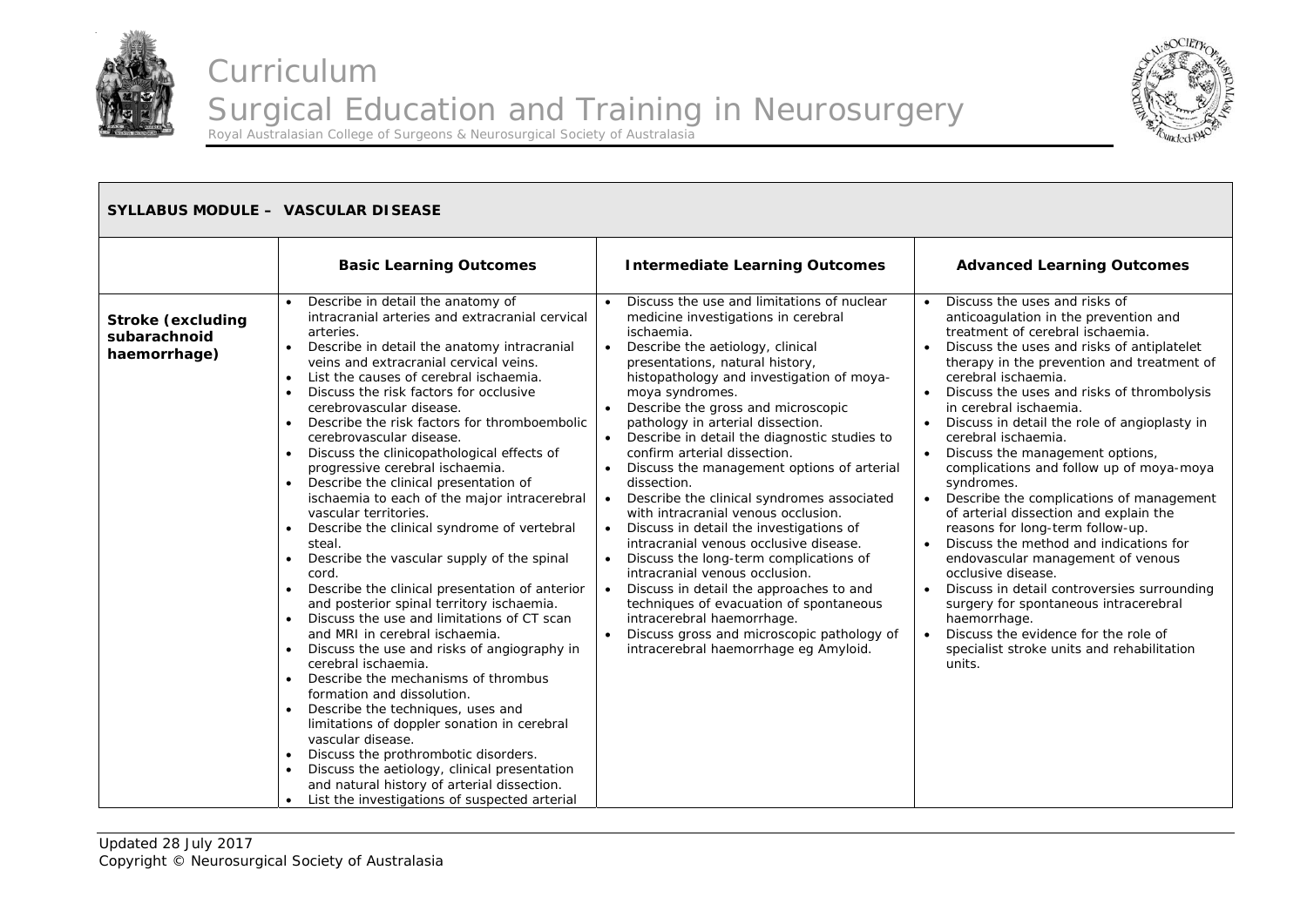



| <b>Extracranial</b><br>vascular disease                        | dissection.<br>Discuss risk factors, medical management<br>and prognosis of brain haemorrhage.<br>Discuss the common sites of spontaneous<br>intracerebral haemorrhage and their likely<br>causes.<br>Describe the risk factors for atheromatous<br>carotid disease.<br>Discuss the clinical diagnosis, differential<br>$\bullet$<br>diagnosis and significance of transient<br>ischaemic attack (TIA).<br>List the treatment options for carotid<br>stenosis.<br>Describe the perioperative management of<br>$\bullet$<br>carotid endarterectomy.<br>Describe the perioperative management of<br>stent deployment.<br>$\bullet$ | Discuss the investigation and management<br>options for TIA.<br>Discuss the natural history of asymptomatic<br>$\bullet$<br>and symptomatic carotid stenosis.<br>Discuss the indications, risks and benefits of<br>carotid endarterectomy.<br>Discuss the management of complications<br>of carotid endarterectomy.<br>Discuss the indications, risks and benefits of<br>carotid stenting.<br>Discuss the management of complications<br>of carotid stenting.<br>Demonstrate the surgical exposure of<br>carotid bifurcation, protecting the cranial<br>nerves.<br>Discuss the natural history of acute arterial<br>sacrifice.<br>Discuss methods of assessing risk of acute<br>arterial sacrifice.<br>Demonstrate microsurgical anastomotic<br>suturing techniques in laboratory.<br>Demonstrate harvesting vein or artery for<br>use in bypass. |  |
|----------------------------------------------------------------|----------------------------------------------------------------------------------------------------------------------------------------------------------------------------------------------------------------------------------------------------------------------------------------------------------------------------------------------------------------------------------------------------------------------------------------------------------------------------------------------------------------------------------------------------------------------------------------------------------------------------------|---------------------------------------------------------------------------------------------------------------------------------------------------------------------------------------------------------------------------------------------------------------------------------------------------------------------------------------------------------------------------------------------------------------------------------------------------------------------------------------------------------------------------------------------------------------------------------------------------------------------------------------------------------------------------------------------------------------------------------------------------------------------------------------------------------------------------------------------------|--|
| Aneurysms and non-<br>traumatic<br>subarachnoid<br>haemorrhage | Describe in detail the clinical and<br>radiological grading systems of<br>subarachnoid haemorrhage.<br>Discuss the aetiology, clinical presentation<br>and natural history of non-traumatic<br>subarachnoid haemorrhage.<br>List the investigations of a patient with<br>$\bullet$<br>presumed non-traumatic subarachnoid<br>haemorrhage.<br>Define the features on CT of subarachnoid<br>haemorrhage.                                                                                                                                                                                                                           | Discuss the systemic effects of non-<br>traumatic subarachnoid haemorrhage.<br>Describe in detail the management of the<br>complications of subarachnoid haemorrhage<br>including vasospasm and hydrocephalus.<br>Describe the histopathology of intracranial<br>aneurysms.<br>Discuss the influence of site, size, shape,<br>age, environment and hereditary factors in<br>natural history of intracranial aneurysms.<br>Discuss the outcome and natural history of                                                                                                                                                                                                                                                                                                                                                                              |  |